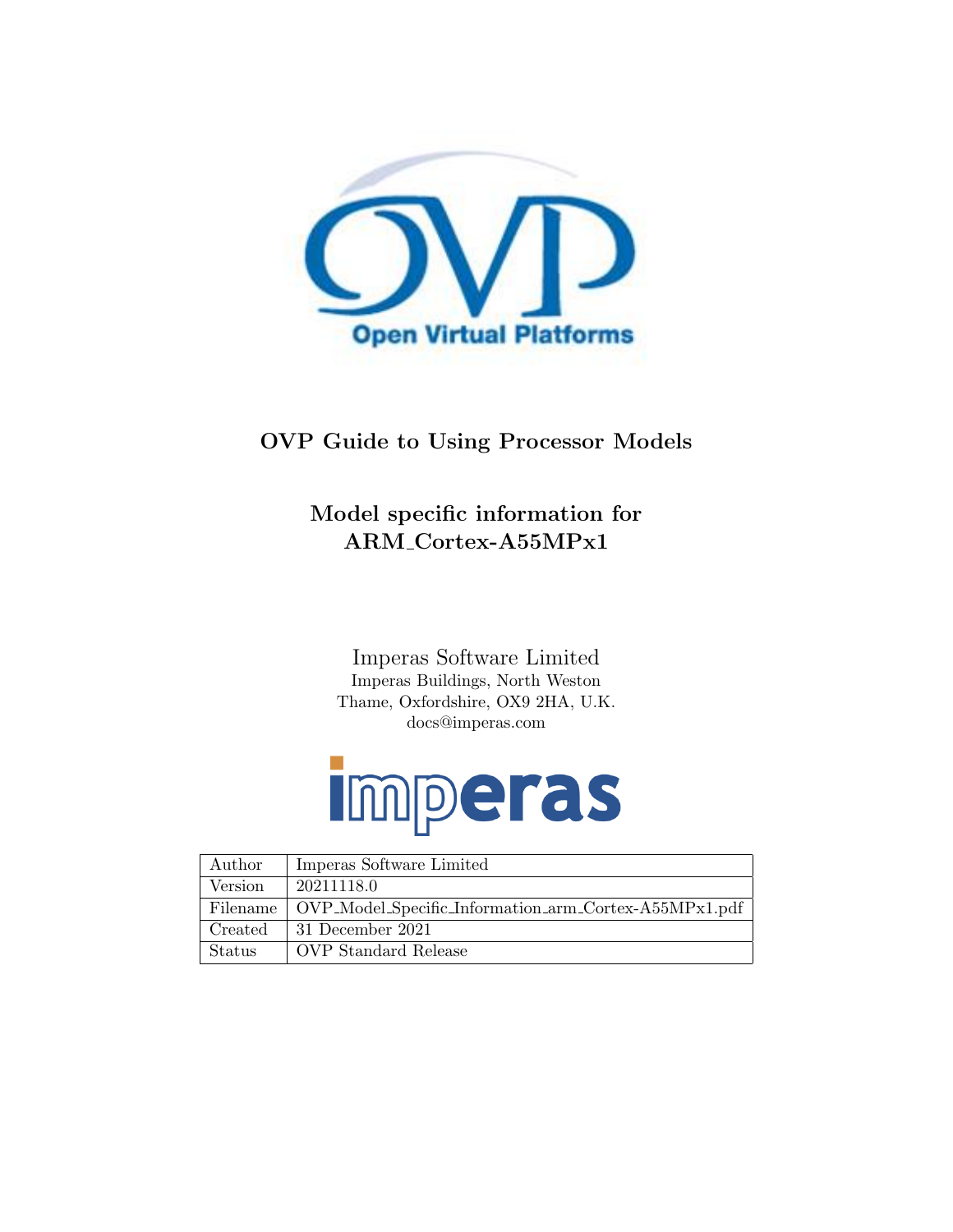#### Copyright Notice

Copyright (c) 2021 Imperas Software Limited. All rights reserved. This software and documentation contain information that is the property of Imperas Software Limited. The software and documentation are furnished under a license agreement and may be used or copied only in accordance with the terms of the license agreement. No part of the software and documentation may be reproduced, transmitted, or translated, in any form or by any means, electronic, mechanical, manual, optical, or otherwise, without prior written permission of Imperas Software Limited, or as expressly provided by the license agreement.

#### Right to Copy Documentation

The license agreement with Imperas permits licensee to make copies of the documentation for its internal use only. Each copy shall include all copyrights, trademarks, service marks, and proprietary rights notices, if any.

#### Destination Control Statement

All technical data contained in this publication is subject to the export control laws of the United States of America. Disclosure to nationals of other countries contrary to United States law is prohibited. It is the readers responsibility to determine the applicable regulations and to comply with them.

#### Disclaimer

IMPERAS SOFTWARE LIMITED, AND ITS LICENSORS MAKE NO WARRANTY OF ANY KIND, EXPRESS OR IMPLIED, WITH REGARD TO THIS MATERIAL, INCLUDING, BUT NOT LIMITED TO, THE IMPLIED WARRANTIES OF MERCHANTABILITY AND FITNESS FOR A PARTICULAR PURPOSE.

#### Model Release Status

This model is released as part of OVP releases and is included in OVPworld packages. Please visit OVPworld.org.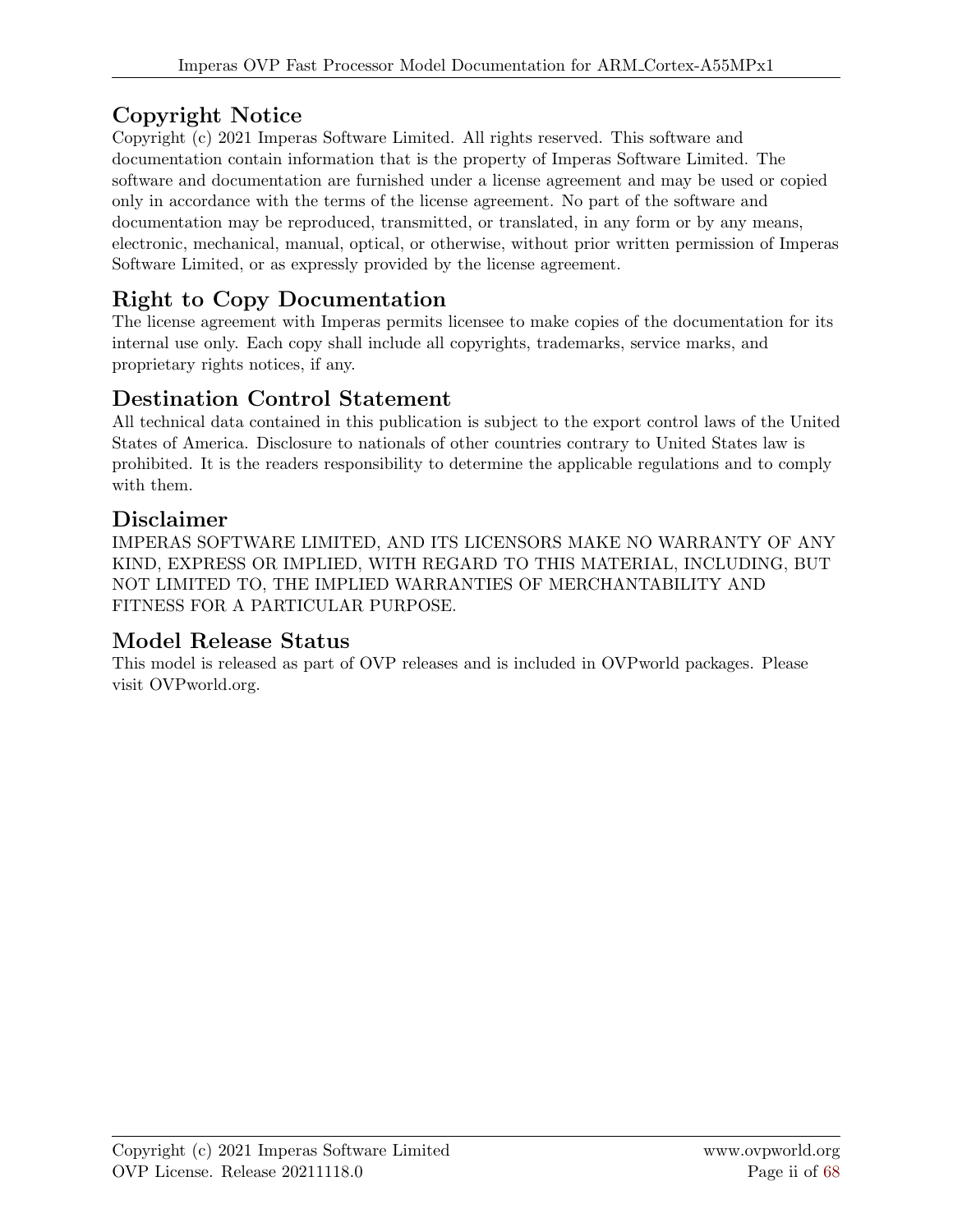### **Contents**

| $\mathbf{1}$   |     | <b>Overview</b><br>$\mathbf{1}$                                                                                                                                                                                                                  |
|----------------|-----|--------------------------------------------------------------------------------------------------------------------------------------------------------------------------------------------------------------------------------------------------|
|                | 1.1 | $\mathbf{1}$                                                                                                                                                                                                                                     |
|                | 1.2 | $\mathbf{1}$                                                                                                                                                                                                                                     |
|                | 1.3 | $\overline{2}$                                                                                                                                                                                                                                   |
|                | 1.4 | 3                                                                                                                                                                                                                                                |
|                | 1.5 | 3                                                                                                                                                                                                                                                |
|                |     | 3<br>1.5.1                                                                                                                                                                                                                                       |
|                |     | 3<br>1.5.2                                                                                                                                                                                                                                       |
|                |     | $\overline{4}$<br>1.5.3                                                                                                                                                                                                                          |
|                |     | 1.5.4<br>$\overline{4}$                                                                                                                                                                                                                          |
|                |     | 1.5.5<br>$\overline{4}$                                                                                                                                                                                                                          |
|                | 1.6 | $\overline{5}$                                                                                                                                                                                                                                   |
|                | 1.7 | $\overline{5}$                                                                                                                                                                                                                                   |
|                |     | $\overline{5}$<br>1.7.1                                                                                                                                                                                                                          |
|                |     | $\overline{5}$<br>1.7.2                                                                                                                                                                                                                          |
|                |     | Floating Point VLD[2-4]/VST[2-4] Range Overflow<br>$\boldsymbol{6}$<br>1.7.3                                                                                                                                                                     |
|                |     | $\boldsymbol{6}$<br>1.7.4                                                                                                                                                                                                                        |
|                |     | 1.7.5<br>$\boldsymbol{6}$                                                                                                                                                                                                                        |
|                |     | 1.7.6<br>6                                                                                                                                                                                                                                       |
|                |     | 1.7.7<br>$\,6\,$                                                                                                                                                                                                                                 |
|                | 1.8 | Integration Support (a) and a series are a series of the series of the series of the series of the series of the series of the series of the series of the series of the series of the series of the series of the series of t<br>$\overline{7}$ |
|                |     | $\overline{7}$<br>1.8.1                                                                                                                                                                                                                          |
|                |     | 1.8.2<br>$\overline{7}$                                                                                                                                                                                                                          |
|                |     | $\overline{7}$<br>1.8.3                                                                                                                                                                                                                          |
|                |     | 8<br>1.8.4                                                                                                                                                                                                                                       |
|                |     | 8<br>1.8.5                                                                                                                                                                                                                                       |
|                |     | 8<br>1.8.6                                                                                                                                                                                                                                       |
|                |     | 8<br>1.8.7                                                                                                                                                                                                                                       |
|                |     | 9<br>1.8.8                                                                                                                                                                                                                                       |
|                |     | 1.8.9<br>9                                                                                                                                                                                                                                       |
| $\overline{2}$ |     | Configuration<br>10                                                                                                                                                                                                                              |
|                | 2.1 | 10                                                                                                                                                                                                                                               |
|                | 2.2 | 10                                                                                                                                                                                                                                               |
|                | 2.3 | 10                                                                                                                                                                                                                                               |
|                | 2.4 | 10                                                                                                                                                                                                                                               |
|                | 2.5 | $\text{Quantum}$ Leap Support $\ldots \ldots \ldots \ldots \ldots \ldots \ldots \ldots \ldots \ldots \ldots \ldots$<br>10                                                                                                                        |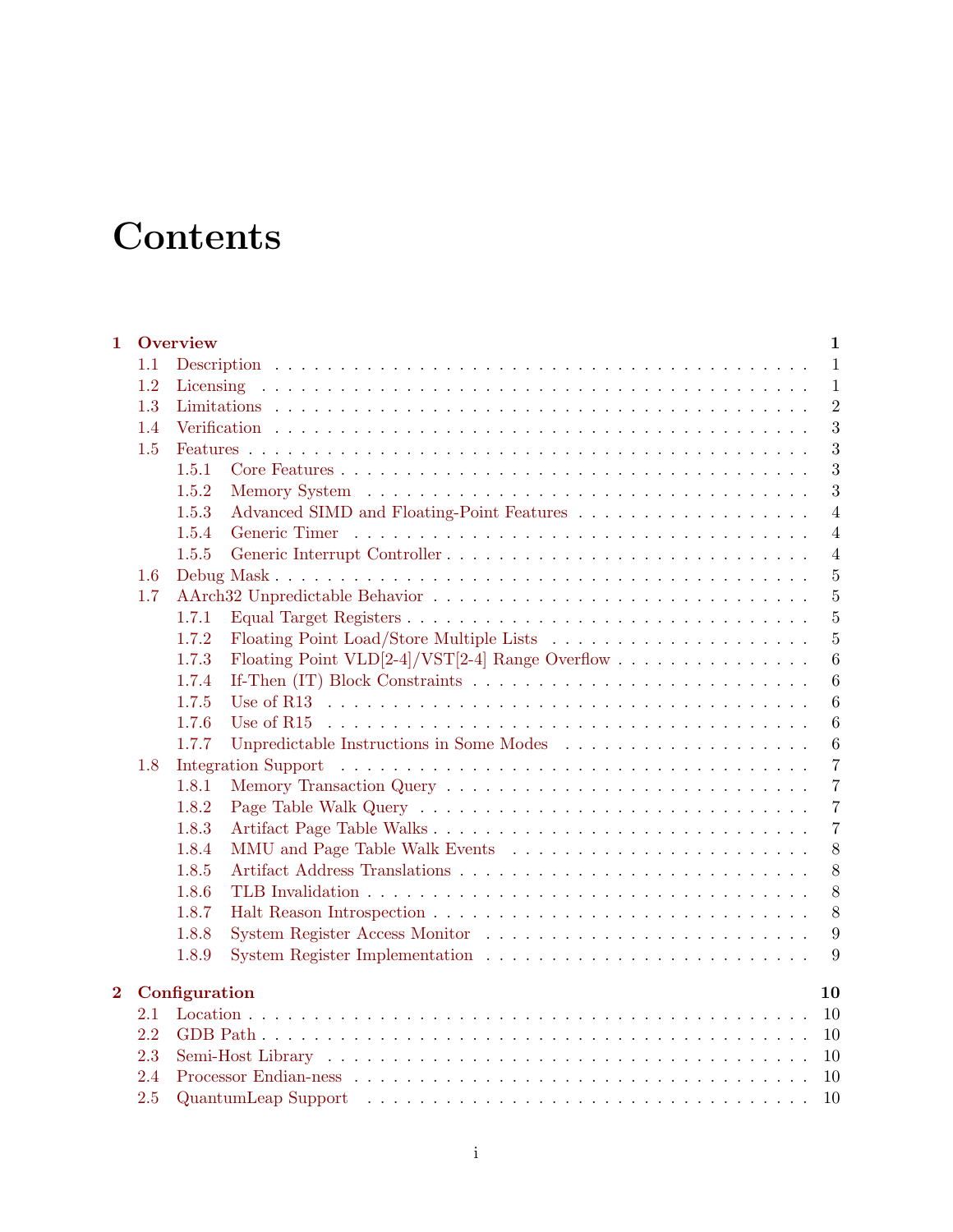|                | 2.6                                          | 10                                                                          |
|----------------|----------------------------------------------|-----------------------------------------------------------------------------|
| 3              | All Variants in this model                   | 11                                                                          |
| 4              | <b>Bus Master Ports</b>                      | 14                                                                          |
| 5.             | <b>Bus Slave Ports</b>                       | 15                                                                          |
| 6              | <b>Net Ports</b>                             | 16                                                                          |
| $\overline{7}$ | <b>FIFO</b> Ports                            | 20                                                                          |
| 8              | <b>Formal Parameters</b><br>8.1              | 21<br>25                                                                    |
| 9              | <b>Execution Modes</b>                       | 30                                                                          |
|                | 10 Exceptions                                | 31                                                                          |
|                | 11 Hierarchy of the model                    | 32<br>32<br>32<br>32                                                        |
|                | <b>12 Model Commands</b><br>$12.2.2$ it race | 34<br>34<br>34<br>34<br>35<br>35<br>35<br>35<br>35<br>35<br>36<br>-36<br>36 |
|                | 13 Registers                                 | 37<br>37<br>37<br>37<br>37<br>37<br>38<br>38<br>39<br>39<br>39<br>39        |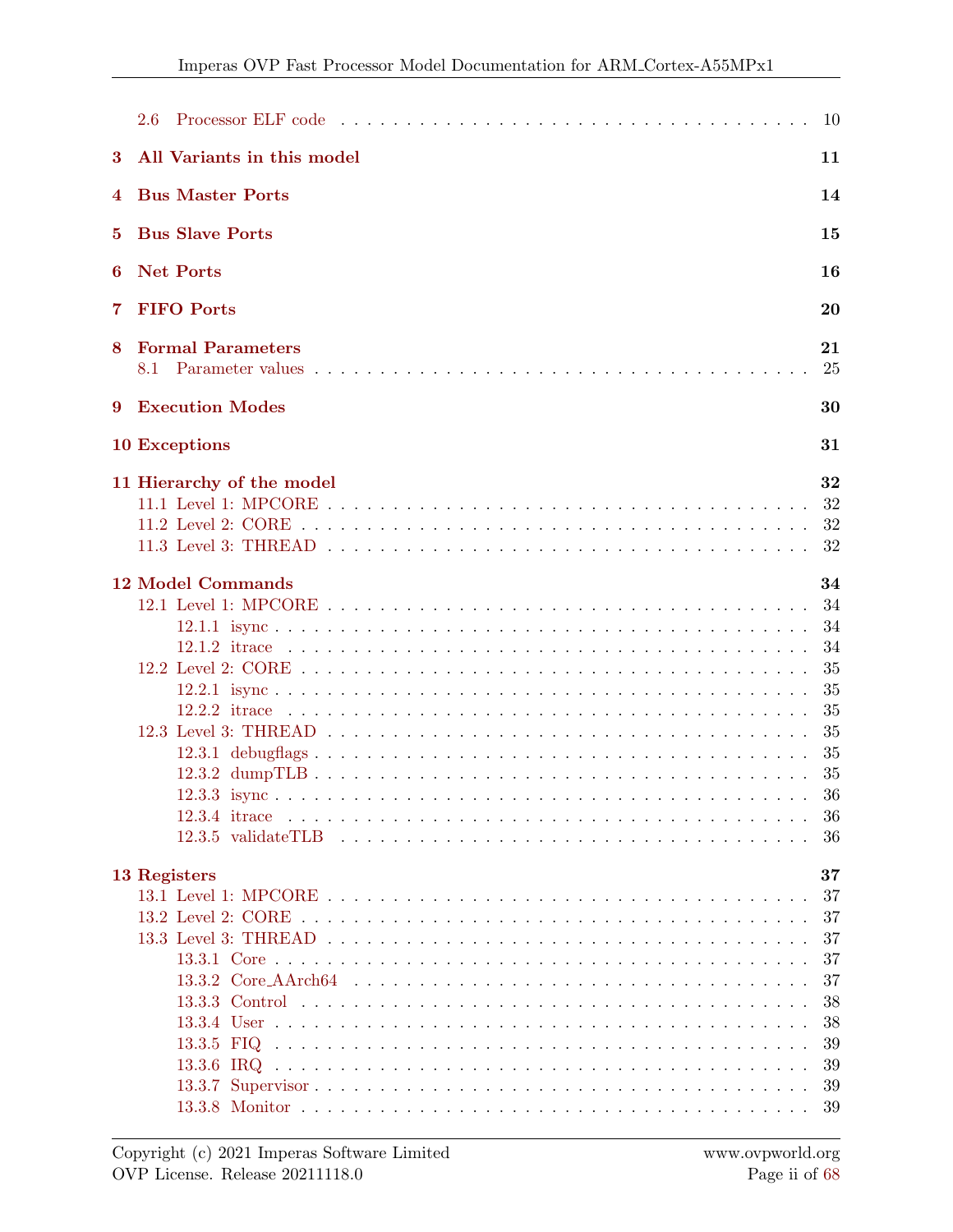| 40                                                                                                                      |
|-------------------------------------------------------------------------------------------------------------------------|
| 40                                                                                                                      |
| 40                                                                                                                      |
| 40                                                                                                                      |
| 41                                                                                                                      |
| 41                                                                                                                      |
| 42<br>$13.3.15$ AArch32_32_bit_system $\ldots \ldots \ldots \ldots \ldots \ldots \ldots \ldots \ldots \ldots \ldots$    |
| 48                                                                                                                      |
| 49                                                                                                                      |
| 50                                                                                                                      |
| 51                                                                                                                      |
| 51                                                                                                                      |
| 51                                                                                                                      |
| 58<br>$13.3.22$ AArch $64$ secure system $\ldots \ldots \ldots \ldots \ldots \ldots \ldots \ldots \ldots \ldots \ldots$ |
| 59                                                                                                                      |
| 59                                                                                                                      |
| 61                                                                                                                      |
| 62<br>$13.3.26$ MPCore_distributor $\dots \dots \dots \dots \dots \dots \dots \dots \dots \dots \dots \dots \dots$      |
| 65                                                                                                                      |
| 66                                                                                                                      |
| 66                                                                                                                      |
| 67                                                                                                                      |
| 67                                                                                                                      |
|                                                                                                                         |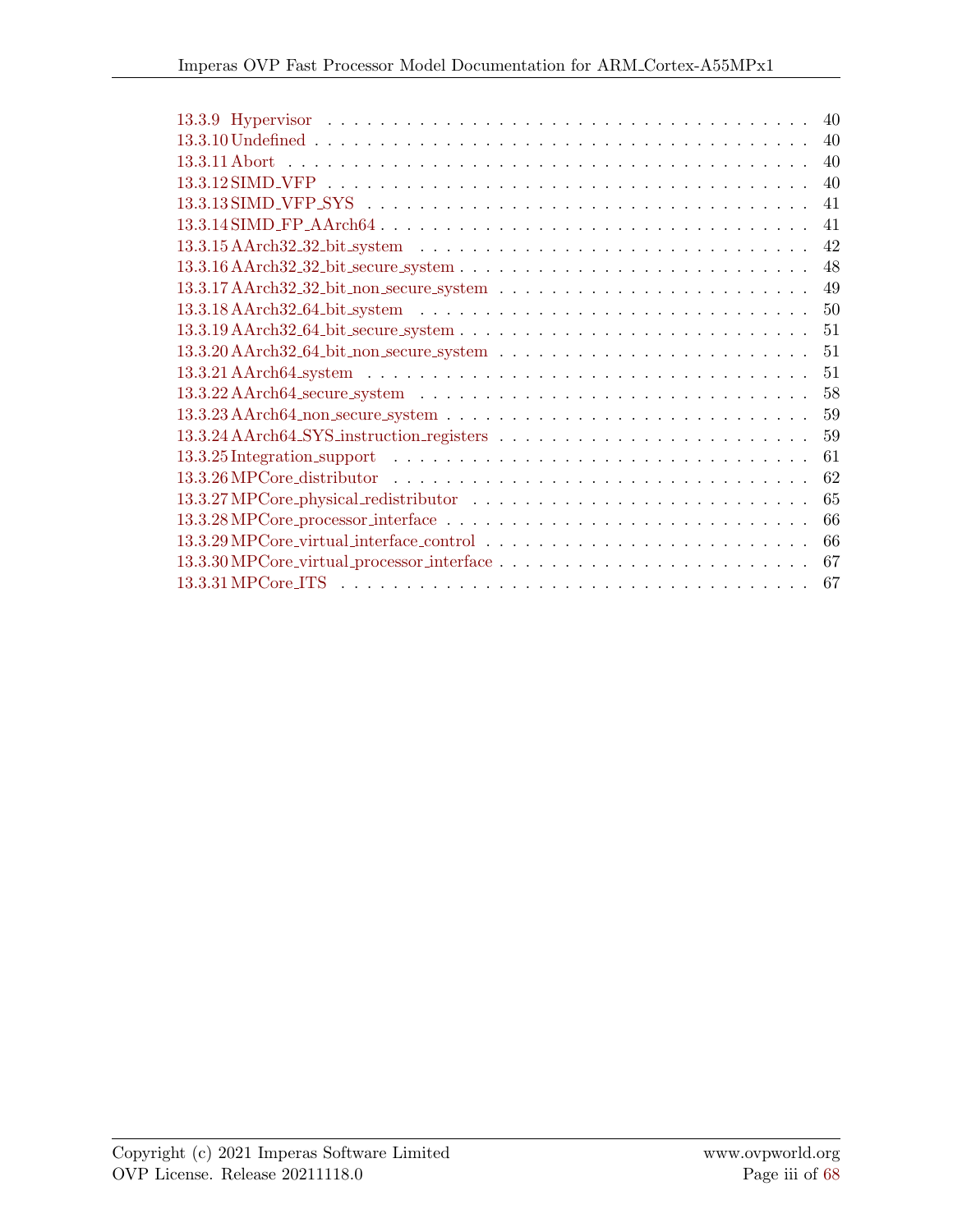### <span id="page-5-0"></span>**Overview**

This document provides the details of an OVP Fast Processor Model variant.

OVP Fast Processor Models are written in C and provide a C API for use in C based platforms. The models also provide a native interface for use in SystemC TLM2 platforms.

The models are written using the OVP VMI API that provides a Virtual Machine Interface that defines the behavior of the processor. The VMI API makes a clear line between model and simulator allowing very good optimization and world class high speed performance. Most models are provided as a binary shared object and also as source. This allows the download and use of the model binary or the use of the source to explore and modify the model.

The models are run through an extensive QA and regression testing process and most model families are validated using technology provided by the processor IP owners. There is a companion document (OVP Guide to Using Processor Models) which explains the general concepts of OVP Fast Processor Models and their use. It is downloadable from the OVPworld website documentation pages.

#### <span id="page-5-1"></span>1.1 Description

ARM Processor Model

#### <span id="page-5-2"></span>1.2 Licensing

Usage of binary model under license governing simulator usage.

Note that for models of ARM CPUs the license includes the following terms:

Licensee is granted a non-exclusive, worldwide, non-transferable, revocable licence to:

If no source is being provided to the Licensee: use and copy only (no modifications rights are granted) the model for the sole purpose of designing, developing, analyzing, debugging, testing, verifying, validating and optimizing software which: (a) (i) is for ARM based systems; and (ii) does not incorporate the ARM Models or any part thereof; and (b) such ARM Models may not be used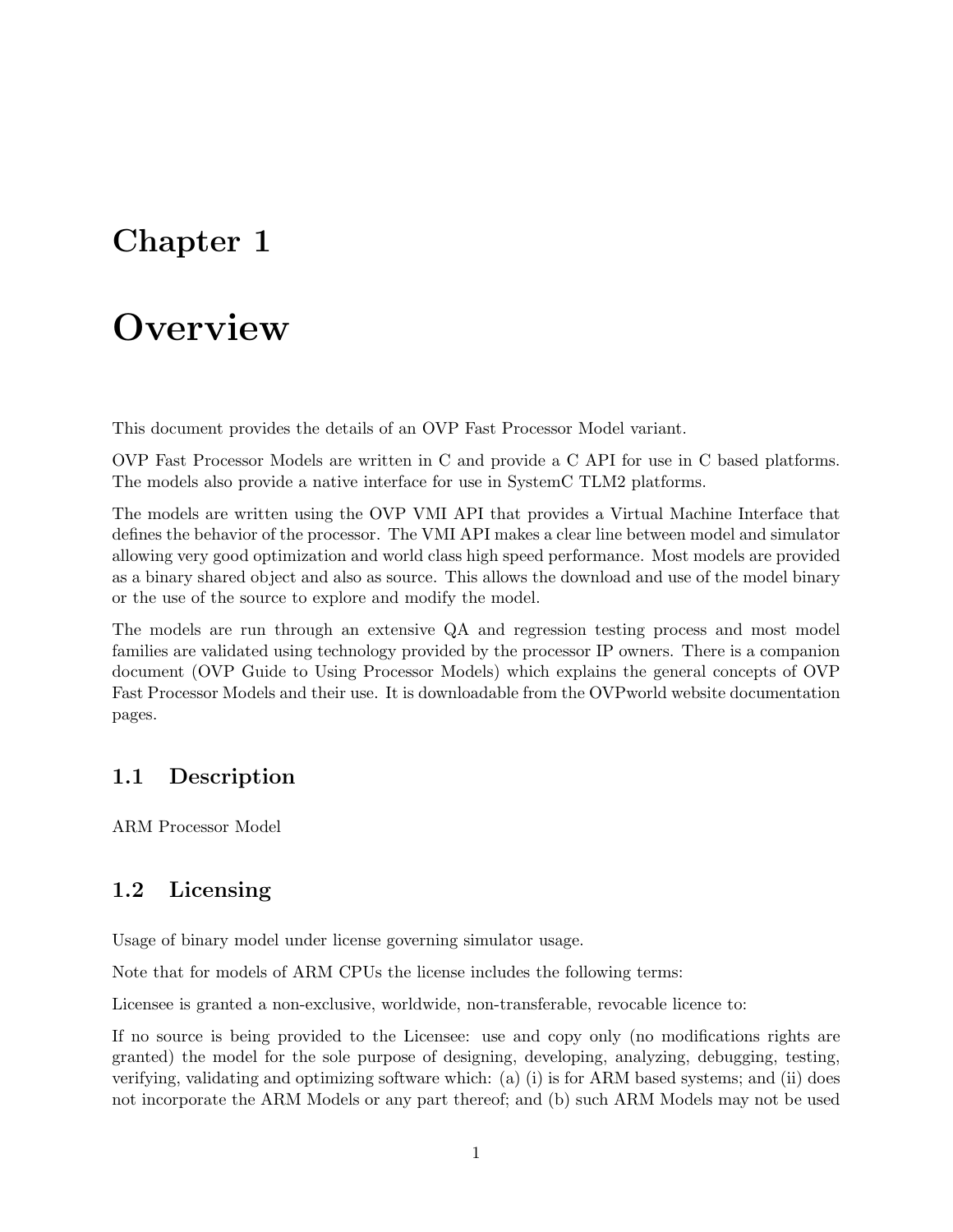to emulate an ARM based system to run application software in a production or live environment.

If source code is being provided to the Licensee: use, copy and modify the model for the sole purpose of designing, developing, analyzing, debugging, testing, verifying, validating and optimizing software which: (a) (i) is for ARM based systems; and (ii) does not incorporate the ARM Models or any part thereof; and (b) such ARM Models may not be used to emulate an ARM based system to run application software in a production or live environment.

In the case of any Licensee who is either or both an academic or educational institution the purposes shall be limited to internal use.

Except to the extent that such activity is permitted by applicable law, Licensee shall not reverse engineer, decompile, or disassemble this model. If this model was provided to Licensee in Europe, Licensee shall not reverse engineer, decompile or disassemble the Model for the purposes of error correction.

The License agreement does not entitle Licensee to manufacture in silicon any product based on this model.

The License agreement does not entitle Licensee to use this model for evaluating the validity of any ARM patent.

Source of model available under separate Imperas Software License Agreement.

#### <span id="page-6-0"></span>1.3 Limitations

Instruction pipelines are not modeled in any way. All instructions are assumed to complete immediately. This means that instruction barrier instructions (e.g. ISB, CP15ISB) are treated as NOPs, with the exception of any undefined instruction behavior, which is modeled. The model does not implement speculative fetch behavior. The branch cache is not modeled.

Caches and write buffers are not modeled in any way. All loads, fetches and stores complete immediately and in order, and are fully synchronous (as if the memory was of Strongly Ordered or Device-nGnRnE type). Data barrier instructions (e.g. DSB, CP15DSB) are treated as NOPs, with the exception of any undefined instruction behavior, which is modeled. Cache manipulation instructions are implemented as NOPs, with the exception of any undefined instruction behavior, which is modeled.

Real-world timing effects are not modeled: all instructions are assumed to complete in a single cycle.

Performance Monitors are implemented as a register interface only except for the cycle counter, which is implemented assuming one instruction per cycle.

TLBs are architecturally-accurate but not device accurate. This means that all TLB maintenance and address translation operations are fully implemented but the cache is larger than in the real device.

DynamIQ Shared Unit Control registers are implemented as a register interface only - caches and busses are not modeled.

DynamIQ Shared Unit Performance Monitor registers are implemented as a register interface only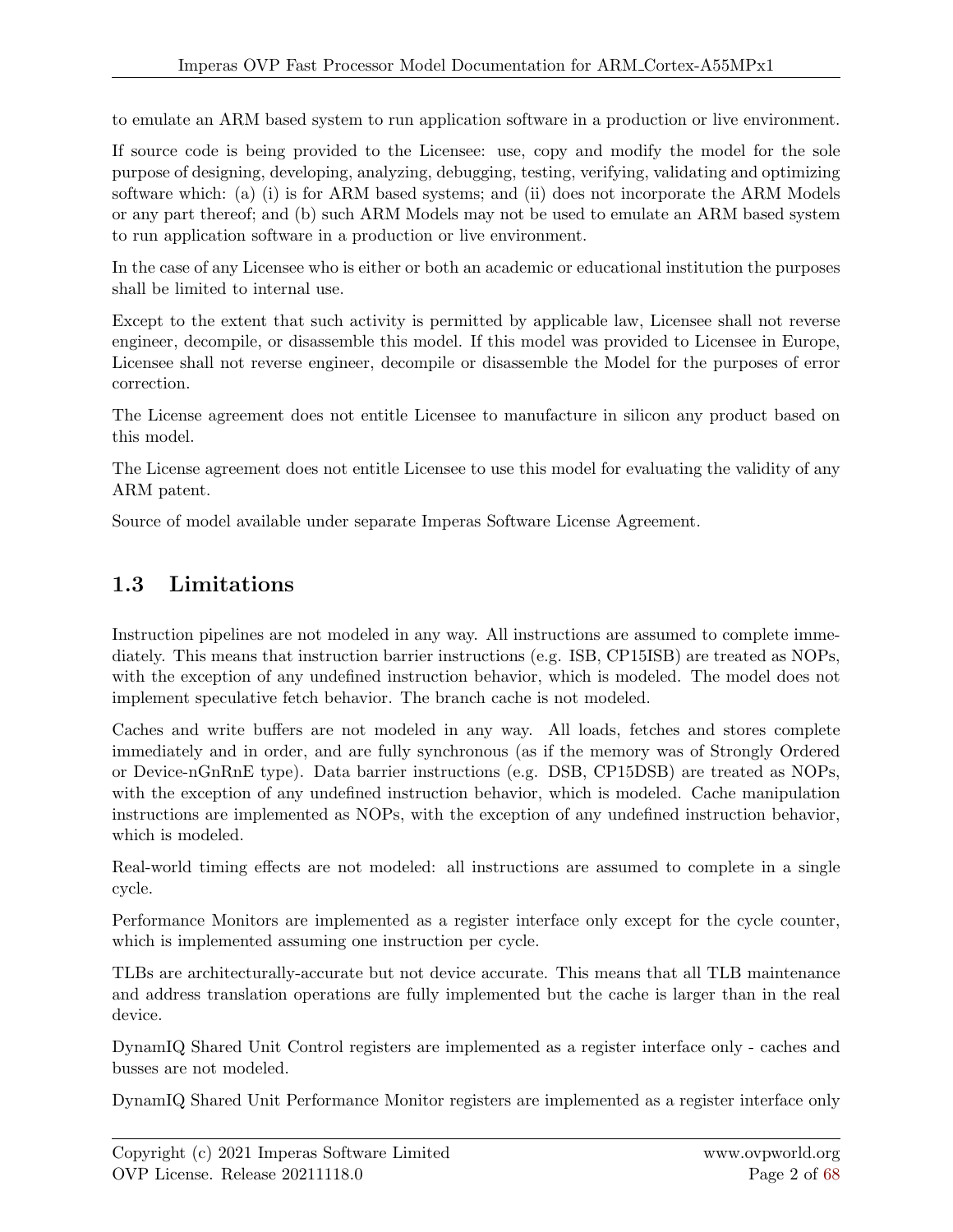- caches and busses are not modeled.

Debug registers are implemented but non-functional (which is sufficient to allow operating systems such as Linux to boot). Debug state is not implemented.

The GICv3 block is implemented without any ITS. Implementation-defined GICR registers for control of LPIs (GICR SETLPIR, GICR CLRLPIR, GICR INVLPIR, GICR INVALLR and GICR SYNCR) are all implemented.

#### <span id="page-7-0"></span>1.4 Verification

Models have been extensively tested by Imperas. ARM Cortex-A models have been successfully used by customers to simulate SMP Linux, Ubuntu Desktop, VxWorks and ThreadX on Xilinx Zynq virtual platforms.

#### <span id="page-7-1"></span>1.5 Features

#### <span id="page-7-2"></span>1.5.1 Core Features

AArch64 is implemented at EL3, EL2, EL1 and EL0.

AArch32 is implemented at EL3, EL2, EL1 and EL0.

The following ARMv8.1 core features are implemented: ARMv8.1-Atomics, ARMv8.1-SIMD, ARMv8.1-VHE

The following ARMv8.2 core features are implemented: ARMv8.2-ATS1E1, ARMv8.2-FP16, ARMv8.2-UAO, RAS extension (with no error records), AArch32 VUDOT/VSDOT, AArch64 UDOT/SDOT

The following ARMv8.3 core features are implemented: ARMv8.3-LDAPR

Individual PEs in this cluster are multi-threaded.

#### <span id="page-7-3"></span>1.5.2 Memory System

Security extensions are implemented (also known as TrustZone). To make non-secure accesses visible externally, override ID AA64MMFR0 EL1.PARange to specify the required physical bus size (32, 36, 40, 42, 44, 48 or 52 bits) and connect the processor to a bus one bit wider (33, 37, 41, 43, 45, 49 or 53 bits, respectively). The extra most-significant bit is the NS bit, indicating a non-secure access. If non-secure accesses are not required to be made visible externally, connect the processor to a bus of exactly the size implied by ID AA64MMFR0 EL1.PARange.

VMSA EL1, EL2 and EL3 stage 1 address translation is implemented. VMSA stage 2 address translation is implemented.

LPA (large physical address extension) is implemented as standard in ARMv8.

TLB behavior is controlled by parameter ASIDCacheSize. If this parameter is 0, then an unlimited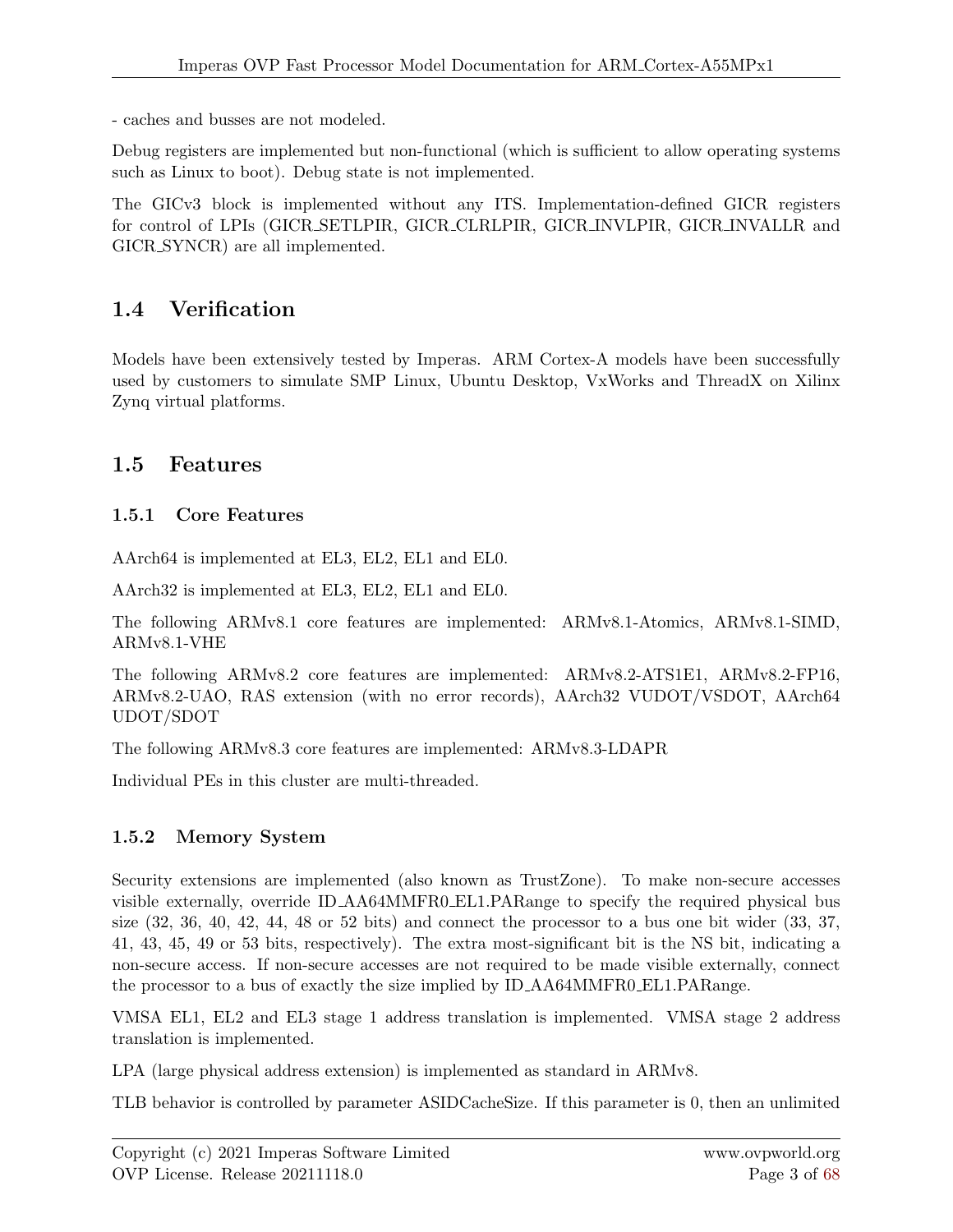number of TLB entries will be maintained concurrently. If this parameter is non-zero, then only TLB entries for up to ASIDCacheSize different ASIDs will be maintained concurrently initially; as new ASIDs are used, TLB entries for less-recently used ASIDs are deleted, which improves model performance in some cases (especially when 16-bit ASIDs are in use). If the model detects that the TLB entry cache is too small (entry ejections are very frequent), it will increase the cache size automatically. In this variant, ASIDCacheSize is 8

The following ARMv8.1 memory system features are implemented: ARMv8.1-LOR, ARMv8.1- HPD, ARMv8.1-TTHM (access flag and dirty state), ARMv8.1-PAN, ARMv8.1-VMID

The following ARMv8.2 memory system features are implemented: ARMv8.2-DCPoP, ARMv8.2- AA32HPD, ARMv8.2-TTPBHA, ARMv8.2-TTCNP, ARMv8.2-TTS2UXN

#### <span id="page-8-0"></span>1.5.3 Advanced SIMD and Floating-Point Features

SIMD and VFP instructions are implemented.

The model implements trapped exceptions if FPTrap is set to 1 in MVFR0 (for AArch32) or MVFR0 EL1 (for AArch64). When floating point exception traps are taken, cumulative exception flags are not updated (in other words, cumulative flag state is always the same as prior to instruction execution, even for SIMD instructions). When multiple enabled exceptions are raised by a single floating point operation, the exception reported is the one in least-significant bit position in FPSCR (for AArch32) or FPCR (for AArch64). When multiple enabled exceptions are raised by different SIMD element computations, the exception reported is selected from the lowest-index-number SIMD operation. Contact Imperas if requirements for exception reporting differ from these.

Trapped exceptions not are implemented in this variant (FPTrap=0)

#### <span id="page-8-1"></span>1.5.4 Generic Timer

Generic Timer is present. Use parameter "override timerScaleFactor" to specify the counter rate as a fraction of the processor MIPS rate (e.g. 10 implies Generic Timer counters increment once every 10 processor instructions).

#### <span id="page-8-2"></span>1.5.5 Generic Interrupt Controller

GIC block is implemented (GICv3, including security extensions). Accesses to GIC registers can be viewed externally by connecting to the 32-bit GICRegisters and GICDRegisters bus ports. Secure register accesses are at offset 0x0 on these busses; for example, a secure access to GICD register GICD CTLR can be observed by monitoring address 0x00000000 of bus GICDRegisters. Nonsecure accesses are at offset 0x80000000 on these busses; for example, a non-secure access to GICD register GICD CTLR can be observed by monitoring address 0x80000000 of bus GICDRegisters

GIC Distributor registers are located at address 0x2f000000. Use parameter "override GICv3 DistributorBase" to change this if required.

The internal GIC block can be disabled by raising signal GICCDISABLE, in which case the GIC needs to be modeled using a platform component instead. Input signals  $\n v$ fiq CPU $\lt N$  > and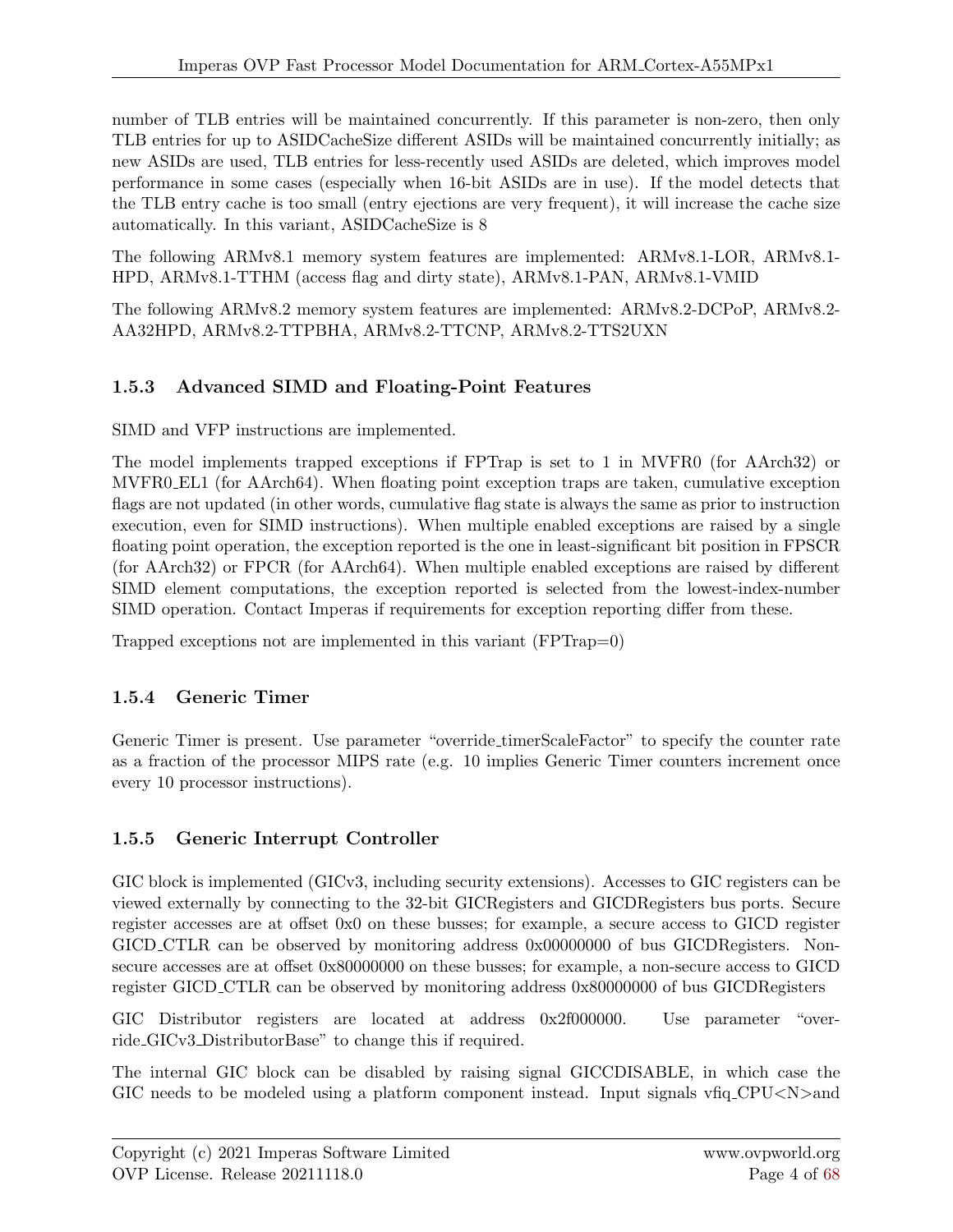$\text{virq\_CPU} < N > \text{can}$  be used by this component to raise virtual FIQ and IRQ interrupts on cores in the cluster if required.

#### <span id="page-9-0"></span>1.6 Debug Mask

It is possible to enable model debug features in various categories. This can be done statically using the "override debugMask" parameter, or dynamically using the "debugflags" command. Enabled debug features are specified using a bitmask value, as follows:

Value 0x004: enable debugging of MMU/MPU mappings.

Value 0x020: enable debugging of reads and writes of GIC block registers.

Value 0x040: enable debugging of exception routing via the GIC model component.

Value 0x080: enable debugging of all system register accesses.

Value 0x100: enable debugging of all traps of system register accesses.

Value 0x200: enable verbose debugging of other miscellaneous behavior (for example, the reason why a particular instruction is undefined).

Value 0x400: enable debugging of Performance Monitor timers

Value 0x800: enable dynamic validation of TLB entries against in-memory page table contents (finds some classes of error where page table entries are updated without a subsequent flush of affected TLB entries).

All other bits in the debug bitmask are reserved and must not be set to non-zero values.

#### <span id="page-9-1"></span>1.7 AArch32 Unpredictable Behavior

Many AArch32 instruction behaviors are described in the ARM ARM as CONSTRAINED UN-PREDICTABLE. This section describes how such situations are handled by this model.

#### <span id="page-9-2"></span>1.7.1 Equal Target Registers

Some instructions allow the specification of two target registers (for example, double-width SMULL, or some VMOV variants), and such instructions are CONSTRAINED UNPREDICTABLE if the same target register is specified in both positions. In this model, such instructions are treated as UNDEFINED.

#### <span id="page-9-3"></span>1.7.2 Floating Point Load/Store Multiple Lists

Instructions that load or store a list of floating point registers (e.g. VSTM, VLDM, VPUSH, VPOP) are CONSTRAINED UNPREDICTABLE if either the uppermost register in the specified range is greater than 32 or (for 64-bit registers) if more than 16 registers are specified. In this model, such instructions are treated as UNDEFINED.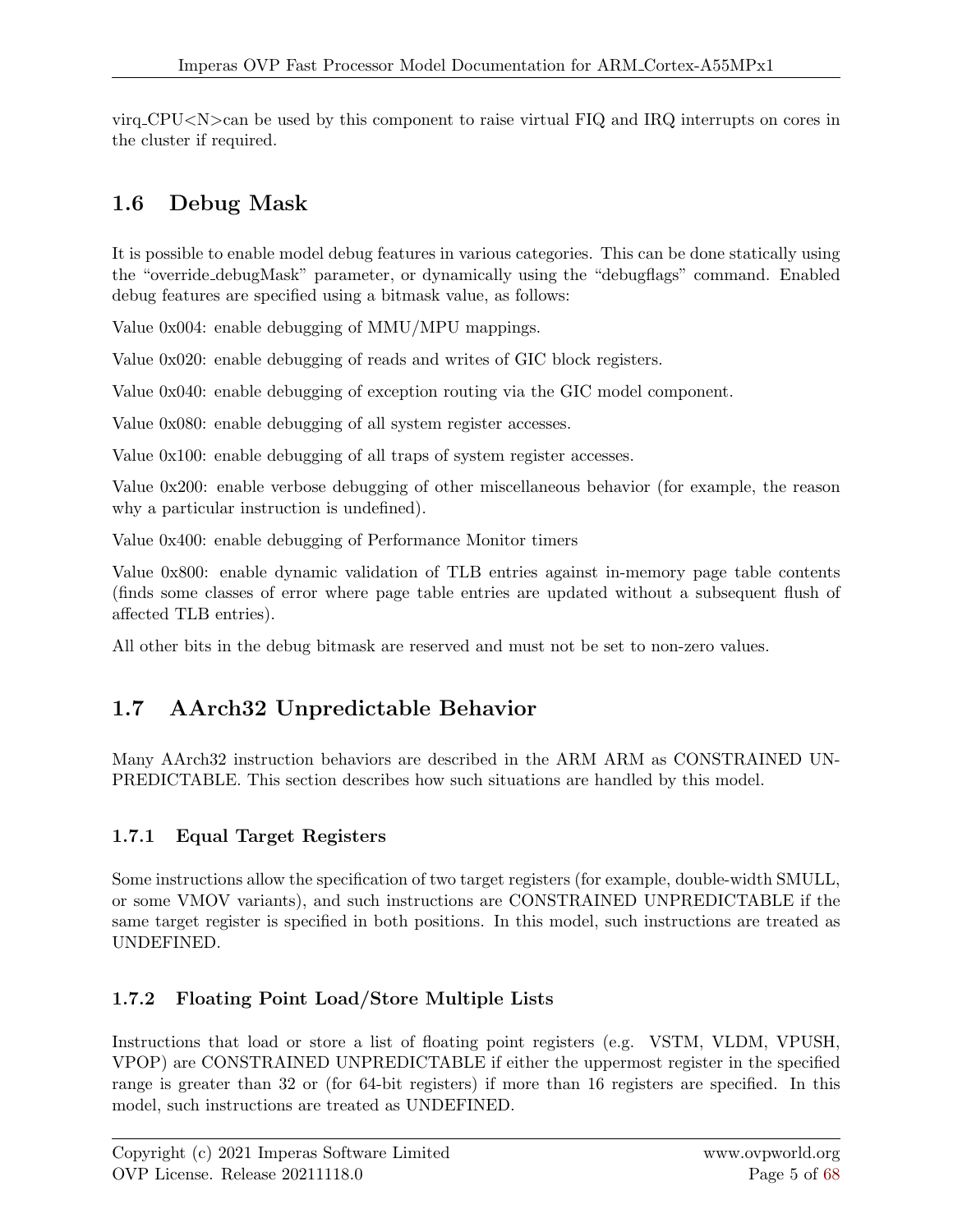#### <span id="page-10-0"></span>1.7.3 Floating Point VLD[2-4]/VST[2-4] Range Overflow

Instructions that load or store a fixed number of floating point registers (e.g. VST2, VLD2) are CONSTRAINED UNPREDICTABLE if the upper register bound exceeds the number of implemented floating point registers. In this model, these instructions load and store using modulo 32 indexing (consistent with AArch64 instructions with similar behavior).

#### <span id="page-10-1"></span>1.7.4 If-Then (IT) Block Constraints

Where the behavior of an instruction in an if-then (IT) block is described as CONSTRAINED UNPREDICTABLE, this model treats that instruction as UNDEFINED.

#### <span id="page-10-2"></span>1.7.5 Use of R13

In architecture variants before ARMv8, use of R13 was described as CONSTRAINED UNPRE-DICTABLE in many circumstances. From ARMv8, most of these situations are no longer considered unpredictable. This model allows R13 to be used like any other GPR, consistent with the ARMv8 specification.

#### <span id="page-10-3"></span>1.7.6 Use of R15

Use of R15 is described as CONSTRAINED UNPREDICTABLE in many circumstances. This model allows such use to be configured using the parameter "unpredictableR15" as follows:

Value "undefined": any reference to R15 in such a situation is treated as UNDEFINED;

Value "nop": any reference to R15 in such a situation causes the instruction to be treated as a NOP;

Value "raz wi": any reference to R15 in such a situation causes the instruction to be treated as a RAZ/WI (that is, R15 is read as zero and write-ignored);

Value "execute": any reference to R15 in such a situation is executed using the current value of R15 on read, and writes to R15 are allowed (but are not interworking).

Value "assert": any reference to R15 in such a situation causes the simulation to halt with an assertion message (allowing any such unpredictable uses to be easily identified).

In this variant, the default value of "unpredictableR15" is "undefined".

#### <span id="page-10-4"></span>1.7.7 Unpredictable Instructions in Some Modes

Some instructions are described as CONSTRAINED UNPREDICTABLE in some modes only (for example, MSR accessing SPSR is CONSTRAINED UNPREDICTABLE in User and System modes). This model allows such use to be configured using the parameter "unpredictableModal", which can have values "undefined" or "nop". See the previous section for more information about the meaning of these values.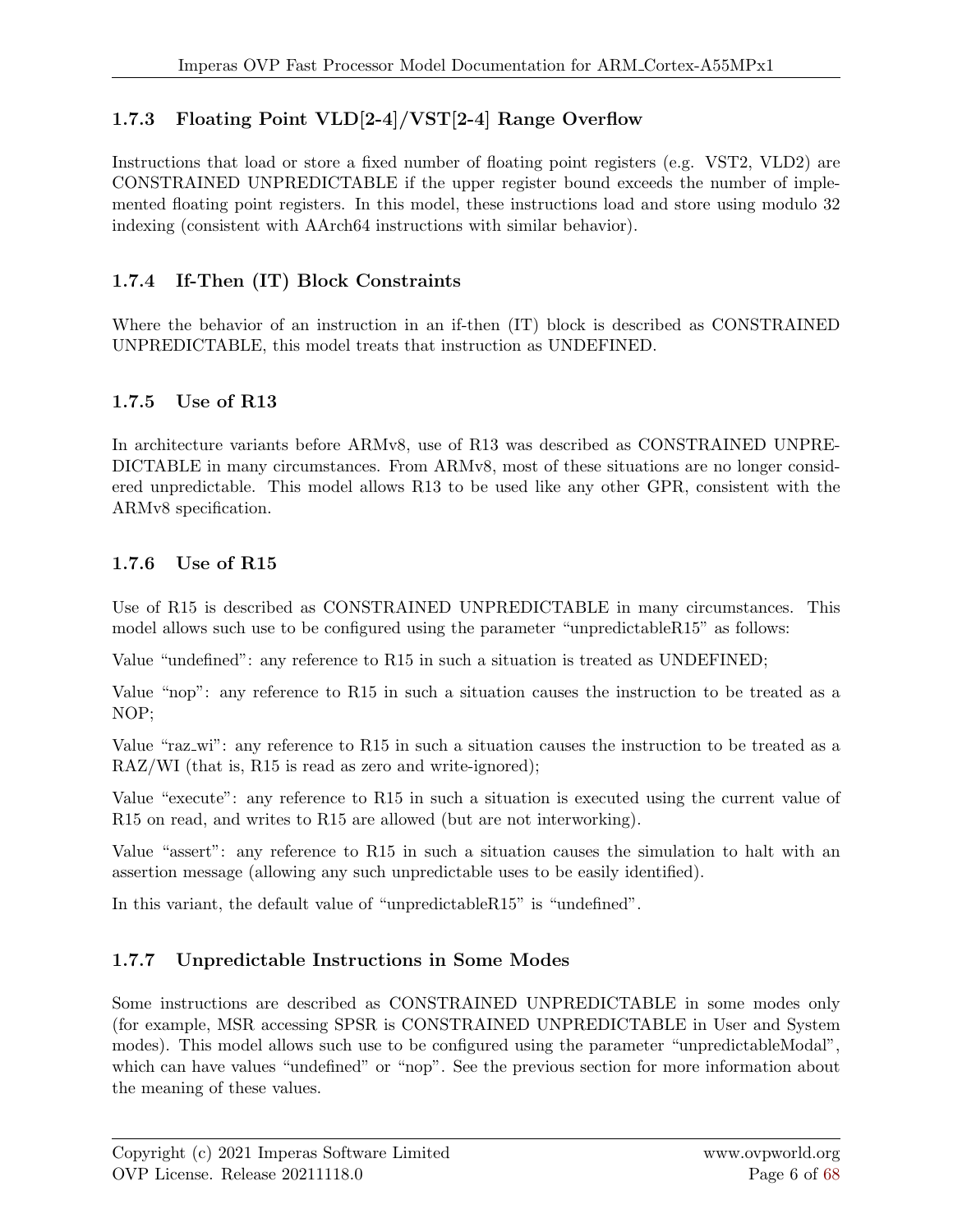In this variant, the default value of "unpredictableModal" is "undefined".

#### <span id="page-11-0"></span>1.8 Integration Support

This model implements a number of non-architectural pseudo-registers and other features to facilitate integration.

#### <span id="page-11-1"></span>1.8.1 Memory Transaction Query

Two registers are intended for use within memory callback functions to provide additional information about the current memory access. Register transactPL indicates the processor execution level of the current access  $(0-3)$ . Note that for load/store translate instructions (e.g. LDRT, STRT) the reported execution level will be 0, indicating an EL0 access. Register transactAT indicates the type of memory access: 0 for a normal read or write; and 1 for a physical access resulting from a page table walk.

#### <span id="page-11-2"></span>1.8.2 Page Table Walk Query

A banked set of registers provides information about the most recently completed page table walk. There are up to six banks of registers: bank 0 is for stage 1 walks, bank 1 is for stage 2 walks, and banks 2-5 are for stage 2 walks initiated by stage 1 level 0-3 entry lookups, respectively. Banks 1-5 are present only for processors with virtualization extensions. The currently active bank can be set using register PTWBankSelect. Register PTWBankValid is a bitmask indicating which banks contain valid data: for example, the value 0xb indicates that banks 0, 1 and 3 contain valid data.

Within each bank, there are registers that record addresses and values read during that page table walk. Register PTWBase records the table base address, register PTWInput contains the input address that starts a walk, register PTWOutput contains the result address and register PTWPgSize contains the page size (PTWOutput and PTWPgSize are valid only if the page table walk completes). Registers PTWAddressL0-PTWAddressL3 record the addresses of level 0 to level 3 entries read, respectively. Register PTWAddressValid is a bitmask indicating which address registers contain valid data: bits 0-3 indicate PTWAddressL0-PTWAddressL3, respectively, bit 4 indicates PTWBase, bit 5 indicates PTWInput, bit 6 indicates both PTWOutput and PTWPgSize. For example, the value 0x73 indicates that PTWBase, PTWInput, PTWOutput, PTWPgSize and PTWAddressL0-L1 are valid but PTWAddressL2-L3 are not. Register PTWAddressNS is a bitmask indicating whether an address is in non-secure memory: bits 0-3 indicate PTWAddressL0- PTWAddressL3, respectively, bit 4 indicates PTWBase, bit 6 indicates PTWOutput (PTWInput is a VA and thus has no secure/non-secure info). Registers PTWValueL0-PTWValueL3 contain page table entry values read at level 0 to level 3. Register PTWValueValid is a bitmask indicating which value registers contain valid data: bits 0-3 indicate PTWValueL0-PTWValueL3, respectively.

#### <span id="page-11-3"></span>1.8.3 Artifact Page Table Walks

Registers are also available to enable a simulation environment to initiate an artifact page table walk (for example, to determine the ultimate PA corresponding to a given VA). Register PTWI EL1S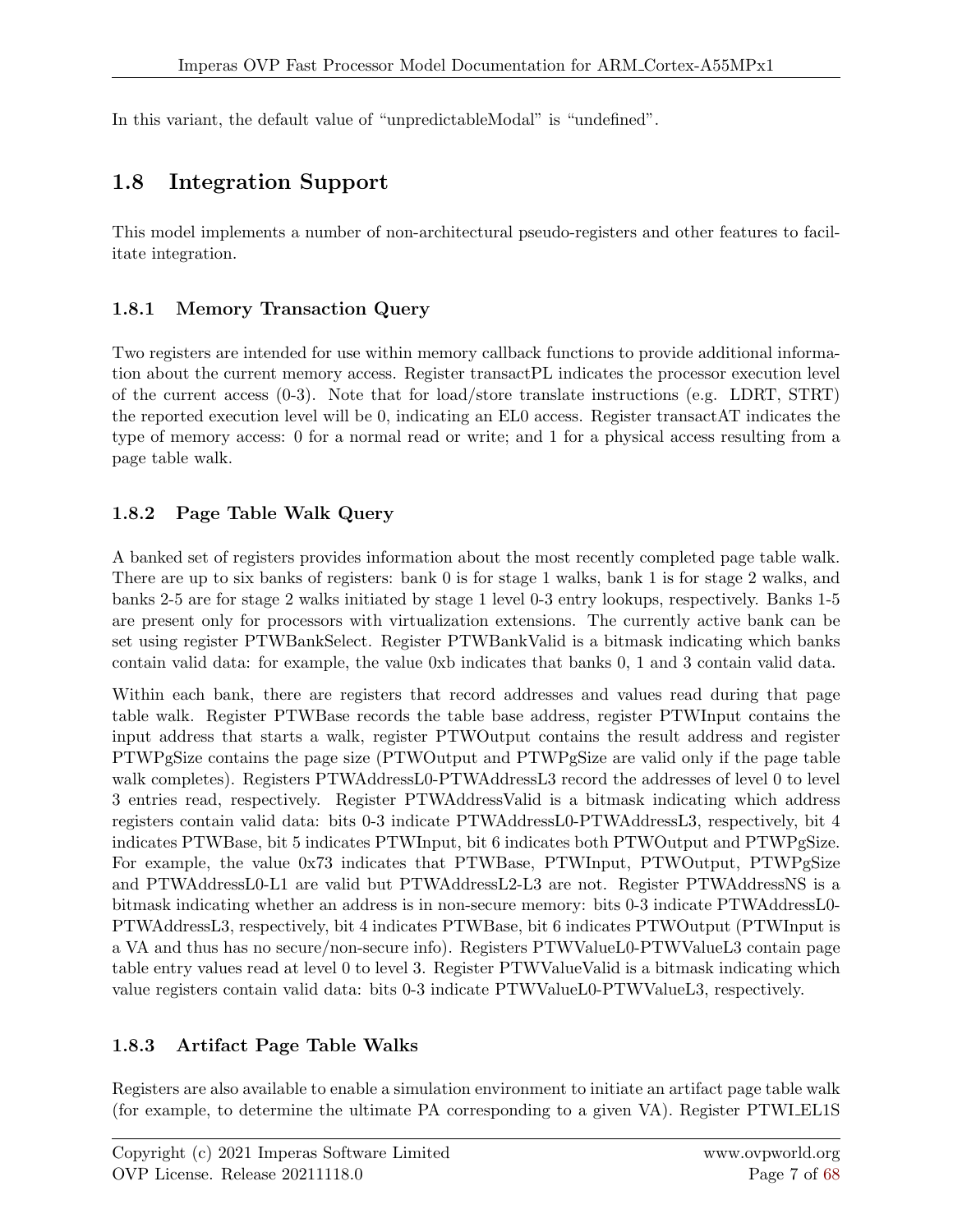initiates a secure EL1 table walk for a fetch. Register PTWD EL1S initiates a secure EL1 table walk for a load or store (note that current ARM processors have unified TLBs, so these registers are synonymous). Registers PTW[ID] EL1NS initiate walks for non-secure EL1 accesses. Registers PTW[ID] EL2 initiate EL2 walks. Registers PTW[ID] S2 initiate stage 2 walks. Registers PTW[ID] EL3 initiate AArch64 EL3 walks. Finally, registers PTW[ID] current initiate currentmode walks (useful in a memory callback context). Each walk fills the query registers described above.

#### <span id="page-12-0"></span>1.8.4 MMU and Page Table Walk Events

Two events are available that allow a simulation environment to be notified on MMU and page table walk actions. Event mmuEnable triggers when any MMU is enabled or disabled. Event pageTableWalk triggers on completion of any page table walk (including artifact walks).

#### <span id="page-12-1"></span>1.8.5 Artifact Address Translations

A simulation environment can trigger an artifact address translation operation by writing to the architectural address translation registers (e.g. ATS1CPR). The results of such translations are written to an integration support register artifact PAR, instead of the architectural PAR register. This means that such artifact writes will not perturb architectural state.

#### <span id="page-12-2"></span>1.8.6 TLB Invalidation

A simulation environment can cause TLB state for one or more address translation regimes in the processor to be flushed by writing to the artifact register ResetTLBs. The argument is a bitmask value, in which non-zero bits select the TLBs to be flushed, as follows:

Bit 0: EL0/EL1 stage 1 secure TLB

Bit 1: EL0/EL1 stage 1 non-secure TLB

Bit 2: EL2 stage 1 TLB

Bit 3: EL0/EL1 non-secure stage 2 TLB

Bit 4: EL3 stage 1 TLB

#### <span id="page-12-3"></span>1.8.7 Halt Reason Introspection

An artifact register HaltReason can be read to determine the reason or reasons that a processor is halted. This register is a bitfield, with the following encoding: bit 0 indicates the processor has executed a wait-for-event (WFE) instruction; bit 1 indicates the processor has executed a wait-for-interrupt (WFI) instruction; and bit 2 indicates the processor is held in reset.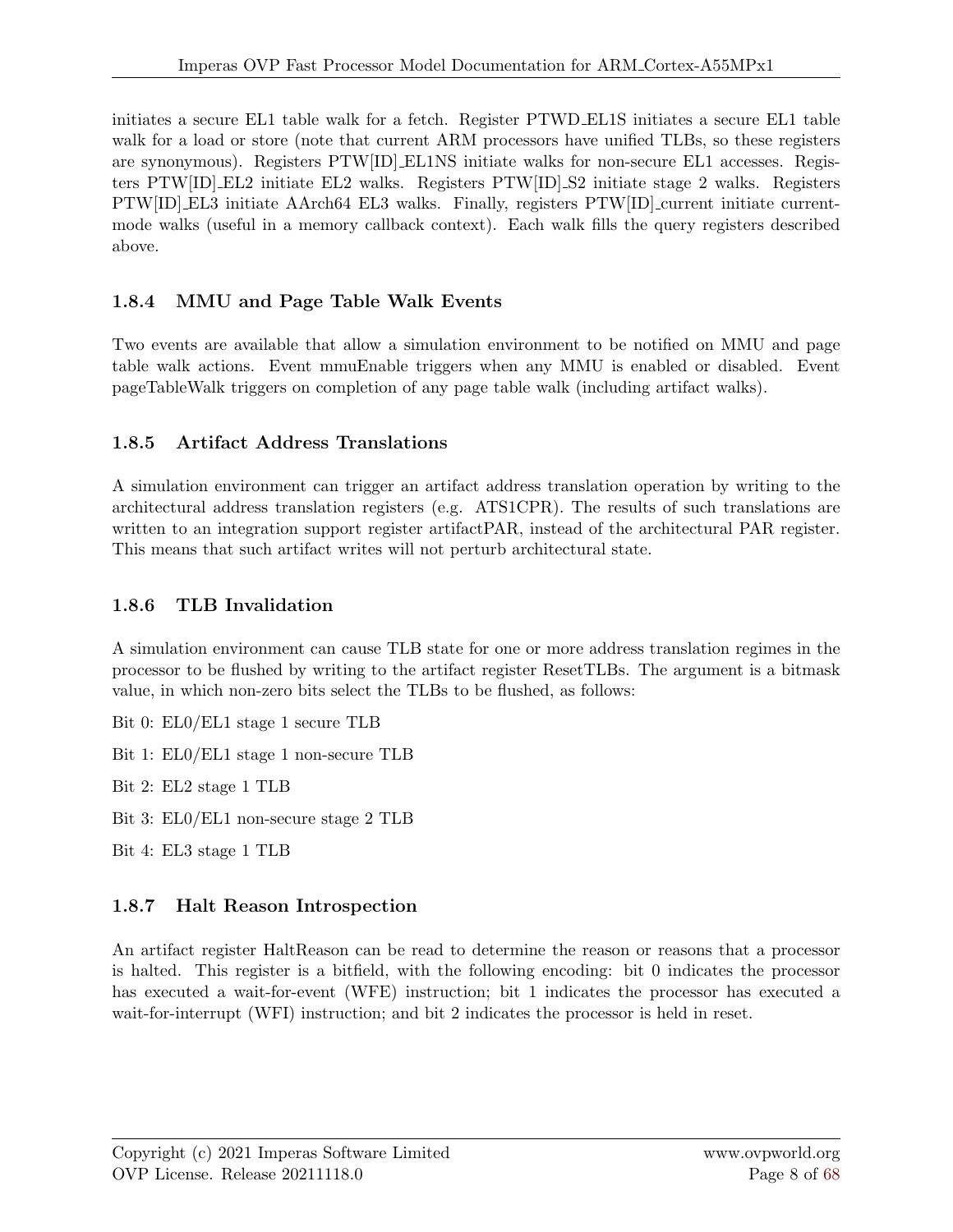#### <span id="page-13-0"></span>1.8.8 System Register Access Monitor

If parameter "enableSystemMonitorBus" is True, an artifact 32-bit bus "SystemMonitor" is enabled for each PE. Every system register read or write by that PE is then visible as a read or write on this artifact bus, and can therefore be monitored using callbacks installed in the client environment (use opBusReadMonitorAdd/opBusWriteMonitorAdd or icmAddBusReadCallback- /icmAddBusWriteCallback, depending on the client API). The format of the address on the bus is as follows:

bits 31:26 - zero

bit 25 - 1 if AArch64 access, 0 if AArch32 access

bit 24 - 1 if non-secure access, 0 if secure access

bits 23:20 - CRm value

bits 19:16 - CRn value

bits 15:12 - op2 value

bits 11:8 - op1 value

bits 7:4 - op0 value (AArch64) or coprocessor number (AArch32)

bits 3:0 - zero

As an example, to view non-secure writes to writes to CNTFRQ EL0 in AArch64 state, install a write monitor on address range 0x020e0330:0x020e0333.

#### <span id="page-13-1"></span>1.8.9 System Register Implementation

If parameter "enableSystemBus" is True, an artifact 32-bit bus "System" is enabled for each PE. Slave callbacks installed on this bus can be used to implement modified system register behavior (use opBusSlaveNew or icmMapExternalMemory, depending on the client API). The format of the address on the bus is the same as for the system monitor bus, described above.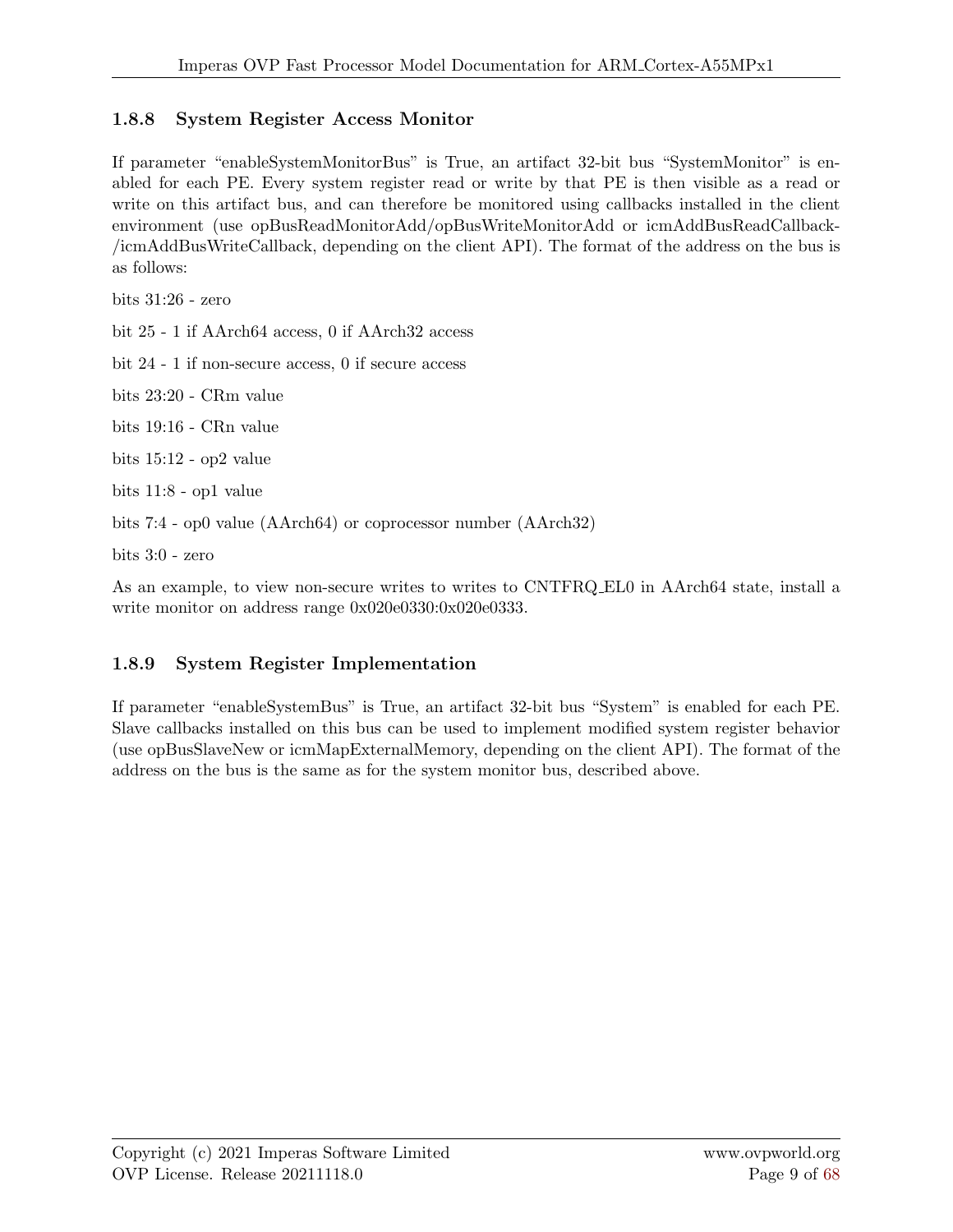### <span id="page-14-0"></span>**Configuration**

#### <span id="page-14-1"></span>2.1 Location

This model's VLNV is arm.ovpworld.org/processor/arm/1.0. The model source is usually at: \$IMPERAS HOME/ImperasLib/source/arm.ovpworld.org/processor/arm/1.0 The model binary is usually at: \$IMPERAS HOME/lib/\$IMPERAS ARCH/ImperasLib/arm.ovpworld.org/processor/arm/1.0

#### <span id="page-14-2"></span>2.2 GDB Path

The default GDB for this model is: \$IMPERAS HOME/lib/\$IMPERAS ARCH/gdb/aarch64 none-elf-gdb.

#### <span id="page-14-3"></span>2.3 Semi-Host Library

The default semi-host library file is arm.ovpworld.org/semihosting/armAngel/1.0

#### <span id="page-14-4"></span>2.4 Processor Endian-ness

This model can be set to either endian-ness (normally by a pin, or the ELF code).

#### <span id="page-14-5"></span>2.5 QuantumLeap Support

This processor is qualified to run in a QuantumLeap enabled simulator.

#### <span id="page-14-6"></span>2.6 Processor ELF code

ELF codes supported by this model are:0xb7 and 0x28.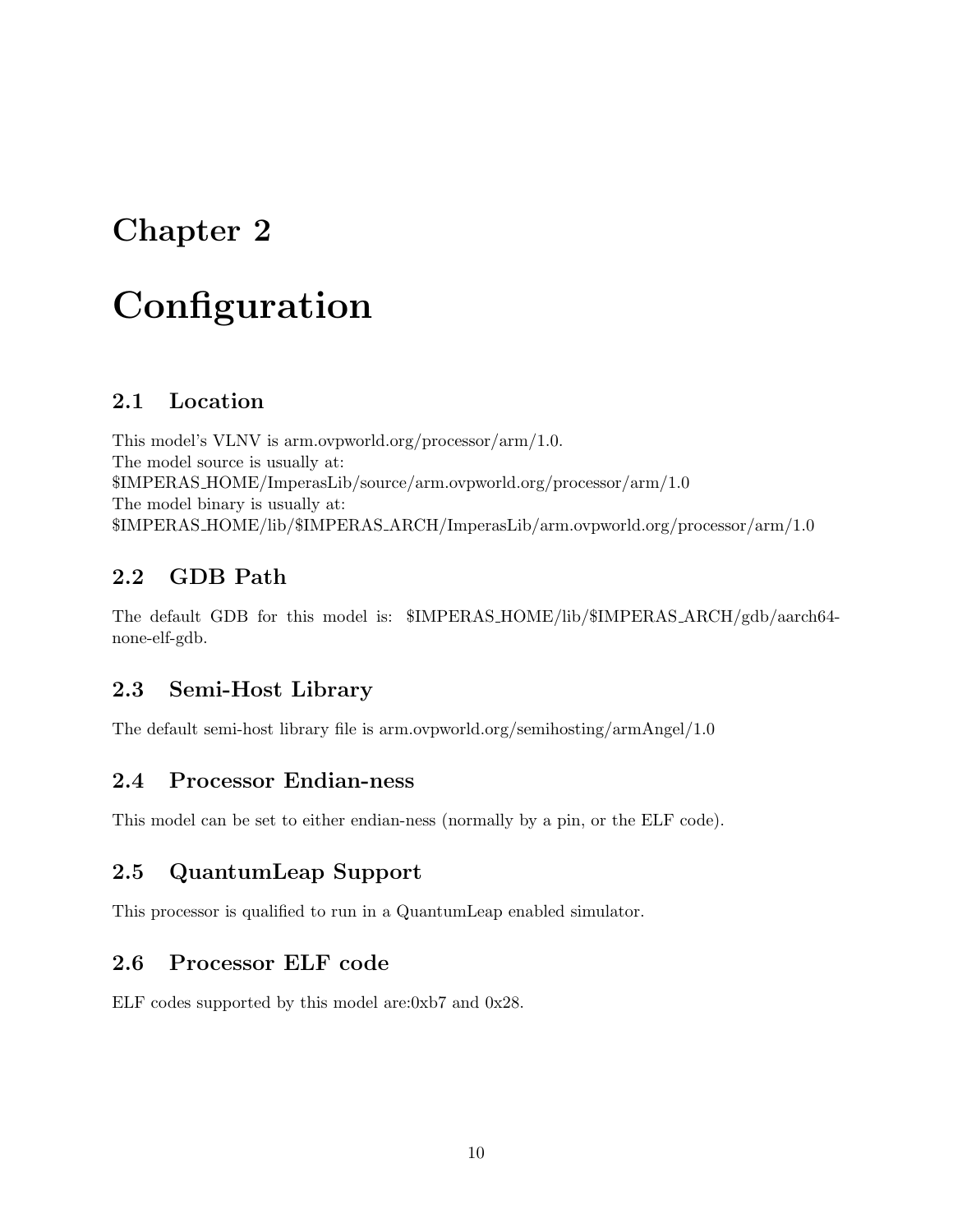# <span id="page-15-0"></span>All Variants in this model

This model has these variants

| Variant                        | Description |
|--------------------------------|-------------|
| ARMv4T                         |             |
| $\overline{\text{ARMv4xM}}$    |             |
| ARM <sub>v4</sub>              |             |
| ARMv4TxM                       |             |
| $\overline{\mathrm{ARMv5xM}}$  |             |
| ARM <sub>v</sub> 5             |             |
| ARMv5TxM                       |             |
| ARMv5T                         |             |
| ARMv5TExP                      |             |
| ARMv5TE                        |             |
| ARMv5TEJ                       |             |
| ARMv6                          |             |
| ARMv6K                         |             |
| ARMv6T2                        |             |
| ARMv6KZ                        |             |
| ARMv7                          |             |
| <b>ARM7TDMI</b>                |             |
| ARM7EJ-S                       |             |
| ARM720T                        |             |
| ARM920T                        |             |
| ARM922T                        |             |
| ARM926EJ-S                     |             |
| ARM940T                        |             |
| ARM946E                        |             |
| ARM966E                        |             |
| <b>ARM968E-S</b>               |             |
| <b>ARM1020E</b>                |             |
| $\overline{\mathrm{ARM1022E}}$ |             |
| ARM1026EJ-S                    |             |
| <b>ARM1136J-S</b>              |             |
| ARM1156T2-S                    |             |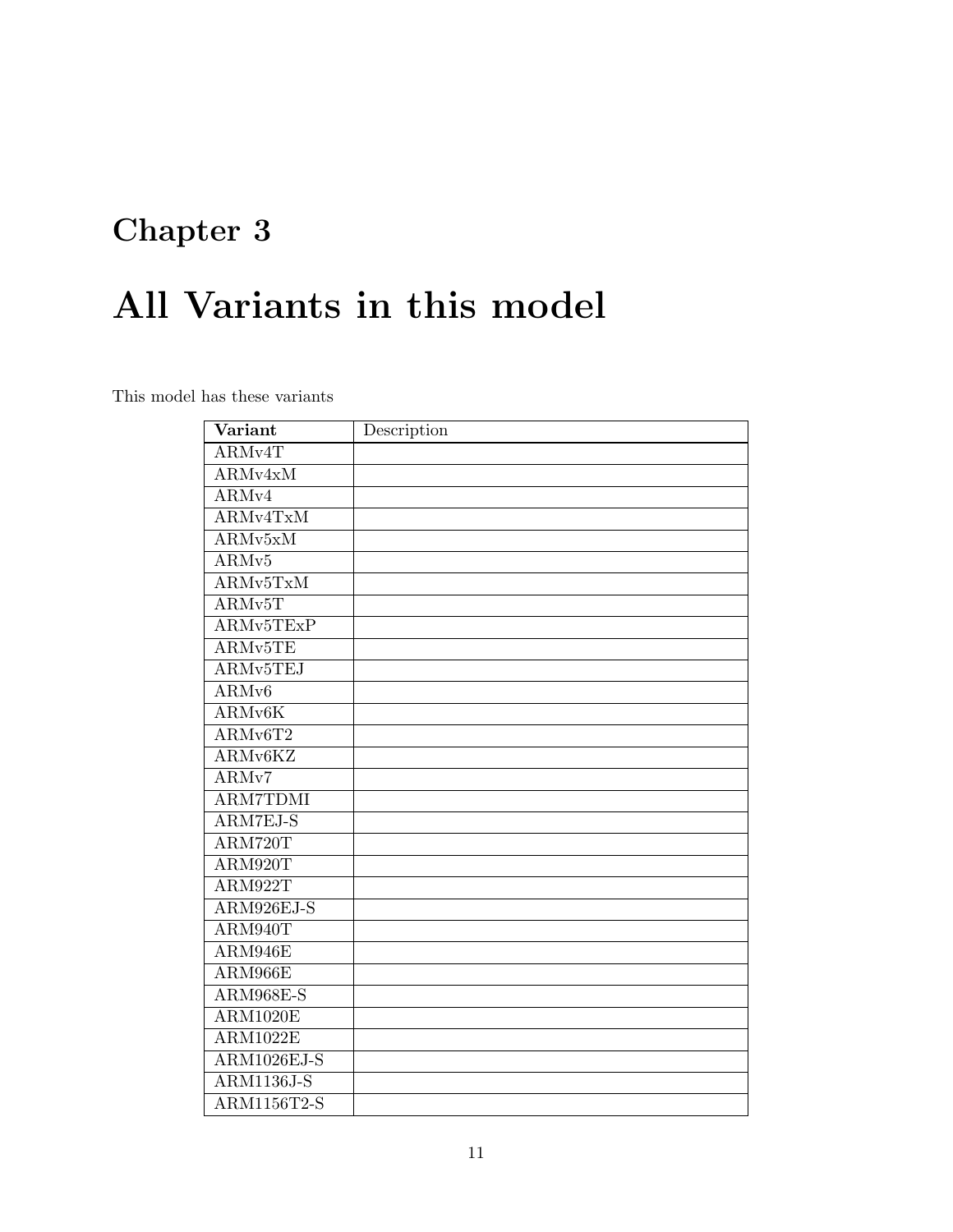| $ARM1176JZ-S$                                     |                              |
|---------------------------------------------------|------------------------------|
| $\overline{\text{Cortex-R4}}$                     |                              |
| Cortex-R4F                                        |                              |
| Cortex-A5UP                                       |                              |
| Cortex-A5MPx1                                     |                              |
| Cortex-A5MPx2                                     |                              |
| Cortex-A5MPx3                                     |                              |
| Cortex-A5MPx4                                     |                              |
| Cortex-A8                                         |                              |
| Cortex-A9UP                                       |                              |
| $\text{Cortex-A9MPx1}$                            |                              |
| Cortex-A9MPx2                                     |                              |
| Cortex-A9MPx3                                     |                              |
| Cortex-A9MPx4                                     |                              |
| Cortex-A7UP                                       |                              |
| Cortex-A7MPx1                                     |                              |
| $\text{Cortex-}\overline{\text{ATMPx2}}$          |                              |
| $\overline{\text{Cortex}}$ -A7MPx3                |                              |
| Cortex-A7MPx4                                     |                              |
| Cortex-A15UP                                      |                              |
| Cortex-A15MPx1                                    |                              |
| Cortex-A15MPx2                                    |                              |
| Cortex-A15MPx3                                    |                              |
| Cortex-A15MPx4                                    |                              |
| Cortex-A17MPx1                                    |                              |
| $\text{Cortex-}\overline{\text{A17} \text{MPx2}}$ |                              |
| Cortex-A17MPx3                                    |                              |
| Cortex-A17MPx4                                    |                              |
| AArch <sub>32</sub>                               |                              |
| AArch64                                           |                              |
| Cortex-A32MPx1                                    |                              |
| Cortex-A32MPx2                                    |                              |
| $\text{Cortex-}A32\text{MPx3}$                    |                              |
| Cortex-A32MPx4                                    |                              |
| Cortex-A35MPx1                                    |                              |
| $\text{Cortex-}\text{A35} \text{MPx2}$            |                              |
| Cortex-A35MPx3                                    |                              |
| Cortex-A35MPx4                                    |                              |
| Cortex-A53MPx1                                    |                              |
| $\text{Cortex-}\text{A53}\text{MPx2}$             |                              |
| $\text{Cortex-}\text{A53}\overline{\text{MPx3}}$  |                              |
| Cortex-A53MPx4                                    |                              |
| Cortex-A55MPx1                                    | (described in this document) |
| $\text{Cortex-}\text{A55MPx2}$                    |                              |
| Cortex-A55MPx3                                    |                              |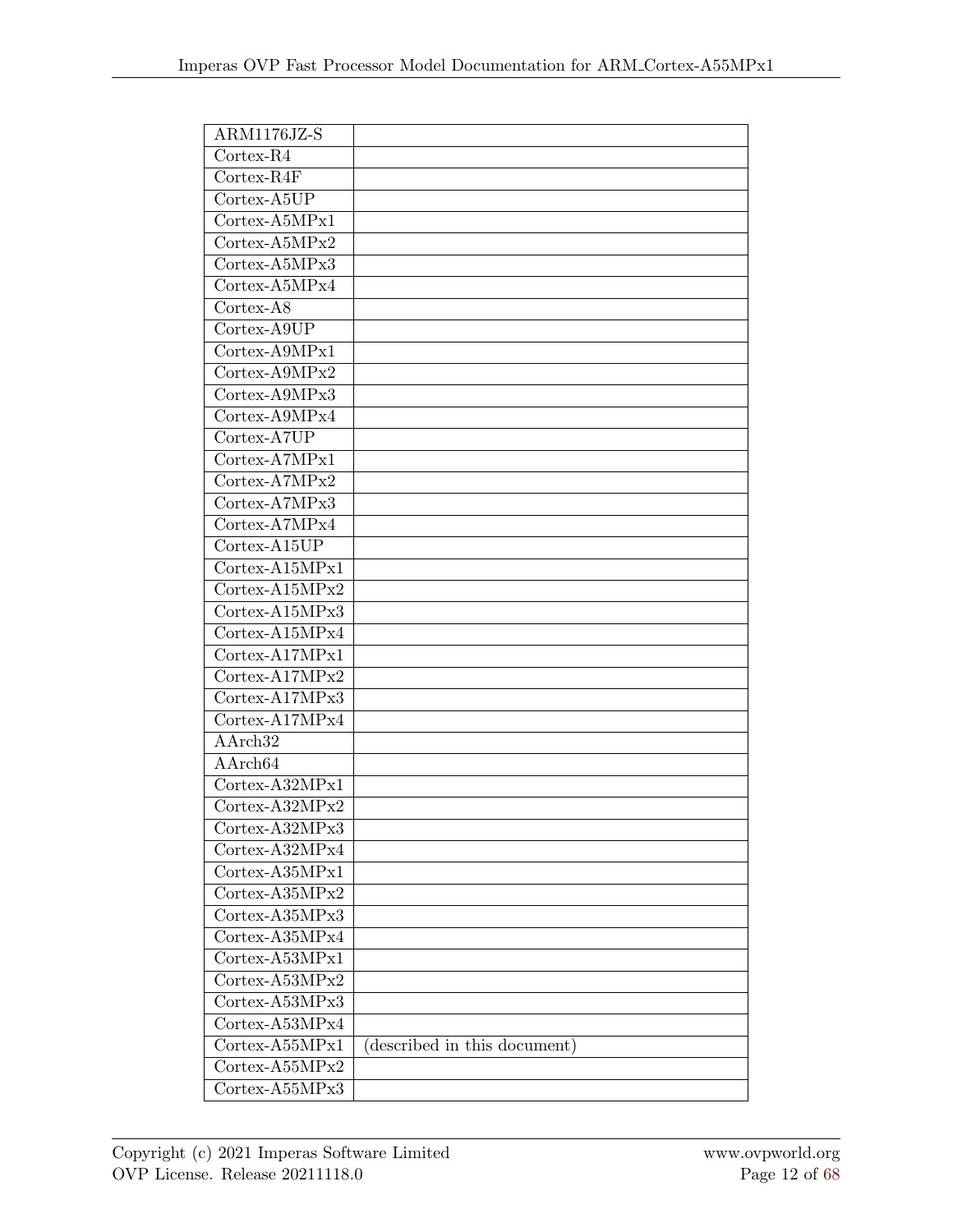| Cortex-A55MPx4                         |  |
|----------------------------------------|--|
| $\text{Cortex-}\text{A57} \text{MPx1}$ |  |
| $\text{Cortex-}\text{A57} \text{MPx2}$ |  |
| Cortex-A57MPx3                         |  |
| $\text{Cortex-}\text{A57} \text{MPx4}$ |  |
| $\text{Cortex-}A72\text{MPx1}$         |  |
| Cortex-A72MPx2                         |  |
| Cortex-A72MPx3                         |  |
| Cortex-A72MPx4                         |  |
| Cortex-A73MPx1                         |  |
| Cortex-A73MPx2                         |  |
| $\text{Cortex}-\text{A73} \text{MPx3}$ |  |
| $\text{Cortex}-\text{A73} \text{MPx4}$ |  |
| Cortex-A75MPx1                         |  |
| $\text{Cortex-}A75\text{MPx}2$         |  |
| Cortex-A75MPx3                         |  |
| $\text{Cortex-A75} \text{MPx4}$        |  |
| MultiCluster                           |  |

Table 3.1: All Variants in this model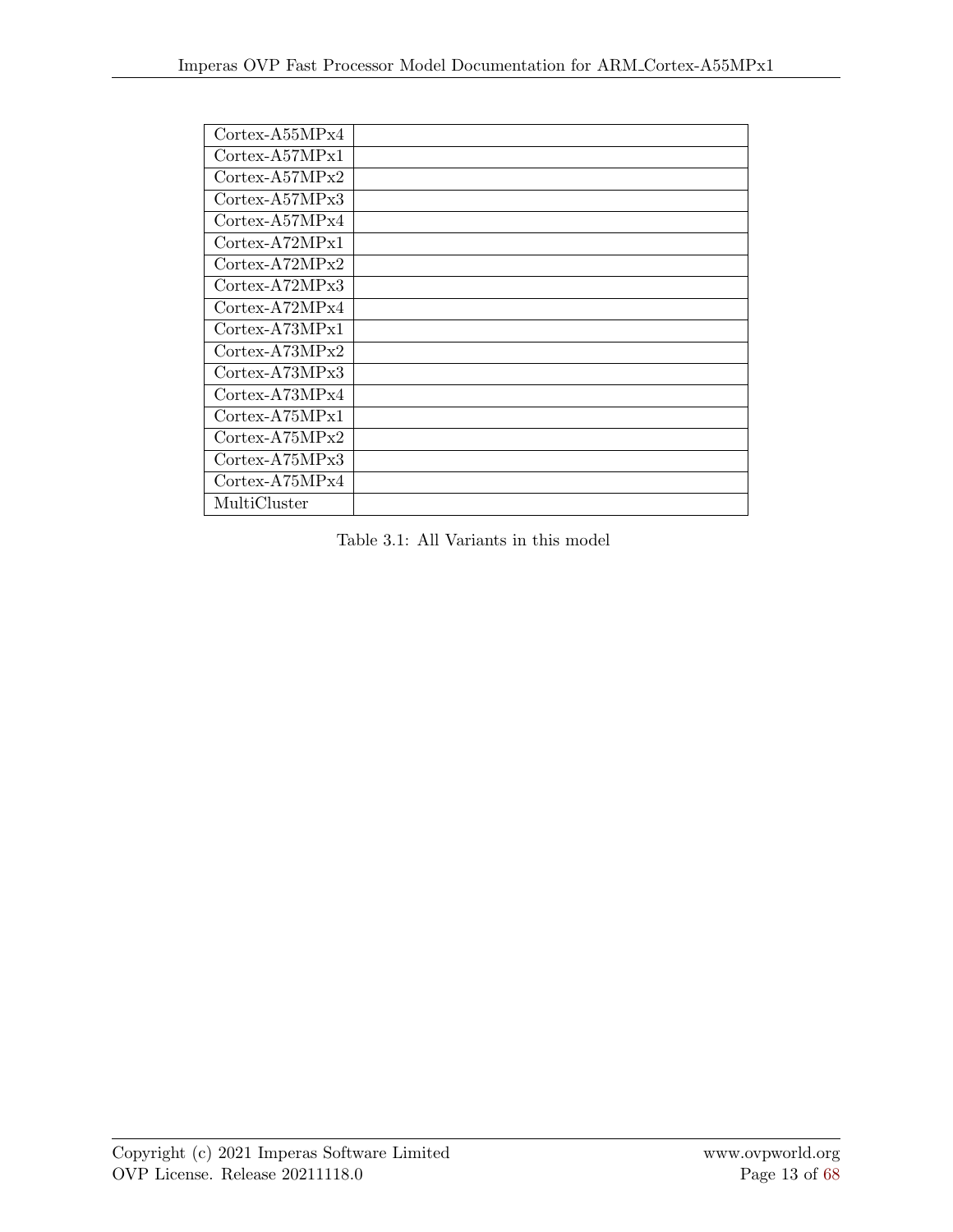### <span id="page-18-0"></span>Bus Master Ports

This model has these bus master ports.

| Name                 | min | max | Connect?  | Description                       |
|----------------------|-----|-----|-----------|-----------------------------------|
| <b>INSTRUCTION</b>   | 32  | 53  | mandatory |                                   |
| <b>DATA</b>          | 32  | 53  | optional  |                                   |
| <b>GICRegisters</b>  | 32  | 32  | optional  | GIC memory-mapped register block  |
| <b>GICDRegisters</b> | 32  | 32  | optional  | GICD memory-mapped register block |

Table 4.1: Bus Master Ports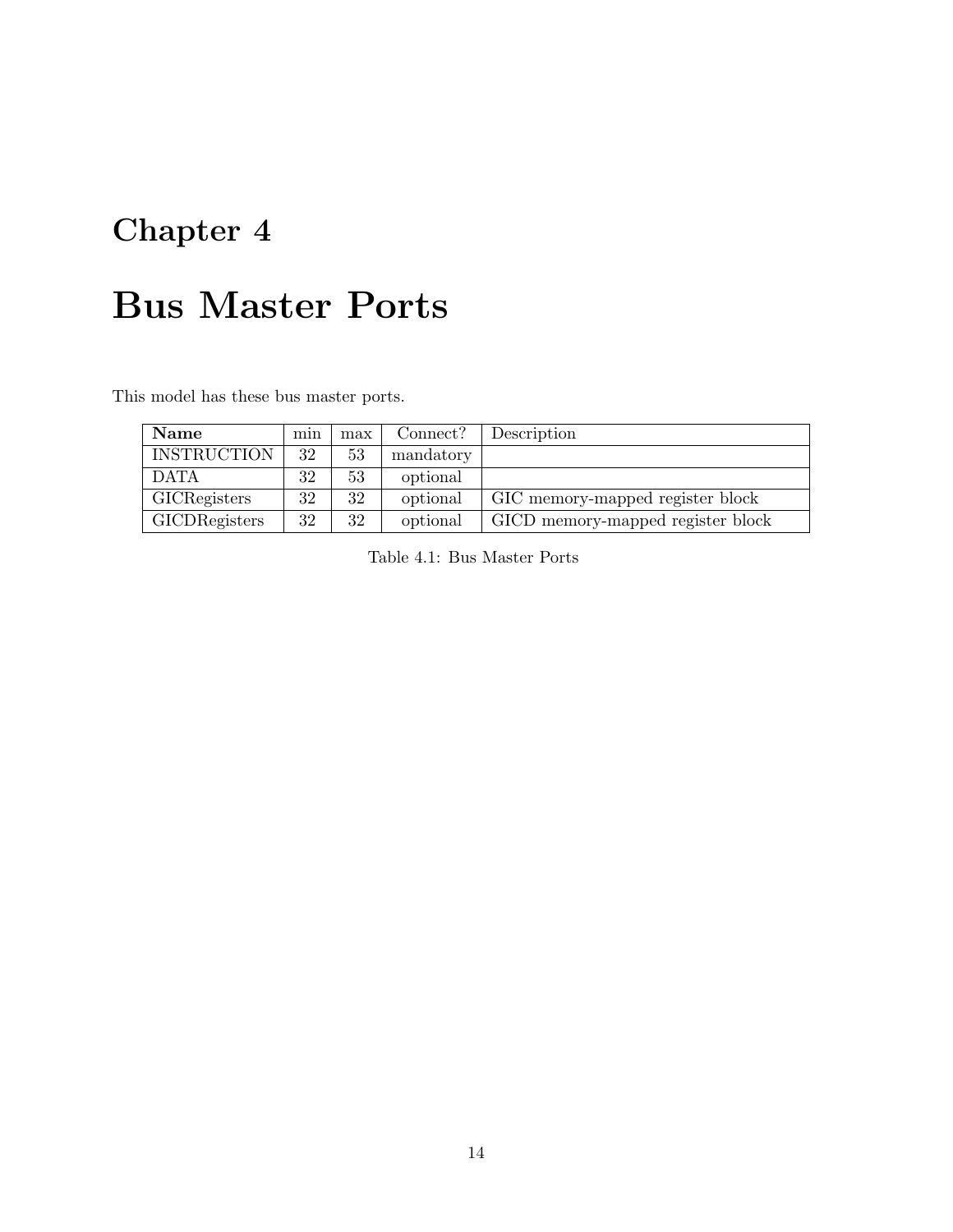# <span id="page-19-0"></span>Bus Slave Ports

This model has no bus slave ports.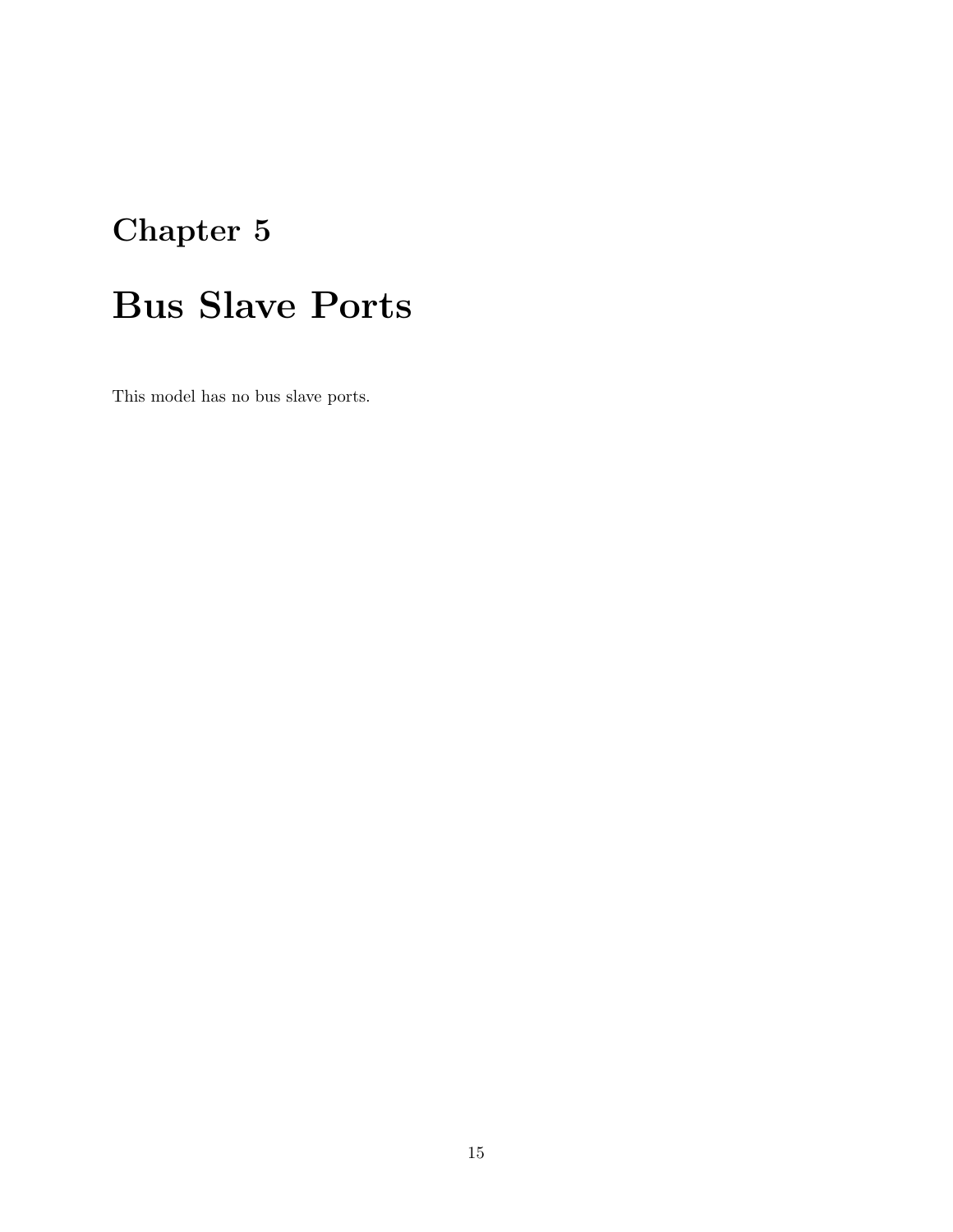# <span id="page-20-0"></span>Net Ports

This model has these net ports.

| Name                      | <b>Type</b> | Connect? | Description                 |
|---------------------------|-------------|----------|-----------------------------|
| $\overline{\text{SPI}32}$ | input       | optional | Shared peripheral interrupt |
| SPI33                     | input       | optional | Shared peripheral interrupt |
| SPI34                     | input       | optional | Shared peripheral interrupt |
| SPI35                     | input       | optional | Shared peripheral interrupt |
| SPI36                     | input       | optional | Shared peripheral interrupt |
| SPI37                     | input       | optional | Shared peripheral interrupt |
| SPI38                     | input       | optional | Shared peripheral interrupt |
| <b>SPI39</b>              | input       | optional | Shared peripheral interrupt |
| <b>SPI40</b>              | input       | optional | Shared peripheral interrupt |
| SPI41                     | input       | optional | Shared peripheral interrupt |
| SPI42                     | input       | optional | Shared peripheral interrupt |
| SPI43                     | input       | optional | Shared peripheral interrupt |
| SPI44                     | input       | optional | Shared peripheral interrupt |
| SPI45                     | input       | optional | Shared peripheral interrupt |
| SPI46                     | input       | optional | Shared peripheral interrupt |
| SPI47                     | input       | optional | Shared peripheral interrupt |
| SPI48                     | input       | optional | Shared peripheral interrupt |
| SPI49                     | input       | optional | Shared peripheral interrupt |
| SPI50                     | input       | optional | Shared peripheral interrupt |
| SPI51                     | input       | optional | Shared peripheral interrupt |
| SPI52                     | input       | optional | Shared peripheral interrupt |
| SPI53                     | input       | optional | Shared peripheral interrupt |
| ${\rm SPI}54$             | input       | optional | Shared peripheral interrupt |
| ${\rm SPI}55$             | input       | optional | Shared peripheral interrupt |
| $\overline{SPI56}$        | input       | optional | Shared peripheral interrupt |
| SPI57                     | input       | optional | Shared peripheral interrupt |
| ${\rm SPI}58$             | input       | optional | Shared peripheral interrupt |
| SPI59                     | input       | optional | Shared peripheral interrupt |
| SPI60                     | input       | optional | Shared peripheral interrupt |
| $\overline{\text{SPI}61}$ | input       | optional | Shared peripheral interrupt |
| SPI62                     | input       | optional | Shared peripheral interrupt |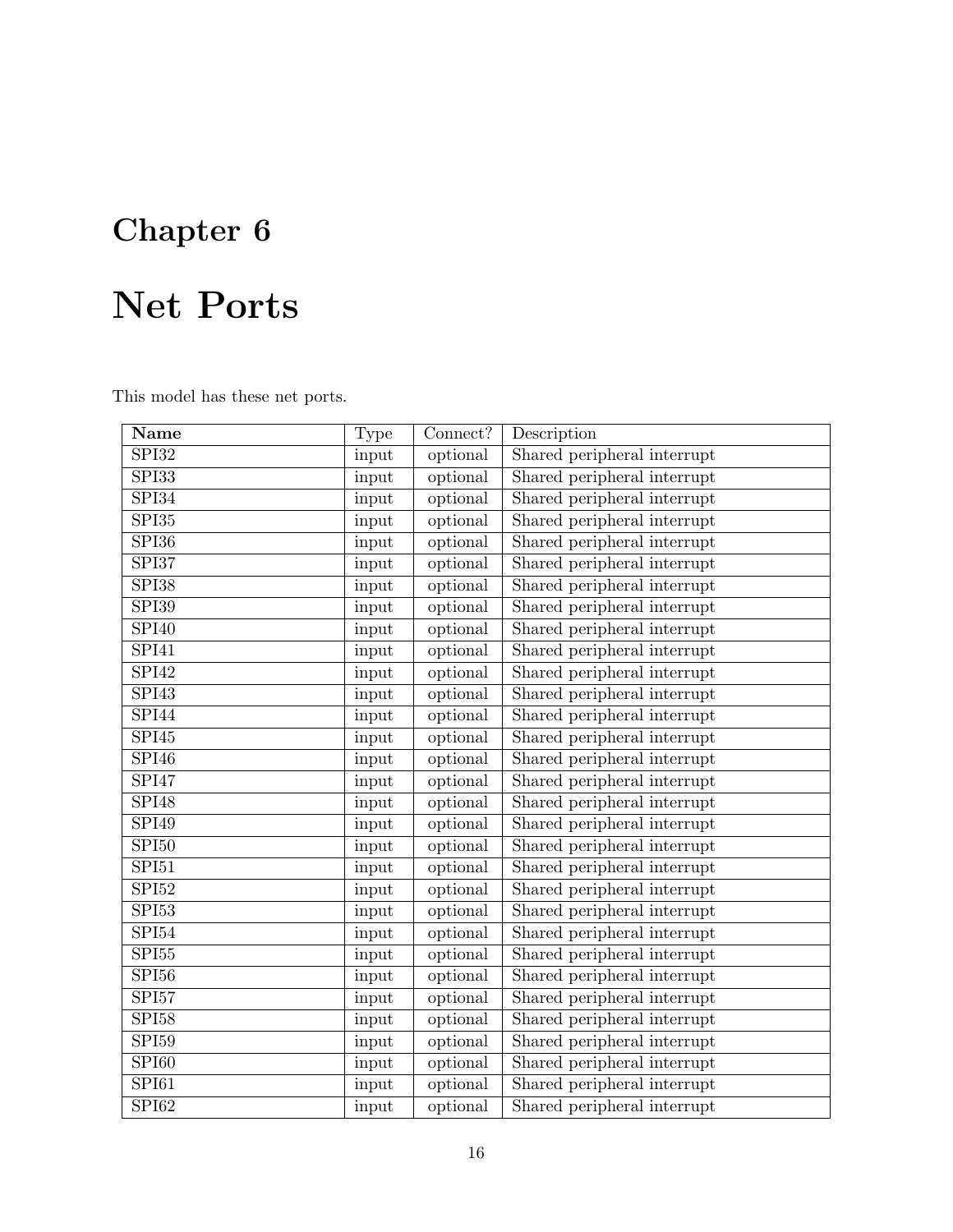| SPI63                     | input  | optional | Shared peripheral interrupt                |
|---------------------------|--------|----------|--------------------------------------------|
| SPI64                     | input  | optional | Shared peripheral interrupt                |
| SPI65                     | input  | optional | Shared peripheral interrupt                |
| SPI66                     | input  | optional | Shared peripheral interrupt                |
| SPI67                     | input  | optional | Shared peripheral interrupt                |
| <b>SPI68</b>              | input  | optional | Shared peripheral interrupt                |
| SPI69                     | input  | optional | Shared peripheral interrupt                |
| SPI70                     | input  | optional | Shared peripheral interrupt                |
| SPI71                     | input  | optional | Shared peripheral interrupt                |
| SPI72                     | input  | optional | Shared peripheral interrupt                |
| SPI73                     | input  | optional | Shared peripheral interrupt                |
| SPI74                     | input  | optional | Shared peripheral interrupt                |
| $\overline{\text{SPI}75}$ | input  | optional | Shared peripheral interrupt                |
| SPI76                     | input  | optional | Shared peripheral interrupt                |
| SPI77                     | input  | optional | Shared peripheral interrupt                |
| SPI78                     | input  | optional | Shared peripheral interrupt                |
| SPI79                     | input  | optional | Shared peripheral interrupt                |
| <b>SPI80</b>              | input  | optional | Shared peripheral interrupt                |
| SPI81                     | input  | optional | Shared peripheral interrupt                |
| <b>SPI82</b>              | input  | optional | Shared peripheral interrupt                |
| SPI83                     | input  | optional | Shared peripheral interrupt                |
| SPI84                     | input  | optional | Shared peripheral interrupt                |
| ${\rm SPI}85$             | input  | optional | Shared peripheral interrupt                |
| <b>SPI86</b>              | input  | optional | Shared peripheral interrupt                |
| SPI87                     | input  | optional | Shared peripheral interrupt                |
| <b>SPI88</b>              | input  | optional | Shared peripheral interrupt                |
| <b>SPI89</b>              | input  | optional | Shared peripheral interrupt                |
| <b>SPI90</b>              | input  | optional | Shared peripheral interrupt                |
| $\overline{\text{SPI}91}$ | input  | optional | Shared peripheral interrupt                |
| SPI92                     | input  | optional | Shared peripheral interrupt                |
| SPI93                     | input  | optional | Shared peripheral interrupt                |
| SPI94                     | input  | optional | Shared peripheral interrupt                |
| SPI95                     | input  | optional | Shared peripheral interrupt                |
| SPIVector                 | input  | optional | Shared peripheral interrupt vectorized in- |
|                           |        |          | put                                        |
| periphReset               | input  | optional | Peripheral reset (active high)             |
| <b>GICCDISABLE</b>        | input  | optional | GIC CPU interface logic disable (active    |
|                           |        |          | high, sampled on rising edge of periphRe-  |
|                           |        |          | set)                                       |
| <b>EVENTI</b>             | input  | optional | Event input signal, active on rising edge  |
| <b>EVENTO</b>             | output | optional | Event output signal, active on rising edge |
| PPI16_CPU0_T0             | input  | optional | Private peripheral interrupt               |
| PPI17_CPU0_T0             | input  | optional | Private peripheral interrupt               |
| PPI18_CPU0_T0             | input  | optional | Private peripheral interrupt               |
| PPI19_CPU0_T0             | input  | optional | Private peripheral interrupt               |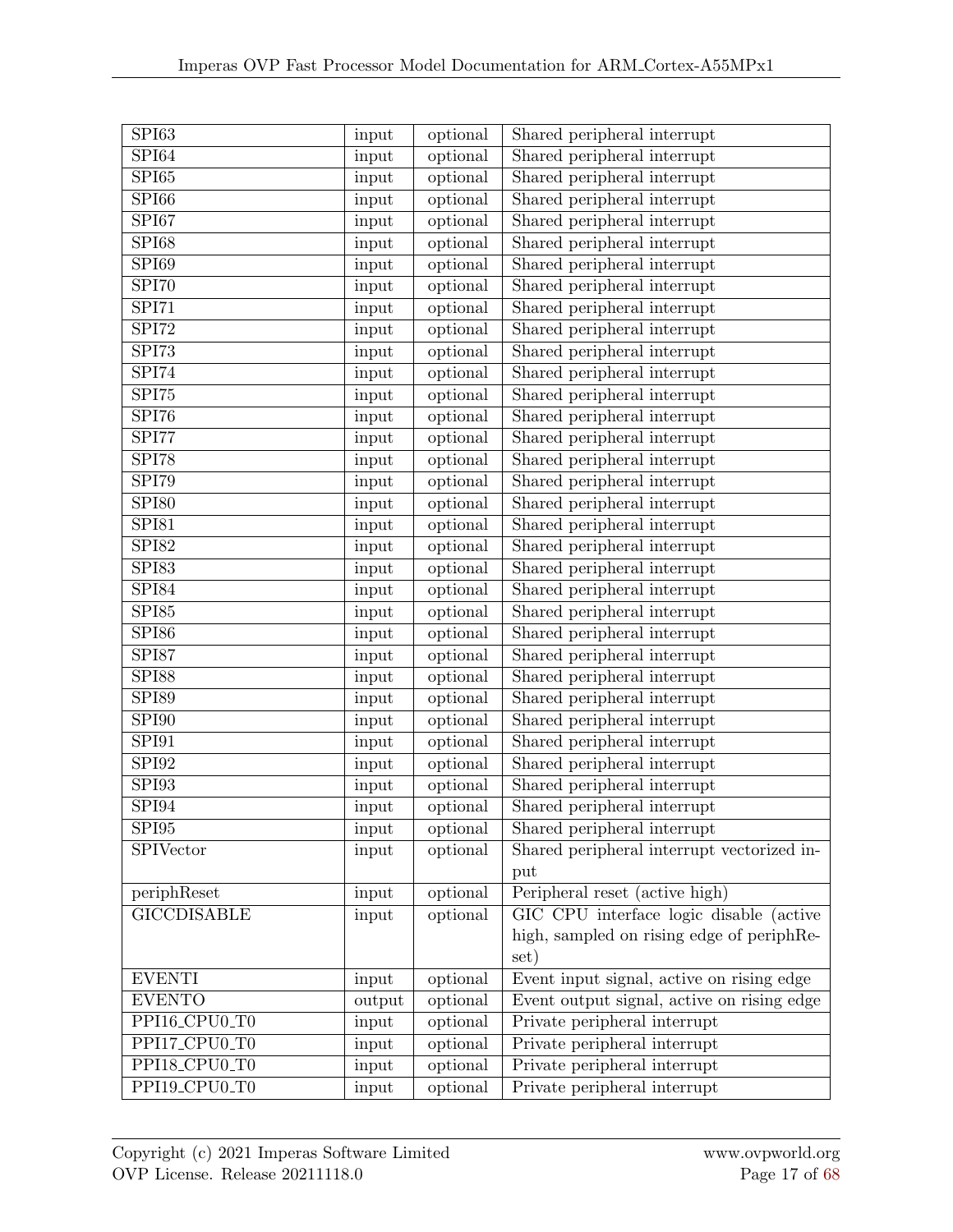| PPI20_CPU0_T0        | input  | optional | Private peripheral interrupt                                |
|----------------------|--------|----------|-------------------------------------------------------------|
| PPI21_CPU0_T0        | input  | optional | Private peripheral interrupt                                |
| PPI22_CPU0_T0        | input  | optional | Private peripheral interrupt                                |
| PPI23_CPU0_T0        | input  | optional | Private peripheral interrupt                                |
| PPI24_CPU0_T0        | input  | optional | Private peripheral interrupt                                |
| PPI25_CPU0_T0        | input  | optional | Private peripheral interrupt                                |
| PPI26_CPU0_T0        | input  | optional | Private peripheral interrupt                                |
| PPI27_CPU0_T0        | input  | optional | Private peripheral interrupt                                |
| PPI28_CPU0_T0        | input  | optional | Private peripheral interrupt                                |
| PPI29_CPU0_T0        | input  | optional | Private peripheral interrupt                                |
| PPI30_CPU0_T0        | input  | optional | Private peripheral interrupt                                |
| PPI31_CPU0_T0        | input  | optional | Private peripheral interrupt                                |
| CNTVIRQ_CPU0_T0      | output | optional | Virtual timer event (active high)                           |
| CNTPSIRQ_CPU0_T0     | output | optional | Secure physical timer event (active high)                   |
| CNTPNSIRQ_CPU0_T0    | output | optional | Non-secure physical timer event<br><i>(active)</i>          |
|                      |        |          | high)                                                       |
| CNTPHPIRQ_CPU0_T0    | output | optional | Hypervisor physical timer event (active                     |
|                      |        |          | high)                                                       |
| CNTHVIRQ_CPU0_T0     | output | optional | $\overline{\text{Virtual timer (EL2)}}$ event (active high) |
| IRQOUT_CPU0_T0       | output | optional | IRQ wakeup                                                  |
| FIQOUT_CPU0_T0       | output | optional | FIQ wakeup                                                  |
| <b>CLUSTERIDAFF1</b> | input  | optional | Configure MPIDR.Aff1                                        |
| <b>CLUSTERIDAFF2</b> | input  | optional | Configure MPIDR.Aff2                                        |
| <b>CLUSTERIDAFF3</b> | input  | optional | Configure MPIDR.Aff3                                        |
| RVBARADDRx_CPU0_T0   | input  | optional | Configure AArch64 Reset Vector Base Ad-                     |
|                      |        |          | dress at reset                                              |
| AA64nAA32_CPU0_T0    | input  | optional | Register width state at reset                               |
| VINITHI_CPU0_T0      | input  | optional | Configure HIVECS mode (SCTLR.V)                             |
| CFGEND_CPU0_T0       | input  | optional | Configure<br>exception<br>endianness<br>(SCTLR.EE)          |
| CFGTE_CPU0_T0        | input  | optional | Configure<br>exception<br>state<br>at<br>reset              |
|                      |        |          | (SCTLR.TE)                                                  |
| reset_CPU0_T0        | input  | optional | Processor reset, active high                                |
| fiq_CPU0_T0          | input  | optional | FIQ interrupt, active high (negation of<br>nFIQ             |
| irq_CPU0_T0          | input  | optional | IRQ interrupt, active high (negation of                     |
|                      |        |          | nIRQ                                                        |
| sei_CPU0_T0          | input  | optional | System error interrupt, active on rising                    |
|                      |        |          | edge (negation of nSEI)                                     |
| vfiq_CPU0_T0         | input  | optional | Virtual FIQ interrupt, active high (nega-                   |
|                      |        |          | tion of nVFIQ)                                              |
| virq_CPU0_T0         | input  | optional | Virtual IRQ interrupt, active high (nega-                   |
|                      |        |          | tion of nVIRQ)                                              |
| vsei_CPU0_T0         | input  | optional | Virtual system error interrupt, active on                   |
|                      |        |          | rising edge (negation of nVSEI)                             |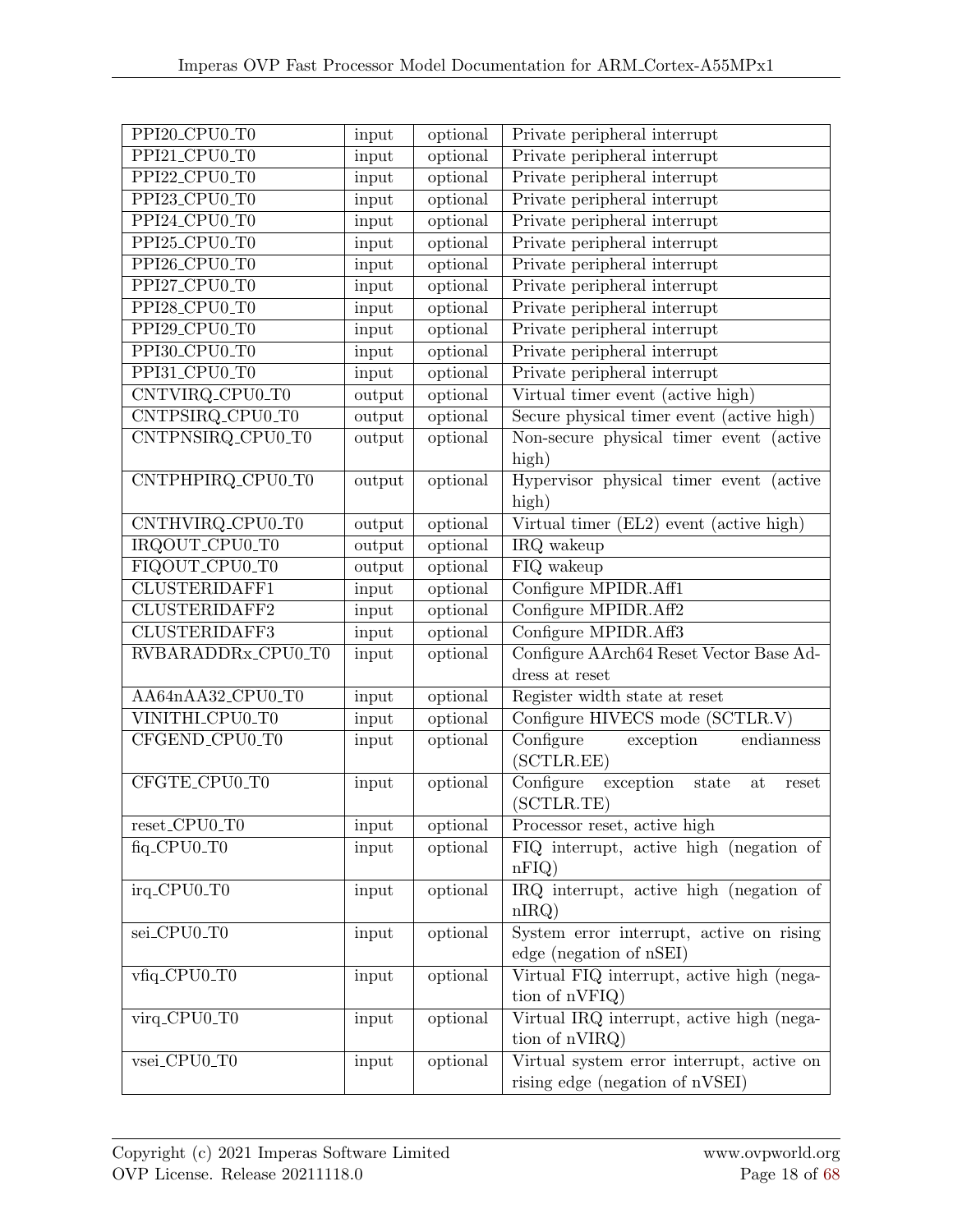| AXLSLVERR_CPU0_T0    | input  | optional | AXI external abort type (DECERR=0,      |
|----------------------|--------|----------|-----------------------------------------|
|                      |        |          | $SLVERR=1)$                             |
| CP15SDISABLE_CPU0_T0 | input  | optional | CP15SDISABLE (active high)              |
| PMUIRQ_CPU0_T0       | output | optional | Performance monitor event (active high) |

Table 6.1: Net Ports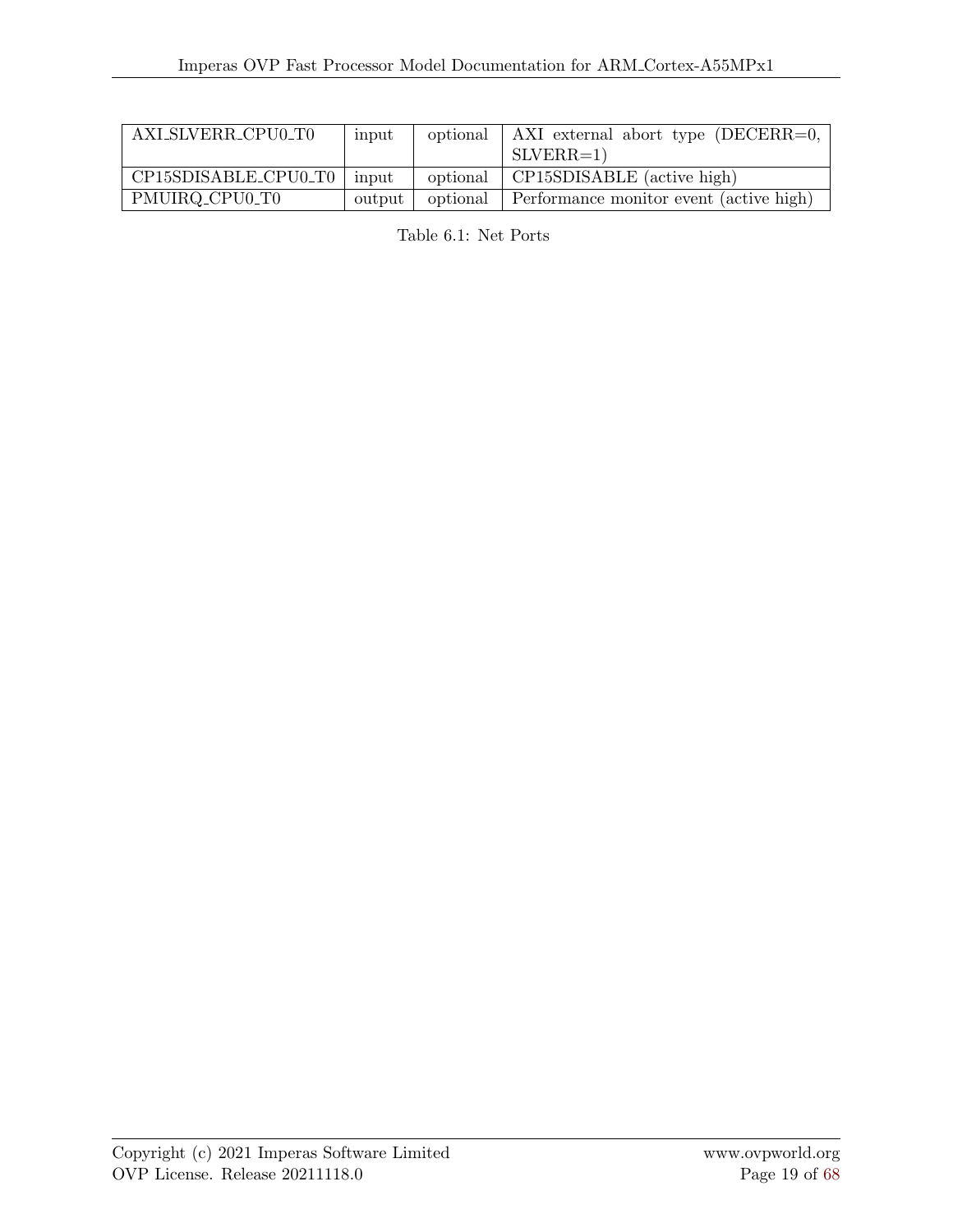# <span id="page-24-0"></span>Chapter 7 FIFO Ports

This model has no FIFO ports.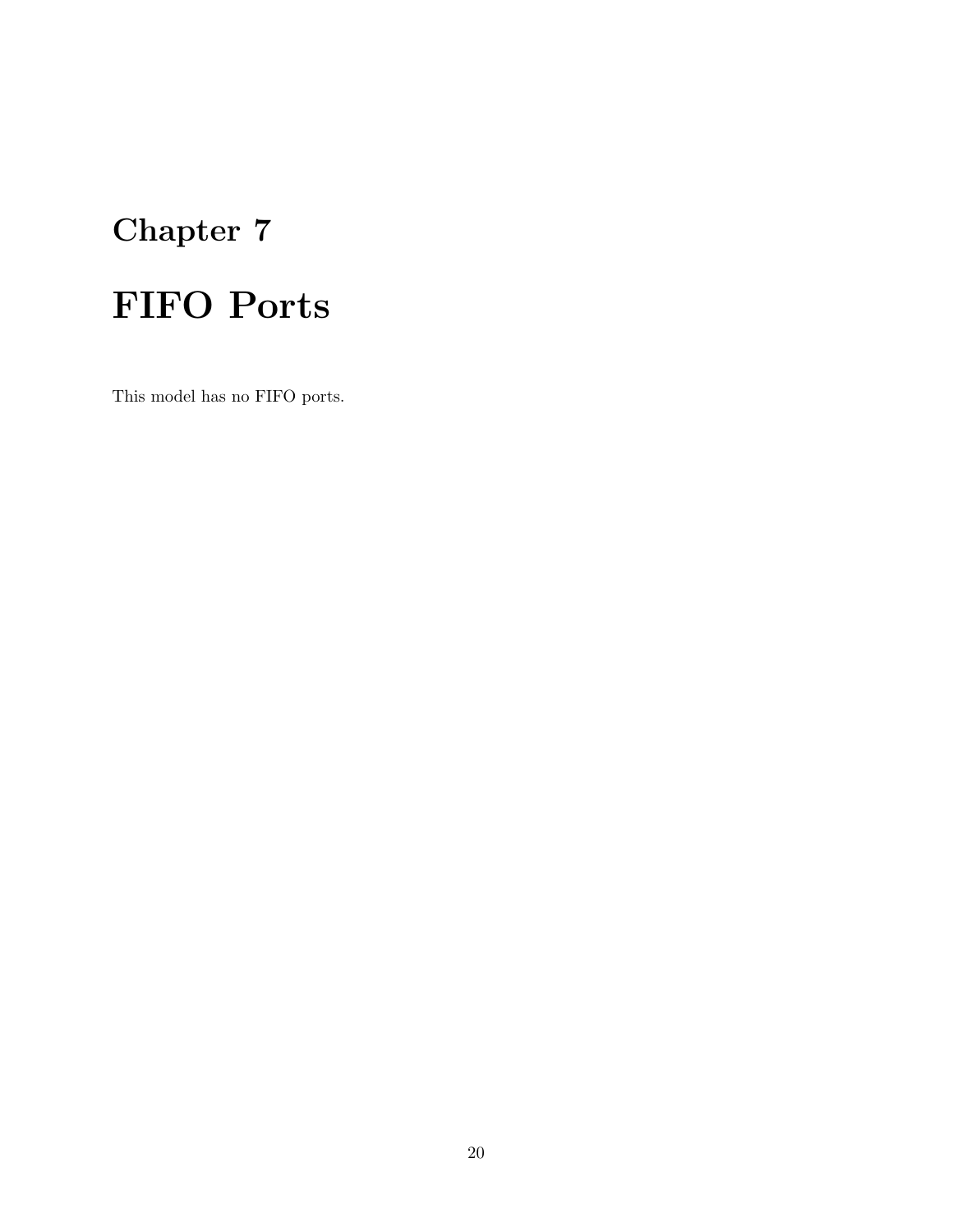### <span id="page-25-0"></span>Formal Parameters

| <b>Name</b>                                 | Type                      | Description                                                                                                                                                                        |  |
|---------------------------------------------|---------------------------|------------------------------------------------------------------------------------------------------------------------------------------------------------------------------------|--|
| variant                                     | Enumeration               | Selects variant (either a generic ISA or a specific model)                                                                                                                         |  |
| verbose                                     | Boolean                   | Specify verbosity of output                                                                                                                                                        |  |
| suppressCPSWarnings                         | <b>Boolean</b>            | duplicate<br>warnings<br><b>Suppress</b><br>generated<br>using<br>ARM_CP_CPSI or ARM_CP_CPSD message<br>identi-<br>fiers                                                           |  |
| showHiddenRegs                              | Boolean                   | Show hidden registers during register tracing                                                                                                                                      |  |
| <b>UAL</b>                                  | Boolean                   | Disassemble using UAL syntax                                                                                                                                                       |  |
| disableGICModel                             | Boolean                   | Disable the internal GIC model entirely                                                                                                                                            |  |
| enableGICv3                                 | Boolean                   | Enable/disable GICv3 support                                                                                                                                                       |  |
| $\overline{\text{enableGICv2\_64kB\_Page}}$ | <b>Boolean</b>            | Enable 64kB page size for GICv2 memory-mapped regis-<br>ter groups (Xilinx Zynq Ultrascale support)                                                                                |  |
| supportSTATUSR                              | Boolean                   | Enable/disable support for GICv3 GIC CDV STATUSR<br>registers                                                                                                                      |  |
| enable VFPAtReset                           | Boolean                   | Enable vector floating point (SIMD and VFP) instruc-<br>(Enables $cp10/11$ in CPACR and sets<br>tions at reset.<br>FPEXC.EN)                                                       |  |
| <b>SVEImplementedSizes</b>                  | $\overline{\text{Uns}32}$ | For processors with ARMv8.2 SVE extension, mask of<br>configurable vector sizes (vector length N is configurable<br>if mask contains $1 \lt \lt ((N/128)-1))$                      |  |
| SVEFaultUnknown                             | $U$ ns64                  | For processors with ARMv8.2 SVE extension, UN-<br>KNOWN value returned for suppressed or inactive FFR<br>elements                                                                  |  |
| enableSystemBus                             | Boolean                   | Add 32-bit artifact System bus port, allowing system reg-<br>isters to be externally implemented                                                                                   |  |
| enableSystemMonitorBus                      | Boolean                   | Add 32-bit artifact SystemMonitor bus port, allowing sys-<br>tem register accesses to be externally monitored                                                                      |  |
| distinctMTCores                             | Boolean                   | For multi-threaded (MT) processors, simulate threads as<br>separate cores (otherwise, simulate MT threads as a single<br>entity)                                                   |  |
| compatibility                               | Enumeration               | Specify compatibility mode (ISA, gdb or nopSVC)                                                                                                                                    |  |
| unpredictableR15                            | Enumeration               | Specify behavior for UNPREDICTABLE uses of AArch32<br>R15 register (undefined, nop, raz_wi, execute or assert)                                                                     |  |
| unpredictableModal                          | Enumeration               | Specify behavior for UNPREDICTABLE instructions in<br>certain AArch32 modes (for example, MRS using SPSR<br>in System mode) (undefined, nop or assert)                             |  |
| maxSIMDUnroll                               | $\overline{\text{Uns}32}$ | If SIMD operations are supported, specify the maximum<br>number of parallel SIMD operations to unroll (unrolled<br>operations can be faster, but produce more verbose JIT<br>code) |  |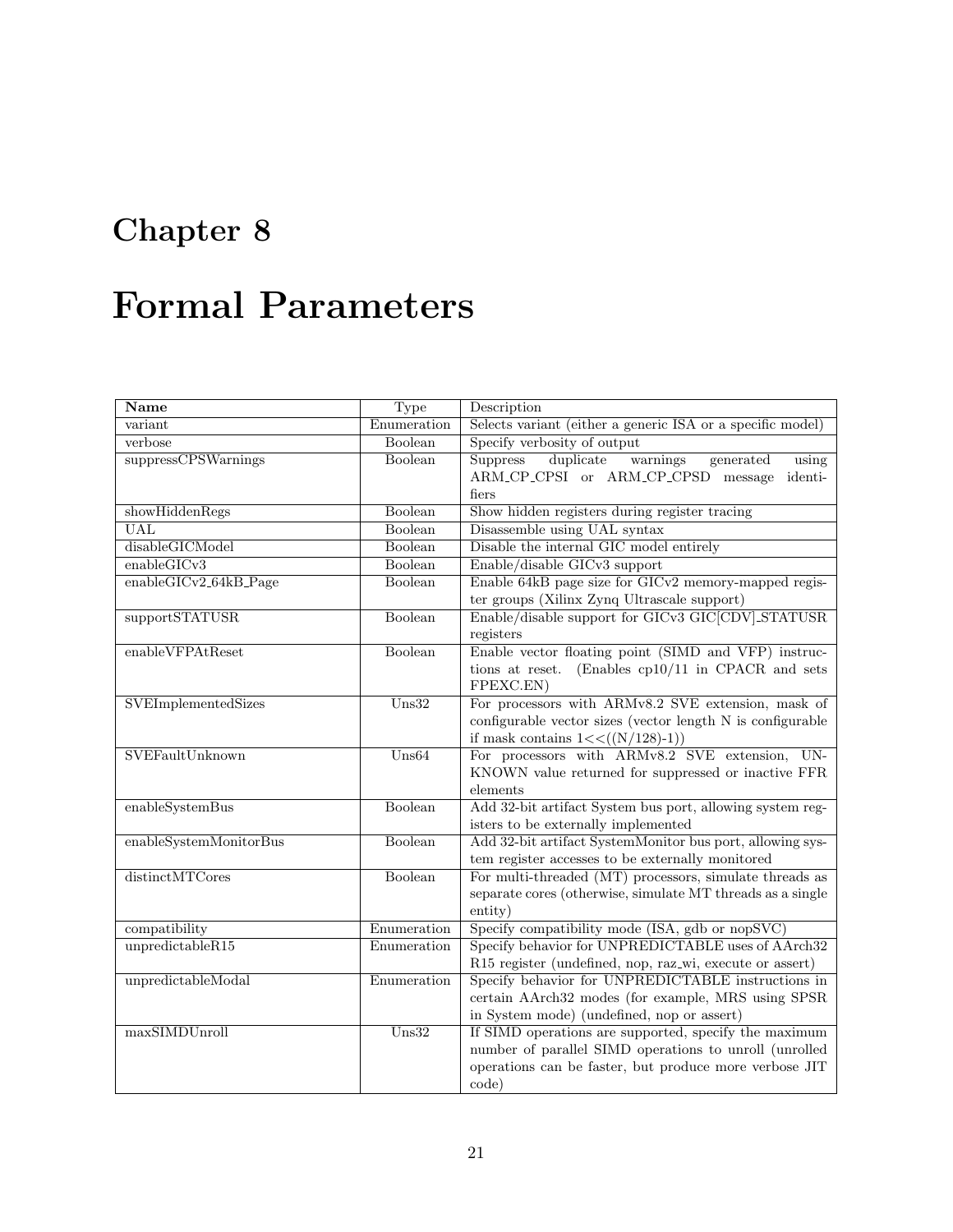| override_debugMask             | $U$ ns32                  | Specifies debug mask, enabling debug output for model                                                         |
|--------------------------------|---------------------------|---------------------------------------------------------------------------------------------------------------|
| <b>ASIDCacheSize</b>           | $U$ ns32                  | components<br>Specifies the number of different ASIDs for which TLB                                           |
|                                |                           | entries are cached; a value of 0 implies no limit                                                             |
| endian                         | Endian                    | Model endian                                                                                                  |
| override_numCPUs               | $U$ ns32                  | Specify the number of cores in a multiprocessor (maxi-                                                        |
|                                |                           | mum of 8 for GICv1/GICv2)                                                                                     |
| override_affinityMask          | $U$ ns32                  | Specify bitmask of implemented affinity bits in format                                                        |
|                                |                           | Aff3:Aff2:Aff1:Aff0 (each a byte)                                                                             |
| override_MPIDR_MT              | Boolean                   | Specifies that processor is multithreaded                                                                     |
| override_MPIDR_Aff0            | $U$ ns32                  | Override Aff0 field in MPIDR/MPIDR_EL1 register                                                               |
| override_MPIDR_Aff1            | $U$ ns32                  | Override Aff1 field in MPIDR/MPIDR_EL1 register (also<br>possible by writing CLUSTERIDAFF1 configuration net) |
| override_MPIDR_Aff2            | $\overline{\text{Uns}32}$ | Override Aff2 field in MPIDR/MPIDR_EL1 register (also                                                         |
|                                |                           | possible by writing CLUSTERIDAFF2 configuration net)                                                          |
| override_MPIDR_Aff3            | $U$ ns32                  | Override Aff3 field in MPIDR_EL1 register (also possible                                                      |
|                                |                           | by writing CLUSTERIDAFF3 configuration net)                                                                   |
| override_fcsePresent           | Boolean                   | Specifies that FCSE is present (if true)                                                                      |
| override_fpexcDexPresent       | Boolean                   | Specifies that the FPEXC.DEX register field is imple-                                                         |
|                                |                           | mented (if true)                                                                                              |
| override_advSIMDPresent        | Boolean                   | Specifies that Advanced SIMD extensions are present (if                                                       |
|                                |                           | true)                                                                                                         |
| override_vfpPresent            | Boolean                   | Specifies that VFP extensions are present (if true)                                                           |
| override_physicalBits          | $U$ ns32                  | Specifies the implemented physical bus bits (defaults to                                                      |
|                                |                           | connected physical bus width)                                                                                 |
| override_timerScaleFactor      | $U$ ns32                  | Specifies the fraction of MIPS rate to use for MPCore                                                         |
|                                |                           | timers (generic timers or global/local/watchdogs depend-                                                      |
|                                |                           | ing on implementation). Defaults to 20 for generic timers,                                                    |
|                                |                           | $2$ for others $\,$                                                                                           |
| override_GICD_NSACRPresent     | Boolean                   | Specifies that optional GICD_NSACR distributor regis-                                                         |
|                                |                           | ters are present (GICv2 only)                                                                                 |
| override_GICD_PPISRPresent     | Boolean                   | Specifies that implementation-specific GICD_PPISR dis-                                                        |
|                                |                           | tributor register is present (GICv1 ICDPPIS/ICPPISR,                                                          |
|                                |                           | GICv1 and GICv2 only)                                                                                         |
| override_GICD_SPISRPresent     | Boolean                   | Specifies that implementation-specific GICD_SPISR dis-                                                        |
| override_GICv3_DistributorBase |                           | tributor registers are present (GICv1 ICDSPIS/ICSPISR)                                                        |
|                                | Uns64                     | Specify distributor register block base address (GICv3<br>only)                                               |
| override_GICv3_E1NWFPresent    | Boolean                   | Specifies that GICR_CTLR.E1NWF is implemented                                                                 |
|                                |                           | (GICv3 only)                                                                                                  |
| override_GIC_PPIMask           | $U$ ns32                  | Specify bitmask of implemented PPIs in the GIC (e.g.                                                          |
|                                |                           | ID16 is 0x0001, ID31 is 0x8000)                                                                               |
| override_GICCDISABLE           | Boolean                   | Specify initial value of GICCDISABLE                                                                          |
| override_SCTLR_V               | Boolean                   | Override SCTLR.V with the passed value (enables high                                                          |
|                                |                           | vectors; also configurable using VINITHI pin)                                                                 |
| override_SCTLR_IE              | Boolean                   | Override SCTLR.IE with the passed value (configures in-                                                       |
|                                |                           | struction endianness; also configurable using CFGIE pin)                                                      |
| override_SCTLR_EE              | Boolean                   | Override SCTLR.EE with the passed value (configures ex-                                                       |
|                                |                           | ception data endianness; also configurable using CFGEE                                                        |
| override_SCTLR_TE              | Boolean                   | $\sin)$                                                                                                       |
|                                |                           | Override SCTLR.TE with the passed value (configures                                                           |
|                                |                           | Thumb state for exception handling; also configurable us-<br>ing TEINIT pin)                                  |
| override_SCTLR_NMFI            | Boolean                   | Override SCTLR.NMFI with the passed value (configures                                                         |
|                                |                           | NMFI state for exception handling; also configurable us-                                                      |
|                                |                           | ing CFGNMFI pin)                                                                                              |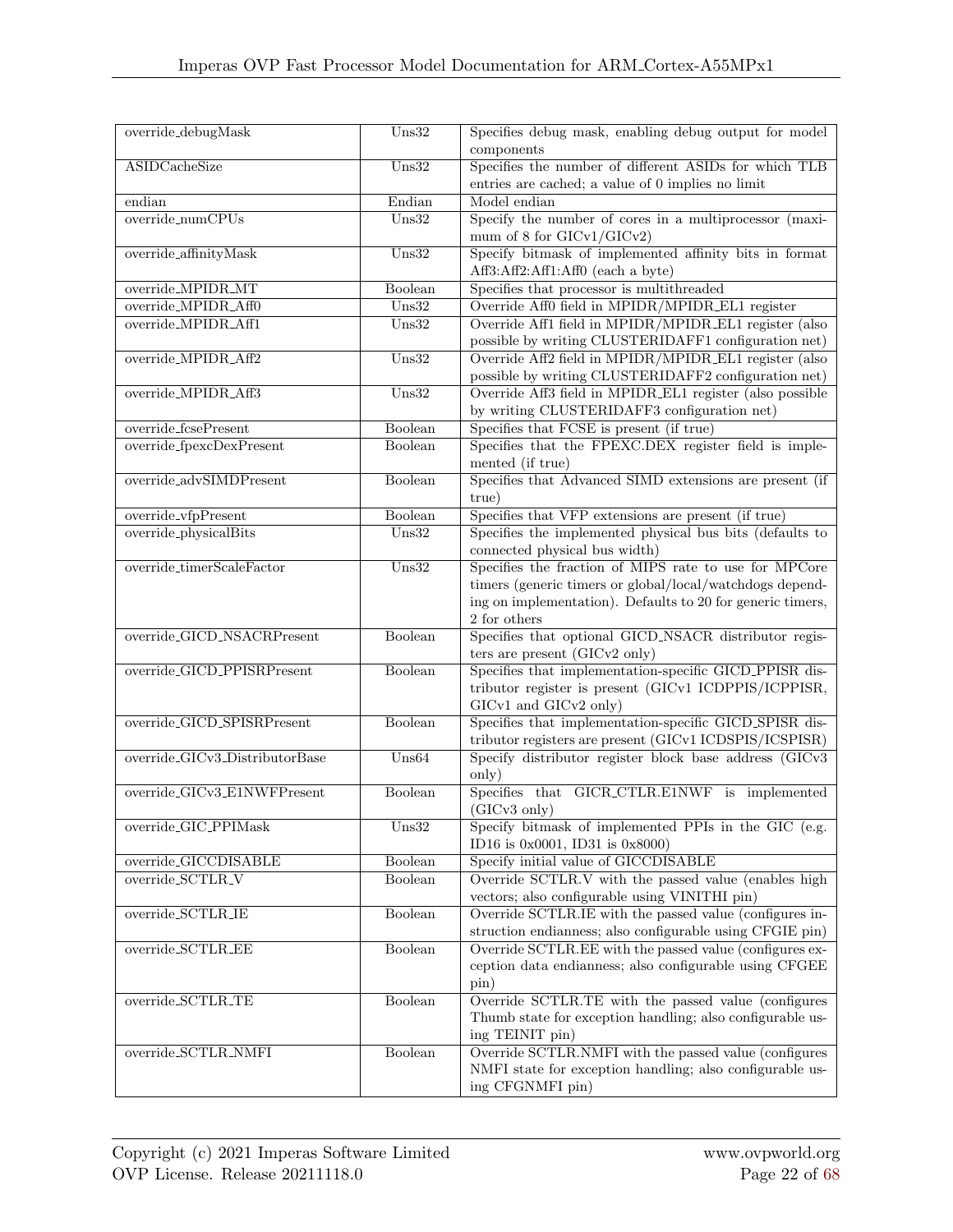| override_SCTLR_CP15BEN_Present | Boolean                   | Enable ARMv7 SCTLR.CP15BEN bit (CP15 barrier en-                           |  |
|--------------------------------|---------------------------|----------------------------------------------------------------------------|--|
|                                |                           | able)                                                                      |  |
| override_MIDR                  | $U$ ns32                  | Override MIDR/MIDR_EL1 register                                            |  |
| $override_CTR$                 | $\overline{\text{Uns}32}$ | Override CTR/CTR_EL0 register                                              |  |
| override_TLBTR                 | $U$ ns32                  | Override TLBTR register                                                    |  |
| override_CLIDR                 | $\overline{\text{Uns}32}$ | Override CLIDR/CLIDR_EL1 register                                          |  |
| override_AIDR                  | $U$ ns32                  | Override AIDR/AIDR_EL1 register                                            |  |
| override_CBAR                  | $U$ ns32                  | Override Configuration Base Address Register (Corre-                       |  |
|                                |                           | sponds to value on PERIPHBASE input pins)                                  |  |
| override_PFR0                  | $\overline{\text{Uns}32}$ | Override ID_PFR0/ID_PFR0_EL1 register                                      |  |
| override_PFR1                  | $\overline{\text{Uns}32}$ | Override ID_PFR1/ID_PFR1_EL1 register                                      |  |
| override_DFR0                  | $U$ ns32                  | Override ID_DFR0/ID_DFR0_EL1 register                                      |  |
| override_AFR0                  | $\overline{\text{Uns}32}$ | Override ID_AFR0/ID_AFR0_EL1 register                                      |  |
| override_MMFR0                 | $\overline{\text{Uns}32}$ | Override ID_MMFR0/ID_MMFR0_EL1 register                                    |  |
| override_MMFR1                 | $U$ ns32                  | Override ID_MMFR1/ID_MMFR1_EL1 register                                    |  |
| override_MMFR2                 | $U$ ns32                  | Override ID_MMFR2/ID_MMFR2_EL1 register                                    |  |
| override_MMFR3                 | $U$ ns32                  | Override ID_MMFR3/ID_MMFR3_EL1 register                                    |  |
| override_MMFR4                 | $U$ ns32                  | Override ID_MMFR4/ID_MMFR4_EL1 register                                    |  |
| override_ISAR0                 | $U$ ns32                  | Override ID_ISAR0/ID_ISAR0_EL1 register                                    |  |
| override_ISAR1                 | $U$ ns32                  | Override ID_ISAR1/ID_ISAR1_EL1 register                                    |  |
| override_ISAR2                 | $U$ ns32                  | Override ID_ISAR2/ID_ISAR2_EL1 register                                    |  |
| override_ISAR3                 | $U$ ns32                  | Override ID_ISAR3/ID_ISAR3_EL1 register                                    |  |
| override_ISAR4                 | $U$ ns32                  | Override ID_ISAR4/ID_ISAR4_EL1 register                                    |  |
| override_ISAR5                 | $\overline{\text{Uns}32}$ | Override ID_ISAR5/ID_ISAR5_EL1 register                                    |  |
| override_ISAR6                 | $U$ ns32                  | Override ID_ISAR6/ID_ISAR6_EL1 register                                    |  |
| override_PMCR                  | $U$ ns32                  | Override PMCR/PMCR_EL0 register (not functionally                          |  |
|                                |                           | significant in the model)                                                  |  |
| override_PMCEID0               | Uns64                     | Override PMCEID0/PMCEID0_EL0 register (not func-                           |  |
|                                |                           | tionally significant in the model)                                         |  |
| override_PMCEID1               | $U$ ns64                  | Override PMCEID1/PMCEID1_EL0 register (not func-                           |  |
|                                |                           | tionally significant in the model)                                         |  |
| override_DBGDIDR               | $\overline{\text{Uns}32}$ | Override DBGDIDR register (not functionally significant                    |  |
|                                |                           | in the model)                                                              |  |
| override_DBGDEVID              | $U$ ns32                  | Override DBGDEVID register (not functionally signifi-                      |  |
|                                |                           | cant in the model)                                                         |  |
| override_DBGDEVID1             | $\overline{\text{Uns}32}$ | Override DBGDEVID1 register (not functionally signifi-                     |  |
|                                |                           | cant in the model)                                                         |  |
| override_DBGDEVID2             | $U$ ns32                  | Override DBGDEVID2 register (not functionally signifi-                     |  |
|                                |                           | cant in the model)                                                         |  |
| override_FPSID                 | $U$ ns32                  | Override SIMD/VFP FPSID register                                           |  |
| override_MVFR0                 | $U$ ns $32$               | Override SIMD/VFP MVFR0/MVFR0_EL1 register                                 |  |
| override_MVFR1                 | $U$ ns32                  | Override SIMD/VFP MVFR1/MVFR1_EL1 register                                 |  |
| override_MVFR2                 | $U$ ns32                  | Override SIMD/VFP MVFR2/MVFR2_EL1 register                                 |  |
| override_FPEXC                 | $U$ ns32                  | Override SIMD/VFP FPEXC/FPEXC32_EL2 register                               |  |
| override_GICC_IIDR             | $U$ ns32                  | Override GICC_IIDR register (GICv1 ICCIIDR)                                |  |
| override_GICD_TYPER            | $U$ ns32                  | Override GICD_TYPER register (GICv1 ICDICTR)                               |  |
| override_GICD_TYPER_ITLines    | $U$ ns32                  | Override ITLinesNumber field of GICD_TYPER register                        |  |
|                                |                           | (GICv1 ICDICTR)                                                            |  |
| override_GICD_ICFGRN           | $U$ ns32                  | Override reset value of GICD_ICFGR2GICD_ICFGRn<br>(GICv1 ICDICFR2ICDICFRn) |  |
| override_GICD_IIDR             | $U$ ns32                  | Override GICD_IIDR register (GICv1 ICDIIDR)                                |  |
| override_GICH_VTR              | $U$ ns32                  | Override GICH_VTR register                                                 |  |
| override_GICR_IIDR             | $U$ ns32                  | Override GICR_IIDR register (GICv3 and later)                              |  |
| override_GITS_IIDR             | $U$ ns32                  | Override GITS_IIDR register (GICv3 and later)                              |  |
| override_GITS_TYPER            | $U$ ns64                  | Override GITS_TYPER register (GICv3 and later)                             |  |
|                                |                           |                                                                            |  |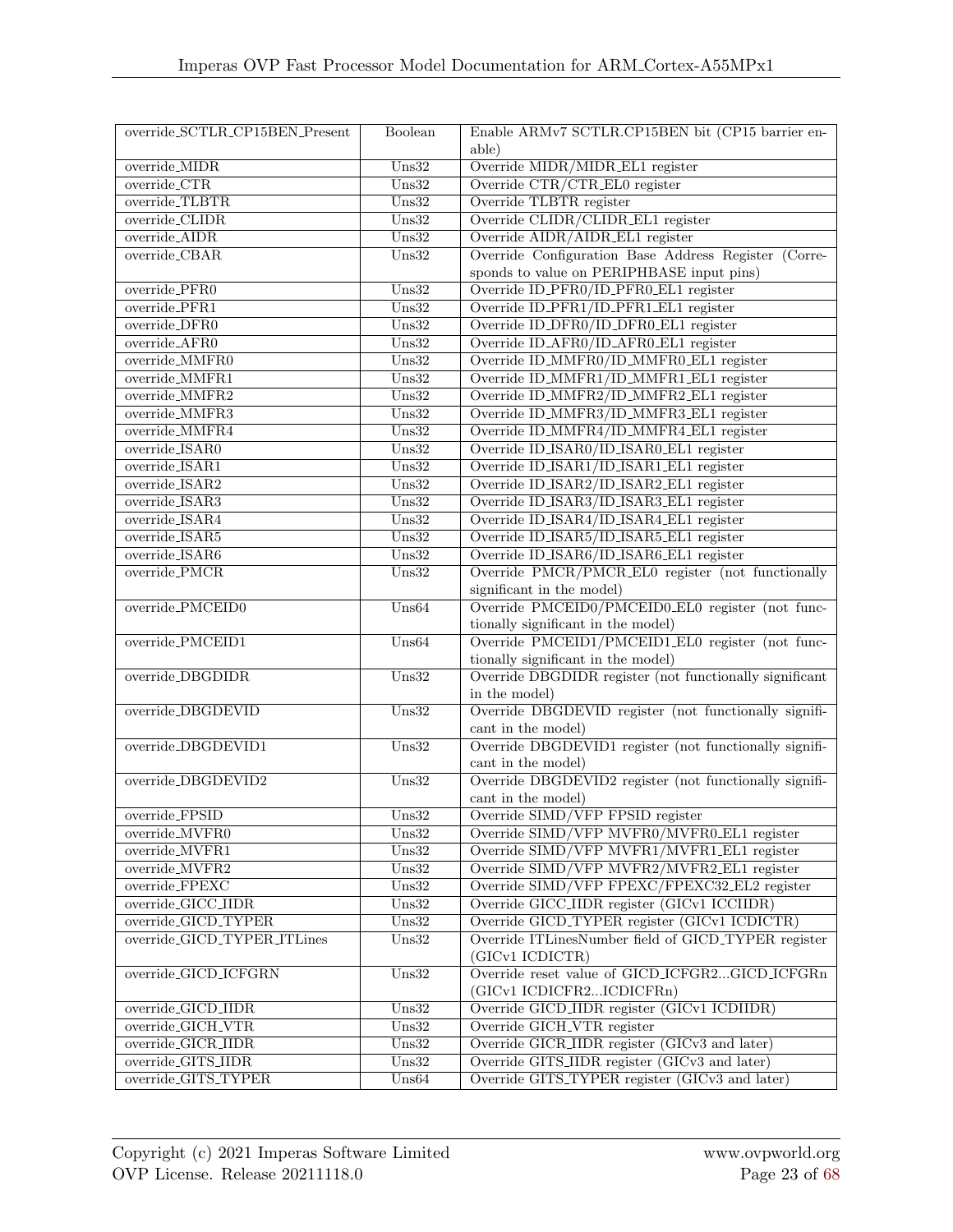| override_ICCPMRBits          | $U$ ns32                  | Specify the number of writable bits in GICC_PMR                                   |
|------------------------------|---------------------------|-----------------------------------------------------------------------------------|
|                              |                           | (GICv1 ICCPMR)                                                                    |
| override_minICCBPR           | $U$ ns32                  | Specify the minimum possible value for GICC_BPR<br>(GICv1 ICCBPR)                 |
| override_ERG                 | $U$ ns32                  | Specifies exclusive reservation granule                                           |
| override_CCSIDR_1I           | $U$ ns32                  | Override CCSIDR/CCSIDR_EL1 (level 1 instruction)                                  |
| override_CCSIDR_1D           | $U$ ns32                  | Override CCSIDR/CCSIDR_EL1 (level 1 data)                                         |
| override_CCSIDR_2I           | $U$ ns32                  | Override CCSIDR/CCSIDR_EL1 (level 2 instruction)                                  |
| override_CCSIDR_2D           | $U$ ns32                  | Override CCSIDR/CCSIDR_EL1 (level 2 data)                                         |
| override_CCSIDR_3I           | $U$ ns32                  | Override CCSIDR/CCSIDR_EL1 (level 3 instruction)                                  |
| override_CCSIDR_3D           | $U$ ns32                  | Override CCSIDR/CCSIDR_EL1 (level 3 data)                                         |
| override_CCSIDR_4I           | $U$ ns32                  | Override CCSIDR/CCSIDR_EL1 (level 4 instruction)                                  |
| override_CCSIDR_4D           | $U$ ns32                  | Override CCSIDR/CCSIDR_EL1 (level 4 data)                                         |
| override_CCSIDR_5I           | $U$ ns32                  | Override CCSIDR/CCSIDR_EL1 (level 5 instruction)                                  |
| override_CCSIDR_5D           | $U$ ns32                  | Override CCSIDR/CCSIDR_EL1 (level 5 data)                                         |
| override_CCSIDR_6I           | $U$ ns32                  | Override CCSIDR/CCSIDR_EL1 (level 6 instruction)                                  |
| override_CCSIDR_6D           | $U$ ns32                  | Override CCSIDR/CCSIDR_EL1 (level 6 data)                                         |
| override_CCSIDR_7I           | $U$ ns32                  | Override CCSIDR/CCSIDR_EL1 (level 7 instruction)                                  |
| override_CCSIDR_7D           |                           |                                                                                   |
|                              | $U$ ns32                  | Override CCSIDR/CCSIDR_EL1 (level 7 data)                                         |
| override_RMR                 | $\overline{\text{Uns}32}$ | Override RMR register alias at highest-implemented ex-                            |
| override_RVBAR               | $U$ ns64                  | ception level                                                                     |
|                              |                           | Override RVBAR register alias at highest-implemented                              |
|                              |                           | exception level                                                                   |
| override_AA64PFR0_EL1        | $U$ ns64                  | Override ID_AA64PFR0_EL1 register                                                 |
| override_AA64PFR1_EL1        | $U$ ns64                  | Override ID_AA64PFR1_EL1 register                                                 |
| override_AA64DFR0_EL1        | Uns64                     | Override ID <sub>-</sub> AA64DFR0 <sub>-EL1</sub> register                        |
| override_AA64DFR1_EL1        | Uns64                     | Override ID_AA64DFR1_EL1 register                                                 |
| override_AA64AFR0_EL1        | Uns64                     | Override ID_AA64AFR0_EL1 register                                                 |
| override_AA64AFR1_EL1        | Uns64                     | Override ID_AA64AFR1_EL1 register                                                 |
| override_AA64ISAR0_EL1       | Uns64                     | Override ID_AA64ISAR0_EL1 register                                                |
| override_AA64ISAR1_EL1       | $U$ ns64                  | Override ID_AA64ISAR1_EL1 register                                                |
| override_AA64MMFR0_EL1       | Uns64                     | Override ID_AA64MMFR0_EL1 register                                                |
| override_AA64MMFR1_EL1       | Uns64                     | Override ID_AA64MMFR1_EL1 register                                                |
| override_AA64MMFR2_EL1       | Uns64                     | Override ID_AA64MMFR2_EL1 register                                                |
| override_DCZID_EL0           | $U$ ns32                  | Override DCZID_EL0 register                                                       |
| override_LORID_EL1           | $U$ ns32                  | Override LORID_EL1 register (ARMv8.1 only)                                        |
| override_STRoffsetPC12       | Boolean                   | Specifies that STR/STR of PC should do so with 12:byte                            |
|                              |                           | offset from the current instruction (if true), otherwise an                       |
|                              |                           | 8:byte offset is used                                                             |
| override_fcseRequiresMMU     | Boolean                   | Specifies that FCSE is active only when MMU is enabled                            |
|                              |                           | (if true)                                                                         |
| override_ignoreBadCp15       | Boolean                   | Specifies whether invalid coprocessor 15 access should be                         |
|                              |                           | ignored (if true) or cause Invalid Instruction exceptions                         |
|                              |                           | (if false)                                                                        |
| override_SGIDisable          | Boolean                   | Override whether GIC SGIs may be disabled (if true) or                            |
|                              |                           | are permanently enabled (if false)                                                |
| override_condUndefined       | Boolean                   | Force undefined instructions to take Undefined Instruc-                           |
|                              |                           | tion exception even if they are conditional                                       |
| override_deviceStrongAligned | Boolean                   | Force accesses to Device and Strongly Ordered regions to                          |
|                              |                           | be aligned                                                                        |
| override_stage1SZMinFault    | Boolean                   | Enable Level 0 Translation faults when stage                                      |
|                              |                           | TCR_ELx.TxSZ <minimum (by="" clamp="" default,="" min-<="" td="" to=""></minimum> |
|                              |                           | imum)                                                                             |
| override_stage1SZMaxFault    | Boolean                   | Enable Level 0 Translation faults when stage 1                                    |
|                              |                           | TCR_ELx.TxSZ >maximum (by default, clamp to maxi-                                 |
|                              |                           | mum)                                                                              |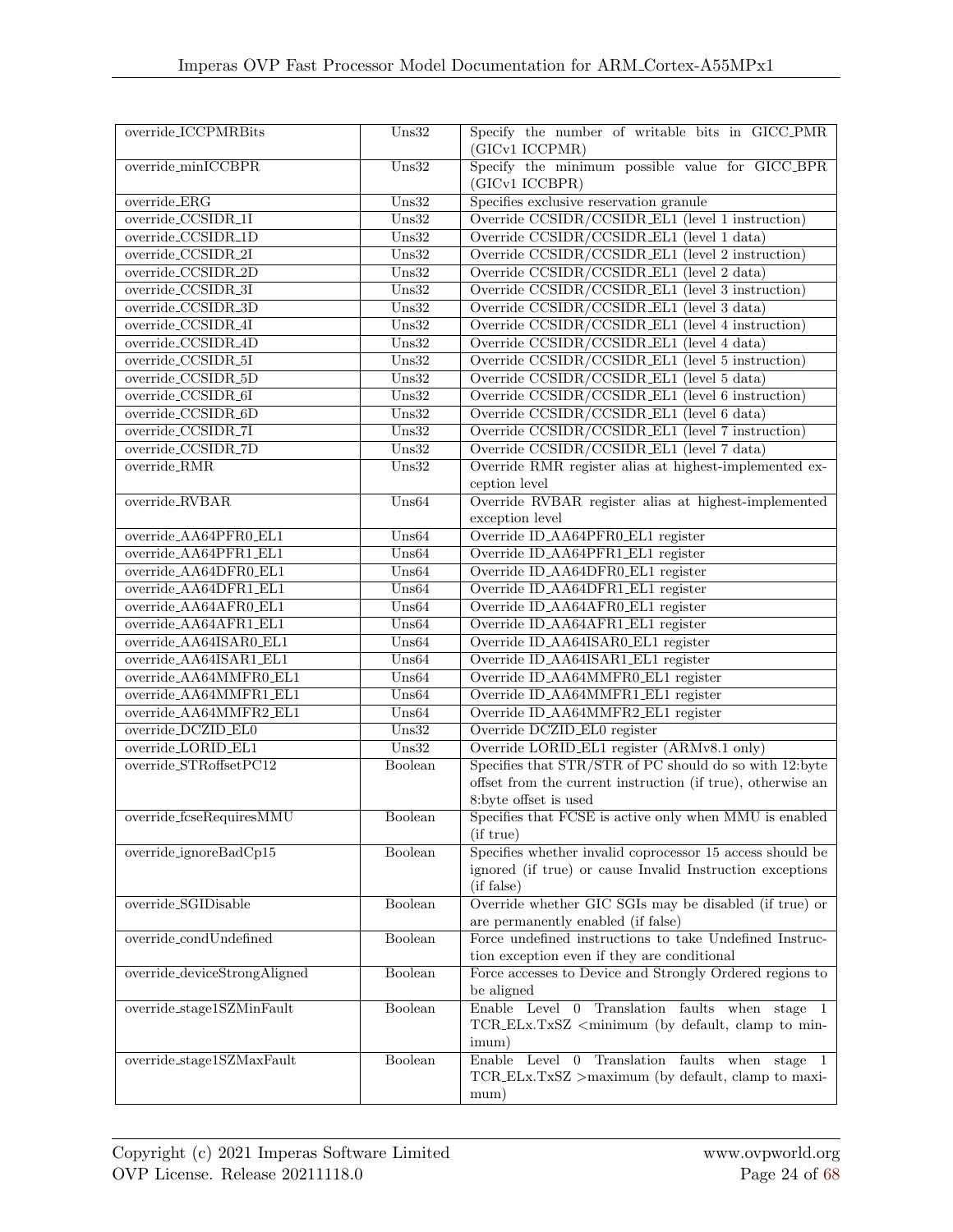| override_stage2SZMinFault          | Boolean  | Enable Level 0 Translation faults when stage 2<br>VTCR_EL2.T0SZ <minimum (by="" clamp="" default,="" min-<br="" to="">imum)</minimum> |
|------------------------------------|----------|---------------------------------------------------------------------------------------------------------------------------------------|
| $override\_stage2SZMaxFault$       | Boolean  | Enable Level 0 Translation faults when stage 2<br>$VTCR_EL2.T0SZ >$ maximum (by default, clamp to max-<br>imum)                       |
| override_mask_ACTLR_EL1            | Uns64    | Override mask of writable bits in AArch64 ACTLR_EL1<br>register, or AArch32 non-secure ACTLR/ACTLR2 pair,<br>if implemented           |
| override_mask_ACTLR_EL2            | $U$ ns64 | Override mask of writable bits in AArch64 ACTLR_EL2<br>register, or AArch32 HACTLR/HACTLR2 pair, if imple-<br>mented                  |
| override_mask_ACTLR_EL3            | Uns64    | Override mask of writable bits in AArch64 ACTLR_EL3<br>register, or AArch32 secure ACTLR/ACTLR2 pair, if im-<br>plemented             |
| override_Control_V                 | Boolean  | Override SCTLR.V with the passed value (deprecated,<br>use override_SCTLR_V)                                                          |
| override_MainId                    | $U$ ns32 | Override MIDR register (deprecated, use override_MIDR)                                                                                |
| override_CacheType                 | $U$ ns32 | Override CTR register (deprecated, use override_CTR)                                                                                  |
| override_TLBType                   | $U$ ns32 | Override TLBTR register<br>(deprecated,<br>use<br>over-<br>ride_TLBTR)                                                                |
| $override\_InstructionAttributes0$ | $U$ ns32 | Override ID_ISAR0 register<br>(deprecated,<br>use<br>over-<br>ride_ISAR0)                                                             |
| override_InstructionAttributes1    | $U$ ns32 | Override ID_ISAR1 register<br>(deprecated,<br>use<br>over-<br>ride_ISAR1)                                                             |
| override_InstructionAttributes2    | $U$ ns32 | Override ID_ISAR2 register<br>(deprecated,<br>use<br>over-<br>ride_ISAR2)                                                             |
| override_InstructionAttributes3    | $U$ ns32 | Override ID_ISAR3 register<br>(deprecated,<br>use<br>over-<br>ride_ISAR3)                                                             |
| $override\_InstructionAttributes4$ | $U$ ns32 | Override ID_ISAR4 register<br>(deprecated,<br>use<br>over-<br>ride_ISAR4)                                                             |
| override_InstructionAttributes5    | $U$ ns32 | Override ID_ISAR5 register<br>(deprecated,<br>use<br>over-<br>ride_ISAR5)                                                             |

Table 8.1: Parameters that can be set in: MPCORE

#### <span id="page-29-0"></span>8.1 Parameter values

These are the current parameter values.

| <b>Name</b>                | Value                          |
|----------------------------|--------------------------------|
| (Others)                   |                                |
| variant                    | $\text{Cortex-}\text{A55MPx1}$ |
| verbose                    | Т                              |
| suppressCPSWarnings        | F                              |
| showHiddenRegs             | F                              |
| UAL                        | T                              |
| disableGICModel            | F                              |
| enableGICv3                | T                              |
| $enable GICv2_64kB_Page$   | F                              |
| supportSTATUSR             | T                              |
| enableVFPAtReset           | F                              |
| <b>SVEImplementedSizes</b> | 15                             |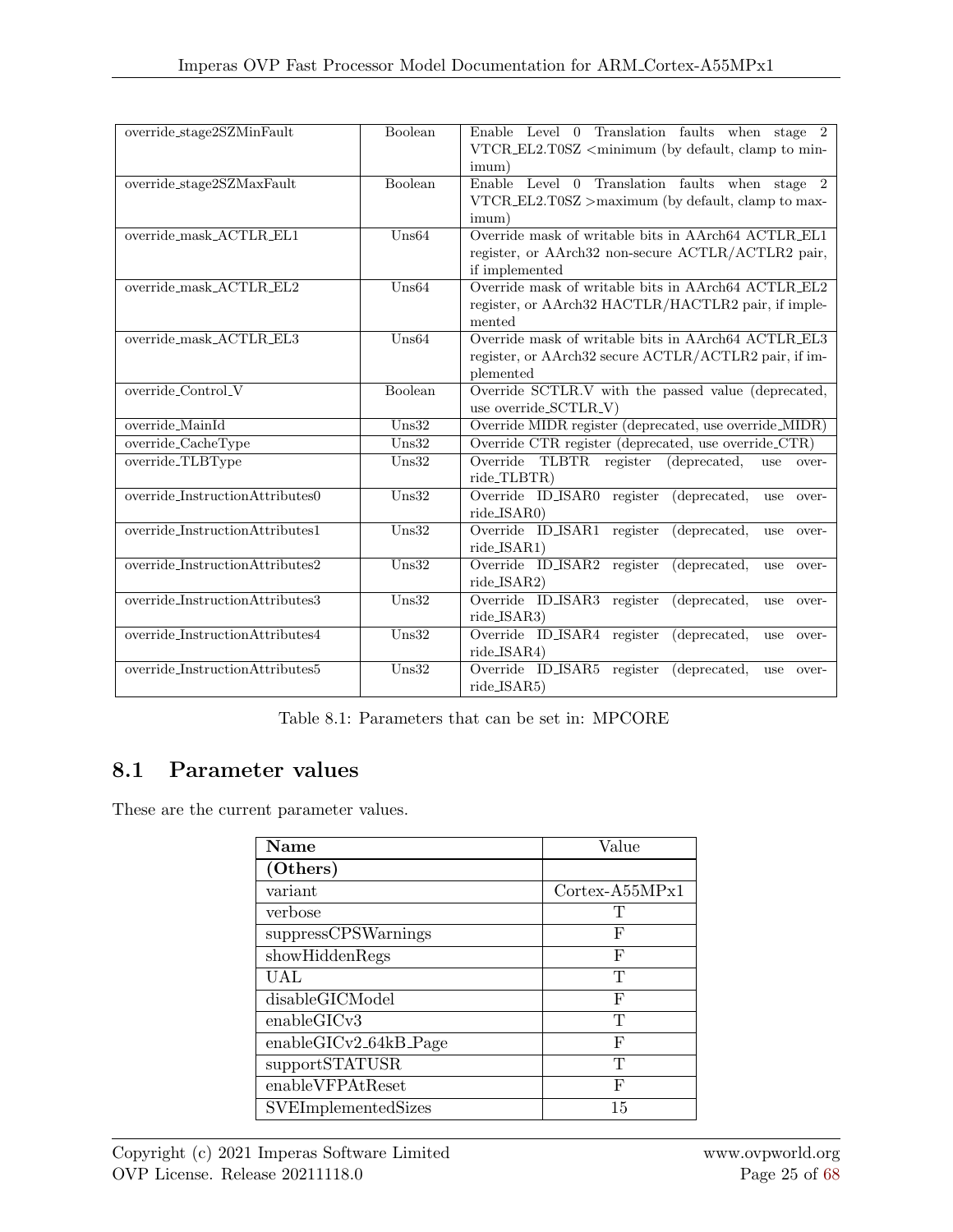| SVEFaultUnknown                  | 0xdfdfdfdfdfdfdfdf      |
|----------------------------------|-------------------------|
| enableSystemBus                  | F                       |
| enableSystemMonitorBus           | ${\bf F}$               |
| distinctMTCores                  | ${\bf F}$               |
| compatibility                    | <b>ISA</b>              |
| unpredictableR15                 | undefined               |
| unpredictableModal               | undefined               |
| maxSIMDUnroll                    | $\overline{2}$          |
| override_debugMask               | $\overline{0}$          |
| <b>ASIDCacheSize</b>             | 8                       |
| endian                           | none                    |
| override_numCPUs                 | $\mathbf{1}$            |
| override_affinityMask            | $0x$ ffff0300           |
| override_MPIDR_MT                | T                       |
| override MPIDR Aff0              | $\overline{0}$          |
| override_MPIDR_Aff1              | $\boldsymbol{0}$        |
| override_MPIDR_Aff2              | $\overline{0}$          |
| override_MPIDR_Aff3              | $\boldsymbol{0}$        |
| override_fcsePresent             | F                       |
| override_fpexcDexPresent         | T                       |
| override_advSIMDPresent          | ${\bf F}$               |
| override_vfpPresent              | F                       |
| $over^{-}$ override_physicalBits | 32                      |
| override_timerScaleFactor        | 20                      |
| override_GICD_NSACRPresent       | ${\bf F}$               |
| override_GICD_PPISRPresent       | $\overline{\mathrm{T}}$ |
| override_GICD_SPISRPresent       | $\overline{T}$          |
| override_GICv3_DistributorBase   | 0x2f000000              |
| override_GICv3_E1NWFPresent      | F                       |
| override_GIC_PPIMask             | $\boldsymbol{0}$        |
| override_GICCDISABLE             | ${\bf F}$               |
| override_SCTLR_V                 | F                       |
| $override\_SCTLR_$               | F                       |
| override_SCTLR_EE                | F                       |
| override_SCTLR_TE                | $\mathbf{F}$            |
| override_SCTLR_NMFI              | F                       |
| override_SCTLR_CP15BEN_Present   | T                       |
| override_MIDR                    | 0x411fd050              |
| override_CTR                     | 0x84448004              |
| override_TLBTR                   | 0                       |
| override_CLIDR                   | 0xc3000123              |
| override_AIDR                    | $\theta$                |
| override_CBAR                    | $\theta$                |
| override_PFR0                    | 0x131                   |
| override_PFR1                    | 0x10011011              |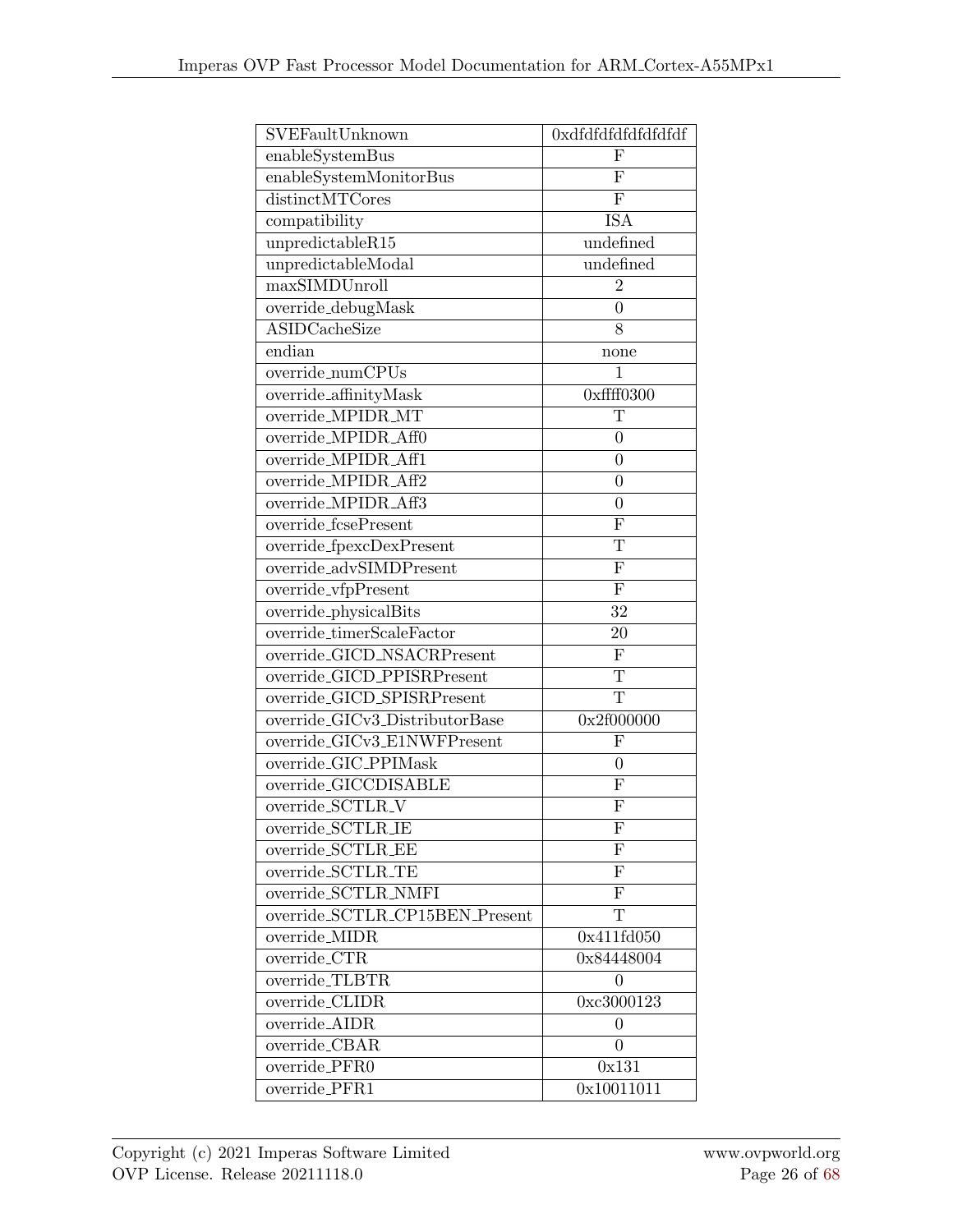| override_DFR0               | 0x4010088           |
|-----------------------------|---------------------|
| override_AFR0               | $\theta$            |
| override_MMFR0              | 0x10201105          |
| override_MMFR1              | 0x40000000          |
| override_MMFR2              | 0x1260000           |
| override_MMFR3              | 0x2122211           |
| override_MMFR4              | 0x21110             |
| override_ISAR0              | 0x2101110           |
| override_ISAR1              | 0x13112111          |
| override_ISAR2              | 0x21232042          |
| override_ISAR3              | 0x1112131           |
| override_ISAR4              | 0x11142             |
| override_ISAR5              | 0x10001             |
| override_ISAR6              | 16                  |
| override_ $\rm PMCR$        | 0x41453000          |
| override_PMCEID0            | 0xfbff7f3f          |
| override_PMCEID1            | 0x1f1ae7b           |
| override_DBGDIDR            | 0x3518c000          |
| override_DBGDEVID           | 0x100f10            |
| override_DBGDEVID1          | 0                   |
| override_DBGDEVID2          | 0                   |
| override_FPSID              | 0x41034080          |
| override_MVFR0              | 0x10110222          |
| override_MVFR1              | 0x13211111          |
| override_MVFR2              | 67                  |
| override_FPEXC              | $\overline{0}$      |
| override_GICC_IIDR          | 0x4043b             |
| override_GICD_TYPER         | 0x7bf602            |
| override_GICD_TYPER_ITLines | $\overline{2}$      |
| override_GICD_ICFGRN        | $\theta$            |
| override_GICD_IIDR          | 0x102043b           |
| override_GICH_VTR           | 0x90000003          |
| override_GICR_IIDR          | 0x43b               |
| override_GITS_IIDR          | 0x43b               |
| override_GITS_TYPER         | 0x9ef79             |
| override_ICCPMRBits         | 5                   |
| override_minICCBPR          | $\overline{2}$      |
| override_ $ERG$             | $\overline{4}$      |
| override_CCSIDR_1I          | 0x7007e07a          |
| override_CCSIDR_1D          | 0x201f1e01a         |
| override_CCSIDR_2I          | 0x703f603a          |
| override_CCSIDR_2D          | 0x703f603a          |
| override_CCSIDR_3I          | $0x71\text{ffe}07a$ |
| override_CCSIDR_3D          | 0x71f1607a          |
| override_CCSIDR_4I          | 0                   |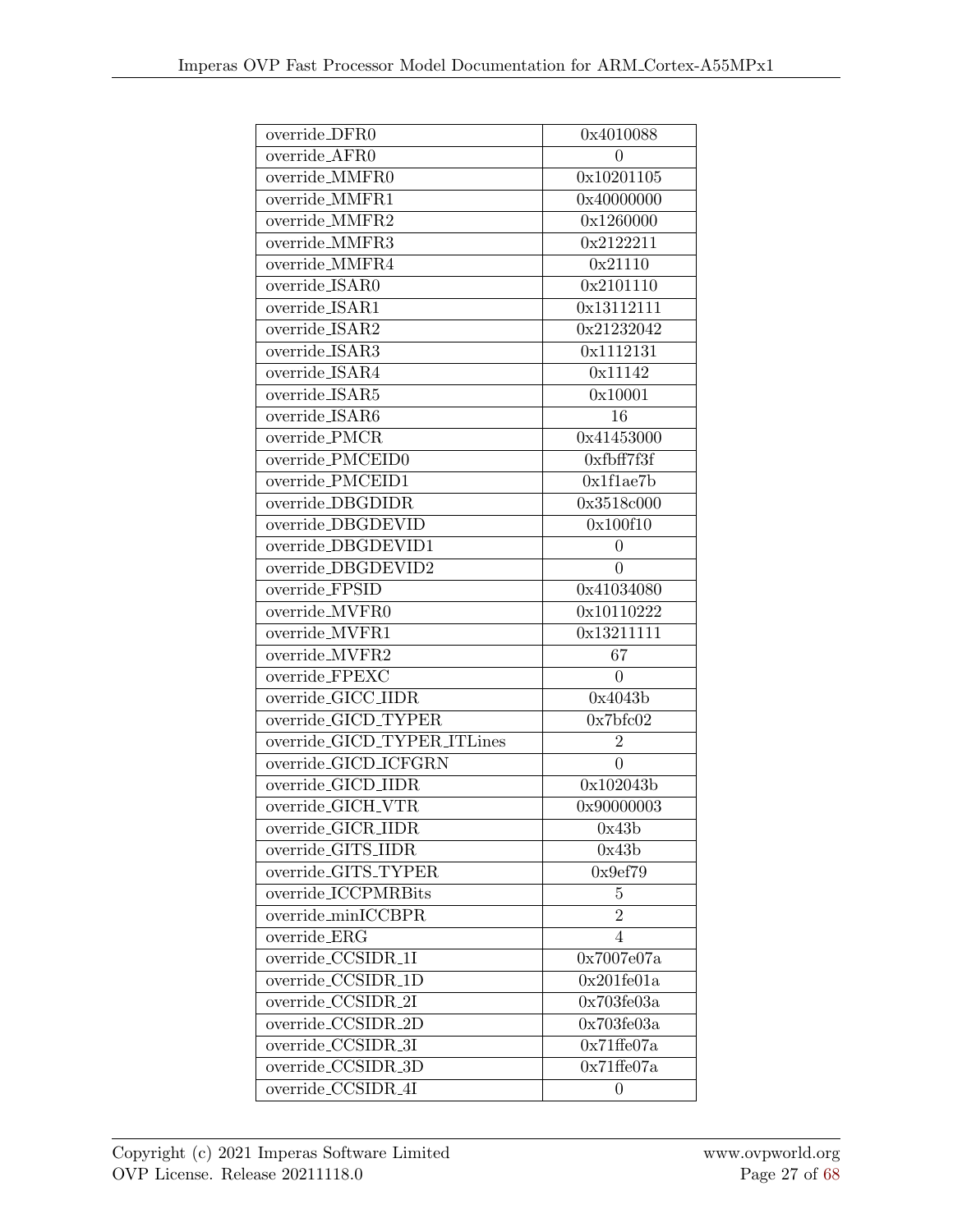| override_CCSIDR_4D                                                                                                                                                                                     | 0                         |
|--------------------------------------------------------------------------------------------------------------------------------------------------------------------------------------------------------|---------------------------|
| override_CCSIDR_5I                                                                                                                                                                                     | 0                         |
| $override\_C\overline{CSIDR\_5D}$                                                                                                                                                                      | $\overline{0}$            |
| override_CCSIDR_6I                                                                                                                                                                                     | 0                         |
| override_CCSIDR_6D                                                                                                                                                                                     | $\overline{0}$            |
| override_CCSIDR_7I                                                                                                                                                                                     | 0                         |
| override_CCSIDR_7D                                                                                                                                                                                     | 0                         |
| override_RMR                                                                                                                                                                                           | $\mathbf{1}$              |
| override_RVBAR                                                                                                                                                                                         | $\overline{0}$            |
| override_AA64PFR0_EL1                                                                                                                                                                                  | 0x11112222                |
| override_AA64PFR1_EL1                                                                                                                                                                                  | $\overline{0}$            |
| override_AA64DFR0_EL1                                                                                                                                                                                  | 0x10305408                |
| override_AA64DFR1_EL1                                                                                                                                                                                  | 0                         |
| override_AA64AFR0_EL1                                                                                                                                                                                  | $\theta$                  |
| override_AA64AFR1_EL1                                                                                                                                                                                  | $\overline{0}$            |
| override_AA64ISAR0_EL1                                                                                                                                                                                 | 0x10210000                |
| override_AA64ISAR1_EL1                                                                                                                                                                                 | 0x100001                  |
| override_AA64MMFR0_EL1                                                                                                                                                                                 | 0x101122                  |
| override_AA64MMFR1_EL1                                                                                                                                                                                 | 0x10212122                |
| override_AA64MMFR2_EL1                                                                                                                                                                                 | 0x1011                    |
| override_DCZID_EL0                                                                                                                                                                                     | $\overline{4}$            |
| override_LORID_EL1                                                                                                                                                                                     | 0x40004                   |
| override_STRoffsetPC12                                                                                                                                                                                 | T                         |
| override_fcseRequiresMMU                                                                                                                                                                               | F                         |
| override_ignoreBadCp15                                                                                                                                                                                 | ${\bf F}$                 |
| override_SGIDisable                                                                                                                                                                                    | ${\rm F}$                 |
| override_condUndefined                                                                                                                                                                                 | $\overline{\mathrm{F}}$   |
| override_deviceStrongAligned                                                                                                                                                                           | $\mathbf T$               |
| override_stage1SZMinFault                                                                                                                                                                              | ${\bf F}$                 |
| override_stage1SZMaxFault                                                                                                                                                                              | $\overline{\mathrm{F}}$   |
| override_stage2SZMinFault                                                                                                                                                                              | ${\bf F}$                 |
| $override\_stage2SZMaxFault$                                                                                                                                                                           | $\boldsymbol{\mathrm{F}}$ |
| override_mask_ACTLR_EL1                                                                                                                                                                                | 0                         |
| override_mask_ACTLR_EL2                                                                                                                                                                                | 0x1ca3                    |
| override_mask_ACTLR_EL3                                                                                                                                                                                | 0x1ca3                    |
| $override\_Control_V$                                                                                                                                                                                  | $\overline{F}$            |
| override_MainId                                                                                                                                                                                        | 0x411f d050               |
| override_CacheType                                                                                                                                                                                     | 0x84448004                |
| override_TLBType                                                                                                                                                                                       | $\theta$                  |
| override_InstructionAttributes0                                                                                                                                                                        | 0x2101110                 |
| override_InstructionAttributes1                                                                                                                                                                        | 0x13112111                |
| $override\_InstructionAttributes 2% \begin{tabular}{cccccc} \includegraphics[width=0.9\columnwidth]{figures/cdf} & \includegraphics[width=0.9\columnwidth]{figures/cdf} \end{tabular} \label{fig:cdf}$ | 0x21232042                |
| override_InstructionAttributes3                                                                                                                                                                        | 0x1112131                 |
| override_InstructionAttributes4                                                                                                                                                                        | 0x11142                   |
| override_InstructionAttributes5                                                                                                                                                                        | 0x10001                   |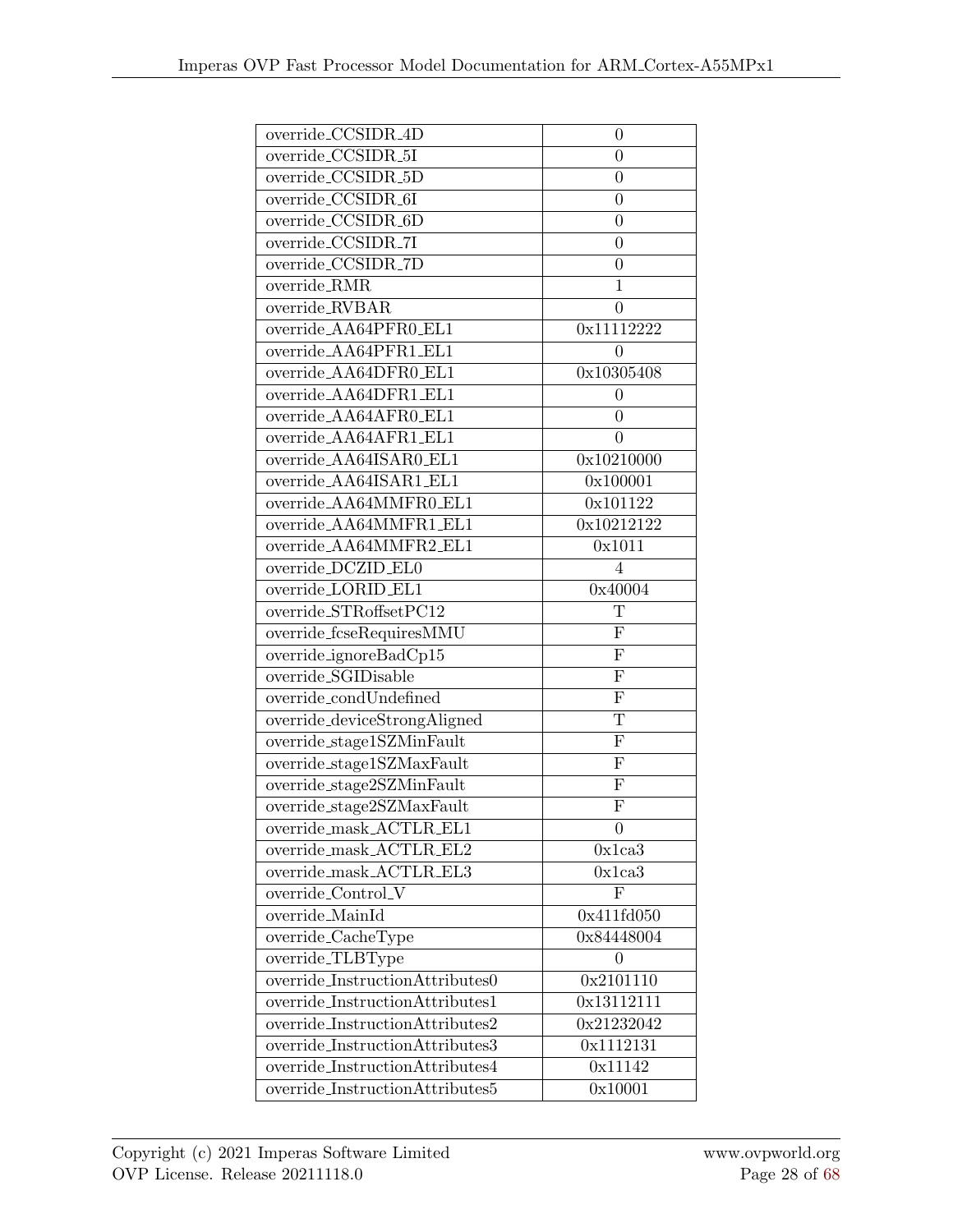Table 8.2: Parameter values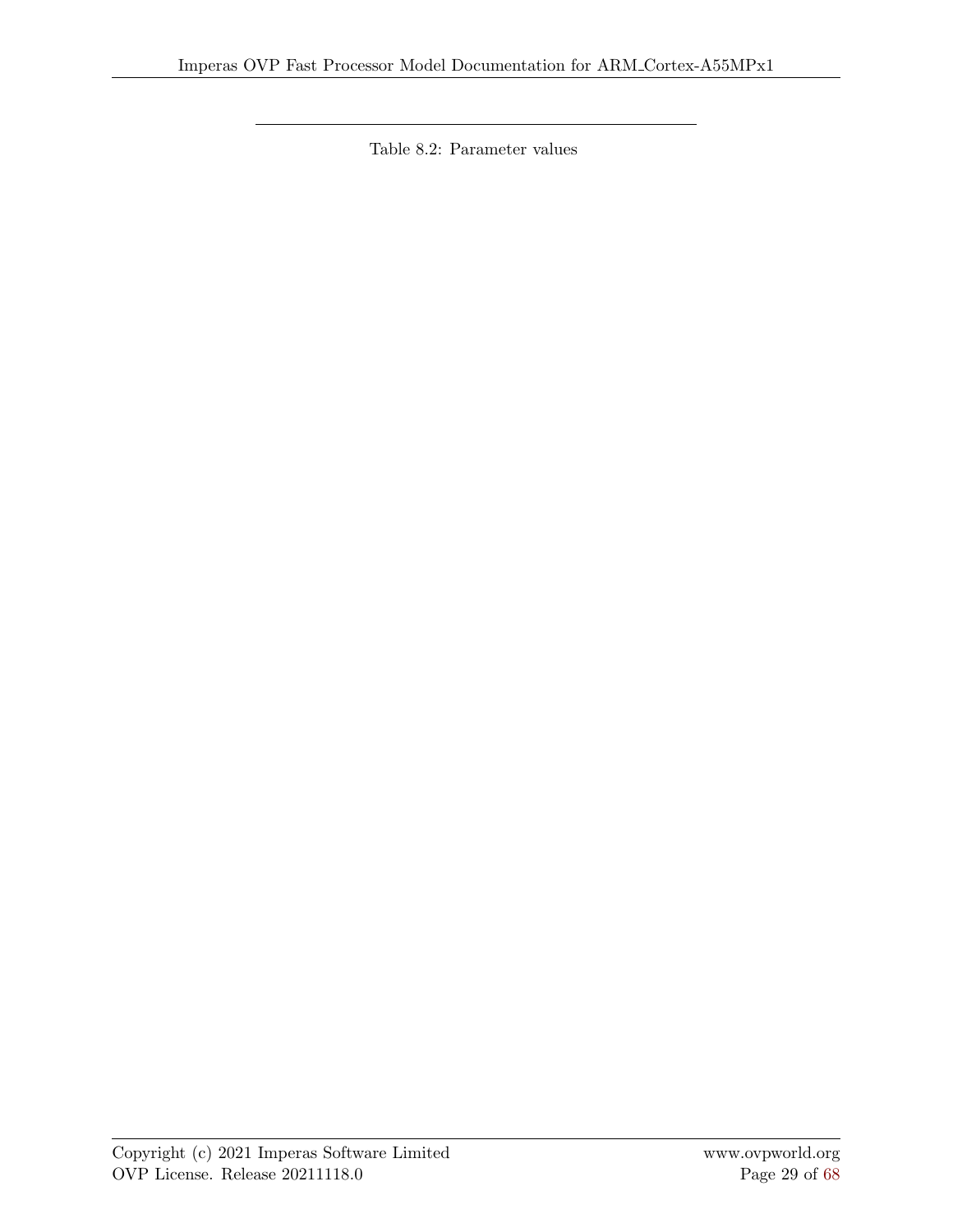## <span id="page-34-0"></span>Execution Modes

| Mode             | $\overline{\text{Code}}$ |
|------------------|--------------------------|
| EL0t             | 0                        |
| EL1t             | 4                        |
| EL1h             | 5                        |
| EL2t             | $\overline{8}$           |
| EL2h             | $\overline{9}$           |
| EL <sub>3t</sub> | 12                       |
| EL3h             | 13                       |
| User             | 16                       |
| FIQ              | 17                       |
| <b>IRQ</b>       | 18                       |
| Supervisor       | 19                       |
| Monitor          | 22                       |
| Abort            | 23                       |
| Hypervisor       | 26                       |
| Undefined        | 27                       |
| System           | 31                       |

Table 9.1: Modes implemented in: THREAD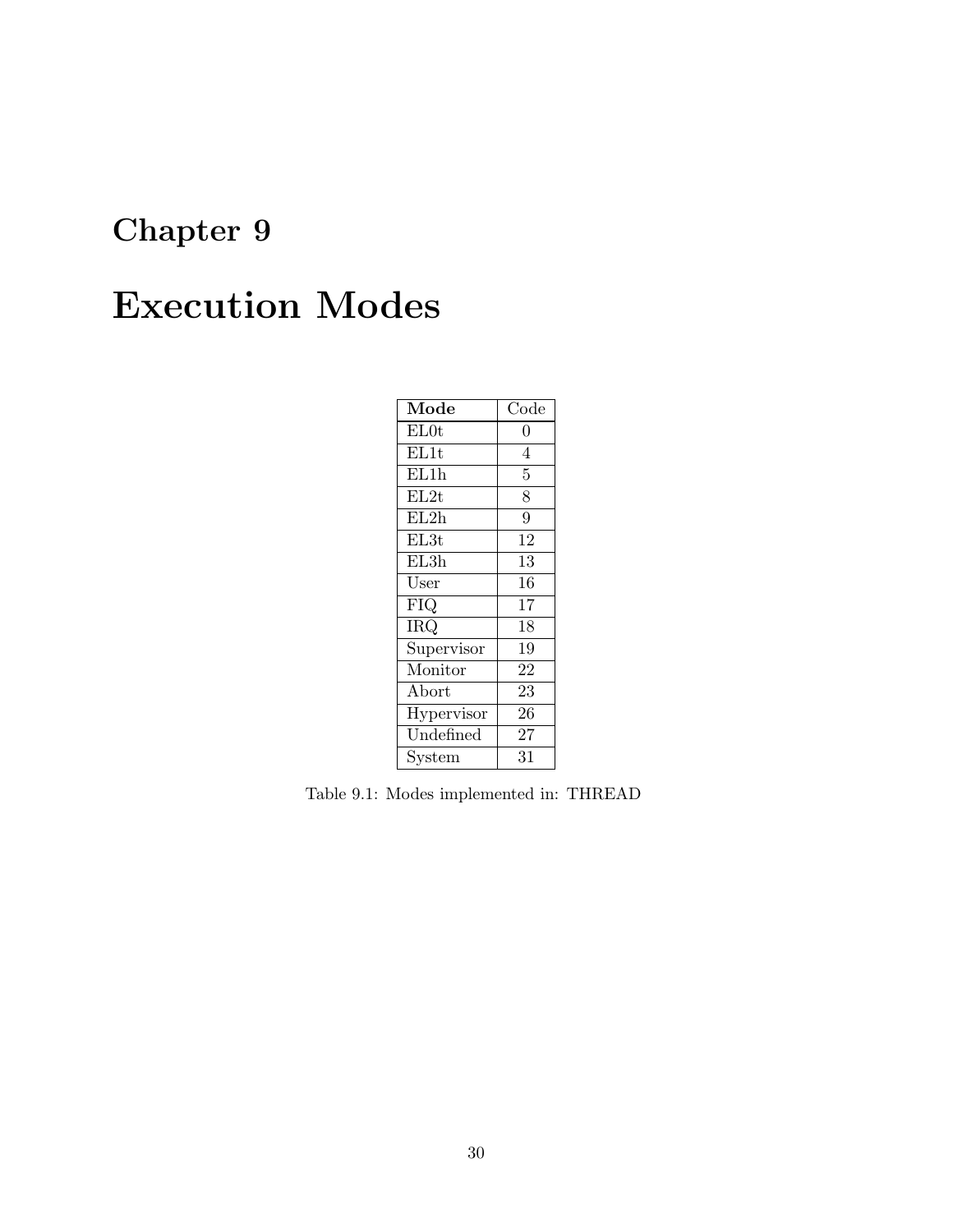## <span id="page-35-0"></span>Exceptions

| <b>Exception</b>      | $\rm Code$     |
|-----------------------|----------------|
| Reset                 | 0              |
| Undefined             | 1              |
| SupervisorCall        | $\overline{2}$ |
| SecureMonitorCall     | 3              |
| HypervisorCall        | 4              |
| PrefetchAbort         | 5              |
| DataAbort             | 6              |
| <b>HypervisorTrap</b> | $\overline{7}$ |
| <b>IRQ</b>            | 8              |
| FIQ                   | 9              |
| IllegalState          | 10             |
| MisalignedPC          | 11             |
| MisalignedSP          | 12             |
| SError                | 13             |

Table 10.1: Exceptions implemented in: THREAD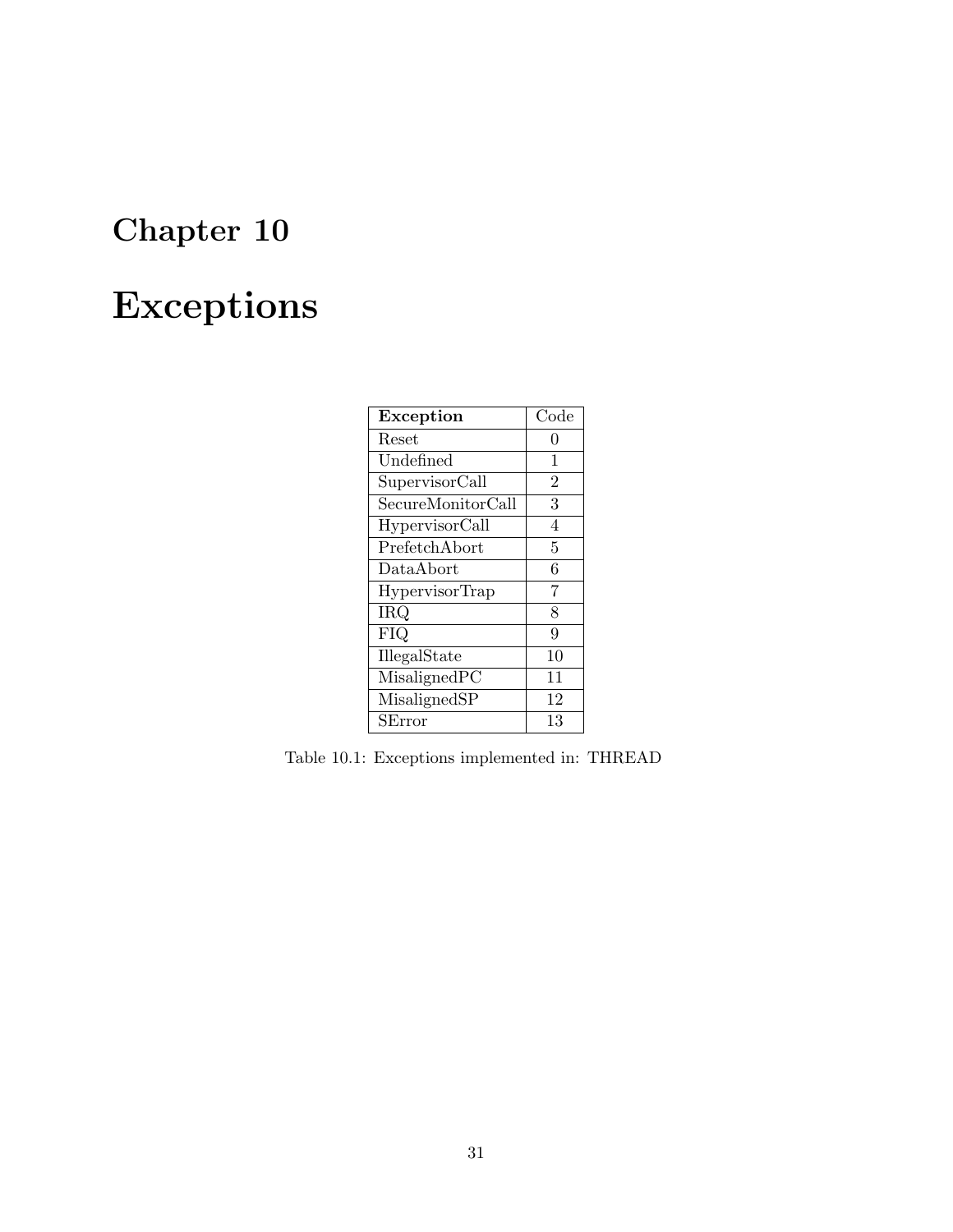# Chapter 11

# Hierarchy of the model

A CPU core may be configured to instance many processors of a Symmetrical Multi Processor (SMP). A CPU core may also have sub elements within a processor, for example hardware threading blocks.

OVP processor models can be written to include SMP blocks and to have many levels of hierarchy. Some OVP CPU models may have a fixed hierarchy, and some may be configured by settings in a configuration register. Please see the register definitions of this model.

This model documentation shows the settings and hierarchy of the default settings for this model variant.

## 11.1 Level 1: MPCORE

This level in the model hierarchy has 2 commands. This level in the model hierarchy has no register groups. This level in the model hierarchy has one child: CPU0

### 11.2 Level 2: CORE

This level in the model hierarchy has 2 commands. This level in the model hierarchy has no register groups. This level in the model hierarchy has one child: CPU0 T0

## 11.3 Level 3: THREAD

This level in the model hierarchy has 5 commands. This level in the model hierarchy has 31 register groups:

| Group name      | Registers |
|-----------------|-----------|
| Core            | 15        |
| $Core\_AArch64$ | 33        |
| Control         |           |
| User            |           |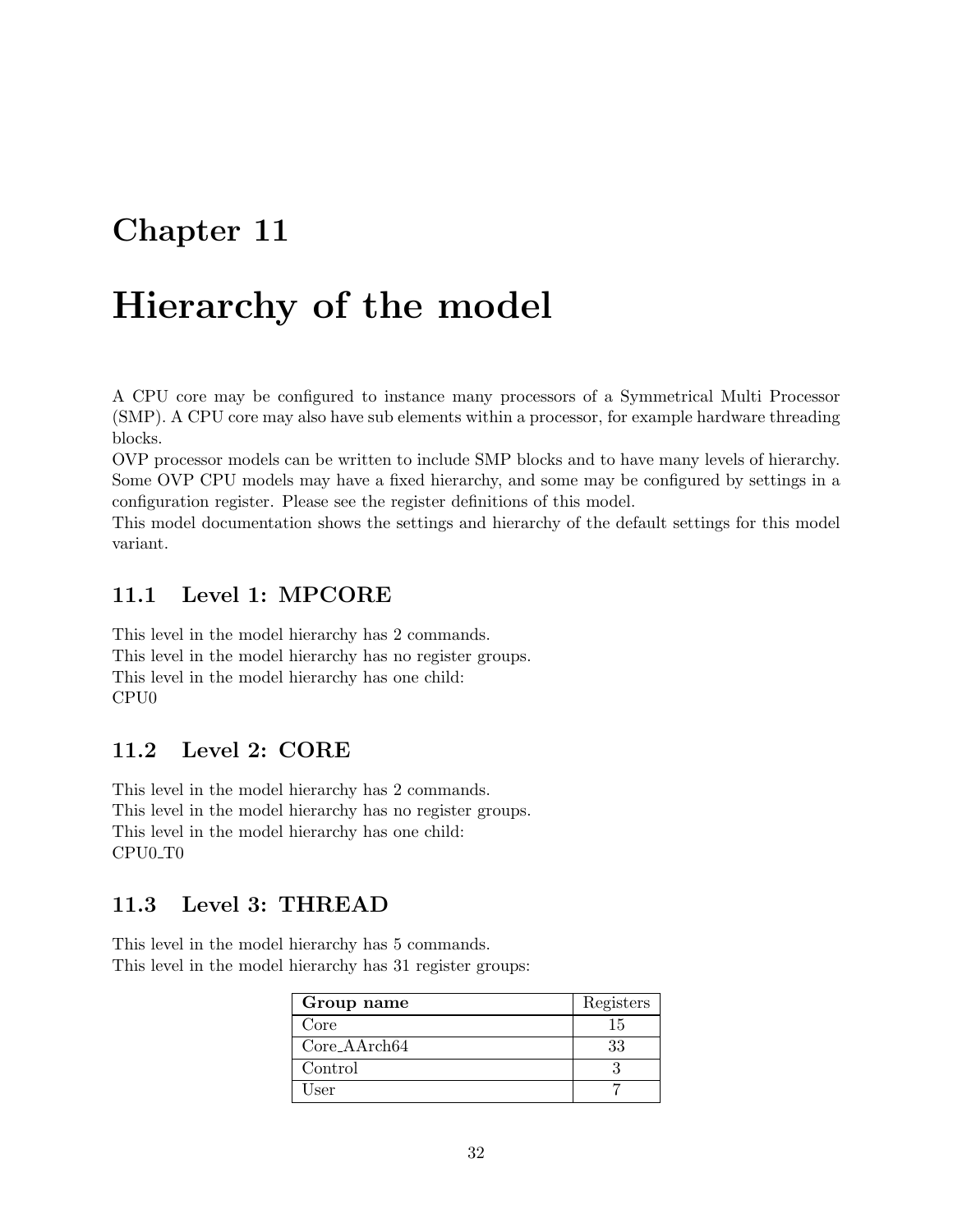| FIQ                                | 8               |
|------------------------------------|-----------------|
| <b>IRQ</b>                         | 3               |
| Supervisor                         | 3               |
| Monitor                            | 3               |
| Hypervisor                         | $\overline{3}$  |
| Undefined                          | 3               |
| Abort                              | 3               |
| <b>SIMD_VFP</b>                    | 32              |
| SIMD_VFP_SYS                       | 6               |
| SIMD_FP_AArch64                    | 32              |
| AArch32_32_bit_system              | 335             |
| AArch32_32_bit_secure_system       | 45              |
| AArch32_32_bit_non_secure_system   | 45              |
| AArch32_64_bit_system              | 23              |
| AArch32_64_bit_secure_system       | $\overline{7}$  |
| AArch32_64_bit_non_secure_system   | $\overline{7}$  |
| AArch64_system                     | 339             |
| AArch64_secure_system              | 19              |
| AArch64_non_secure_system          | 19              |
| AArch64_SYS_instruction_registers  | 58              |
| Integration_support                | 34              |
| MPCore_distributor                 | 179             |
| MPCore_physical_redistributor      | 43              |
| MPCore_processor_interface         | $\overline{16}$ |
| MPCore_virtual_interface_control   | 11              |
| MPCore_virtual_processor_interface | 31              |
| $MPCore_I}$                        | 14              |

Table 11.1: Register groups

This level in the model hierarchy has no children.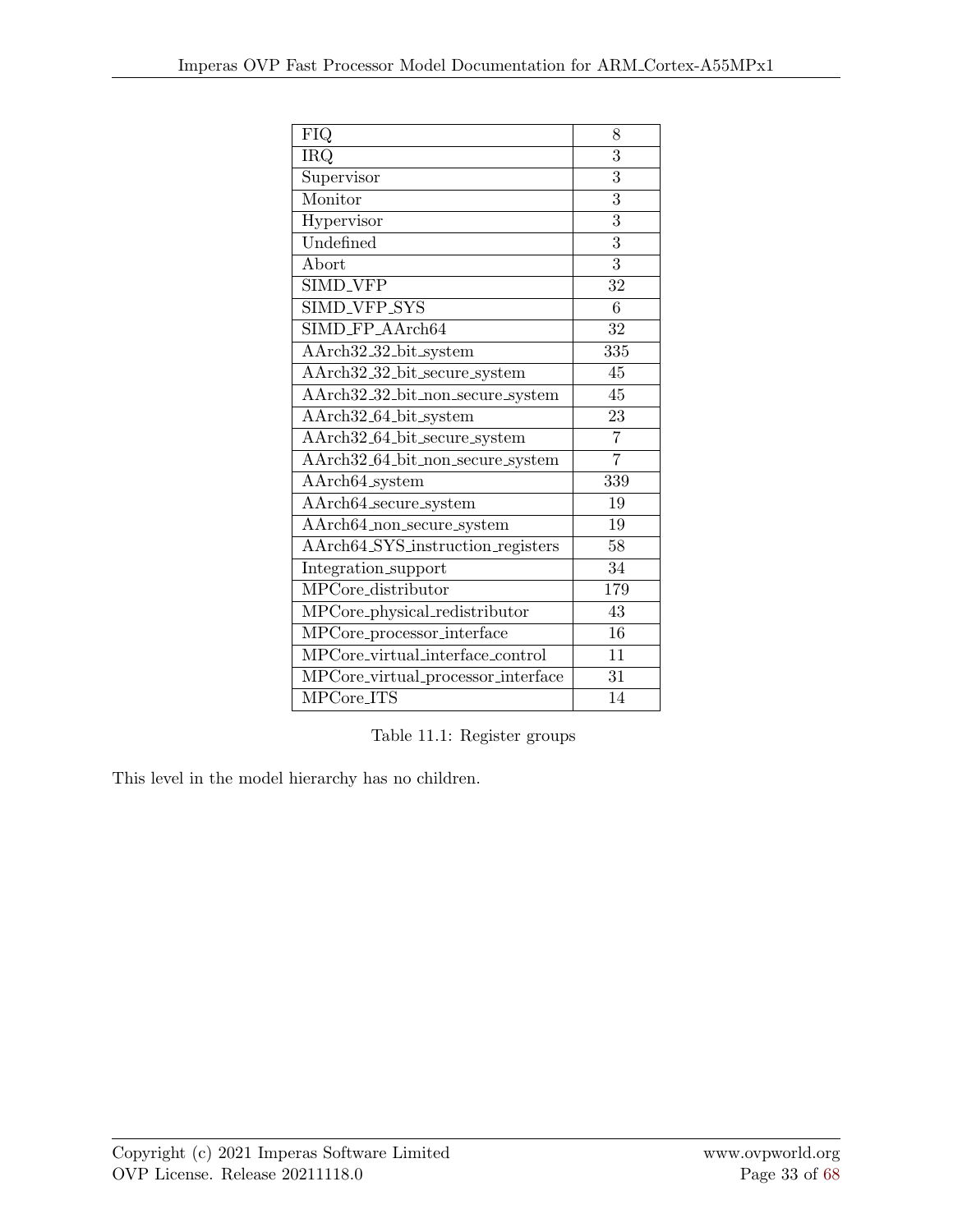# Chapter 12

# Model Commands

A Processor model can implement one or more Model Commands available to be invoked from the simulator command line, from the OP API or from the Imperas Multiprocessor Debugger.

## 12.1 Level 1: MPCORE

#### 12.1.1 isync

specify instruction address range for synchronous execution

| <b>Argument</b>   Type   Description |                                                                   |
|--------------------------------------|-------------------------------------------------------------------|
| -addresshi                           | Uns64   end address of synchronous execution range                |
| -addresslo                           | $\sqrt{\text{Us64}}$ start address of synchronous execution range |

Table 12.1: isync command arguments

#### 12.1.2 itrace

enable or disable instruction tracing

| Argument           | Type             | Description                                   |
|--------------------|------------------|-----------------------------------------------|
| -after             | $\mathrm{Uns}64$ | apply after this many instructions            |
| -enable            | <b>Boolean</b>   | enable instruction tracing                    |
| -instruction count | Boolean          | include the instruction number in each trace  |
| -memory            | String           | show memory accesses by this instruction. Ar- |
|                    |                  | gument can be any combination of X (execute), |
|                    |                  | L (load or store access) and S (system)       |
| -off               | <b>Boolean</b>   | disable instruction tracing                   |
| $-on$              | <b>Boolean</b>   | enable instruction tracing                    |
| -processorname     | Boolean          | Include processor name in all trace lines     |
| -registerchange    | Boolean          | show registers changed by this instruction    |
| -registers         | <b>Boolean</b>   | show registers after each trace               |

Table 12.2: itrace command arguments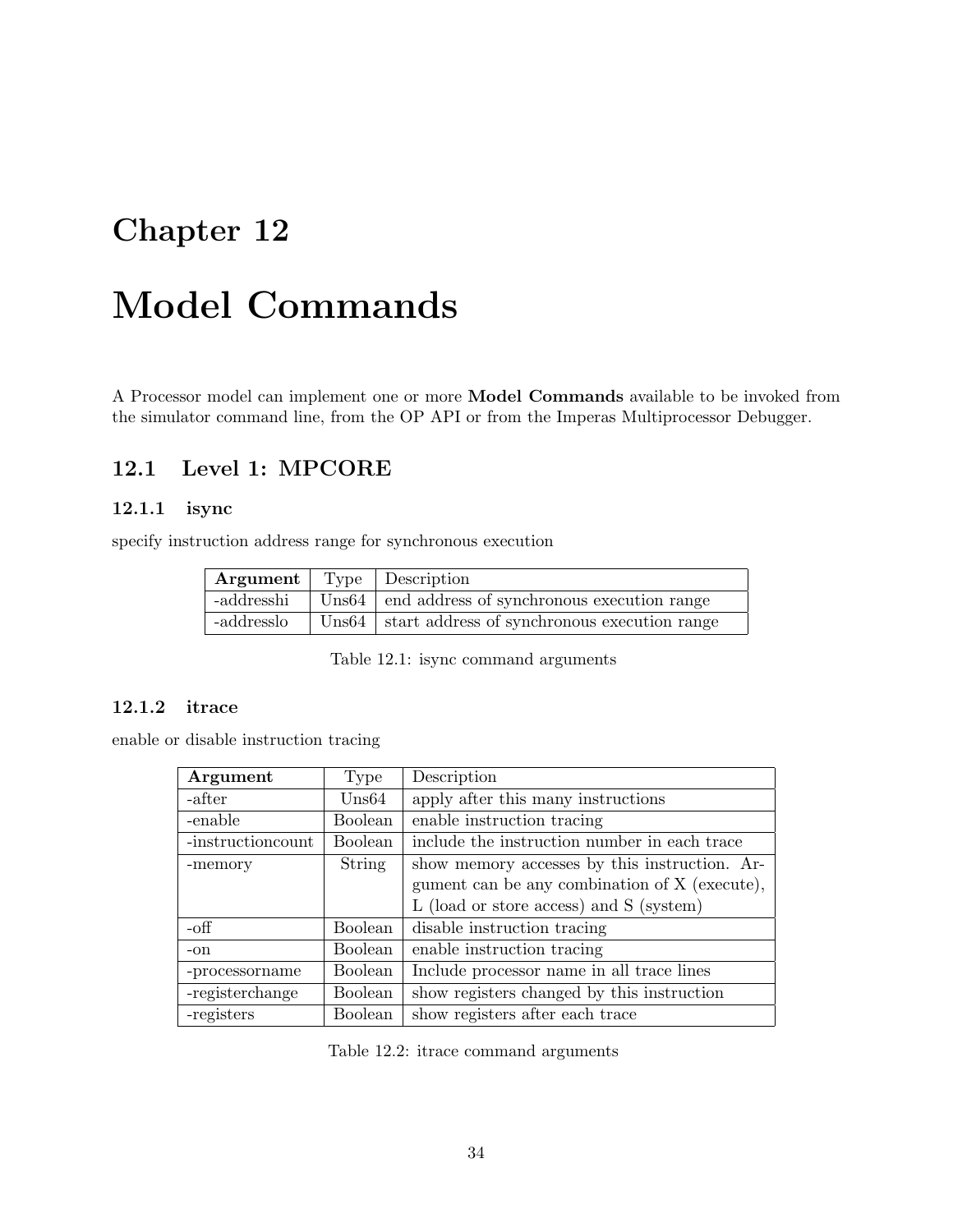# 12.2 Level 2: CORE

## 12.2.1 isync

specify instruction address range for synchronous execution

| <b>Argument</b>   Type   Description |                                                               |
|--------------------------------------|---------------------------------------------------------------|
|                                      | -addresshi Uns64   end address of synchronous execution range |
| -addresslo                           | Uns64 start address of synchronous execution range            |

Table 12.3: isync command arguments

#### 12.2.2 itrace

enable or disable instruction tracing

| Argument           | Type           | Description                                   |
|--------------------|----------------|-----------------------------------------------|
| -after             | Uns64          | apply after this many instructions            |
| -enable            | Boolean        | enable instruction tracing                    |
| -instruction count | Boolean        | include the instruction number in each trace  |
| -memory            | String         | show memory accesses by this instruction. Ar- |
|                    |                | gument can be any combination of X (execute), |
|                    |                | L (load or store access) and S (system)       |
| -off               | Boolean        | disable instruction tracing                   |
| -on                | <b>Boolean</b> | enable instruction tracing                    |
| -processorname     | Boolean        | Include processor name in all trace lines     |
| -registerchange    | Boolean        | show registers changed by this instruction    |
| -registers         | Boolean        | show registers after each trace               |

Table 12.4: itrace command arguments

# 12.3 Level 3: THREAD

### 12.3.1 debugflags

show or modify the processor debug flags

| Argument | Type    | Description                                    |
|----------|---------|------------------------------------------------|
| -get     | Boolean | print current processor flags value            |
| -mask    | Boolean | print valid debug flag bits                    |
| -set     | Int32   | new processor flags (only flags 0x000003e4 can |
|          |         | be modified)                                   |

Table 12.5: debugflags command arguments

## 12.3.2 dumpTLB

report TLB contents

| .<br>-- |
|---------|
|---------|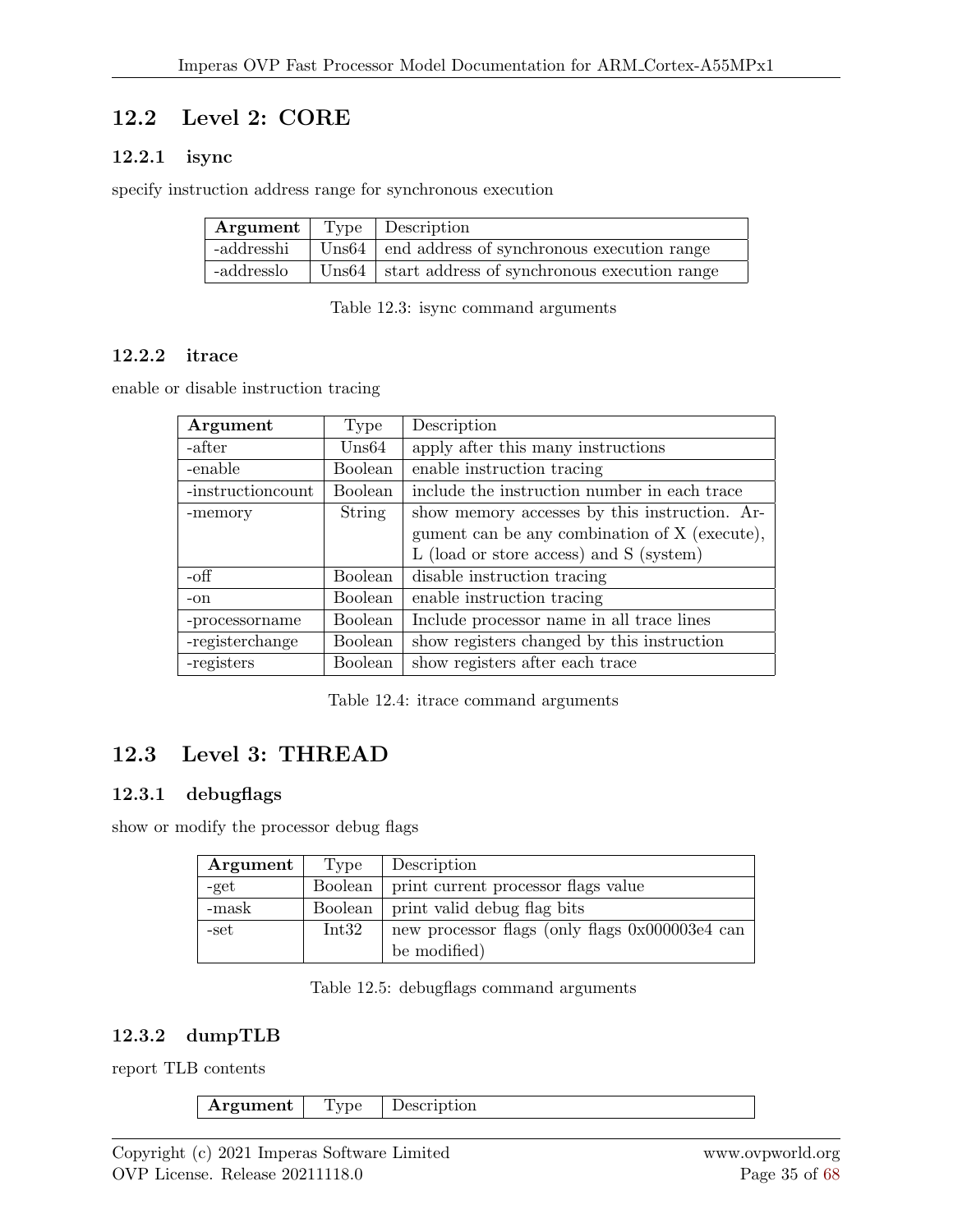| -all | Boolean show the contents of all TLBs (if False, show |
|------|-------------------------------------------------------|
|      | just the current TLB                                  |

Table 12.6: dumpTLB command arguments

#### 12.3.3 isync

specify instruction address range for synchronous execution

| <b>Argument</b>   Type   Description |                                                               |
|--------------------------------------|---------------------------------------------------------------|
|                                      | -addresshi Uns64   end address of synchronous execution range |
| -addresslo                           | Uns64   start address of synchronous execution range          |

Table 12.7: isync command arguments

#### 12.3.4 itrace

enable or disable instruction tracing

| Argument           | Type             | Description                                   |
|--------------------|------------------|-----------------------------------------------|
| -after             | $\mathrm{Uns}64$ | apply after this many instructions            |
| -enable            | Boolean          | enable instruction tracing                    |
| -instruction count | <b>Boolean</b>   | include the instruction number in each trace  |
| -memory            | <b>String</b>    | show memory accesses by this instruction. Ar- |
|                    |                  | gument can be any combination of X (execute), |
|                    |                  | L (load or store access) and S (system)       |
| -off               | Boolean          | disable instruction tracing                   |
| $-on$              | Boolean          | enable instruction tracing                    |
| -processorname     | Boolean          | Include processor name in all trace lines     |
| -registerchange    | Boolean          | show registers changed by this instruction    |
| -registers         | <b>Boolean</b>   | show registers after each trace               |

Table 12.8: itrace command arguments

### 12.3.5 validateTLB

check TLB contents against page tables in memory and report incoherent entries

| Argument | Type    | Description                                               |
|----------|---------|-----------------------------------------------------------|
| -all     | Boolean | check all TLBs (if False, validate just the current       |
|          |         | TLB)                                                      |
| -verbose |         | Boolean   show all TLB entries (if False, show only inco- |
|          |         | herent entries)                                           |

Table 12.9: validateTLB command arguments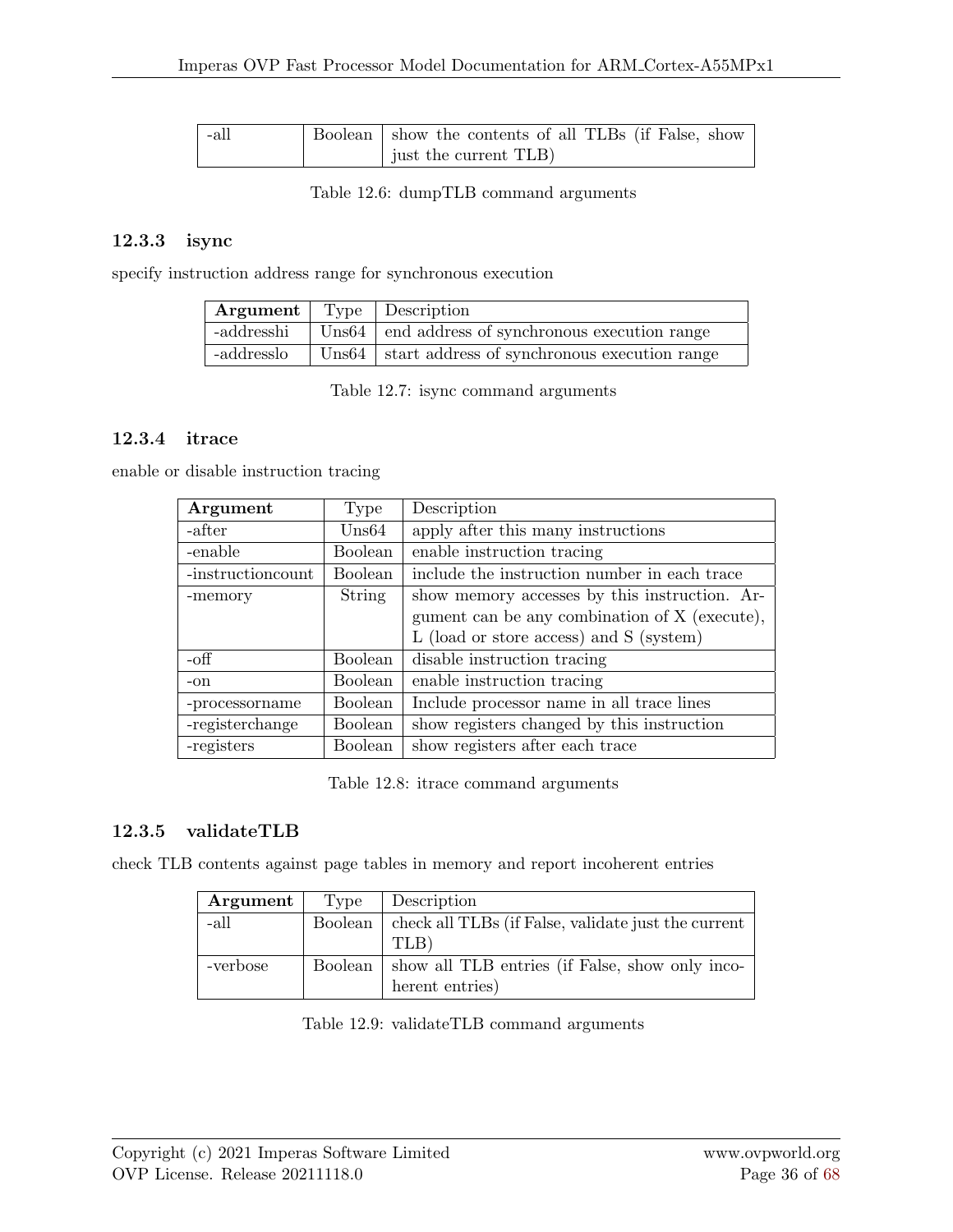# Chapter 13

# Registers

## 13.1 Level 1: MPCORE

No registers.

## 13.2 Level 2: CORE

No registers.

## 13.3 Level 3: THREAD

#### 13.3.1 Core

Registers at level:3, type:THREAD group:Core

| Name  | <b>Bits</b> | Initial-Hex      | RW            | Description   |
|-------|-------------|------------------|---------------|---------------|
| r0    | 32          | $\overline{0}$   | rw            |               |
| r1    | 32          | $\overline{0}$   | rw            |               |
| r2    | 32          | $\overline{0}$   | rw            |               |
| r3    | 32          | $\overline{0}$   | rw            |               |
| r4    | 32          | $\overline{0}$   | rw            |               |
| r5    | 32          | $\overline{0}$   | rw            |               |
| r6    | 32          | $\overline{0}$   | rw            |               |
| r7    | 32          | $\overline{0}$   | rw            |               |
| r8    | 32          | $\boldsymbol{0}$ | rw            |               |
| r9    | 32          | $\overline{0}$   | rw            |               |
| r10   | 32          | $\overline{0}$   | rw            |               |
| r11   | 32          | $\boldsymbol{0}$ | $\mathbf{rw}$ | frame pointer |
| r12   | 32          | $\overline{0}$   | rw            |               |
| sp    | 32          | $\overline{0}$   | rw            | stack pointer |
| $\ln$ | $32\,$      | $\boldsymbol{0}$ | rw            |               |

Table 13.1: Registers at level 3, type:THREAD group:Core

#### 13.3.2 Core AArch64

Registers at level:3, type:THREAD group:Core AArch64

| . .<br>. .<br>rre | AIF<br>ption<br>n<br>1 L V<br>. | 31t: | Initia<br>⊔ ∧-⊷<br>urar-<br>-1107 |
|-------------------|---------------------------------|------|-----------------------------------|
|-------------------|---------------------------------|------|-----------------------------------|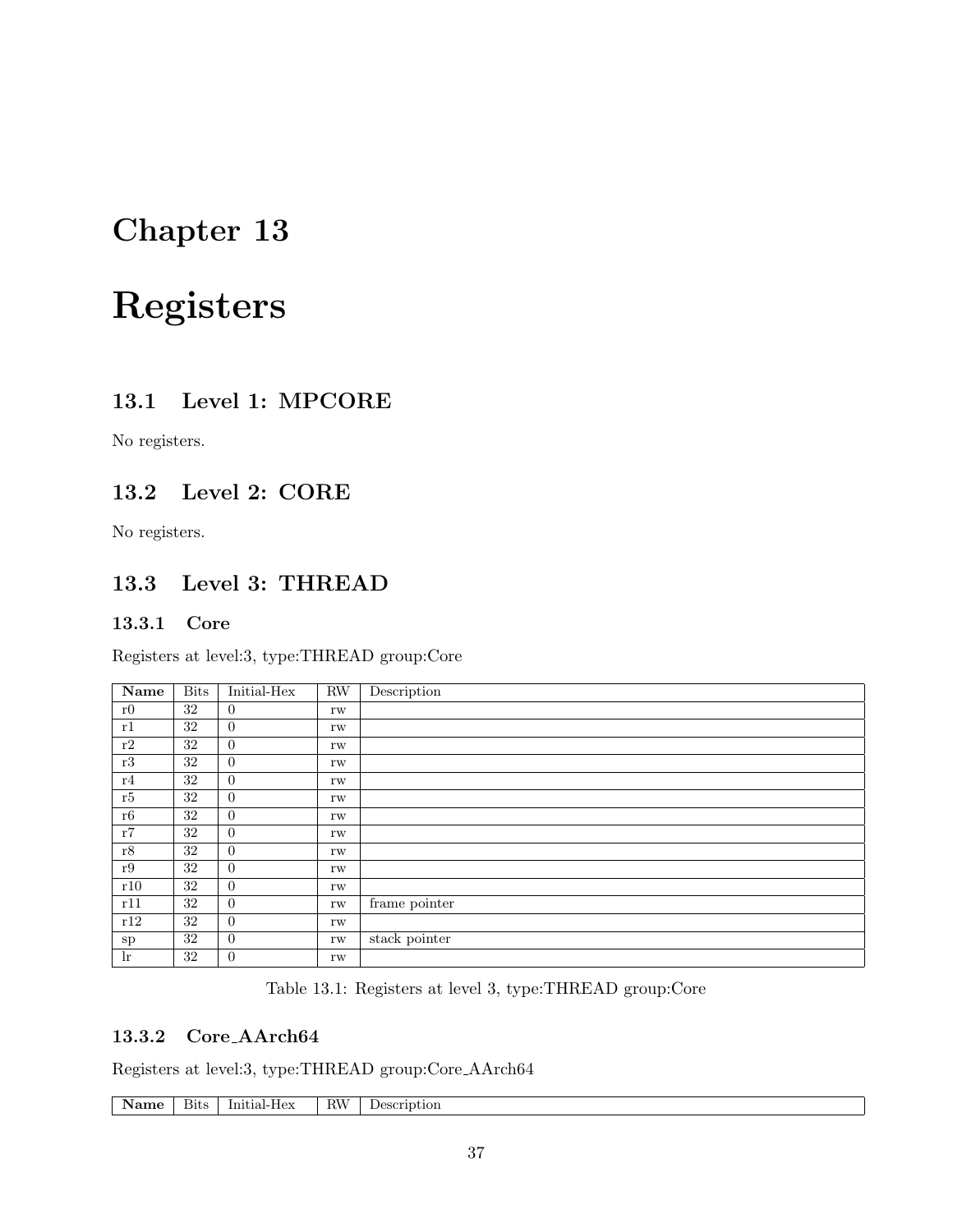| $\mathbf{x}0$            | 64              | $\boldsymbol{0}$ | $\rm rw$            |                       |
|--------------------------|-----------------|------------------|---------------------|-----------------------|
| $\overline{x1}$          | 64              | $\overline{0}$   | $\mathbf{rw}$       |                       |
| $\overline{x2}$          | 64              | $\overline{0}$   | $\mathbf{rw}$       |                       |
| x3                       | 64              | $\overline{0}$   | $\mathbf{rw}$       |                       |
| x4                       | 64              | $\overline{0}$   | $\mathbf{rw}$       |                       |
| $\overline{\textbf{x5}}$ | 64              | $\overline{0}$   | $\mathbf{rw}$       |                       |
| $\overline{\text{X}6}$   | 64              | $\overline{0}$   | $\mathbf{rw}$       |                       |
| $\rm x7$                 | 64              | $\overline{0}$   | $\mathbf{rw}$       |                       |
| $\overline{{\bf x}8}$    | $\overline{64}$ | $\overline{0}$   | $\mathbf{rw}$       |                       |
| $\overline{x9}$          | 64              | $\overline{0}$   | $\mathbf{rw}$       |                       |
| x10                      | 64              | $\overline{0}$   | $\mathbf{rw}$       |                       |
| x11                      | 64              | $\overline{0}$   | $\mathbf{rw}$       |                       |
| $\overline{\text{x}12}$  | 64              | $\overline{0}$   | $\mathbf{rw}$       |                       |
| x13                      | 64              | $\overline{0}$   | $\mathbf{rw}$       |                       |
| x14                      | 64              | $\overline{0}$   | $\mathbf{rw}$       |                       |
| x15                      | 64              | $\overline{0}$   | $\mathbf{rw}$       |                       |
| x16                      | 64              | $\overline{0}$   | $\mathbf{rw}$       |                       |
| x17                      | 64              | $\overline{0}$   | $\mathbf{rw}$       |                       |
| x18                      | 64              | $\overline{0}$   | $\mathbf{rw}$       |                       |
| x19                      | 64              | $\overline{0}$   | $\mathbf{rw}$       |                       |
| x20                      | 64              | $\overline{0}$   | $\mathbf{rw}$       |                       |
| x21                      | 64              | $\overline{0}$   | $\mathbf{rw}$       |                       |
| $\overline{x22}$         | 64              | $\overline{0}$   | $\mathbf{rw}$       |                       |
| $\overline{x23}$         | 64              | $\overline{0}$   | $\mathbf{rw}$       |                       |
| $\rm x24$                | 64              | $\overline{0}$   | $\mathbf{rw}$       |                       |
| x25                      | 64              | $\overline{0}$   | $\mathbf{rw}$       |                       |
| $\overline{x26}$         | 64              | $\overline{0}$   | $\mathbf{rw}$       |                       |
| $\overline{\text{x}27}$  | $64\,$          | $\overline{0}$   | $\mathbf{rw}$       |                       |
| x28                      | 64              | $\overline{0}$   | $\mathbf{rw}$       |                       |
| $\overline{x29}$         | 64              | $\overline{0}$   | $\mathbf{rw}$       | frame pointer         |
| x30                      | 64              | $\overline{0}$   | $\mathbf{rw}$       |                       |
| $_{\rm sp}$              | 64              | $\overline{0}$   | $\operatorname{rw}$ | ${\rm stack}$ pointer |
| pc                       | 64              | $\overline{0}$   | $\mathbf{rw}$       | program counter       |

Table 13.2: Registers at level 3, type:THREAD group:Core AArch64

### 13.3.3 Control

Registers at level:3, type:THREAD group:Control

| Name | <b>Bits</b>    | Initial-Hex | RW | Description                  |
|------|----------------|-------------|----|------------------------------|
| fps  | ാറ<br>$\sigma$ |             | rw | archaic FPSCR view (for gdb) |
| cpsr | ാറ<br>$\cdot$  | 3cd         | rw |                              |
| spsr | ാറ<br>$\sigma$ |             | rw |                              |

Table 13.3: Registers at level 3, type:THREAD group:Control

#### 13.3.4 User

Registers at level:3, type:THREAD group:User

| Name                 | <b>Bits</b> | Initial-Hex | <b>RW</b>     | Description |
|----------------------|-------------|-------------|---------------|-------------|
| $r8$ -usr            | 32          |             | rw            |             |
| $r9$ <sub>-usr</sub> | 32          |             | rw            |             |
| $r10$ -usr           | 32          |             | $\mathbf{rw}$ |             |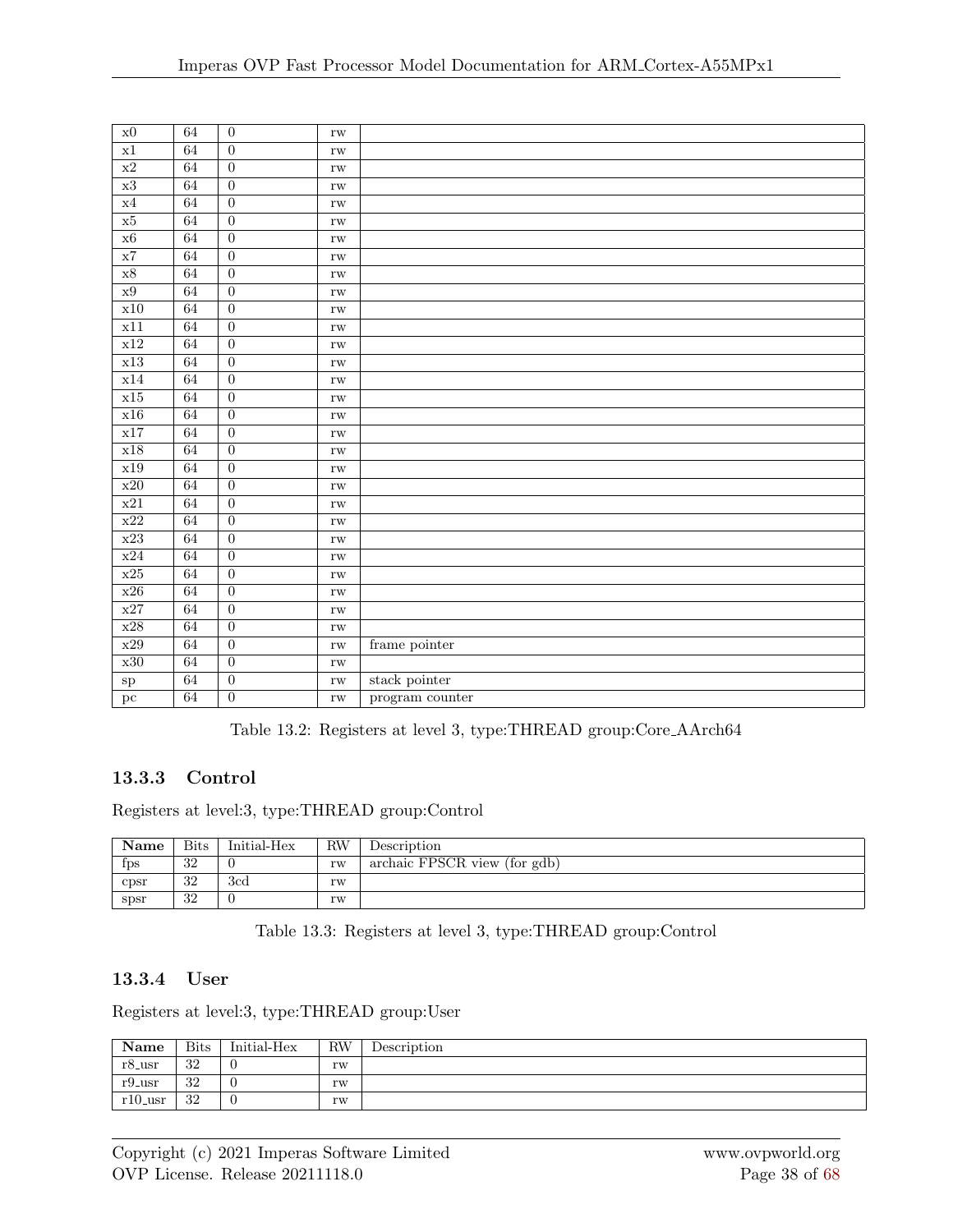| - 11 11<br>_usr<br>$\mathbf{r}$ | ാറ<br>∙J∠  | v | rw |  |
|---------------------------------|------------|---|----|--|
| r19<br>_usr                     | າາ<br>υZ   | v | rw |  |
| sp_usr                          | -20<br>∙J∠ | U | rw |  |
| lr_usr                          | 20<br>∙J∠  | v | rw |  |

Table 13.4: Registers at level 3, type:THREAD group:User

#### 13.3.5 FIQ

| Name       | <b>Bits</b> | Initial-Hex    | <b>RW</b> | Description |
|------------|-------------|----------------|-----------|-------------|
| $r8$ _fiq  | 32          | $\overline{0}$ | rw        |             |
| $r9_fq$    | 32          | $\overline{0}$ | rw        |             |
| $r10$ _fiq | 32          | $\overline{0}$ | rw        |             |
| $r11$ _fiq | 32          | $\overline{0}$ | rw        |             |
| $r12$ _fiq | 32          | $\theta$       | rw        |             |
| sp_fiq     | 32          | $\overline{0}$ | rw        |             |
| $lr_fiq$   | 32          | $\overline{0}$ | rw        |             |
| $spr_fiq$  | 32          | $\overline{0}$ | rw        |             |

Table 13.5: Registers at level 3, type:THREAD group:FIQ

#### 13.3.6 IRQ

Registers at level:3, type:THREAD group:IRQ

| Name      | <b>Bits</b> | Initial-Hex | <b>RW</b> | Description |
|-----------|-------------|-------------|-----------|-------------|
| sp_irq    | -20<br>∙J∠  | υ           | rw        |             |
| $l$ r_irq | 32          | U           | rw        |             |
| spsr_irq  | 32          | υ           | rw        |             |

Table 13.6: Registers at level 3, type:THREAD group:IRQ

#### 13.3.7 Supervisor

Registers at level:3, type:THREAD group:Supervisor

| Name      | <b>Bits</b> | Initial-Hex | <b>RW</b> | Description |
|-----------|-------------|-------------|-----------|-------------|
| Sp_SVC    | 32          |             | rw        |             |
| $lr\_svc$ | 32          |             | rw        |             |
| spsr_svc  | 32          |             | rw        |             |

Table 13.7: Registers at level 3, type:THREAD group:Supervisor

#### 13.3.8 Monitor

Registers at level:3, type:THREAD group:Monitor

| Name     | <b>Bits</b>               | Initial-Hex | <b>RW</b> | Description |
|----------|---------------------------|-------------|-----------|-------------|
| sp_mon   | -20<br>$\cdot$ ) $\angle$ | v           | rw        |             |
| lr_mon   | ാറ<br>υZ                  | - 0         | rw        |             |
| spsr_mon | ാറ<br>υZ                  | - 62        | rw        |             |

Table 13.8: Registers at level 3, type:THREAD group:Monitor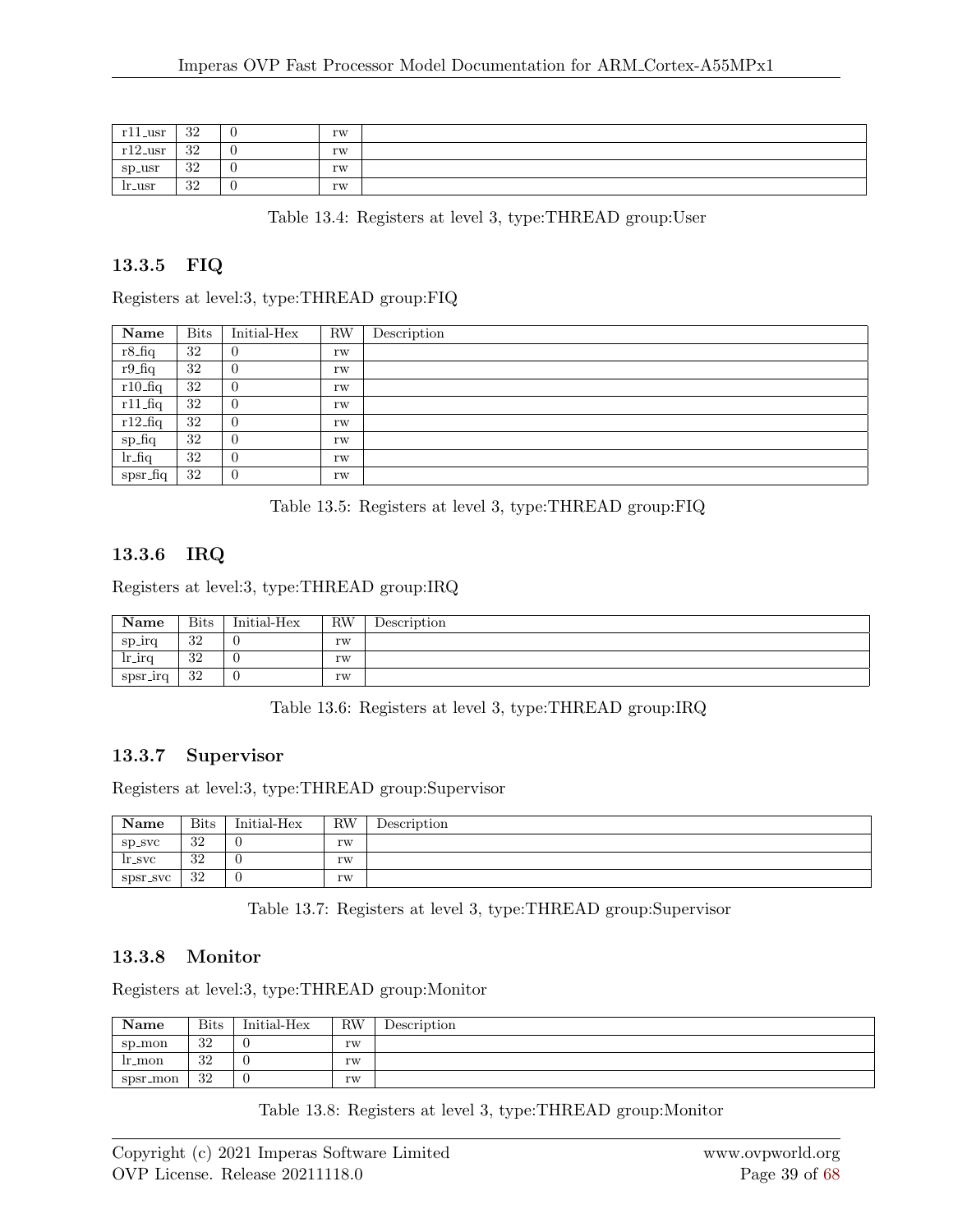## 13.3.9 Hypervisor

Registers at level:3, type:THREAD group:Hypervisor

| Name     | <b>Bits</b> | Initial-Hex | $\rm RW$ | Description |
|----------|-------------|-------------|----------|-------------|
| sp_hyp   | 32          |             | rw       |             |
| elr_hyp  | 32          |             | rw       |             |
| spsr_hyp | 32          |             | rw       |             |

Table 13.9: Registers at level 3, type:THREAD group:Hypervisor

#### 13.3.10 Undefined

Registers at level:3, type:THREAD group:Undefined

| Name        | <b>Bits</b> | Initial-Hex | $_{\rm RW}$ | Description |
|-------------|-------------|-------------|-------------|-------------|
| sp_undef    | -20<br>J۷   |             | rw          |             |
| $lr\_undef$ | 32          |             | rw          |             |
| spsr_undef  | -20<br>υZ   |             | rw          |             |

Table 13.10: Registers at level 3, type:THREAD group:Undefined

#### 13.3.11 Abort

Registers at level:3, type:THREAD group:Abort

| Name                 | <b>Bits</b> | Initial-Hex | <b>RW</b> | Description |
|----------------------|-------------|-------------|-----------|-------------|
| sp_abt               | 32          |             | rw        |             |
| $lr_abt$             | 32          |             | rw        |             |
| spsr <sub>-abt</sub> | 32          |             | rw        |             |

Table 13.11: Registers at level 3, type:THREAD group:Abort

### 13.3.12 SIMD VFP

Registers at level:3, type:THREAD group:SIMD VFP

| $\overline{\mathbf{Name}}$ | <b>Bits</b> | Initial-Hex      | RW                  | Description |
|----------------------------|-------------|------------------|---------------------|-------------|
| d0                         | 64          | $\overline{0}$   | rw                  |             |
| $\overline{d1}$            | 64          | $\overline{0}$   | $\rm rw$            |             |
| d2                         | 64          | $\overline{0}$   | $\rm rw$            |             |
| d3                         | 64          | $\overline{0}$   | rw                  |             |
| d4                         | 64          | $\overline{0}$   | rw                  |             |
| $\overline{d5}$            | 64          | $\overline{0}$   | rw                  |             |
| $\overline{d6}$            | 64          | $\overline{0}$   | $\rm rw$            |             |
| d7                         | 64          | $\overline{0}$   | $\rm rw$            |             |
| $\overline{d8}$            | 64          | $\overline{0}$   | $\rm rw$            |             |
| d9                         | 64          | $\overline{0}$   | $\rm rw$            |             |
| d10                        | 64          | $\overline{0}$   | rw                  |             |
| d11                        | 64          | $\boldsymbol{0}$ | rw                  |             |
| d12                        | 64          | $\overline{0}$   | rw                  |             |
| d13                        | 64          | $\overline{0}$   | rw                  |             |
| d14                        | 64          | $\overline{0}$   | $\mathbf{rw}$       |             |
| d15                        | 64          | $\overline{0}$   | rw                  |             |
| d16                        | 64          | $\overline{0}$   | $\rm rw$            |             |
| d17                        | 64          | $\boldsymbol{0}$ | $\operatorname{rw}$ |             |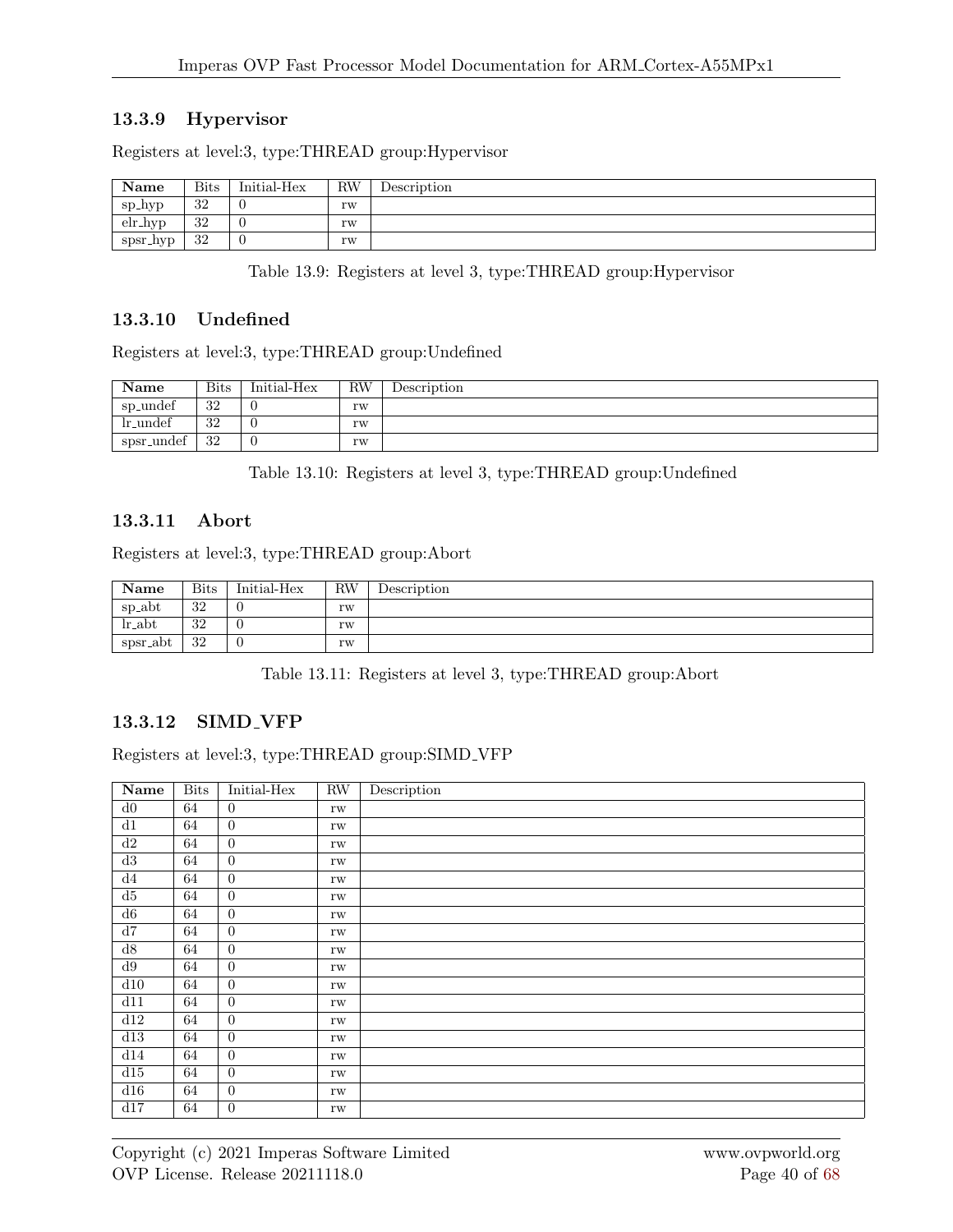| d18 | 64 | $\overline{0}$ | rw |  |
|-----|----|----------------|----|--|
| d19 | 64 | $\overline{0}$ | rw |  |
| d20 | 64 | $\overline{0}$ | rw |  |
| d21 | 64 | $\overline{0}$ | rw |  |
| d22 | 64 | $\overline{0}$ | rw |  |
| d23 | 64 | $\overline{0}$ | rw |  |
| d24 | 64 | $\overline{0}$ | rw |  |
| d25 | 64 | $\overline{0}$ | rw |  |
| d26 | 64 | $\overline{0}$ | rw |  |
| d27 | 64 | $\overline{0}$ | rw |  |
| d28 | 64 | $\overline{0}$ | rw |  |
| d29 | 64 | $\overline{0}$ | rw |  |
| d30 | 64 | $\overline{0}$ | rw |  |
| d31 | 64 | $\overline{0}$ | rw |  |

Table 13.12: Registers at level 3, type:THREAD group:SIMD VFP

## 13.3.13 SIMD VFP SYS

Registers at level:3, type:THREAD group:SIMD VFP SYS

| Name         | <b>Bits</b> | Initial-Hex | RW   | Description                   |
|--------------|-------------|-------------|------|-------------------------------|
| FPSID        | 32          | 41034080    | $r-$ | floating-point system ID      |
| FPSCR        | 32          | $\Omega$    | rw   | floating-point status/control |
| <b>FPEXC</b> | -32         | 700         | rw   | floating-point exception      |
| MVFR0        | -32         | 10110222    | $r-$ | Media/VFP feature 0           |
| MVFR1        | 32          | 13211111    | $r-$ | Media/VFP feature 1           |
| MVFR2        | 32          | 43          | $r-$ | Media/VFP feature 2           |

Table 13.13: Registers at level 3, type:THREAD group:SIMD VFP SYS

## 13.3.14 SIMD FP AArch64

Registers at level:3, type:THREAD group:SIMD FP AArch64

| Name                | <b>Bits</b> | Initial-Hex              | $\rm RW$            | Description |
|---------------------|-------------|--------------------------|---------------------|-------------|
| $\rm v0$            | 128         | $\overline{\phantom{a}}$ | $\operatorname{rw}$ |             |
| ${\rm v}1$          | 128         | $\blacksquare$           | rw                  |             |
| $\rm v2$            | 128         | $\overline{\phantom{a}}$ | rw                  |             |
| v3                  | 128         | $\overline{\phantom{a}}$ | $\operatorname{rw}$ |             |
| v4                  | 128         | $\sim$                   | rw                  |             |
| v5                  | 128         | $\overline{\phantom{0}}$ | rw                  |             |
| v6                  | 128         | $\overline{\phantom{a}}$ | rw                  |             |
| $\overline{\rm v7}$ | 128         | $\sim$                   | rw                  |             |
| v8                  | 128         | $\omega$                 | $\mathbf{rw}$       |             |
| v9                  | 128         | $\overline{\phantom{a}}$ | $\operatorname{rw}$ |             |
| v10                 | 128         | $\overline{\phantom{a}}$ | rw                  |             |
| v11                 | 128         | $\overline{\phantom{a}}$ | rw                  |             |
| ${\tt v}12$         | 128         | $\overline{\phantom{a}}$ | $\operatorname{rw}$ |             |
| v13                 | 128         | $\overline{\phantom{a}}$ | rw                  |             |
| v14                 | 128         | $\overline{\phantom{a}}$ | rw                  |             |
| v15                 | 128         | $\bar{\phantom{a}}$      | $\operatorname{rw}$ |             |
| v16                 | 128         | $\overline{\phantom{a}}$ | rw                  |             |
| v17                 | 128         | $\overline{\phantom{0}}$ | rw                  |             |
| v18                 | 128         | $\overline{\phantom{a}}$ | $\operatorname{rw}$ |             |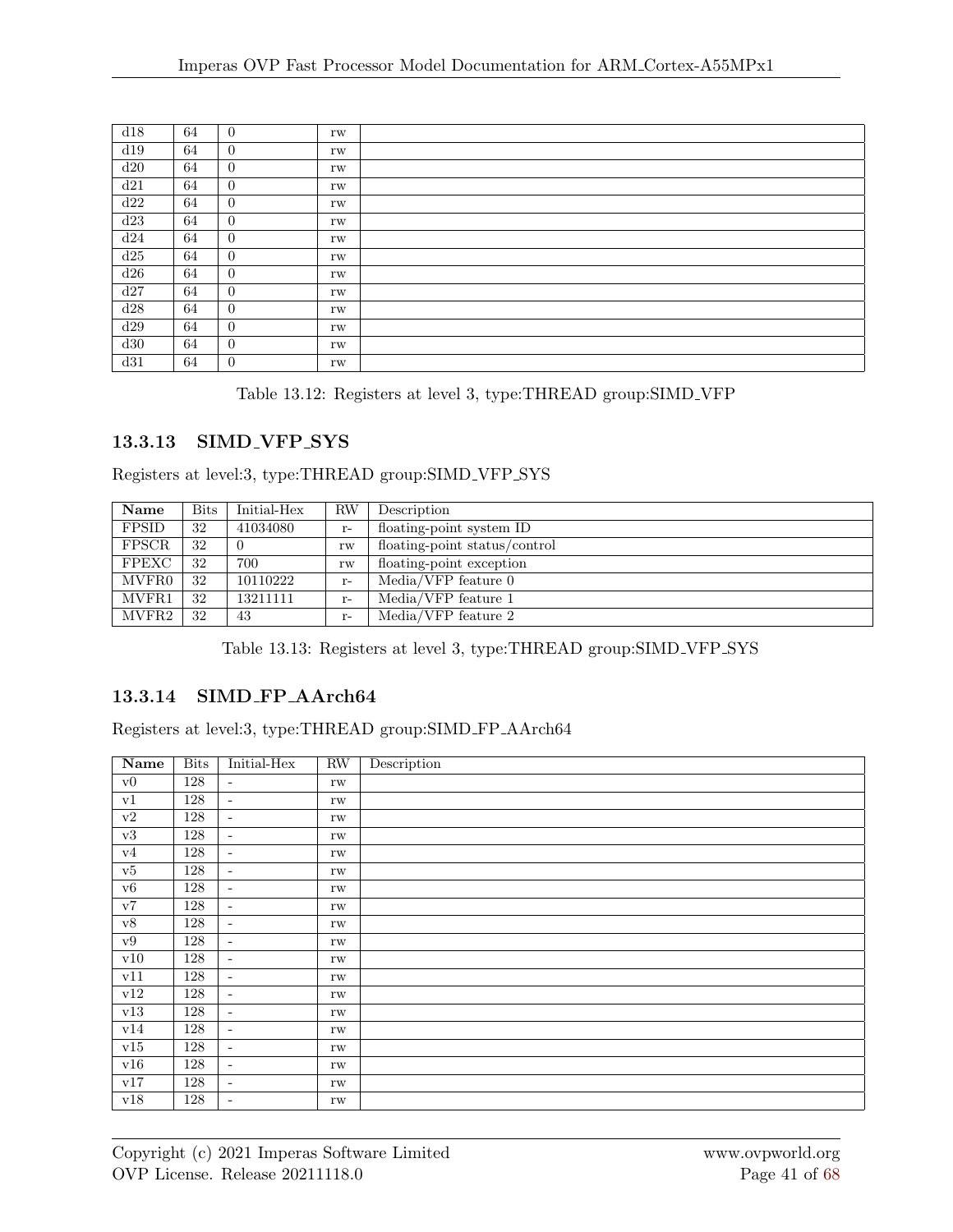| v19       | 128 | $\overline{\phantom{a}}$ | rw |  |
|-----------|-----|--------------------------|----|--|
| v20       | 128 | $\overline{\phantom{a}}$ | rw |  |
| v21       | 128 | $\overline{\phantom{a}}$ | rw |  |
| v22       | 128 | $\overline{\phantom{a}}$ | rw |  |
| v23       | 128 | $\overline{\phantom{a}}$ | rw |  |
| v24       | 128 | $\overline{\phantom{a}}$ | rw |  |
| $\rm v25$ | 128 | $\overline{\phantom{a}}$ | rw |  |
| v26       | 128 | $\overline{\phantom{a}}$ | rw |  |
| v27       | 128 | $\overline{\phantom{a}}$ | rw |  |
| v28       | 128 | $\overline{\phantom{a}}$ | rw |  |
| v29       | 128 | $\overline{\phantom{a}}$ | rw |  |
| v30       | 128 | $\overline{\phantom{a}}$ | rw |  |
| v31       | 128 | $\overline{\phantom{a}}$ | rw |  |

|  |  | Table 13.14: Registers at level 3, type: THREAD group: SIMD_FP_AArch64 |  |
|--|--|------------------------------------------------------------------------|--|
|  |  |                                                                        |  |

## 13.3.15 AArch32 32 bit system

Registers at level:3, type:THREAD group:AArch32 32 bit system

| <b>Name</b>                | <b>Bits</b>     | Initial-Hex              | <b>RW</b>              | Description                                      |
|----------------------------|-----------------|--------------------------|------------------------|--------------------------------------------------|
| <b>ACTLR</b>               | $\overline{32}$ | $\theta$                 | $\mathbf{rw}$          | <b>Auxiliary Control</b>                         |
| $\overline{\text{ACTLR2}}$ | 32              | $\theta$                 | rw                     | <b>Auxiliary Control 2</b>                       |
| <b>ADFSR</b>               | $\overline{32}$ | $\theta$                 | $\mathbf{rw}$          | <b>Auxilary Data Fault Status</b>                |
| <b>AIDR</b>                | $\overline{32}$ | $\overline{0}$           | $r-$                   | <b>Auxiliary ID</b>                              |
| <b>AIFSR</b>               | $\overline{32}$ | $\Omega$                 | rw                     | <b>Auxilary Instruction Fault Status</b>         |
| <b>AMAIR0</b>              | $\overline{32}$ | $\Omega$                 | rw                     | Auxilary Memory Attribute Indirection 0          |
| AMAIR1                     | $\overline{32}$ | $\overline{0}$           | rw                     | Auxilary Memory Attribute Indirection 1          |
| <b>ATS1CPR</b>             | $\overline{32}$ | $\overline{a}$           | $-W$                   | Address Translate Stage 1 Current State EL1 Read |
| <b>ATS1CPRP</b>            | 32              |                          | $-W$                   | Address Translate Stage 1 Current State EL1 Read |
|                            |                 |                          |                        | PAN                                              |
| <b>ATS1CPW</b>             | 32              |                          | $-W$                   | Address Translate Stage 1 Current State EL1      |
|                            |                 |                          |                        | Write                                            |
| <b>ATS1CPWP</b>            | 32              | $\sim$                   | $\mathbf{-}\mathbf{W}$ | Address Translate Stage 1 Current State EL1      |
|                            |                 |                          |                        | Write PAN                                        |
| <b>ATS1CUR</b>             | $32\,$          | $\sim$                   | $\mathbf{-}\mathbf{W}$ | Address Translate Stage 1 Current State Unprivi- |
|                            |                 |                          |                        | leged Read                                       |
| <b>ATS1CUW</b>             | 32              | $\bar{\phantom{a}}$      | $-W$                   | Address Translate Stage 1 Current State Unprivi- |
|                            |                 |                          |                        | leged Write                                      |
| <b>ATS1HR</b>              | 32              | $\sim$                   | $\mathbf{-}\mathbf{W}$ | Address Translate Stage 1 Hyp Mode Read          |
| <b>ATS1HW</b>              | $\overline{32}$ | $\sim$                   | $-W$                   | Address Translate Stage 1 Hyp Mode Write         |
| ATS12NSOPR                 | $\overline{32}$ | $\sim$                   | $-W$                   | Address Translate Stages 1 and 2 Non-Secure Only |
|                            |                 |                          |                        | EL1 Read                                         |
| ATS12NSOPW                 | $\overline{32}$ | $\sim$                   | $\mathbf{-}\mathbf{W}$ | Address Translate Stages 1 and 2 Non-Secure Only |
|                            |                 |                          |                        | EL1 Write                                        |
| ATS12NSOUR                 | $\overline{32}$ | $\overline{a}$           | $-W$                   | Address Translate Stages 1 and 2 Non-Secure Only |
|                            |                 |                          |                        | Unprivileged Read                                |
| ATS12NSOUW                 | $\overline{32}$ |                          | $-W$                   | Address Translate Stages 1 and 2 Non-Secure Only |
|                            |                 |                          |                        | Unprivileged Write                               |
| <b>BPIALL</b>              | $\overline{32}$ | $\sim$                   | $-W$                   | Branch Predictor Invalidate All                  |
| <b>BPIALLIS</b>            | $\overline{32}$ | $\overline{\phantom{a}}$ | $-W$                   | Branch Predictor Invalidate All (IS)             |
| <b>BPIMVA</b>              | $\overline{32}$ |                          | $-W$                   | Branch Predictor Invalidate by VA                |
| CCSIDR                     | 32              | 7007e07a                 | $r-$                   | Cache Size ID                                    |
| <b>CDBGDCD</b>             | $\overline{32}$ |                          | $-W$                   | Data Cache Data Read                             |
| <b>CDBGDCT</b>             | $\overline{32}$ | $\sim$                   | $-W$                   | Data Cache Tag Read                              |
| CDBGDR0                    | $\overline{32}$ | $\theta$                 | $\mathbf{r}$ –         | Data Register 0                                  |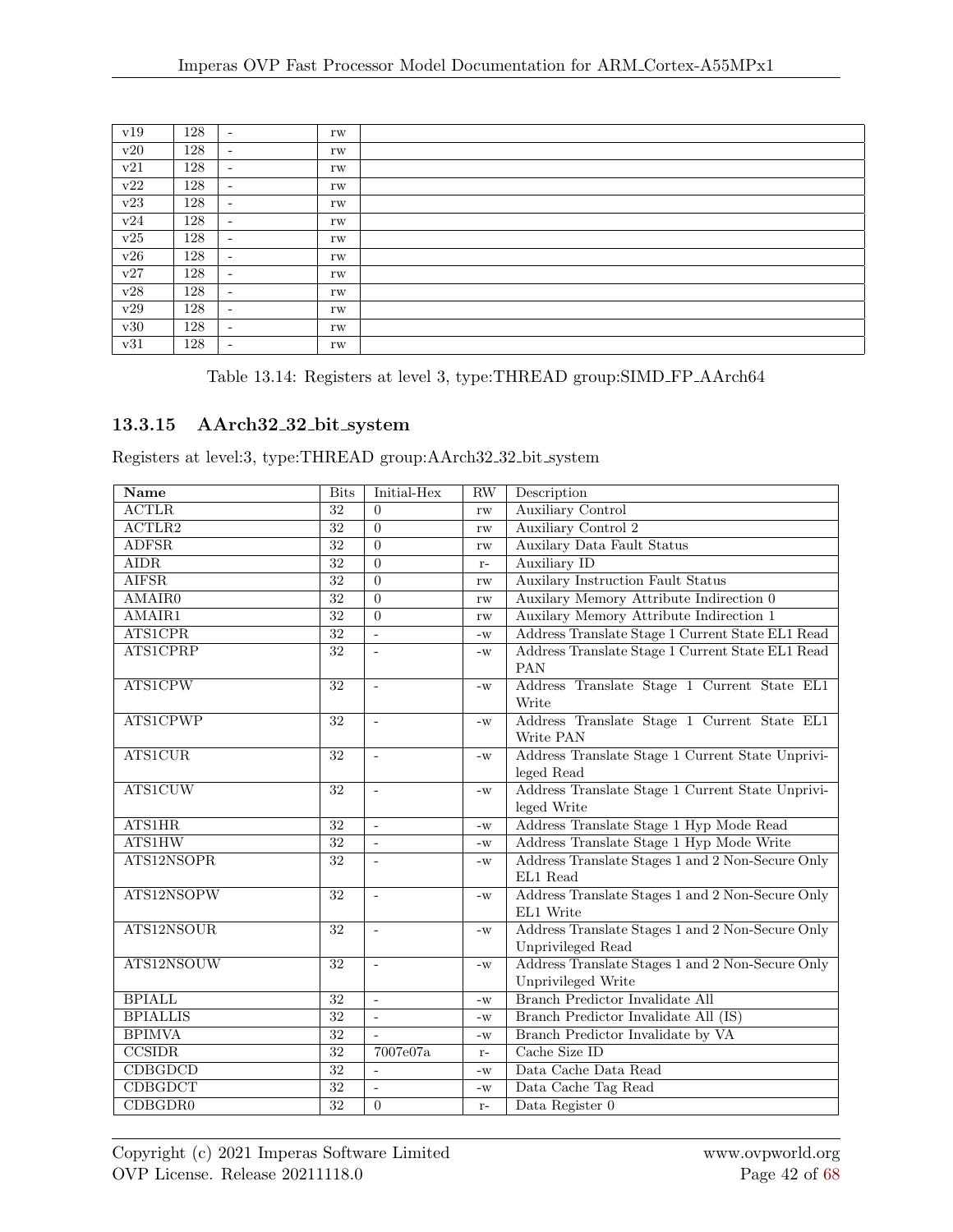| CDBGDR1                                              | $\overline{32}$                    | $\overline{0}$             | $r-$                   | Data Register 1                                               |
|------------------------------------------------------|------------------------------------|----------------------------|------------------------|---------------------------------------------------------------|
| CDBGDR2                                              | $\overline{32}$                    | $\overline{0}$             | $r-$                   | Data Register 2                                               |
| CDBGDR3                                              | $\overline{32}$                    | $\overline{0}$             | $r-$                   | Data Register 3                                               |
| <b>CDBGICD</b>                                       | 32                                 | $\overline{a}$             | $-W$                   | Instruction Cache Data Read                                   |
| <b>CDBGICT</b>                                       | $\overline{32}$                    | $\overline{a}$             | $-W$                   | Instruction Cache Tag Read                                    |
| <b>CDBGTD</b>                                        | $\overline{32}$                    |                            | $-W$                   | TLB Data Read                                                 |
| <b>CLIDR</b>                                         | $\overline{32}$                    | c3000123                   | $r-$                   | Cache Level ID                                                |
| <b>CLUSTERACPSID</b>                                 | $\overline{32}$                    | $\overline{0}$             | rw                     | Cluster ACP Scheme ID                                         |
| <b>CLUSTERACTLR</b>                                  | $\overline{32}$                    | $\Omega$                   | rw                     | <b>Cluster Auxiliary Control</b>                              |
| <b>CLUSTERBUSQOS</b>                                 | $\overline{32}$                    | eeeeeeee                   | rw                     | Cluster Bus QoS Control                                       |
| <b>CLUSTERCFR</b>                                    | 32                                 | 5090                       | rw                     | <b>Cluster Configuration</b>                                  |
| <b>CLUSTERECTLR</b>                                  | $\overline{32}$                    | 500                        | rw                     | <b>Cluster Extended Control</b>                               |
| <b>CLUSTERIDR</b>                                    | $\overline{32}$                    | $\overline{2}$             | rw                     | <b>Cluster Main Revision ID</b>                               |
| <b>CLUSTERL3HIT</b>                                  | $\overline{32}$                    | $\overline{0}$             | rw                     | Cluster L3 Hit Counter                                        |
| CLUSTERL3MISS                                        | $\overline{32}$                    | $\overline{0}$             | rw                     | Cluster L3 Miss Counter                                       |
| <b>CLUSTERPARTCR</b>                                 | $\overline{32}$                    | $\overline{0}$             |                        | <b>Cluster Partition Control</b>                              |
| <b>CLUSTERPMCCNTR</b>                                | $\overline{32}$                    | $\overline{0}$             | rw                     | Cluster Performance Monitors Cycle Counter                    |
| <b>CLUSTERPMCEID0</b>                                | 32                                 | 66ffbfff                   | rw                     | Cluster Common Event ID 0                                     |
| CLUSTERPMCEID1                                       | $\overline{32}$                    |                            | $\mathbf{r}$ –         | Cluster Common Event ID 1                                     |
|                                                      |                                    | f2ae7f                     | $\mathbf{r}$ –         |                                                               |
| CLUSTERPMCLAIMCLR                                    | 32<br>$\overline{32}$              | $\overline{0}$<br>$\Omega$ | rw                     | Cluster Performance Monitor Claim Tag Clear                   |
| CLUSTERPMCLAIMSET                                    |                                    |                            | rw                     | Cluster Performance Monitor Claim Tag Set                     |
| <b>CLUSTERPMCNTENCLR</b>                             | $\overline{32}$                    | $\overline{0}$             | rw                     | Cluster Count Enable Clear<br><b>Cluster Count Enable Set</b> |
| <b>CLUSTERPMCNTENSET</b><br><b>CLUSTERPMCR</b>       | $\overline{32}$<br>$\overline{32}$ | $\Omega$                   | rw                     |                                                               |
|                                                      | 32                                 | 41413040                   | rw                     | <b>Cluster Performance Monitors Control</b>                   |
| <b>CLUSTERPMINTENCLR</b><br><b>CLUSTERPMINTENSET</b> |                                    | $\Omega$                   | rw                     | Cluster Interrupt Enable Clear                                |
|                                                      | $\overline{32}$                    | $\theta$                   | rw                     | Cluster Interrupt Enable Set                                  |
| <b>CLUSTERPMMDCR</b>                                 | $\overline{32}$                    | $\overline{0}$             | rw                     | Cluster Monitor Debug Configuration                           |
| <b>CLUSTERPMOVSCLR</b>                               | $\overline{32}$                    | $\overline{0}$             | rw                     | Cluster Overflow Flag Status Clear                            |
| <b>CLUSTERPMOVSSET</b>                               | $\overline{32}$                    | $\overline{0}$             | rw                     | Cluster Overflow Flag Status Set                              |
| <b>CLUSTERPMSELR</b>                                 | $\overline{32}$<br>$\overline{32}$ | $\overline{0}$             | rw                     | <b>Cluster Event Counter Selection</b>                        |
| <b>CLUSTERPMXEVCNTR</b>                              | $\overline{32}$                    | $\overline{0}$             | rw                     | <b>Cluster Selected Event Counter</b>                         |
| <b>CLUSTERPMXEVTYPER</b>                             | $\overline{32}$                    | $\overline{0}$             | rw                     | Cluster Selected Event Type and Filter                        |
| <b>CLUSTERPWRCTLR</b>                                |                                    | $\overline{0}$             | rw                     | <b>Cluster Power Control</b>                                  |
| <b>CLUSTERPWRDN</b>                                  | $\overline{32}$                    | $\overline{0}$             | rw                     | Cluster Powerdown                                             |
| <b>CLUSTERPWRSTAT</b>                                | $\overline{32}$                    | $\overline{0}$             | rw                     | <b>Cluster Power Status</b>                                   |
| <b>CLUSTERREVIDR</b>                                 | 32                                 | $\overline{0}$             | rw                     | <b>Cluster Revision ID</b>                                    |
| <b>CLUSTERSTASHSID</b>                               | $\overline{32}$                    | $\boldsymbol{0}$           | rw                     | Cluster Stash Scheme ID                                       |
| <b>CLUSTERTHREADSID</b>                              | $\overline{32}$                    | $\overline{0}$             | rw                     | <b>Cluster Thread Scheme ID</b>                               |
| <b>CLUSTERTHREADSIDOVR</b>                           | 32                                 | $\overline{0}$             | rw                     | Cluster Thread Scheme ID Override                             |
| <b>CNTFRQ</b>                                        | $\overline{32}$                    | 4c4b40                     | rw                     | Counter Frequency                                             |
| <b>CNTHCTL</b>                                       | 32                                 | 3                          | rw                     | Timer EL2 Control                                             |
| CNTHP_CTL                                            | $\overline{32}$                    | $\Omega$                   | rw                     | Counter-Timer Hyp Physical Timer Control                      |
| CNTHP_TVAL                                           | 32                                 | $\overline{0}$             | rw                     | Counter-Timer Hyp Physical Timer TimerValue                   |
| <b>CNTKCTL</b>                                       | $\overline{32}$                    | $\overline{0}$             | rw                     | Timer EL1 Control                                             |
| CNTP_CTL                                             | 32                                 | $\overline{0}$             | $\mathbf{rw}$          | Counter-Timer Physical Timer Control                          |
| CNTP_TVAL                                            | 32                                 | $\overline{0}$             | $\mathbf{rw}$          | Counter-Timer Physical Timer TimerValue                       |
| CNTV_CTL                                             | 32                                 | $\overline{0}$             | $\mathbf{rw}$          | Counter-Timer Virtual Timer Control                           |
| <b>CNTV_TVAL</b>                                     | $\overline{32}$                    | $\overline{0}$             | $\mathbf{rw}$          | Counter-Timer Virtual Timer TimerValue                        |
| <b>CONTEXTIDR</b>                                    | 32                                 | $\overline{0}$             | $\mathbf{rw}$          | Context ID                                                    |
| CP15DMB                                              | 32                                 | $\blacksquare$             | $\mathbf{-}\mathbf{W}$ | CP15 Data Memory Barrier                                      |
| CP15DSB                                              | $\overline{32}$                    | ÷,                         | $\mathbf{-}\mathbf{W}$ | CP15 Data Synchronization Barrier                             |
| $CP15$ ISB                                           | $\overline{32}$                    | ÷,                         | $\mathbf{-}\mathbf{W}$ | CP15 Instruction Synchronization Barrier                      |
| CPACR                                                | 32                                 | $\overline{0}$             | rw                     | Coprocessor Access Control                                    |
| <b>CPUCFR</b>                                        | 32                                 | $\overline{0}$             | $\mathbf{r}$ –         | CPU Configuration                                             |
| <b>CPUPSELR</b>                                      | $32\,$                             | $\overline{0}$             | rw                     | <b>CPU Private Selection</b>                                  |
| <b>CPUPWRCTLR</b>                                    | $\overline{32}$                    | $\overline{0}$             | $\mathbf{rw}$          | <b>CPU Power Control</b>                                      |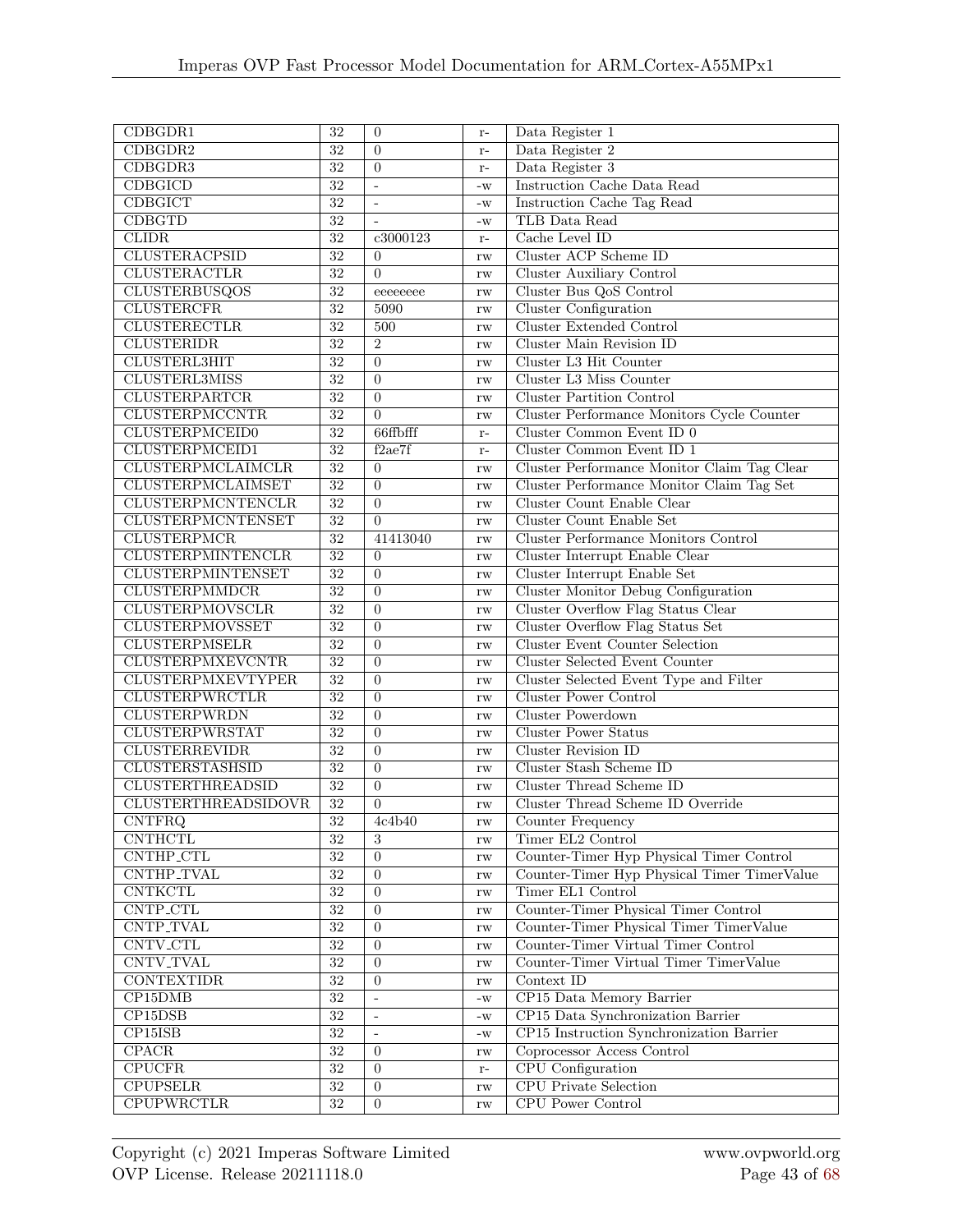| $\overline{\text{CSELR}}$        | $\overline{32}$           | $\overline{0}$           |                        | Cache Size Selection                                                     |
|----------------------------------|---------------------------|--------------------------|------------------------|--------------------------------------------------------------------------|
| $\overline{\text{CTR}}$          | $\overline{32}$           | 84448004                 | rw                     | Cache Type                                                               |
|                                  |                           |                          | $r-$                   |                                                                          |
| $\overline{\text{DACR}}$         | $\overline{32}$           | $\overline{0}$           | rw                     | Domain Access Control                                                    |
| <b>DBGAUTHSTATUS</b>             | $\overline{32}$           | aa                       | $r-$                   | Debug Authentication Status                                              |
| <b>DBGBCR0</b>                   | $\overline{32}$           | $\boldsymbol{0}$         | rw                     | Debug Breakpoint Control 0                                               |
| DBGBCR1                          | $\overline{32}$           | $\overline{0}$           | rw                     | Debug Breakpoint Control 1                                               |
| DBGBCR2                          | 32                        | $\theta$                 | rw                     | Debug Breakpoint Control 2                                               |
| DBGBCR3                          | 32                        | $\overline{0}$           | rw                     | Debug Breakpoint Control 3                                               |
| DBGBCR4                          | $\overline{32}$           | $\overline{0}$           | rw                     | Debug Breakpoint Control 4                                               |
| DBGBCR5                          | 32                        | $\theta$                 | rw                     | Debug Breakpoint Control 5                                               |
| DBGBVR0                          | 32                        | $\overline{0}$           | $\mathbf{rw}$          | Debug Breakpoint Value 0                                                 |
| DBGBVR1                          | $\overline{32}$           | $\theta$                 | rw                     | Debug Breakpoint Value 1                                                 |
| DBGBVR2                          | $\overline{32}$           | $\overline{0}$           | rw                     | Debug Breakpoint Value 2                                                 |
| DBGBVR3                          | $\overline{32}$           | $\overline{0}$           | rw                     | Debug Breakpoint Value 3                                                 |
| DBGBVR4                          | $\overline{32}$           | $\overline{0}$           | rw                     | Debug Breakpoint Value 4                                                 |
| DBGBVR5                          | $\overline{32}$           | $\overline{0}$           | rw                     | Debug Breakpoint Value 5                                                 |
| DBGBXVR0                         | $\overline{32}$           | $\overline{0}$           | rw                     | Debug Breakpoint Extended Value 0                                        |
| DBGBXVR1                         | $\overline{32}$           | $\overline{0}$           | rw                     | Debug Breakpoint Extended Value 1                                        |
| DBGBXVR2                         | $32\,$                    | $\boldsymbol{0}$         | rw                     | Debug Breakpoint Extended Value 2                                        |
| DBGBXVR3                         | 32                        | $\theta$                 |                        | Debug Breakpoint Extended Value 3                                        |
| DBGBXVR4                         | $\overline{32}$           | $\overline{0}$           | rw                     | Debug Breakpoint Extended Value 4                                        |
|                                  | $\overline{32}$           | $\overline{0}$           | rw                     | Debug Breakpoint Extended Value 5                                        |
| DBGBXVR5                         |                           |                          | rw                     |                                                                          |
| <b>DBGCLAIMCLR</b>               | $\overline{32}$           | $\overline{0}$           | $\mathbf{rw}$          | Debug Claim Tag Clear                                                    |
| <b>DBGCLAIMSET</b>               | $\overline{32}$           | $\boldsymbol{0}$         | $\mathbf{rw}$          | Debug Claim Tag Set                                                      |
| <b>DBGDCCINT</b>                 | $\overline{32}$           | $\theta$                 | $\mathbf{rw}$          | <b>DCC</b> Interrupt Enable                                              |
| <b>DBGDEVID</b>                  | $\overline{32}$           | 110f10                   | $r-$                   | Debug Device ID                                                          |
| DBGDEVID1                        | $\overline{32}$           | $\overline{0}$           | $r-$                   | Debug Device ID 1                                                        |
| DBGDEVID2                        | 32                        | $\overline{0}$           | $r-$                   | Debug Device ID 2                                                        |
| <b>DBGDIDR</b>                   | 32                        | 3518d000                 | $r-$                   | Debug ID                                                                 |
| <b>DBGDRAR</b>                   | $\overline{32}$           | $\theta$                 | $r-$                   | Debug ROM Address (32-bit)                                               |
| <b>DBGDSAR</b>                   | $\overline{32}$           | $\overline{0}$           | $r-$                   | Debug Self Address (32-bit)                                              |
| <b>DBGDSCRext</b>                | $\overline{32}$           | $\overline{0}$           | rw                     | Debug Status and Control                                                 |
| <b>DBGDSCRint</b>                | $\overline{32}$           | $\overline{0}$           | $r-$                   | Debug Status and Control, Internal View                                  |
| <b>DBGDTRRXext</b>               | $\overline{32}$           | $\overline{0}$           | rw                     | Debug Data Transfer, Receive, External View                              |
| <b>DBGDTRTRXint</b>              | $\overline{32}$           | $\overline{0}$           | rw                     | Debug Data Transfer, Transmit/Receive                                    |
| <b>DBGDTRTXext</b>               | 32                        | $\overline{0}$           | rw                     | Debug Data Transfer, Transmit, External View                             |
| <b>DBGOSDLR</b>                  | $\overline{32}$           | $\overline{0}$           | rw                     | Debug OS Double Lock                                                     |
| <b>DBGOSECCR</b>                 | 32                        | $\theta$                 | rw                     | Debug OS Lock Exception Catch Control                                    |
| <b>DBGOSLAR</b>                  | $\overline{32}$           | $\overline{\phantom{a}}$ | $\mathbf{-}\mathbf{W}$ | Debug OS Lock Access                                                     |
| <b>DBGOSLSR</b>                  | 32                        | a                        | $r-$                   | Debug OS Lock Status                                                     |
| <b>DBGPRCR</b>                   | 32                        | $\overline{0}$           | rw                     | Debug Power Control                                                      |
| <b>DBGVCR</b>                    | $\overline{32}$           | $\overline{0}$           | rw                     | Debug Vector Catch                                                       |
| DBGWCR0                          | $\overline{32}$           | $\boldsymbol{0}$         |                        | Debug Watchpoint Control 0                                               |
| DBGWCR1                          | $\overline{32}$           | $\overline{0}$           | $\mathbf{rw}$          | Debug Watchpoint Control 1                                               |
| DBGWCR2                          |                           |                          | $\mathbf{rw}$          |                                                                          |
|                                  | 32                        | $\theta$                 | $\mathbf{rw}$          | Debug Watchpoint Control 2                                               |
| DBGWCR3                          | 32                        | $\overline{0}$           | rw                     | Debug Watchpoint Control 3                                               |
| <b>DBGWFAR</b>                   |                           |                          | $\mathbf{rw}$          | Debug Watchpoint Fault Address                                           |
| DBGWVR0                          | $32\,$                    | $\overline{0}$           |                        |                                                                          |
|                                  | 32                        | $\overline{0}$           | rw                     | Debug Watchpoint Value 0                                                 |
| DBGWVR1                          | 32                        | $\mathbf{0}$             | $\mathbf{rw}$          | Debug Watchpoint Value 1                                                 |
| DBGWVR2                          | $\overline{32}$           | $\overline{0}$           | $\mathbf{rw}$          | Debug Watchpoint Value 2                                                 |
| DBGWVR3                          | $\overline{32}$           | $\overline{0}$           | $\mathbf{rw}$          | Debug Watchpoint Value 3                                                 |
| <b>DCCIMVAC</b>                  | $\overline{32}$           |                          | $\mathbf{-}\mathbf{W}$ | Data Cache Line Clean and Invalidate by VA to                            |
|                                  |                           |                          |                        | PoC                                                                      |
| DCCISW                           | 32                        | $\omega$                 | $-W$                   | Data Cache Line Clean and Invalidate by Set/Way                          |
| <b>DCCMVAC</b><br><b>DCCMVAU</b> | $32\,$<br>$\overline{32}$ | $\omega$                 | $\mathbf{-}\mathbf{W}$ | Data Cache Line Clean by VA to PoC<br>Data Cache Line Clean by VA to PoU |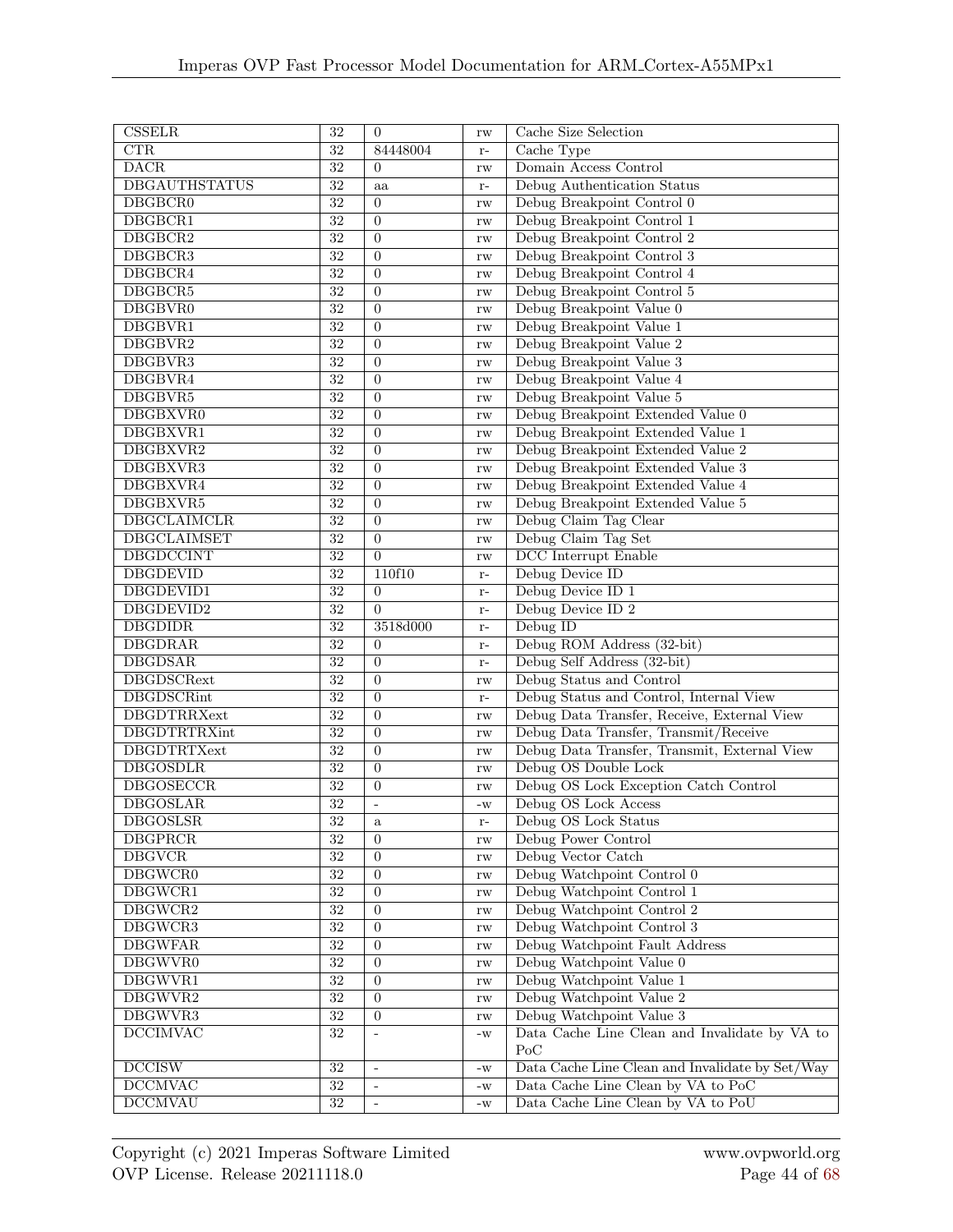| DCCSW                        | 32              | $\overline{\phantom{a}}$ | $-W$                   | Data Cache Line Clean by Set/Way                  |
|------------------------------|-----------------|--------------------------|------------------------|---------------------------------------------------|
| <b>DCIMVAC</b>               | $\overline{32}$ | ÷,                       | $-W$                   | Data Cache Line Invalidate by VA to PoC           |
| <b>DCISW</b>                 | $\overline{32}$ | $\overline{a}$           | $-W$                   | Data Cache Line Invalidate by Set/Way             |
| <b>DFAR</b>                  | 32              | $\theta$                 | rw                     | Data Fault Address                                |
| DFSR                         | $\overline{32}$ | $\theta$                 | rw                     | Data Fault Status                                 |
| $\overline{\text{DISR}}$     | 32              | $\overline{0}$           | rw                     | Deferred Interrupt Status                         |
| $\overline{\text{DLR}}$      | $\overline{32}$ | $\overline{0}$           | rw                     | Debug Link                                        |
| <b>DSPSR</b>                 | 32              | $\theta$                 | rw                     | Debug Saved Program Status                        |
| <b>DTLBIALL</b>              | $\overline{32}$ | ÷,                       | $-W$                   | Invalidate Entire Data TLB                        |
| <b>DTLBIASID</b>             | $\overline{32}$ | $\frac{1}{2}$            | $-W$                   | Invalidate Data TLB by ASID                       |
| <b>DTLBIMVA</b>              | 32              | $\overline{a}$           | $-W$                   | Invalidate Data TLB by VA                         |
| <b>ERRIDR</b>                | $\overline{32}$ | $\theta$                 | $\mathbf{r}$ –         | Error Record ID                                   |
| <b>ERRSELR</b>               | 32              | $\overline{0}$           | rw                     | Error Record Select                               |
| <b>ERXADDR</b>               | 32              | $\Omega$                 | rw                     | Selected Error Record Address                     |
| ERXADDR2                     | 32              | $\overline{0}$           |                        | Selected Error Record Address 2                   |
| <b>ERXCTLR</b>               | 32              | $\overline{0}$           | rw                     | Selected Error Record Control                     |
| ERXCTLR2                     | 32              | $\overline{0}$           | rw                     | Selected Error Record Control 2                   |
| <b>ERXFR</b>                 |                 |                          | rw                     | Selected Error Record Feature                     |
|                              | 32              | $\theta$                 | $\mathbf{r}$ –         |                                                   |
| ERXFR2                       | $\overline{32}$ | $\overline{0}$           | $r-$                   | Selected Error Record Feature 2                   |
| <b>ERXMISCO</b>              | $\overline{32}$ | $\overline{0}$           | rw                     | Selected Error Record Miscellaneous 0             |
| ERXMISC1                     | $\overline{32}$ | $\overline{0}$           | rw                     | Selected Error Record Miscellaneous 1             |
| ERXMISC2                     | 32              | $\overline{0}$           | rw                     | Selected Error Record Miscellaneous $2$           |
| ERXMISC3                     | $\overline{32}$ | $\overline{0}$           | rw                     | Selected Error Record Miscellaneous 3             |
| <b>ERXPFGCDNR</b>            | 32              | $\Omega$                 | rw                     | Selected Error Pseudo Fault Generation Count      |
|                              |                 |                          |                        | Down                                              |
| <b>ERXPFGCTLR</b>            | 32              | $\overline{0}$           | rw                     | Selected Error Pseudo Fault Generation Control    |
| <b>ERXPFGFR</b>              | 32              | $\Omega$                 | $r-$                   | Selected Error Pseudo Fault Generation Feature    |
| <b>ERXSTATUS</b>             | $\overline{32}$ | $\overline{0}$           | rw                     | Selected Error Record Primary Status              |
| HACR                         | $\overline{32}$ | $\overline{0}$           | rw                     | Hyp Auxiliary Configuration                       |
| <b>HACTLR</b>                | $\overline{32}$ | $\theta$                 | rw                     | <b>Hyp Auxiliary Control</b>                      |
| HACTLR2                      | 32              | $\overline{0}$           | rw                     | <b>Hyp Auxiliary Control 2</b>                    |
| <b>HADFSR</b>                | $\overline{32}$ | $\Omega$                 | rw                     | Hyp Auxiliary Data Fault Status                   |
| <b>HAIFSR</b>                | 32              | $\overline{0}$           | rw                     | Hyp Auxiliary Instruction Fault Status            |
| HAMAIR0                      | 32              | $\overline{0}$           | rw                     | Hyp Auxiliary Memory Attribute Indirection 0      |
| HAMAIR1                      | $\overline{32}$ | $\overline{0}$           | rw                     | Hyp Auxiliary Memory Attribute Indirection 1      |
| <b>HCPTR</b>                 | 32              | 33ff                     | rw                     | <b>Hyp Coprocessor Trap</b>                       |
| HCR                          | $\overline{32}$ | $\overline{2}$           | rw                     | <b>Hyp Configuration</b>                          |
| HCR2                         | $\overline{32}$ | $\boldsymbol{0}$         | rw                     | <b>Hyp Configuration 2</b>                        |
| HDCR                         | $\overline{32}$ | $\,$ 6 $\,$              | rw                     | <b>Hyp Debug Configuration</b>                    |
| <b>HDFAR</b>                 | $\overline{32}$ | $\overline{0}$           | $\operatorname{rw}$    | <b>Hyp Data Fault Address</b>                     |
| <b>HIFAR</b>                 | 32              | $\Omega$                 | rw                     | <b>Hyp Instruction Fault Address</b>              |
| <b>HMAIR0</b>                | 32              | $\overline{0}$           | rw                     | Hyp Memory Attribute Indirection 0                |
| HMAIR1                       | 32              | $\overline{0}$           | rw                     | Hyp Memory Attribute Indirection 1                |
| <b>HPFAR</b>                 | 32              | $\overline{0}$           | rw                     | <b>Hyp IPA Fault Address</b>                      |
| <b>HSCTLR</b>                | 32              | 30c50838                 | rw                     | <b>Hyp System Control</b>                         |
| <b>HSR</b>                   | 32              | $\overline{0}$           | rw                     | <b>Hyp Syndrome</b>                               |
| HSTR                         | $\overline{32}$ | $\overline{0}$           | rw                     | <b>Hyp System Trap</b>                            |
| HTCR                         | $\overline{32}$ | 80000000                 | rw                     | <b>Hyp Translation Control</b>                    |
| <b>HTPIDR</b>                | $\overline{32}$ | $\overline{0}$           | rw                     | Hyp Thread and Process ID                         |
| <b>HVBAR</b>                 | 32              | $\overline{0}$           | rw                     | <b>Hyp Vector Base Address</b>                    |
| ICC_AP0R0                    | 32              | $\overline{0}$           | rw                     | Interrupt Controller Active Priorities Group 0, 0 |
| $ICC_APIR0$                  | 32              | $\overline{0}$           | rw                     | Interrupt Controller Active Priorities Group 1, 0 |
| ICC_BPR0                     | 32              | $\overline{2}$           | rw                     | Interrupt Controller Binary Point 0               |
| $ICC\_BPR1$                  | $\overline{32}$ | $\overline{3}$           | rw                     | Interrupt Controller Binary Point 1               |
| <b>ICC_CTLR</b>              | $\overline{32}$ | 400                      |                        | Interrupt Controller Control                      |
| $\overline{\text{ICC\_DIR}}$ | $\overline{32}$ | $\frac{1}{2}$            | rw                     | Interrupt Controller Deactivate Interrupt         |
|                              |                 |                          | $\mathbf{-}\mathbf{W}$ |                                                   |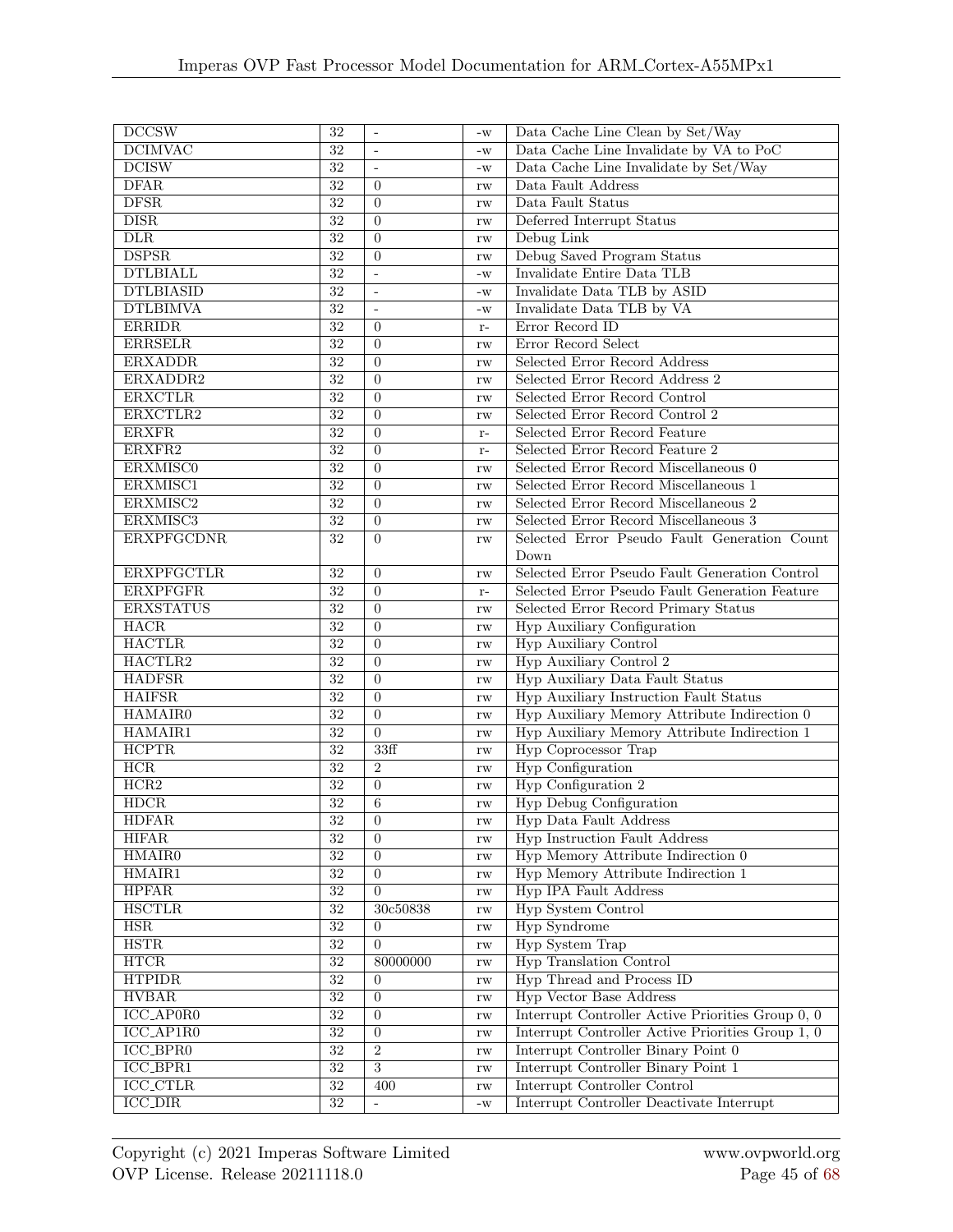| $ICC$ _ $EO$ $IR0$             | $\overline{32}$ | $\qquad \qquad \blacksquare$ | $-W$                   | Interrupt Controller End of Interrupt 0           |
|--------------------------------|-----------------|------------------------------|------------------------|---------------------------------------------------|
| $\overline{\text{ICC\_EOIR1}}$ | $\overline{32}$ | $\overline{\phantom{a}}$     | $-W$                   | Interrupt Controller End of Interrupt 1           |
| <b>ICC_HPPIR0</b>              | 32              | 3ff                          | $r-$                   | Interrupt Controller Highest Priority Pending In- |
|                                |                 |                              |                        | terrupt 0                                         |
| <b>ICC_HPPIR1</b>              | 32              | 3ff                          | $\mathbf{r}$ –         | Interrupt Controller Highest Priority Pending In- |
|                                |                 |                              |                        | terrupt 1                                         |
| <b>ICC_HSRE</b>                | 32              | 9                            | rw                     | Interrupt Controller Hyp System Register Enable   |
| <b>ICC_IAR0</b>                | 32              | 3ff                          | $\mathbf{r}$ –         | Interrupt Controller Interrupt Acknowledge 0      |
| <b>ICC_IAR1</b>                | 32              | 3ff                          | $r-$                   | Interrupt Controller Interrupt Acknowledge 1      |
| <b>ICC_IGRPEN0</b>             | $\overline{32}$ | $\overline{0}$               | rw                     | Interrupt Controller Interrupt Group 0 Enable     |
| <b>ICC_IGRPEN1</b>             | $\overline{32}$ | $\overline{0}$               | rw                     | Interrupt Controller Interrupt Group 1 Enable     |
| <b>ICC_MCTLR</b>               | $\overline{32}$ | 400                          | rw                     | Interrupt Controller Monitor Control              |
| <b>ICC_MGRPEN1</b>             | $\overline{32}$ | $\Omega$                     | rw                     | Interrupt Controller Monitor Interrupt Group 1    |
|                                |                 |                              |                        | Enable                                            |
| <b>ICC_MSRE</b>                | 32              | 9                            | rw                     | Interrupt Controller Monitor System Register En-  |
|                                |                 |                              |                        | able                                              |
| <b>ICC_PMR</b>                 | 32              | $\mathbf{0}$                 | rw                     | Interrupt Controller Priority Mask                |
| $\overline{\text{ICC\_RPR}}$   | $\overline{32}$ | ff                           | $r-$                   | Interrupt Controller Running Priority             |
| $\overline{\text{ICC\_SRE}}$   | 32              | $\mathbf{1}$                 | rw                     | Interrupt Controller System Register Enable       |
| ICH_AP0R0                      | $\overline{32}$ | $\overline{0}$               | $\mathbf{rw}$          | Interrupt Controller Hyp Active Priorities Group  |
|                                |                 |                              |                        | $0$ (Word $0$ )                                   |
| ICH_AP1R0                      | 32              | $\overline{0}$               | rw                     | Interrupt Controller Hyp Active Priorities Group  |
|                                |                 |                              |                        | $1$ (Word 0)                                      |
| <b>ICH_EISR</b>                | 32              | $\overline{0}$               | $r-$                   | Interrupt Controller End of Interrupt Status      |
| <b>ICH_ELRSR</b>               | 32              | f                            | $r-$                   | Interrupt Controller Empty List Register Status   |
| <b>ICH_HCR</b>                 | 32              | $\overline{0}$               | rw                     | Interrupt Controller Hypervisor Control           |
| <b>ICH_LR0</b>                 | $\overline{32}$ | $\overline{0}$               | rw                     | Interrupt Controller List 0 (Bits 31:0)           |
| ICH.LR1                        | $\overline{32}$ | $\overline{0}$               | rw                     | Interrupt Controller List 1 (Bits 31:0)           |
| $ICH_LR2$                      | $\overline{32}$ | $\Omega$                     | rw                     | Interrupt Controller List 2 (Bits 31:0)           |
| $ICH_LRR3$                     | 32              | $\overline{0}$               | rw                     | Interrupt Controller List 3 (Bits 31:0)           |
| <b>ICH_LRC0</b>                | $\overline{32}$ | $\overline{0}$               | rw                     | Interrupt Controller List 0 (Bits 63:32)          |
| <b>ICH_LRC1</b>                | 32              | $\overline{0}$               | rw                     | Interrupt Controller List 1 (Bits 63:32)          |
| ICH_LRC2                       | 32              | $\overline{0}$               | rw                     | Interrupt Controller List 2 (Bits 63:32)          |
| <b>ICH_LRC3</b>                | 32              | $\overline{0}$               | rw                     | Interrupt Controller List 3 (Bits 63:32)          |
| <b>ICH_MISR</b>                | 32              | $\overline{0}$               | $\mathbf{r}$ –         | Interrupt Controller Maintenance Interrupt State  |
| <b>ICH_VMCR</b>                | 32              | 4c0000                       | rw                     | Interrupt Controller Virtual Machine Control      |
| <b>ICH_VTR</b>                 | $\overline{32}$ | 90100003                     | $\mathbf{r}$ –         | Interrupt Controller VGIC Type                    |
| <b>ICIALLU</b>                 | $\overline{32}$ | ÷,                           | $-W$                   | Instruction Cache Invalidate All                  |
| <b>ICIALLUIS</b>               | 32              | $\overline{\phantom{a}}$     | $-W$                   | Instruction Cache Invalidate All (IS)             |
| <b>ICIMVAU</b>                 | $\overline{32}$ |                              | $\mathbf{-}\mathbf{W}$ | Instruction Cache Invalidate by VA                |
| ID_AFR0                        | 32              | $\overline{0}$               | $r-$                   | Auxiliary Feature 0                               |
| <b>ID_DFR0</b>                 | $32\,$          | 4010088                      | $\mathbf{r}$ –         | Debug Feature $0$                                 |
| <b>ID_ISAR0</b>                | 32              | 2101110                      | $\mathbf{r}$ –         | Instruction Set Attribute 0                       |
| <b>ID_ISAR1</b>                | $\overline{32}$ | 13112111                     | $\mathbf{r}$ –         | Instruction Set Attribute 1                       |
| ID_ISAR2                       | $\overline{32}$ | 21232042                     | $\mathbf{r}$ –         | <b>Instruction Set Attribute 2</b>                |
| <b>ID_ISAR3</b>                | $\overline{32}$ | 1112131                      | $r-$                   | Instruction Set Attribute 3                       |
| ID_ISAR4                       | $\overline{32}$ | 11142                        | $r-$                   | Instruction Set Attribute 4                       |
| ID_ISAR5                       | $\overline{32}$ | 10001                        | $r-$                   | Instruction Set Attribute 5                       |
| <b>ID_ISAR6</b>                | $\overline{32}$ | $\overline{10}$              | $\mathbf{r}$ –         | Instruction Set Attribute 6                       |
| <b>ID_MMFR0</b>                | $\overline{32}$ | 10201105                     | $\mathbf{r}$ –         | Memory Model Feature 0                            |
| ID_MMFR1                       | 32              | 40000000                     | $\mathbf{r}$ –         | Memory Model Feature 1                            |
| ID_MMFR2                       | 32              | 1260000                      | $\mathbf{r}$ –         | Memory Model Feature 2                            |
| <b>ID_MMFR3</b>                | $\overline{32}$ | 2122211                      | $\mathbf{r}$ –         | Memory Model Feature 3                            |
| ID_MMFR4                       | $\overline{32}$ | 21110                        | $\mathbf{r}$ –         | Memory Model Feature 4                            |
| ID_PFR0                        | $\overline{32}$ | 10000131                     | $\mathbf{r}$ –         | Processor Feature 0                               |
| ID.PFR1                        | $\overline{32}$ | 10011011                     | $\mathbf{r}$ –         | Processor Feature 1                               |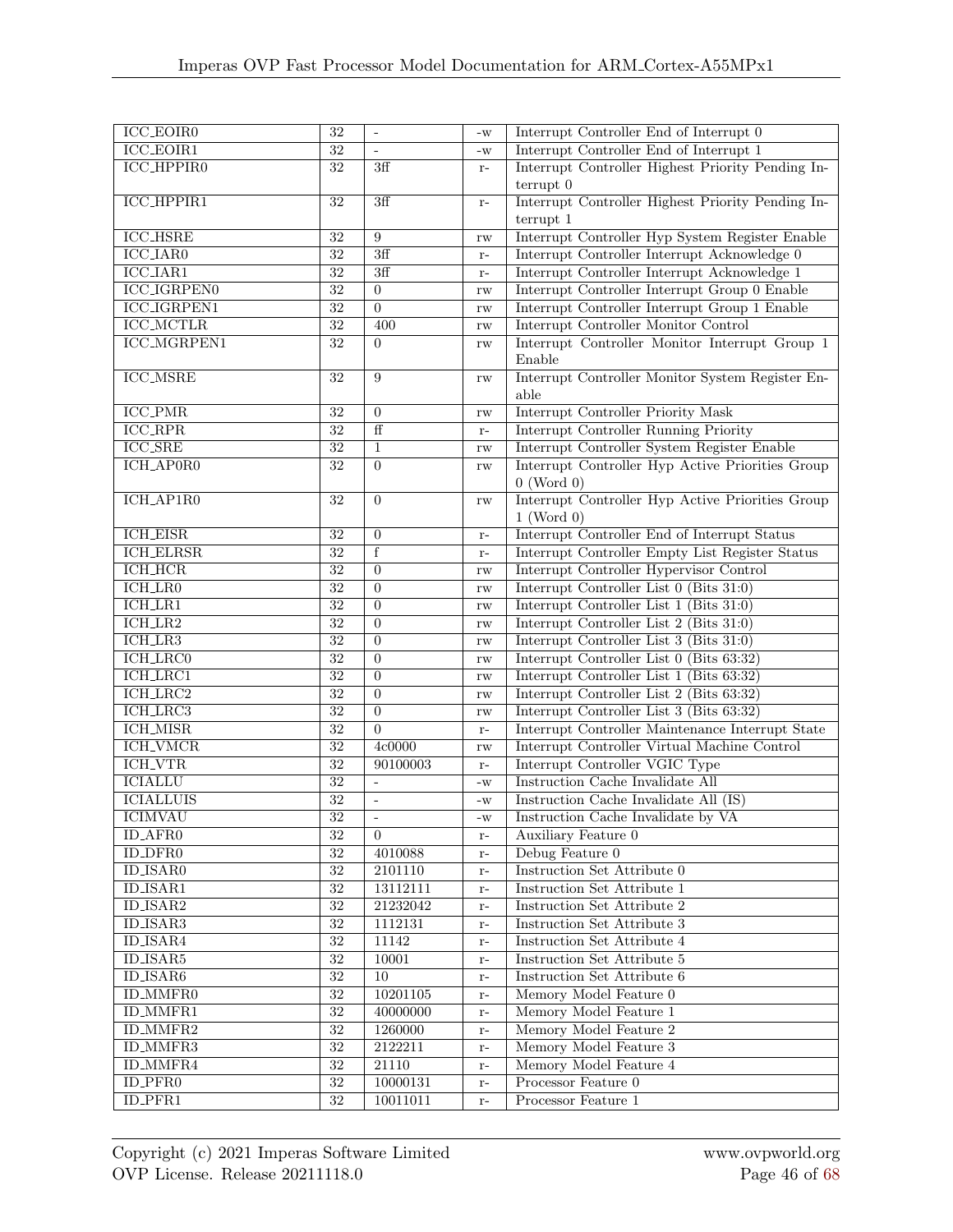| <b>IFAR</b>                   | $\overline{32}$                    | $\overline{0}$                   | rw                     | <b>Instruction Fault Address</b>                                         |  |  |
|-------------------------------|------------------------------------|----------------------------------|------------------------|--------------------------------------------------------------------------|--|--|
| <b>IFSR</b>                   | $\overline{32}$                    | $\overline{0}$                   | rw                     | <b>Instruction Fault Status</b>                                          |  |  |
| <b>ISR</b>                    | $\overline{32}$                    | $\boldsymbol{0}$                 | $r-$                   | <b>Interrupt Status</b>                                                  |  |  |
| <b>ITLBIALL</b>               | $\overline{32}$                    | $\overline{a}$                   | $-W$                   | Invalidate Entire Instruction TLB                                        |  |  |
| <b>ITLBIASID</b>              | $\overline{32}$                    | ÷,                               | $-W$                   | Invalidate Instruction TLB by ASID                                       |  |  |
| <b>ITLBIMVA</b>               | $\overline{32}$                    | $\overline{\phantom{a}}$         | $-W$                   | Invalidate Instruction TLB by VA                                         |  |  |
| JIDR                          | $\overline{32}$                    | $\Omega$                         | rw                     | Jazelle ID                                                               |  |  |
| JMCR                          | $\overline{32}$                    | $\overline{0}$                   | rw                     | Jazelle Main Configuration                                               |  |  |
| <b>JOSCR</b>                  | $\overline{32}$                    | $\Omega$                         | rw                     | Jazelle OS Control                                                       |  |  |
| $\overline{\text{MAIR0}}$     | $\overline{32}$                    | 98aa4                            | $\mathbf{rw}$          | Memory Attribute Indirection 0                                           |  |  |
| MAIR1                         | 32                                 | 44e048e0                         | $\mathbf{rw}$          | Memory Attribute Indirection 1                                           |  |  |
| $\overline{\text{MIDR}}$      | $\overline{32}$                    | 411fd050                         | $r-$                   | Main ID                                                                  |  |  |
| <b>MPIDR</b>                  | $\overline{32}$                    | 81000000                         | $r-$                   | Multiprocessor Affinity                                                  |  |  |
| <b>MVBAR</b>                  | $\overline{32}$                    | $\Omega$                         | rw                     | Monitor Vector Base Address                                              |  |  |
| <b>NMRR</b>                   | $\overline{32}$                    | 44e048e0                         | rw                     | Normal Memory Remap                                                      |  |  |
| <b>NSACR</b>                  | $\overline{32}$                    | c00                              | rw                     | Non-Secure Access Control                                                |  |  |
| PAR                           | $\overline{32}$                    | $\overline{0}$                   | rw                     | Physical Address                                                         |  |  |
| <b>PMCCFILTR</b>              | 32                                 | $\overline{0}$                   | rw                     | Performance Monitors Cycle Count Filter                                  |  |  |
| <b>PMCCNTR</b>                | 32                                 | $\overline{0}$                   |                        | Performance Monitors Cycle Count                                         |  |  |
| <b>PMCEID0</b>                | $\overline{32}$                    | fbff7f3f                         | rw                     | Performance Monitors Common Event ID 0                                   |  |  |
| PMCEID1                       | $\overline{32}$                    | 1f1ae7b                          | $r-$<br>$r-$           | Performance Monitors Common Event ID 1                                   |  |  |
| PMCEID2                       | $\overline{32}$                    | $\overline{0}$                   |                        | Performance Monitors Common Event ID $2$                                 |  |  |
| PMCEID3                       | $\overline{32}$                    | $\overline{0}$                   | $r-$                   | Performance Monitors Common Event ID 3                                   |  |  |
| PMCNTENCLR                    | $\overline{32}$                    | $\overline{0}$                   | $r-$                   | Performance Monitors Count Enable Clear                                  |  |  |
| <b>PMCNTENSET</b>             | $\overline{32}$                    | $\Omega$                         | rw                     | Performance Monitors Count Enable Set                                    |  |  |
| PMCR                          | $\overline{32}$                    | 41453000                         | rw                     | Performance Monitors Control                                             |  |  |
|                               | $\overline{32}$                    |                                  | rw                     |                                                                          |  |  |
| <b>PMEVCNTR0</b><br>PMEVCNTR1 | $\overline{32}$                    | $\overline{0}$<br>$\Omega$       | rw                     | Performance Monitors Event Count 0                                       |  |  |
|                               |                                    |                                  | $\mathbf{rw}$          | Performance Monitors Event Count 1                                       |  |  |
| PMEVCNTR2                     | 32                                 | $\theta$                         | rw                     | Performance Monitors Event Count 2                                       |  |  |
| PMEVCNTR3<br>PMEVCNTR4        | $\overline{32}$<br>$\overline{32}$ | $\overline{0}$<br>$\overline{0}$ | rw                     | Performance Monitors Event Count 3                                       |  |  |
| PMEVCNTR5                     | 32                                 | $\overline{0}$                   | rw                     | Performance Monitors Event Count 4<br>Performance Monitors Event Count 5 |  |  |
|                               | $\overline{32}$                    | $\overline{0}$                   | rw                     |                                                                          |  |  |
| <b>PMEVTYPER0</b>             | $\overline{32}$                    |                                  | $\mathbf{rw}$          | Performance Monitors Event Type 0                                        |  |  |
| PMEVTYPER1                    | $\overline{32}$                    | $\overline{0}$<br>$\overline{0}$ | rw                     | Performance Monitors Event Type 1                                        |  |  |
| PMEVTYPER2                    |                                    |                                  | rw                     | Performance Monitors Event Type 2                                        |  |  |
| PMEVTYPER3                    | $\overline{32}$                    | $\overline{0}$                   | rw                     | Performance Monitors Event Type 3                                        |  |  |
| PMEVTYPER4                    | 32                                 | $\theta$                         | rw                     | Performance Monitors Event Type 4                                        |  |  |
| PMEVTYPER5                    | 32                                 | $\overline{0}$                   | rw                     | Performance Monitors Event Type 5                                        |  |  |
| PMINTENCLR                    | $\overline{32}$                    | $\overline{0}$                   | rw                     | Performance Monitors Interrupt Enable Clear                              |  |  |
| PMINTENSET                    | $\overline{32}$                    | $\overline{0}$                   | rw                     | Performance Monitors Interrupt Enable Set                                |  |  |
| <b>PMOVSR</b>                 | $\overline{32}$                    | $\overline{0}$                   | $\mathbf{rw}$          | Performance Monitors Overflow Flag Status                                |  |  |
| PMOVSSET                      | $\overline{32}$                    | $\Omega$                         | $\mathbf{rw}$          | Performance Monitors Overflow Flag Status Set                            |  |  |
| <b>PMSELR</b>                 | $\overline{32}$                    | $\boldsymbol{0}$                 | rw                     | Performance Monitors Event Counter Selection                             |  |  |
| <b>PMSWINC</b>                | $\overline{32}$                    | $\overline{a}$                   | $-W$                   | Performance Monitors Software Increment                                  |  |  |
| PMUSERENR                     | 32                                 | $\theta$                         | rw                     | Performance Monitors User Enable                                         |  |  |
| <b>PMXEVCNTR</b>              | 32                                 | $\theta$                         | rw                     | Performance Monitors Selected Event Count                                |  |  |
| <b>PMXEVTYPER</b>             | 32                                 | $\theta$                         | $\mathbf{rw}$          | Performance Monitors Selected Event Type                                 |  |  |
| PRRR                          | $\overline{32}$                    | 98a44                            | $\mathbf{rw}$          | Primary Region Remap                                                     |  |  |
| <b>REVIDR</b>                 | $\overline{32}$                    | $\overline{0}$                   | $\mathbf{r}$ –         | Revision ID                                                              |  |  |
| RMR                           | $\overline{32}$                    | $\mathbf 1$                      | $\mathbf{rw}$          | Reset Management                                                         |  |  |
| $\overline{\text{SCR}}$       | $\overline{32}$                    | $\Omega$                         | $\mathbf{rw}$          | <b>Secure Configuration</b>                                              |  |  |
| <b>SCTLR</b>                  | $\overline{32}$                    | c50838                           | $\mathbf{rw}$          | <b>System Control</b>                                                    |  |  |
| SDCR                          | 32                                 | $\overline{0}$                   | $\mathbf{rw}$          | Secure Debug Configuration                                               |  |  |
| SDER                          | 32                                 | $\Omega$                         | rw                     | <b>Secure Debug Enable</b>                                               |  |  |
| <b>TCMTR</b>                  | $32\,$                             | $\overline{0}$                   | $\mathbf{r}$ –         | TCM Type                                                                 |  |  |
| <b>TLBIALL</b>                | $\overline{32}$                    | $\blacksquare$                   | $\mathbf{-}\mathbf{W}$ | Invalidate Entire Unified TLB                                            |  |  |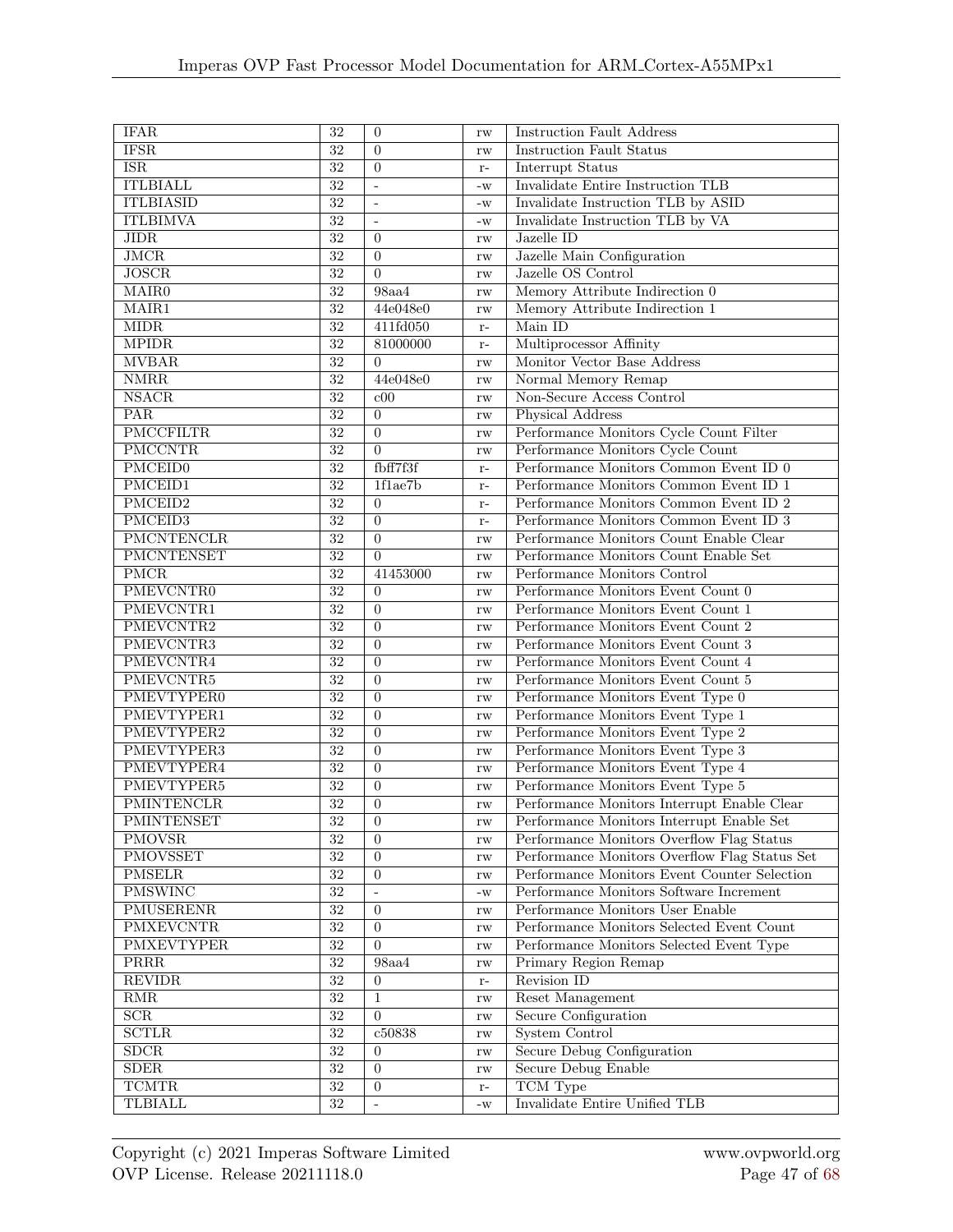| <b>TLBIALLH</b>      | $\overline{32}$ | $\overline{\phantom{a}}$ | $-W$ | Invalidate Entire Hyp Unified TLB                  |  |  |
|----------------------|-----------------|--------------------------|------|----------------------------------------------------|--|--|
| <b>TLBIALLHIS</b>    | $\overline{32}$ | $\overline{a}$           | $-W$ | Invalidate Entire Hyp TLB (IS)                     |  |  |
| <b>TLBIALLIS</b>     | $\overline{32}$ | $\overline{a}$           | $-W$ | Invalidate Entire Unified TLB (IS)                 |  |  |
| <b>TLBIALLNSNH</b>   | $\overline{32}$ | $\overline{a}$           | $-W$ | Invalidate Entire Non-Secure Non-Hyp Unified       |  |  |
|                      |                 |                          |      | <b>TLB</b>                                         |  |  |
| <b>TLBIALLNSNHIS</b> | $\overline{32}$ | $\overline{\phantom{a}}$ | $-W$ | Invalidate Entire Non-Secure Non-Hyp Unified       |  |  |
|                      |                 |                          |      | TLB (IS)                                           |  |  |
| <b>TLBIASID</b>      | 32              | $\overline{a}$           | $-W$ | Invalidate Unified TLB by ASID                     |  |  |
| <b>TLBIASIDIS</b>    | $\overline{32}$ | $\overline{a}$           | $-W$ | Invalidate Unified TLB by ASID (IS)                |  |  |
| TLBIIPAS2            | $\overline{32}$ | ÷,                       | $-W$ | Invalidate by IPA, Stage 2                         |  |  |
| <b>TLBIIPAS2IS</b>   | $\overline{32}$ | $\overline{a}$           | $-W$ | Invalidate by IPA, Stage $2$ (IS)                  |  |  |
| TLBIIPAS2L           | $\overline{32}$ | $\overline{a}$           | $-W$ | Invalidate by IPA, Stage 2, Last level             |  |  |
| <b>TLBIIPAS2LIS</b>  | $\overline{32}$ | $\overline{a}$           | $-W$ | Invalidate by IPA, Stage 2, Last level (IS)        |  |  |
| <b>TLBIMVA</b>       | 32              | ÷,                       | $-W$ | Invalidate Unified TLB by VA                       |  |  |
| <b>TLBIMVAA</b>      | $\overline{32}$ | ÷,                       | $-W$ | Invalidate Unified TLB by VA, all ASID             |  |  |
| <b>TLBIMVAAIS</b>    | $\overline{32}$ | $\overline{a}$           | $-W$ | Invalidate Unified TLB by VA, all ASID (IS)        |  |  |
| <b>TLBIMVAAL</b>     | $\overline{32}$ | $\overline{a}$           | $-W$ | Invalidate Unified TLB by VA, all ASID, Last level |  |  |
| <b>TLBIMVAALIS</b>   | $\overline{32}$ | $\overline{a}$           | $-W$ | Invalidate Unified TLB by VA, all ASID, Last level |  |  |
|                      |                 |                          |      | (IS)                                               |  |  |
| <b>TLBIMVAH</b>      | $\overline{32}$ | $\overline{a}$           | $-W$ | Invalidate Hyp Unified TLB by VA                   |  |  |
| <b>TLBIMVAHIS</b>    | $\overline{32}$ | $\overline{a}$           | $-W$ | Invalidate Hyp Unified TLB by VA (IS)              |  |  |
| <b>TLBIMVAIS</b>     | $\overline{32}$ | $\overline{\phantom{a}}$ | $-W$ | Invalidate Unified TLB by VA (IS)                  |  |  |
| <b>TLBIMVAL</b>      | $\overline{32}$ | ÷,                       | $-W$ | Invalidate Unified TLB by VA, Last level           |  |  |
| <b>TLBIMVALH</b>     | $\overline{32}$ | $\overline{a}$           | $-W$ | Invalidate Hyp Unified TLB by VA, Last level       |  |  |
| <b>TLBIMVALHIS</b>   | $\overline{32}$ | $\overline{a}$           | $-W$ | Invalidate Hyp Unified TLB by VA, Last level (IS)  |  |  |
| <b>TLBIMVALIS</b>    | $\overline{32}$ | $\overline{a}$           | $-W$ | Invalidate Unified TLB by VA, Last level (IS)      |  |  |
| <b>TLBTR</b>         | $\overline{32}$ | $\Omega$                 | $r-$ | TLB Type                                           |  |  |
| <b>TPIDRPRW</b>      | $\overline{32}$ | $\overline{0}$           | rw   | PL0 Read/Write Software Thread ID                  |  |  |
| <b>TPIDRURO</b>      | 32              | $\overline{0}$           | rw   | PL0 Read-Only Software Thread ID                   |  |  |
| TPIDRURW             | $\overline{32}$ | $\Omega$                 | rw   | PL1 Software Thread ID                             |  |  |
| <b>TTBCR</b>         | $\overline{32}$ | $\overline{0}$           | rw   | <b>Translation Table Base Control</b>              |  |  |
| TTBCR2               | $\overline{32}$ | $\overline{0}$           | rw   | Translation Table Base Control 2                   |  |  |
| <b>TTBR0</b>         | $\overline{32}$ | $\overline{0}$           | rw   | Translation Table Base 0                           |  |  |
| TTBR1                | $\overline{32}$ | $\overline{0}$           | rw   | <b>Translation Table Base 1</b>                    |  |  |
| <b>VBAR</b>          | $\overline{32}$ | $\Omega$                 | rw   | Vector Base Address                                |  |  |
| <b>VDFSR</b>         | $\overline{32}$ | $\overline{0}$           | rw   | Virtual SError Exception Syndrome                  |  |  |
| <b>VDISR</b>         | $\overline{32}$ | $\overline{0}$           | rw   | Virtual Deferred Interrupt Status                  |  |  |
| <b>VMPIDR</b>        | 32              | 81000000                 | rw   | Virtualization Multiprocessor ID                   |  |  |
| <b>VPIDR</b>         | $\overline{32}$ | 411fd050                 | rw   | Virtualization Processor ID                        |  |  |
| <b>VTCR</b>          | 32              | 80000000                 | rw   | Virtualization Translation Control                 |  |  |

Table 13.15: Registers at level 3, type:THREAD group:AArch32 32 bit system

#### 13.3.16 AArch32 32 bit secure system

Registers at level:3, type:THREAD group:AArch32 32 bit secure system

| Name                  | <b>Bits</b> | Initial-Hex      | <b>RW</b> | Description                               |
|-----------------------|-------------|------------------|-----------|-------------------------------------------|
| ACTLR2_S              | 32          | -0               | rw        | Auxiliary Control 2                       |
| ACTLR_S               | 32          | $\left( \right)$ | rw        | Auxiliary Control                         |
| ADFSR_S               | 32          | $\theta$         | rw        | Auxilary Data Fault Status                |
| AIFSR_S               | 32          |                  | rw        | <b>Auxiliary Instruction Fault Status</b> |
| AMAIR <sub>0</sub> _S | 32          | $\theta$         | rw        | Auxilary Memory Attribute Indirection 0   |
| AMAIR1_S              | 32          | $\Omega$         | rw        | Auxilary Memory Attribute Indirection 1   |
| CNTP_CTL_S            | 32          | $\Omega$         | rw        | Counter-Timer Physical Timer Control      |
| CNTP_TVAL_S           | 32          |                  | rw        | Counter-Timer Physical Timer TimerValue   |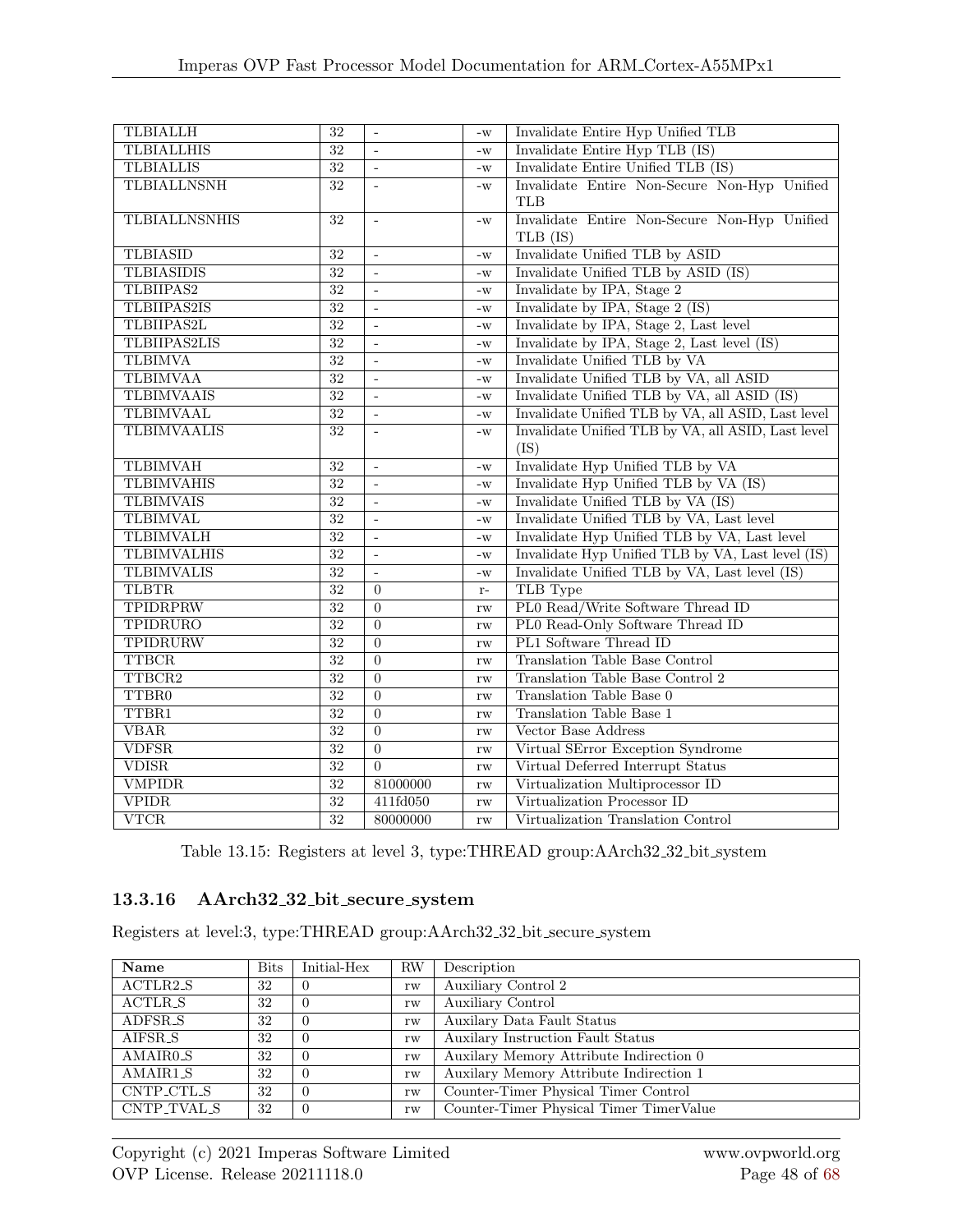| <b>CONTEXTIDR_S</b>    | 32              | $\overline{0}$           | rw                     | Context ID                                                |  |  |
|------------------------|-----------------|--------------------------|------------------------|-----------------------------------------------------------|--|--|
| <b>CSSELR_S</b>        | $\overline{32}$ | $\overline{0}$           | rw                     | Cache Size Selection                                      |  |  |
| DACR_S                 | $\overline{32}$ | $\overline{0}$           | rw                     | Domain Access Control                                     |  |  |
| DFAR_S                 | $\overline{32}$ | $\overline{0}$           | rw                     | Data Fault Address                                        |  |  |
| DFSR_S                 | $\overline{32}$ | $\Omega$                 | rw                     | Data Fault Status                                         |  |  |
| ICC_AP1R0_S            | $\overline{32}$ | $\Omega$                 | rw                     | Interrupt Controller Active Priorities Group 1, 0         |  |  |
| ICC_BPR1_S             | $\overline{32}$ | $\overline{2}$           | rw                     | Interrupt Controller Binary Point 1                       |  |  |
| <b>ICC_CTLR_S</b>      | 32              | 400                      | rw                     | Interrupt Controller Control                              |  |  |
| <b>ICC_DIR_S</b>       | $\overline{32}$ | ÷,                       | $-W$                   | Interrupt Controller Deactivate Interrupt                 |  |  |
| <b>ICC_EOIR0_S</b>     | $\overline{32}$ | $\overline{\phantom{a}}$ | $-W$                   | Interrupt Controller End of Interrupt 0                   |  |  |
| <b>ICC_EOIR1_S</b>     | $\overline{32}$ | $\sim$                   | $\mathbf{-}\mathbf{W}$ | Interrupt Controller End of Interrupt 1                   |  |  |
| ICC_HPPIR0_S           | $\overline{32}$ | 3ff                      | $\mathbf{r}$ –         | Interrupt Controller Highest Priority Pending Interrupt 0 |  |  |
| ICC_HPPIR1_S           | $\overline{32}$ | $\overline{3ff}$         | $\mathbf{r}$ –         | Interrupt Controller Highest Priority Pending Interrupt 1 |  |  |
| <b>ICC_IAR0_S</b>      | $\overline{32}$ | $\overline{3f}$          | $\mathbf{r}$ –         | Interrupt Controller Interrupt Acknowledge 0              |  |  |
| $ICC_IAR1_S$           | 32              | 3ff                      | $r-$                   | Interrupt Controller Interrupt Acknowledge 1              |  |  |
| <b>ICC_IGRPEN0_S</b>   | $\overline{32}$ | $\overline{0}$           | rw                     | Interrupt Controller Interrupt Group 0 Enable             |  |  |
| <b>ICC_IGRPEN1_S</b>   | $\overline{32}$ | $\theta$                 | rw                     | Interrupt Controller Interrupt Group 1 Enable             |  |  |
| ICC_MGRPEN1_S          | $\overline{32}$ | $\Omega$                 | rw                     | Interrupt Controller Monitor Interrupt Group 1 Enable     |  |  |
| ICC_PMR_S              | $\overline{32}$ | $\theta$                 | rw                     | Interrupt Controller Priority Mask                        |  |  |
| <b>ICC_RPR_S</b>       | $\overline{32}$ | $\overline{f}$           | $r-$                   | Interrupt Controller Running Priority                     |  |  |
| <b>ICC_SRE_S</b>       | 32              | $\mathbf{1}$             | rw                     | Interrupt Controller System Register Enable               |  |  |
| IFAR_S                 | 32              | $\overline{0}$           | rw                     | <b>Instruction Fault Address</b>                          |  |  |
| IFSR_S                 | $\overline{32}$ | $\theta$                 | rw                     | <b>Instruction Fault Status</b>                           |  |  |
| MAIR0 <sub>-S</sub>    | 32              | 98aa4                    | rw                     | Memory Attribute Indirection 0                            |  |  |
| MAIR1_S                | 32              | 44e048e0                 | rw                     | Memory Attribute Indirection 1                            |  |  |
| NMRR <sub>S</sub>      | 32              | 44e048e0                 | rw                     | Normal Memory Remap                                       |  |  |
| PAR_S                  | $\overline{32}$ | $\theta$                 | rw                     | Physical Address                                          |  |  |
| PRRR_S                 | $\overline{32}$ | 98a44                    | rw                     | Primary Region Remap                                      |  |  |
| <b>SCTLR_S</b>         | 32              | c50838                   | rw                     | <b>System Control</b>                                     |  |  |
| TPIDRPRW <sub>-S</sub> | $\overline{32}$ | $\theta$                 | rw                     | PL0 Read/Write Software Thread ID                         |  |  |
| TPIDRURO_S             | $\overline{32}$ | $\theta$                 | rw                     | PL0 Read-Only Software Thread ID                          |  |  |
| TPIDRURW_S             | $\overline{32}$ | $\overline{0}$           | rw                     | PL1 Software Thread ID                                    |  |  |
| TTBCR2 <sub>-S</sub>   | $\overline{32}$ | $\theta$                 | rw                     | Translation Table Base Control 2                          |  |  |
| TTBCR_S                | $\overline{32}$ | $\theta$                 | rw                     | <b>Translation Table Base Control</b>                     |  |  |
| TTBR0 <sub>-S</sub>    | $\overline{32}$ | $\theta$                 | rw                     | Translation Table Base 0                                  |  |  |
| TTBR1 <sub>-S</sub>    | $\overline{32}$ | $\overline{0}$           | rw                     | <b>Translation Table Base 1</b>                           |  |  |
| <b>VBAR_S</b>          | $\overline{32}$ | $\overline{0}$           | rw                     | Vector Base Address                                       |  |  |

Table 13.16: Registers at level 3, type:THREAD group:AArch32 32 bit secure system

## 13.3.17 AArch32 32 bit non secure system

Registers at level:3, type:THREAD group:AArch32 32 bit non secure system

| Name                 | <b>Bits</b> | Initial-Hex | $\rm RW$ | Description                             |
|----------------------|-------------|-------------|----------|-----------------------------------------|
| ACTLR2_NS            | 32          | $\Omega$    | rw       | Auxiliary Control 2                     |
| <b>ACTLR_NS</b>      | 32          | $\theta$    | rw       | Auxiliary Control                       |
| ADFSR_NS             | 32          | $\theta$    | rw       | Auxilary Data Fault Status              |
| AIFSR_NS             | 32          | $\theta$    | rw       | Auxilary Instruction Fault Status       |
| AMAIR0_NS            | 32          | $\theta$    | rw       | Auxilary Memory Attribute Indirection 0 |
| AMAIR1 <sub>NS</sub> | 32          | $\theta$    | rw       | Auxilary Memory Attribute Indirection 1 |
| CNTP_CTL_NS          | 32          | $\Omega$    | rw       | Counter-Timer Physical Timer Control    |
| CNTP_TVAL_NS         | 32          | $\theta$    | rw       | Counter-Timer Physical Timer TimerValue |
| CONTEXTIDR NS        | 32          | $\theta$    | rw       | Context ID                              |
| <b>CSSELR_NS</b>     | 32          | $\theta$    | rw       | Cache Size Selection                    |
| DACR_NS              | 32          | $\theta$    | rw       | Domain Access Control                   |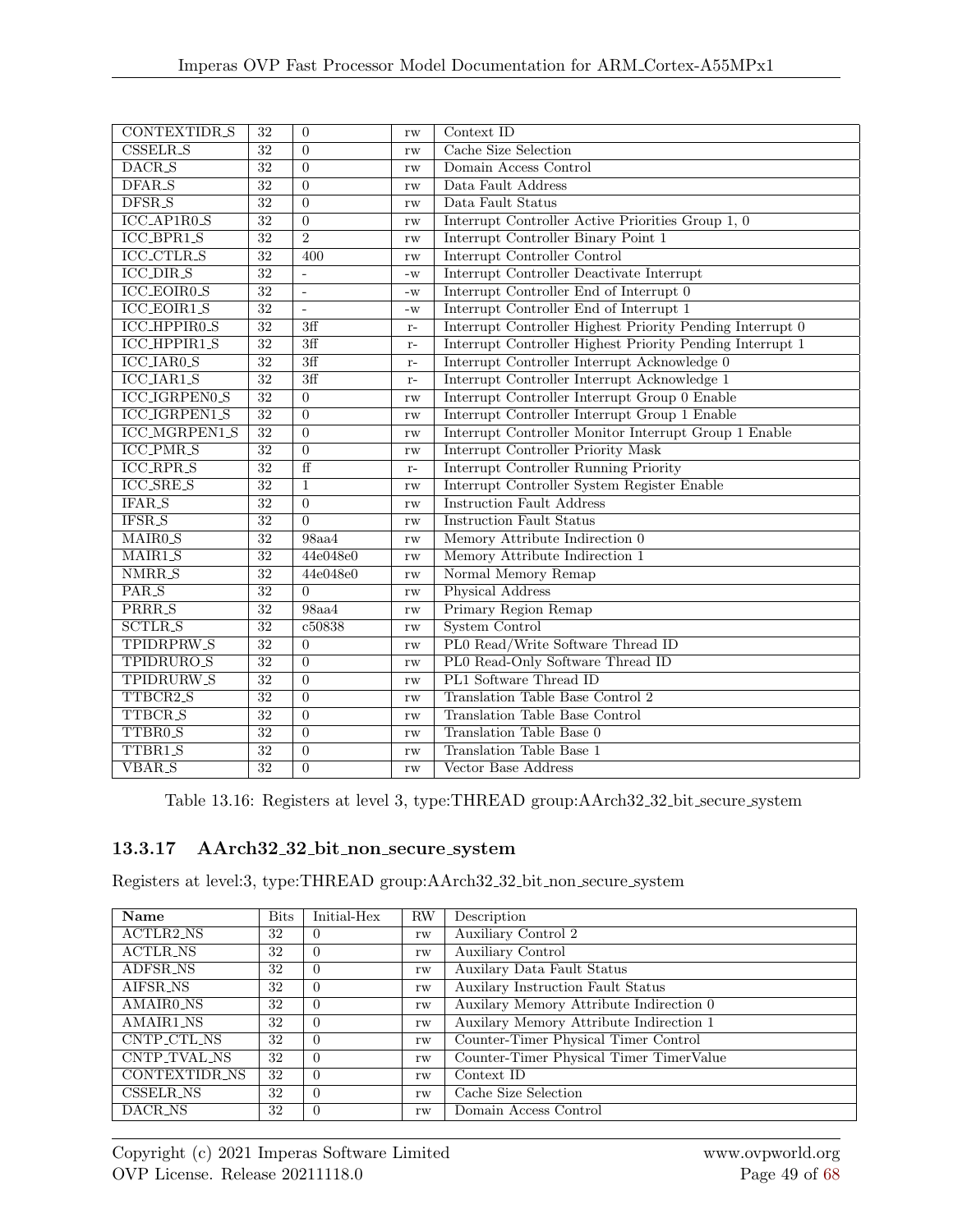| DFAR_NS               | 32              | $\Omega$       | rw            | Data Fault Address                                        |
|-----------------------|-----------------|----------------|---------------|-----------------------------------------------------------|
| DFSR_NS               | 32              | $\Omega$       | rw            | Data Fault Status                                         |
| ICC_AP1R0_NS          | $\overline{32}$ | $\Omega$       | rw            | Interrupt Controller Active Priorities Group 1, 0         |
| ICC_BPR1_NS           | 32              | 3              | rw            | Interrupt Controller Binary Point 1                       |
| <b>ICC_CTLR_NS</b>    | 32              | 400            | $\mathbf{rw}$ | Interrupt Controller Control                              |
| <b>ICC_DIR_NS</b>     | $\overline{32}$ | $\sim$         | $-W$          | Interrupt Controller Deactivate Interrupt                 |
| <b>ICC_EOIR0_NS</b>   | $\overline{32}$ | $\mathbb{L}$   | $-W$          | Interrupt Controller End of Interrupt 0                   |
| <b>ICC_EOIR1_NS</b>   | 32              | $\sim$         | $-W$          | Interrupt Controller End of Interrupt 1                   |
| ICC_HPPIR0_NS         | $\overline{32}$ | 3ff            | $r-$          | Interrupt Controller Highest Priority Pending Interrupt 0 |
| ICC_HPPIR1_NS         | $\overline{32}$ | 3ff            | $r-$          | Interrupt Controller Highest Priority Pending Interrupt 1 |
| ICC_IAR0_NS           | 32              | 3ff            | $r-$          | Interrupt Controller Interrupt Acknowledge 0              |
| <b>ICC_IAR1_NS</b>    | $\overline{32}$ | 3ff            | $r-$          | Interrupt Controller Interrupt Acknowledge 1              |
| <b>ICC_IGRPEN0_NS</b> | $\overline{32}$ | $\Omega$       | rw            | Interrupt Controller Interrupt Group 0 Enable             |
| <b>ICC_IGRPEN1_NS</b> | $\overline{32}$ | $\overline{0}$ | rw            | Interrupt Controller Interrupt Group 1 Enable             |
| <b>ICC_MGRPEN1_NS</b> | $\overline{32}$ | $\overline{0}$ | rw            | Interrupt Controller Monitor Interrupt Group 1 Enable     |
| <b>ICC_PMR_NS</b>     | $\overline{32}$ | $\Omega$       | rw            | Interrupt Controller Priority Mask                        |
| <b>ICC_RPR_NS</b>     | 32              | $\overline{f}$ | $r-$          | Interrupt Controller Running Priority                     |
| <b>ICC_SRE_NS</b>     | $\overline{32}$ | $\mathbf{1}$   | rw            | Interrupt Controller System Register Enable               |
| <b>IFAR_NS</b>        | $\overline{32}$ | $\theta$       | rw            | <b>Instruction Fault Address</b>                          |
| <b>IFSR_NS</b>        | $\overline{32}$ | $\Omega$       | rw            | <b>Instruction Fault Status</b>                           |
| MAIR0_NS              | 32              | 98aa4          | rw            | Memory Attribute Indirection 0                            |
| MAIR1_NS              | 32              | 44e048e0       | rw            | Memory Attribute Indirection 1                            |
| <b>NMRR_NS</b>        | $\overline{32}$ | 44e048e0       | rw            | Normal Memory Remap                                       |
| PAR_NS                | $\overline{32}$ | $\Omega$       | rw            | Physical Address                                          |
| PRRR_NS               | 32              | <b>98aa4</b>   | rw            | Primary Region Remap                                      |
| <b>SCTLR_NS</b>       | 32              | c50838         | rw            | <b>System Control</b>                                     |
| TPIDRPRW_NS           | $\overline{32}$ | $\overline{0}$ | rw            | PL0 Read/Write Software Thread ID                         |
| TPIDRURO_NS           | $\overline{32}$ | $\Omega$       | rw            | PL0 Read-Only Software Thread ID                          |
| TPIDRURW_NS           | 32              | $\overline{0}$ | rw            | PL1 Software Thread ID                                    |
| TTBCR2_NS             | $\overline{32}$ | $\Omega$       | rw            | Translation Table Base Control 2                          |
| <b>TTBCR_NS</b>       | $\overline{32}$ | $\Omega$       | rw            | Translation Table Base Control                            |
| TTBR0_NS              | $\overline{32}$ | $\Omega$       | rw            | Translation Table Base 0                                  |
| TTBR1_NS              | $\overline{32}$ | $\overline{0}$ | rw            | Translation Table Base 1                                  |
| <b>VBAR_NS</b>        | $\overline{32}$ | $\overline{0}$ | $\mathbf{rw}$ | Vector Base Address                                       |

Table 13.17: Registers at level 3, type:THREAD group:AArch32 32 bit non secure system

## 13.3.18 AArch32 64 bit system

Registers at level:3, type:THREAD group:AArch32 64 bit system

| Name             | <b>Bits</b> | Initial-Hex | RW   | Description                                       |
|------------------|-------------|-------------|------|---------------------------------------------------|
| CLUSTERPMCCNTR64 | 64          | $\Omega$    | rw   | Cluster Performance Monitors Cycle Count (64-bit) |
| CNTHP_CVAL       | 64          | $\Omega$    | rw   | Counter-Timer Hyp Physical Timer CompareValue     |
| <b>CNTPCT</b>    | 64          | $\Omega$    | $r-$ | Counter-Timer Physical Count                      |
| CNTP_CVAL        | 64          | $\Omega$    | rw   | Counter-Timer Physical Timer CompareValue         |
| <b>CNTVCT</b>    | 64          | $\Omega$    | $r-$ | Counter-Timer Virtual Count                       |
| <b>CNTVOFF</b>   | 64          | $\Omega$    | rw   | Virtual Offset                                    |
| CNTV_CVAL        | 64          | $\Omega$    | rw   | Counter-Timer Virtual Timer CompareValue          |
| <b>CPUACTLR</b>  | 64          | $\Omega$    | rw   | CPU Auxiliary Control                             |
| <b>CPUECTLR</b>  | 64          | 2800bc00    | rw   | CPU Extended Control                              |
| <b>CPUPCR</b>    | 64          | $\Omega$    | rw   | CPU Private Control                               |
| <b>CPUPMR</b>    | 64          | $\Omega$    | rw   | CPU Private Mask                                  |
| <b>CPUPOR</b>    | 64          | $\Omega$    | rw   | CPU Private Operation                             |
| DBGDRAR64        | 64          | $\Omega$    | $r-$ | Debug ROM Address (64-bit)                        |
| DBGDSAR64        | 64          | $\Omega$    | $r-$ | Debug Self Address (64-bit)                       |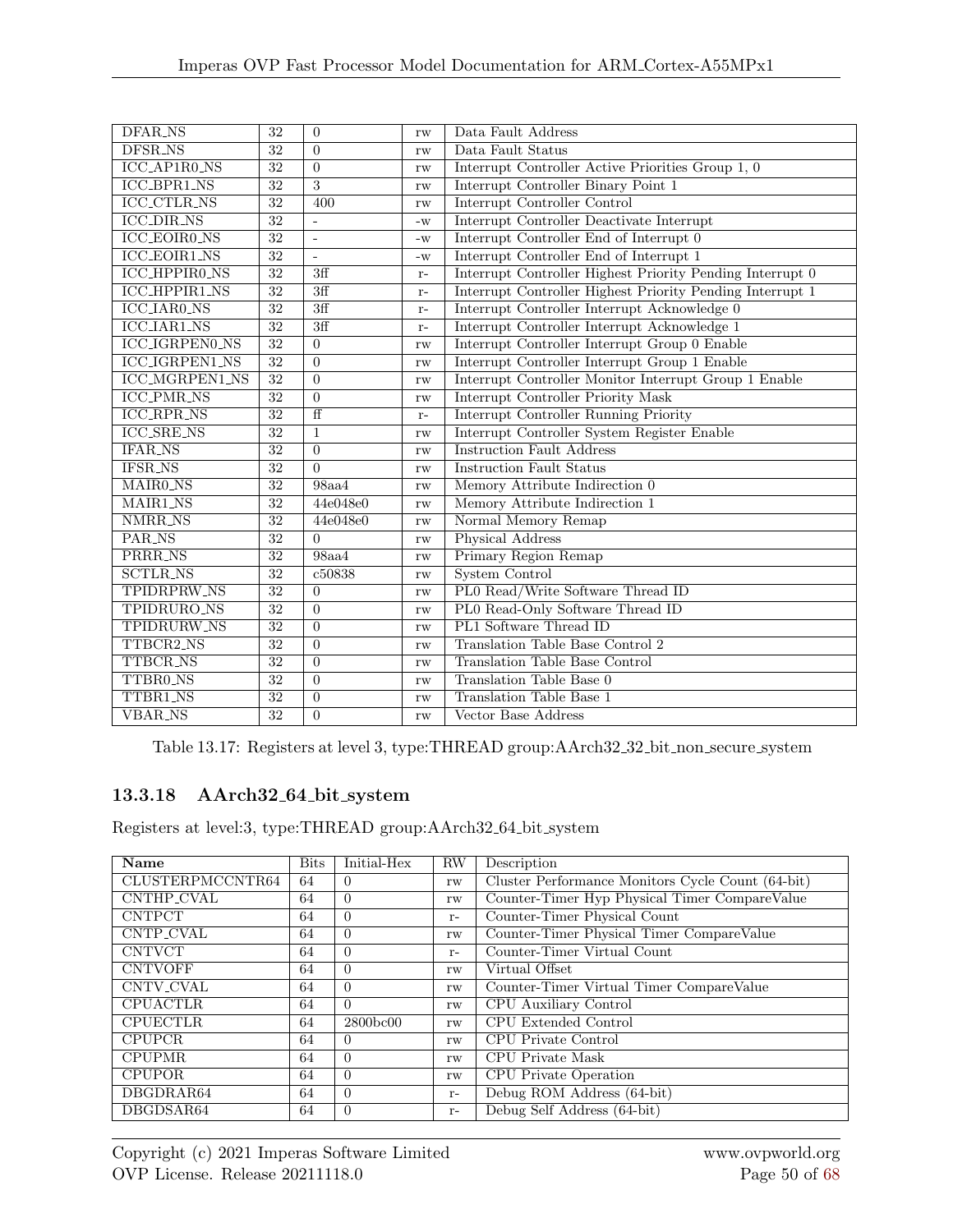| <b>HTTBR</b> | 64 | $\theta$ | rw   | Hyp Translation Table Base                |
|--------------|----|----------|------|-------------------------------------------|
| ICC_ASGI1R   | 64 |          | $-W$ | Interrupt Controller Alias SGI Group 1    |
| ICC_SGI0R    | 64 |          | $-W$ | Interrupt Controller SGI Group 0          |
| ICC_SGI1R    | 64 |          | $-W$ | Interrupt Controller SGI Group 1          |
| PARLPA       | 64 | $\Omega$ | rw   | Physical Address                          |
| PMCCNTR64    | 64 |          | rw   | Performance Monitors Cycle Count (64-bit) |
| TTBROLPA     | 64 | $\Omega$ | rw   | Translation Table Base 0                  |
| TTBR1LPA     | 64 | $\Omega$ | rw   | Translation Table Base 1                  |
| <b>VTTBR</b> | 64 |          | rw   | Virtualization Translation Table Base     |

Table 13.18: Registers at level 3, type:THREAD group:AArch32 64 bit system

#### 13.3.19 AArch32 64 bit secure system

Registers at level:3, type:THREAD group:AArch32 64 bit secure system

| Name                | <b>Bits</b> | Initial-Hex              | <b>RW</b> | Description                               |
|---------------------|-------------|--------------------------|-----------|-------------------------------------------|
| CNTP_CVAL_S         | 64          |                          | rw        | Counter-Timer Physical Timer CompareValue |
| ICC_ASGI1R_S        | 64          | $\overline{\phantom{0}}$ | $-W$      | Interrupt Controller Alias SGI Group 1    |
| ICC_SGI0R_S         | 64          | $\overline{\phantom{a}}$ | $-W$      | Interrupt Controller SGI Group 0          |
| ICC_SGI1R_S         | 64          | $\overline{\phantom{0}}$ | $-W$      | Interrupt Controller SGI Group 1          |
| PARLPA <sub>S</sub> | 64          |                          | rw        | Physical Address                          |
| TTBROLPA_S          | 64          |                          | rw        | Translation Table Base 0                  |
| TTBR1LPA_S          | 64          |                          | rw        | Translation Table Base 1                  |

Table 13.19: Registers at level 3, type:THREAD group:AArch32 64 bit secure system

#### 13.3.20 AArch32 64 bit non secure system

Registers at level:3, type:THREAD group:AArch32 64 bit non secure system

| Name                 | <b>Bits</b> | Initial-Hex              | ${\rm RW}$ | Description                               |
|----------------------|-------------|--------------------------|------------|-------------------------------------------|
| CNTP_CVAL_NS         | 64          | $\theta$                 | rw         | Counter-Timer Physical Timer CompareValue |
| ICC_ASGI1R_NS        | 64          | $\overline{\phantom{a}}$ | $-W$       | Interrupt Controller Alias SGI Group 1    |
| ICC_SGI0R_NS         | 64          | $\overline{\phantom{0}}$ | $-W$       | Interrupt Controller SGI Group 0          |
| <b>ICC_SGI1R_NS</b>  | 64          |                          | $-W$       | Interrupt Controller SGI Group 1          |
| PARLPA <sub>NS</sub> | 64          |                          | rw         | Physical Address                          |
| TTBROLPA NS          | 64          | $\theta$                 | rw         | Translation Table Base 0                  |
| TTBR1LPA_NS          | 64          |                          | rw         | Translation Table Base 1                  |

Table 13.20: Registers at level 3, type:THREAD group:AArch32 64 bit non secure system

#### 13.3.21 AArch64 system

Registers at level: 3, type: THREAD group: AArch64\_system

| Name             | <b>Bits</b> | Initial-Hex | <b>RW</b> | Description                          |
|------------------|-------------|-------------|-----------|--------------------------------------|
| <b>ACTLR_EL1</b> | 64          |             | rw        | Auxiliary Control (EL1)              |
| ACTLR_EL2        | 64          | U           | rw        | Auxiliary Control (EL2)              |
| ACTLR_EL3        | 64          | 0           | rw        | Auxiliary Control (EL3)              |
| AFSR0_EL1        | 32          | -0          | rw        | Auxiliary Fault Status 0 (EL1)       |
| AFSR0_EL2        | 32          | U           | rw        | Auxiliary Fault Status 0 (EL2)       |
| AFSR0_EL3        | 32          | -0          | rw        | Auxiliary Fault Status 0 (EL3)       |
| AFSR0_EL12       | 32          | 0           | rw        | Auxiliary Fault Status 0 (EL1) Alias |
| AFSR1_EL1        | 32          |             | rw        | Auxiliary Fault Status 1 (EL1)       |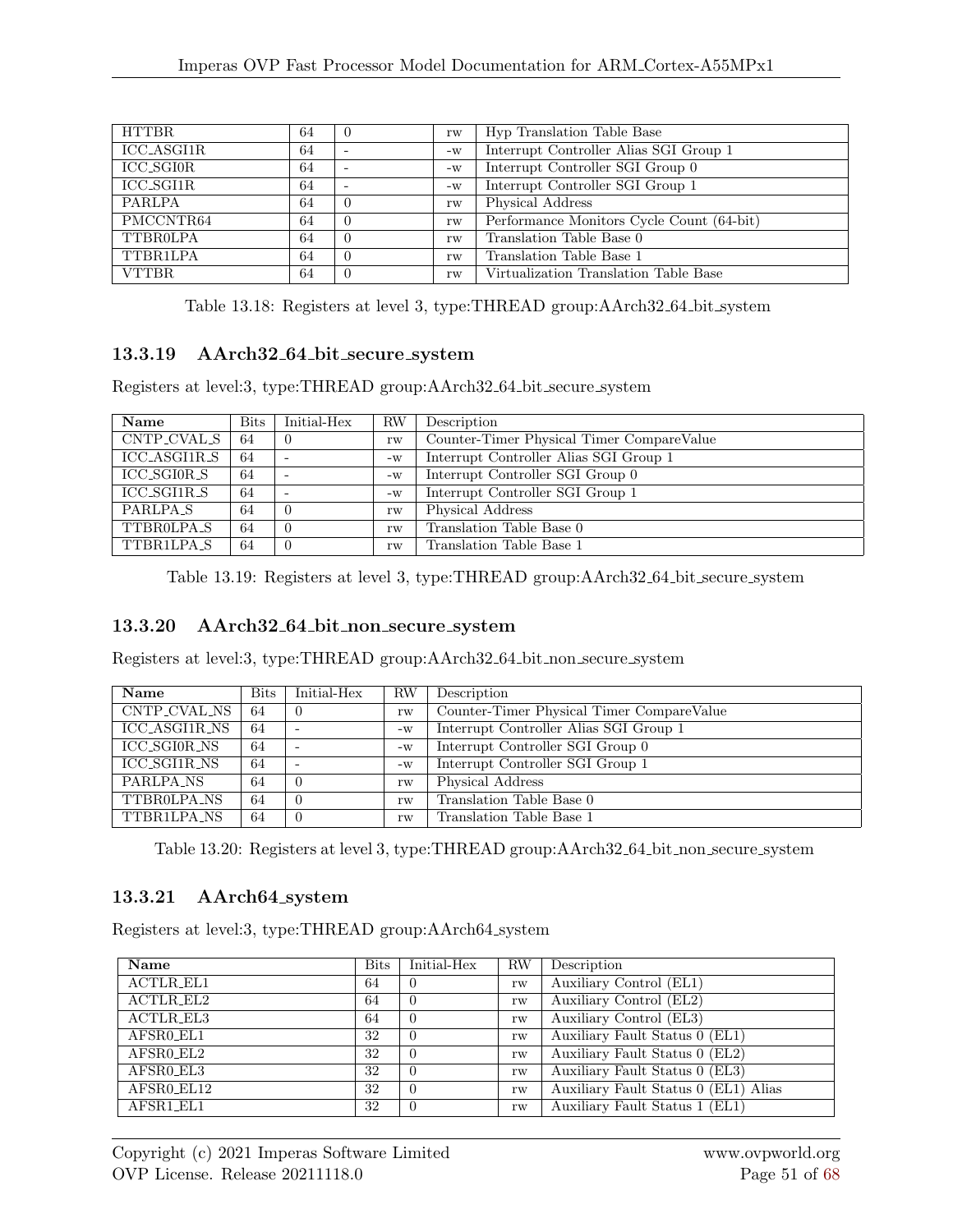| AFSR1_EL2                   | $\overline{32}$ | $\overline{0}$           | rw            | Auxiliary Fault Status 1 (EL2)            |
|-----------------------------|-----------------|--------------------------|---------------|-------------------------------------------|
| AFSR1_EL3                   | $\overline{32}$ | $\overline{0}$           | rw            | Auxiliary Fault Status 1 (EL3)            |
| AFSR1_EL12                  | $\overline{32}$ | $\overline{0}$           | rw            | Auxiliary Fault Status 1 (EL1) Alias      |
| AIDR_EL1                    | $\overline{32}$ | $\overline{0}$           | $r-$          | Auxiliary ID                              |
| AMAIR_EL1                   | 64              | $\overline{0}$           | $\mathbf{rw}$ | Auxiliary Memory Attribute Indirection    |
|                             |                 |                          |               | (EL1)                                     |
| AMAIR_EL2                   | 64              | $\overline{0}$           | rw            | Auxiliary Memory Attribute Indirection    |
|                             |                 |                          |               | (EL2)                                     |
| AMAIR_EL3                   | 64              | $\overline{0}$           | rw            | Auxiliary Memory Attribute Indirection    |
|                             |                 |                          |               | (EL3)                                     |
| AMAIR_EL12                  | 64              | $\overline{0}$           | rw            | Auxiliary Memory Attribute Indirection    |
|                             |                 |                          |               | (EL1) Alias                               |
| <b>CCSIDR_EL1</b>           | 32              | 7007e07a                 | $r-$          | Current Cache Size ID                     |
| CDBGDCD_EL3                 | $\overline{32}$ | $\sim$                   | $-W$          | Data Cache Data Read                      |
| CDBGDCT_EL3                 | 32              | $\overline{\phantom{a}}$ | $-W$          | Data Cache Tag Read                       |
| CDBGDR0_EL3                 | $\overline{32}$ | $\overline{0}$           | $r-$          | Data Register 0                           |
| CDBGDR1_EL3                 | $\overline{32}$ | $\overline{0}$           | $r-$          | Data Register 1                           |
| CDBGDR2_EL3                 | $\overline{32}$ | $\overline{0}$           | $r-$          | Data Register 2                           |
| CDBGDR3_EL3                 | $\overline{32}$ | $\overline{0}$           | $r-$          | Data Register 3                           |
| CDBGICD_EL3                 | $\overline{32}$ | $\overline{a}$           | $-W$          | <b>Instruction Cache Data Read</b>        |
| CDBGICT_EL3                 | $\overline{32}$ | $\overline{\phantom{a}}$ | $-W$          | Instruction Cache Tag Read                |
| CDBGTD_EL3                  | $\overline{32}$ | $\mathbf{r}$             | $-W$          | TLB Data Read                             |
| CLIDR_EL1                   | $\overline{32}$ | c3000123                 | $r-$          | Cache Level ID                            |
| CLUSTERACPSID_EL1           | $\overline{32}$ | $\overline{0}$           | rw            | Cluster ACP Scheme ID                     |
| CLUSTERACTLR_EL1            | $\overline{32}$ | $\overline{0}$           | rw            | <b>Cluster Auxiliary Control</b>          |
| CLUSTERBUSQOS_EL1           | $\overline{32}$ | eeeeeeee                 | rw            | Cluster Bus QoS Control                   |
| CLUSTERCFR_EL1              | $\overline{32}$ | 5090                     | rw            | <b>Cluster Configuration</b>              |
| CLUSTERECTLR_EL1            | $\overline{32}$ | 500                      | rw            | <b>Cluster Extended Control</b>           |
| CLUSTERIDR_EL1              | $\overline{32}$ | $\overline{2}$           | rw            | <b>Cluster Main Revision ID</b>           |
| CLUSTERL3HIT_EL1            | $\overline{32}$ | $\overline{0}$           | rw            | Cluster L3 Hit Counter                    |
| CLUSTERL3MISS_EL1           | $\overline{32}$ | $\overline{0}$           | rw            | Cluster L3 Miss Counter                   |
| CLUSTERPARTCR_EL1           | $\overline{32}$ | $\overline{0}$           | rw            | <b>Cluster Partition Control</b>          |
| CLUSTERPMCCNTR_EL1          | 64              | $\overline{0}$           | rw            | Cluster Performance Monitors Cycle Count  |
| CLUSTERPMCEID0_EL1          | $\overline{32}$ | 66ffbfff                 | $r-$          | Cluster Common Event ID 0                 |
| CLUSTERPMCEID1_EL1          | $\overline{32}$ | f2ae7f                   | $r-$          | Cluster Common Event ID 1                 |
| CLUSTERPMCLAIMCLR_EL1       | $\overline{32}$ | $\Omega$                 | rw            | Cluster Performance Monitor Claim Tag     |
|                             |                 |                          |               | Clear                                     |
| CLUSTERPMCLAIMSET_EL1       | $\overline{32}$ | $\overline{0}$           | rw            | Cluster Performance Monitor Claim Tag Set |
| CLUSTERPMCNTENCLR_EL1       | $\overline{32}$ | $\overline{0}$           | rw            | Cluster Count Enable Clear                |
| CLUSTERPMCNTENSET_EL1       | $32\,$          | $\overline{0}$           | rw            | Cluster Count Enable Set                  |
| $\textbf{CLUSTERPMCR\_EL1}$ | 32              | 41413040                 | rw            | Cluster Performance Monitors Control      |
| CLUSTERPMINTENCLR_EL1       | $\overline{32}$ | 0                        | rw            | Cluster Interrupt Enable Clear            |
| CLUSTERPMINTENSET_EL1       | $\overline{32}$ | $\overline{0}$           | $\mathbf{rw}$ | Cluster Interrupt Enable Set              |
| CLUSTERPMMDCR_EL3           | $32\,$          | $\boldsymbol{0}$         | $\mathbf{rw}$ | Cluster Monitor Debug Configuration       |
| CLUSTERPMOVSCLR_EL1         | $\overline{32}$ | $\boldsymbol{0}$         | rw            | Cluster Overflow Flag Status Clear        |
| CLUSTERPMOVSSET_EL1         | $\overline{32}$ | $\boldsymbol{0}$         | rw            | Cluster Overflow Flag Status Set          |
| CLUSTERPMSELR_EL1           | $\overline{32}$ | $\boldsymbol{0}$         | rw            | <b>Cluster Event Counter Selection</b>    |
| CLUSTERPMXEVCNTR_EL1        | $\overline{32}$ | $\boldsymbol{0}$         | rw            | <b>Cluster Selected Event Count</b>       |
| CLUSTERPMXEVTYPER_EL1       | $\overline{32}$ | $\boldsymbol{0}$         | rw            | Cluster Selected Event Type               |
| CLUSTERPWRCTLR_EL1          | $\overline{32}$ | $\overline{0}$           | rw            | Cluster Power Control                     |
| CLUSTERPWRDN_EL1            | $32\,$          | $\overline{0}$           | rw            | Cluster Powerdown                         |
| CLUSTERPWRSTAT_EL1          | $\overline{32}$ | $\overline{0}$           | rw            | <b>Cluster Power Status</b>               |
| CLUSTERREVIDR_EL1           | $32\,$          | 0                        | rw            | Cluster Revision ID                       |
| CLUSTERSTASHSID_EL1         | $\overline{32}$ | $\overline{0}$           | rw            | Cluster Stash Scheme ID                   |
| CLUSTERTHREADSIDOVR_EL1     | $\overline{32}$ | $\mathbf{0}$             | $\mathbf{rw}$ | Cluster Thread Scheme ID Override         |
| CLUSTERTHREADSID_EL1        | $\overline{32}$ | $\boldsymbol{0}$         | $\mathbf{rw}$ | Cluster Thread Scheme ID                  |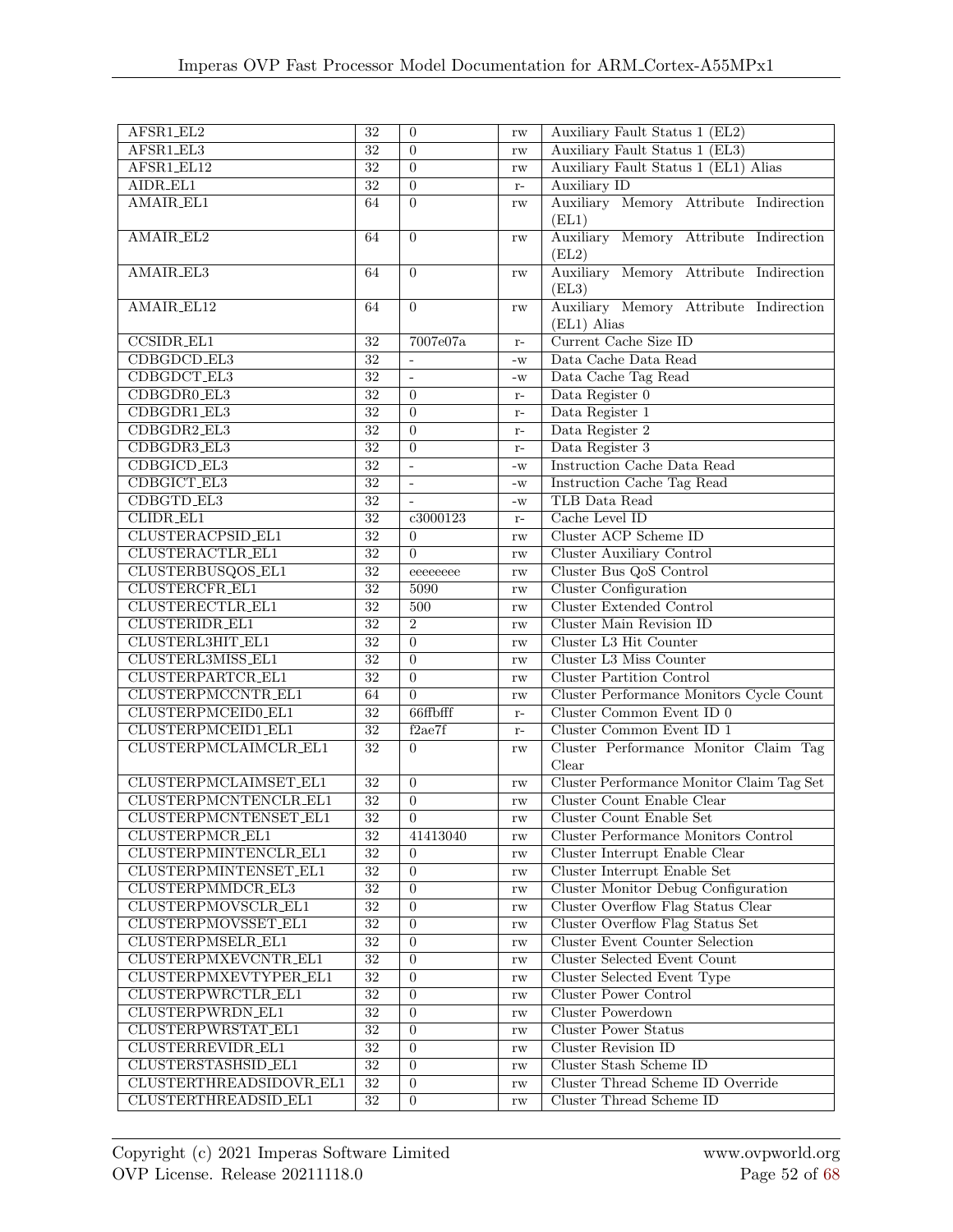| CNTFRQ_EL0               | 32                         | 4c4b40           | rw            | Counter-Timer Frequency                             |
|--------------------------|----------------------------|------------------|---------------|-----------------------------------------------------|
| CNTHCTL_EL2              | $\overline{32}$            | 3                | rw            | Counter-Timer Hypervisor Control                    |
| CNTHP_CTL_EL2            | $\overline{32}$            | $\overline{0}$   | rw            | Counter-Timer Hypervisor Physical Timer             |
|                          |                            |                  |               | Control                                             |
| CNTHP_CVAL_EL2           | 64                         | $\Omega$         | rw            | Counter-Timer Hypervisor Physical Timer             |
|                          |                            |                  |               | CompareValue                                        |
| CNTHP_TVAL_EL2           | $32\,$                     | $\overline{0}$   | rw            | Counter-Timer Hypervisor Physical Timer             |
|                          |                            |                  |               | TimerValue                                          |
| CNTHV_CTL_EL2            | 32                         | $\overline{0}$   | rw            | Counter-Timer<br>Virtual<br>Timer<br>Control        |
|                          |                            |                  |               | (EL2)                                               |
| CNTHV_CVAL_EL2           | 64                         | $\overline{0}$   | rw            | Counter-Timer<br>Virtual<br>Timer<br>$Com-$         |
|                          |                            |                  |               | pareValue (EL2)                                     |
| CNTHV_TVAL_EL2           | 32                         | $\overline{0}$   | rw            | Counter-Timer Virtual Timer TimerValue              |
|                          |                            |                  |               | (EL2)                                               |
| <b>CNTKCTL_EL1</b>       | 32                         | $\overline{0}$   | rw            | Counter-Timer Kernel Control                        |
| CNTKCTL_EL12             | 32                         | $\overline{0}$   | rw            | Counter-Timer Kernel Control Alias                  |
| CNTPCT_EL0               | 64                         | $\overline{0}$   | $r-$          | Counter-Timer Physical Count                        |
| CNTPS_CTL_EL1            | 32                         | $\overline{0}$   | rw            | Counter-Timer Physical Secure Timer Con-            |
|                          |                            |                  |               | trol                                                |
| CNTPS_CVAL_EL1           | 64                         | $\Omega$         | rw            | Counter-Timer Physical Secure Timer Com-            |
|                          |                            |                  |               | pareValue                                           |
| CNTPS_TVAL_EL1           | $32\,$                     | $\overline{0}$   |               | Counter-Timer Physical Secure<br><b>Timer</b>       |
|                          |                            |                  | rw            | TimerValue                                          |
| CNTP_CTL_EL0             | $\overline{3}\overline{2}$ | $\boldsymbol{0}$ |               | Counter-Timer Physical Timer Control                |
| CNTP_CTL_EL02            | $\overline{32}$            | $\overline{0}$   | rw            | Counter-Timer Physical Timer Control                |
|                          |                            |                  | $\mathbf{rw}$ | Alias                                               |
| CNTP_CVAL_EL0            | 64                         | $\overline{0}$   | rw            | Counter-Timer<br>Physical<br><b>Timer</b><br>$Com-$ |
|                          |                            |                  |               | pareValue                                           |
| CNTP_CVAL_EL02           | 64                         | $\overline{0}$   | rw            | Physical<br>Timer<br>Counter-Timer<br>$Com-$        |
|                          |                            |                  |               | pareValue Alias                                     |
| CNTP_TVAL_EL0            | 32                         | $\boldsymbol{0}$ | rw            | Counter-Timer Physical Timer TimerValue             |
| CNTP_TVAL_EL02           | $\overline{32}$            | $\Omega$         | rw            | Counter-Timer Physical Timer TimerValue             |
|                          |                            |                  |               | Alias                                               |
| CNTVCT_EL0               | 64                         | $\overline{0}$   | $r-$          | Counter-Timer Virtual Count                         |
| CNTVOFF_EL2              | 64                         | $\overline{0}$   | rw            | Counter-Timer Virtual Offset                        |
| CNTV_CTL_EL0             | 32                         | $\overline{0}$   | rw            | Counter-Timer Virtual Timer Control                 |
| CNTV_CTL_EL02            | $\overline{32}$            | $\overline{0}$   | rw            | Counter-Timer Virtual Timer Control Alias           |
| CNTV_CVAL_EL0            | 64                         | $\overline{0}$   | rw            | Counter-Timer<br>Virtual<br>Timer<br>$Com-$         |
|                          |                            |                  |               | pareValue                                           |
| CNTV_CVAL_EL02           | 64                         | $\overline{0}$   | $\mathbf{rw}$ | Counter-Timer<br>Virtual<br>Timer<br>$Com-$         |
|                          |                            |                  |               | pareValue Alias                                     |
| CNTV_TVAL_EL0            | 32                         | $\overline{0}$   | rw            | Counter-Timer Virtual Timer TimerValue              |
| CNTV_TVAL_EL02           | 32                         | $\Omega$         | $\mathbf{rw}$ | Counter-Timer Virtual Timer TimerValue              |
|                          |                            |                  |               | Alias                                               |
| CONTEXTIDR_EL1           | 32                         | $\overline{0}$   | rw            | Context ID (EL1)                                    |
| CONTEXTIDR_EL2           | 32                         | $\overline{0}$   | rw            | Context ID $(EL2)$                                  |
| CONTEXTIDR_EL12          | 32                         | $\overline{0}$   | $\mathbf{rw}$ | Context ID (EL1) Alias                              |
| $CPACR$ _EL1             | $\overline{32}$            | $\mathbf{0}$     | rw            | Architectural Feature Access Control                |
| $C\overline{PACR\_EL12}$ | $32\,$                     | $\boldsymbol{0}$ | rw            | Architectural Feature Access Control Alias          |
| $CPTR_EL2$               | $\overline{32}$            | 33ff             | $\mathbf{rw}$ | Architectural Feature Trap (EL2)                    |
| $CPTR_EL3$               | $\overline{32}$            | $\overline{0}$   | rw            | Architectural Feature Trap (EL3)                    |
| CPUACTLR_EL1             | 64                         | $\overline{0}$   | rw            | CPU Auxiliary Control                               |
| CPUCFR_EL1               | 32                         | $\overline{0}$   | $r-$          | CPU Configuration                                   |
| CPUECTLR_EL1             | 64                         | 2800bc00         | rw            | <b>CPU</b> Extended Control                         |
| CPUPCR_EL3               | 64                         | $\overline{0}$   | $\mathbf{rw}$ | CPU Private Control                                 |
| CPUPMR_EL3               | 64                         | $\mathbf{0}$     | $\mathbf{rw}$ | <b>CPU</b> Private Mask                             |
|                          |                            |                  |               |                                                     |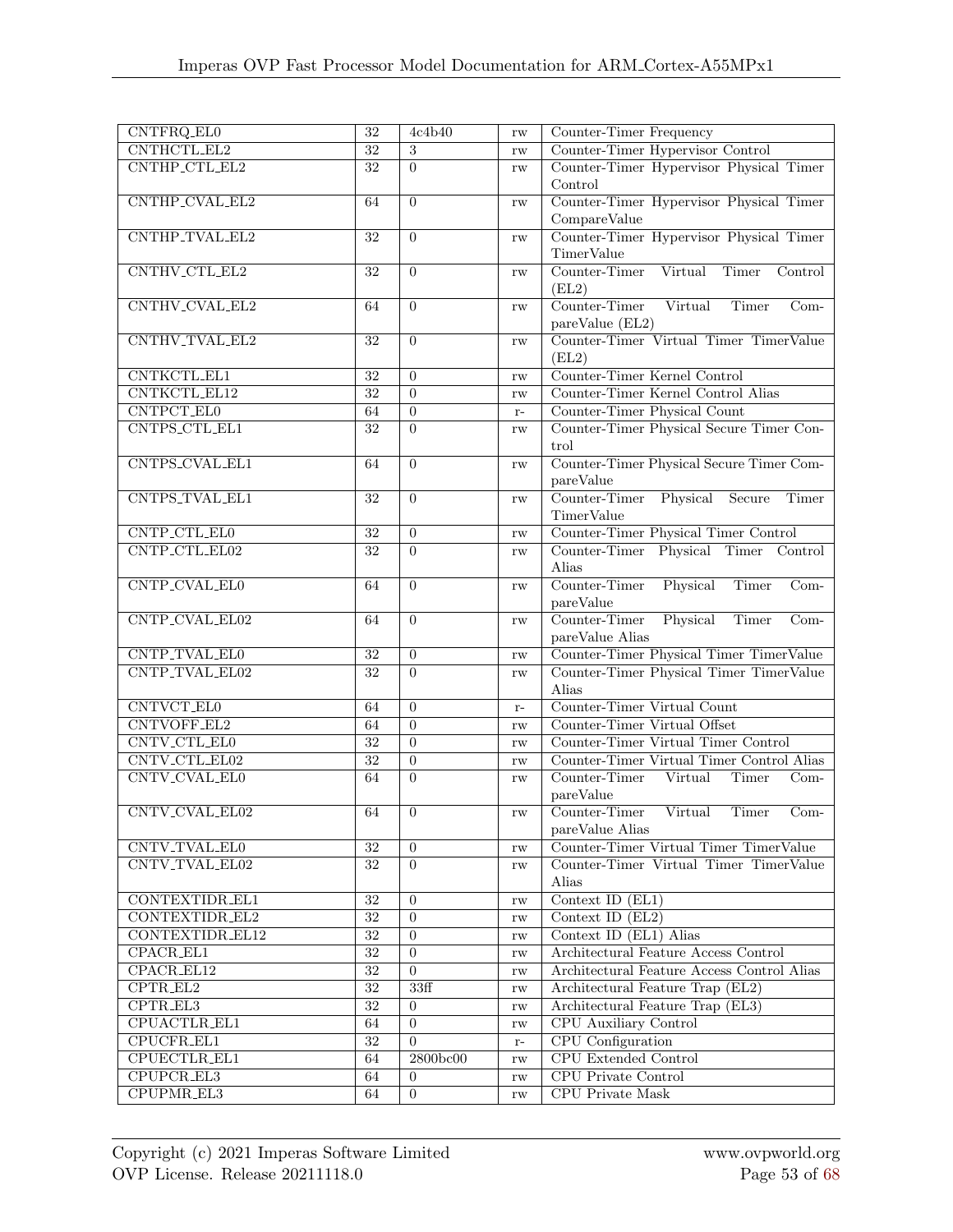| CPUPOR_EL3                 | 64              | $\overline{0}$                     | rw             | <b>CPU</b> Private Operation                 |
|----------------------------|-----------------|------------------------------------|----------------|----------------------------------------------|
| CPUPSELR_EL3               | 32              | $\overline{0}$                     | rw             | <b>CPU</b> Private Selection                 |
| CPUPWRCTLR_EL1             | $\overline{32}$ | $\overline{0}$                     | rw             | <b>CPU</b> Power Control                     |
| <b>CSSELR_EL1</b>          | 32              | $\overline{0}$                     | rw             | <b>Current Size Selection</b>                |
| $CTR$ <sub>-EL0</sub>      | $\overline{32}$ | 84448004                           | $r-$           | Cache Type                                   |
| CurrentEL                  | $\overline{32}$ | $\mathbf c$                        | $r-$           | <b>Current Exception Level</b>               |
| DACR32_EL2                 | 32              | $\overline{0}$                     | rw             | Domain Access Control                        |
| <b>DAIF</b>                | $\overline{32}$ | 3c0                                | rw             | <b>Interrupt Mask Bits</b>                   |
| DBGAUTHSTATUS_EL1          | $\overline{32}$ | aa                                 | $\mathbf{r}$ – | Debug Authentication Status                  |
| DBGBCR0_EL1                | $\overline{32}$ | $\overline{0}$                     | rw             | Debug Breakpoint Control 0                   |
| DBGBCR1_EL1                | $\overline{32}$ | $\overline{0}$                     | rw             | Debug Breakpoint Control 1                   |
| DBGBCR2_EL1                | $\overline{32}$ | $\boldsymbol{0}$                   | rw             | Debug Breakpoint Control 2                   |
| DBGBCR3_EL1                | $\overline{32}$ | $\overline{0}$                     | rw             | Debug Breakpoint Control 3                   |
| DBGBCR4_EL1                | $\overline{32}$ | $\overline{0}$                     | rw             | Debug Breakpoint Control 4                   |
| DBGBCR5_EL1                | 32              | $\overline{0}$                     |                | Debug Breakpoint Control 5                   |
| DBGBVR0_EL1                | 64              | $\overline{0}$                     | rw             | Debug Breakpoint Value 0                     |
| DBGBVR1_EL1                | 64              | $\overline{0}$                     | rw             | Debug Breakpoint Value 1                     |
| DBGBVR2_EL1                | 64              | $\overline{0}$                     | rw             | Debug Breakpoint Value 2                     |
|                            |                 |                                    | rw             | Debug Breakpoint Value 3                     |
| DBGBVR3_EL1<br>DBGBVR4_EL1 | 64              | $\overline{0}$                     | rw             | Debug Breakpoint Value 4                     |
| DBGBVR5_EL1                | 64<br>64        | $\boldsymbol{0}$<br>$\overline{0}$ | rw             | Debug Breakpoint Value 5                     |
| DBGCLAIMCLR_EL1            | $\overline{32}$ | $\overline{0}$                     | rw             |                                              |
| DBGCLAIMSET_EL1            | $\overline{32}$ | $\overline{0}$                     | rw             | Debug Claim Tag Clear<br>Debug Claim Tag Set |
| DBGDTRTRX_EL0              | $\overline{32}$ | $\overline{0}$                     | rw             | Debug Data Transfer, Transmit/Receive        |
| DBGDTR_EL0                 | 64              | $\overline{0}$                     | rw             | Debug Data Transfer                          |
| DBGPRCR_EL1                | $\overline{32}$ | $\overline{0}$                     | rw             | Debug Power Control                          |
| DBGVCR32_EL2               | $32\,$          | $\overline{0}$                     | rw             | Debug Vector Catch                           |
| DBGWCR0_EL1                | 32              | $\overline{0}$                     | rw             | Debug Watchpoint Control 0                   |
| DBGWCR1_EL1                | $\overline{32}$ | $\overline{0}$                     | rw<br>rw       | Debug Watchpoint Control 1                   |
| DBGWCR2_EL1                | $\overline{32}$ | $\overline{0}$                     | $\mathbf{rw}$  | Debug Watchpoint Control 2                   |
| DBGWCR3_EL1                | $\overline{32}$ | $\boldsymbol{0}$                   | rw             | Debug Watchpoint Control 3                   |
| DBGWVR0_EL1                | 64              | $\overline{0}$                     | rw             | Debug Watchpoint Value 0                     |
| DBGWVR1_EL1                | 64              | $\overline{0}$                     | rw             | Debug Watchpoint Value 1                     |
| DBGWVR2_EL1                | 64              | $\overline{0}$                     | rw             | Debug Watchpoint Value 2                     |
| DBGWVR3_EL1                | 64              | $\boldsymbol{0}$                   | rw             | Debug Watchpoint Value 3                     |
| DCZID_EL0                  | $32\,$          | $\overline{4}$                     | $r-$           | Data Cache Zero ID                           |
| DISR_EL1                   | $\overline{32}$ | $\overline{0}$                     | $\mathbf{rw}$  | Deferred Interrupt Status                    |
| DLR_EL0                    | 64              | $\overline{0}$                     | $\mathbf{rw}$  | Debug Link                                   |
| DSPSR_EL0                  | $\overline{32}$ | $\overline{0}$                     | $\mathbf{rw}$  | Debug Saved Program Status                   |
| ELR_EL1                    | 64              | $\overline{0}$                     | rw             | Exception Link (EL1)                         |
| ELR_EL2                    | 64              | $\overline{0}$                     | rw             | Exception Link (EL2)                         |
| ELR_EL3                    | 64              | $\overline{0}$                     | rw             | Exception Link (EL3)                         |
| ELR_EL12                   | $32\,$          | $\overline{0}$                     | rw             | Exception Link (EL1) Alias                   |
| ERRIDR_EL1                 | $32\,$          | $\overline{0}$                     | $\mathbf{r}$ – | Error Record ID                              |
| ERRSELR_EL1                | $32\,$          | $\overline{0}$                     | rw             | Error Record Select                          |
| ERXADDR_EL1                | 64              | $\overline{0}$                     | rw             | Selected Error Record Address                |
| ERXCTLR_EL1                | 64              | $\overline{0}$                     | rw             | Selected Error Record Control                |
| ERXFR_EL1                  | 64              | $\boldsymbol{0}$                   | $\mathbf{r}$ – | Selected Error Record Feature                |
| ERXMISC0_EL1               | 64              | $\overline{0}$                     | $\mathbf{rw}$  | Selected Error Record Miscellaneous 0        |
| ERXMISC1_EL1               | 64              | $\overline{0}$                     | $\mathbf{rw}$  | Selected Error Record Miscellaneous 1        |
| ERXPFGCDNR_EL1             | 32              | $\Omega$                           | $\mathbf{rw}$  | Selected Error Pseudo Fault Generation       |
|                            |                 |                                    |                | Count Down                                   |
| ERXPFGCTLR_EL1             | 32              | $\overline{0}$                     | $\mathbf{rw}$  | Selected Error Pseudo Fault Generation       |
|                            |                 |                                    |                | Control                                      |
| ERXPFGFR_EL1               | $32\,$          | $\overline{0}$                     | $r-$           | Selected Error Pseudo Fault Generation       |
|                            |                 |                                    |                | Feature                                      |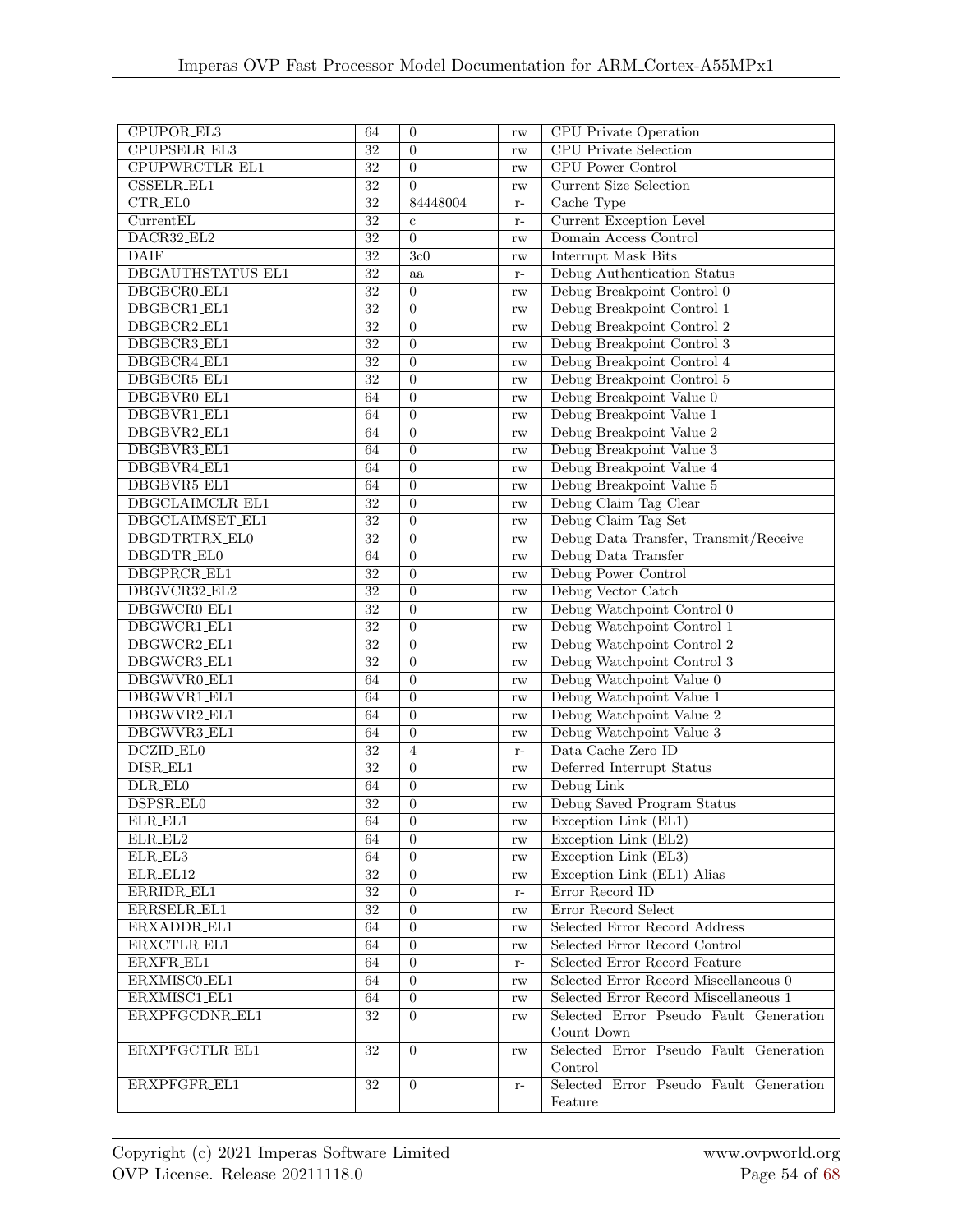| ERXSTATUS_EL1            | $32\,$          | $\boldsymbol{0}$ | rw                     | Selected Error Record Status                 |
|--------------------------|-----------------|------------------|------------------------|----------------------------------------------|
| ESR_EL1                  | $\overline{32}$ | $\theta$         | rw                     | Exception Syndrome (EL1)                     |
| ESR_EL2                  | 32              | $\overline{0}$   | rw                     | Exception Syndrome (EL2)                     |
| ESR_EL3                  | $32\,$          | $\overline{0}$   | rw                     | Exception Syndrome (EL3)                     |
| ESR_EL12                 | $\overline{32}$ | $\overline{0}$   | rw                     | Exception Syndrome (EL1) Alias               |
| FAR_EL1                  | 64              | $\overline{0}$   | rw                     | Fault Address (EL1)                          |
| FAR_EL2                  | 64              | $\overline{0}$   | rw                     | Fault Address (EL2)                          |
| FAR_EL3                  | 64              | $\overline{0}$   | rw                     | Fault Address (EL3)                          |
| FAR_EL12                 | 64              | $\overline{0}$   | rw                     | Fault Address (EL1) Alias                    |
| $\overline{\text{FPCR}}$ | $\overline{32}$ | $\overline{0}$   | rw                     | <b>Floating Point Control</b>                |
| FPEXC32_EL2              | $\overline{32}$ | 700              | rw                     | Floating Point Exception Control             |
| FPSR                     | $\overline{32}$ | $\overline{0}$   |                        | <b>Floating Point Status</b>                 |
| HACR_EL2                 | $\overline{32}$ | $\overline{0}$   | rw                     | <b>Hypervisor Auxiliary Control</b>          |
|                          |                 |                  | rw                     |                                              |
| $HCR_EL2$                | 64              | $\overline{2}$   | rw                     | <b>Hypervisor Configuration</b>              |
| HPFAR_EL2                | 64              | $\boldsymbol{0}$ | rw                     | Hypervisor IPA Fault Address                 |
| HSTR_EL2                 | $\overline{32}$ | $\overline{0}$   | rw                     | <b>Hypervisor System Trap</b>                |
| ICC_AP0R0_EL1            | $32\,$          | $\overline{0}$   | rw                     | Interrupt Controller Active Priorities Group |
|                          |                 |                  |                        | 0, 0                                         |
| ICC_AP1R0_EL1            | $32\,$          | $\overline{0}$   | rw                     | Interrupt Controller Active Priorities Group |
|                          |                 |                  |                        | 1, 0                                         |
| ICC_ASGI1R_EL1           | 64              | $\mathbf{r}$     | $-W$                   | Interrupt Controller Alias SGI Group 1       |
| ICC_BPR0_EL1             | 32              | $\overline{2}$   | rw                     | Interrupt Controller Binary Point 0          |
| ICC_BPR1_EL1             | $\overline{32}$ | $\overline{2}$   | rw                     | Interrupt Controller Binary Point 1          |
| <b>ICC_CTLR_EL1</b>      | $\overline{32}$ | 400              | rw                     | Interrupt Controller Control (EL1)           |
| <b>ICC_CTLR_EL3</b>      | $\overline{32}$ | 400              | rw                     | Interrupt Controller Control (EL3)           |
| <b>ICC_DIR_EL1</b>       | $\overline{32}$ | $\overline{a}$   | $-W$                   | Interrupt Controller Deactivate Interrupt    |
| ICC_EOIR0_EL1            | $\overline{32}$ | $\overline{a}$   | $-W$                   | Interrupt Controller End of Interrupt 0      |
| ICC_EOIR1_EL1            | $\overline{32}$ | $\overline{a}$   | $-W$                   | Interrupt Controller End of Interrupt 1      |
| ICC_HPPIR0_EL1           | 32              | 3ff              | $r-$                   | Interrupt Controller Highest Priority Pend-  |
|                          |                 |                  |                        | ing Interrupt 0                              |
| ICC_HPPIR1_EL1           | $32\,$          | 3ff              | $r-$                   | Interrupt Controller Highest Priority Pend-  |
|                          |                 |                  |                        | ing Interrupt 1                              |
| ICC_IAR0_EL1             | $32\,$          | 3ff              | $r-$                   | Interrupt Controller Interrupt Acknowledge   |
|                          |                 |                  |                        |                                              |
| <b>ICC_IAR1_EL1</b>      | $32\,$          | 3ff              | $r-$                   | Interrupt Controller Interrupt Acknowledge   |
|                          |                 |                  |                        |                                              |
| ICC_IGRPEN0_EL1          | $32\,$          | $\overline{0}$   | rw                     | Interrupt Controller Interrupt Group 0 En-   |
|                          |                 |                  |                        | able                                         |
| ICC_IGRPEN1_EL1          | 32              | $\overline{0}$   | rw                     | Interrupt Controller Interrupt Group 1 En-   |
|                          |                 |                  |                        | able                                         |
| ICC_IGRPEN1_EL3          | $32\,$          | $\overline{0}$   |                        | Interrupt Controller Interrupt Group 1 En-   |
|                          |                 |                  | rw                     | able (EL3)                                   |
|                          |                 |                  |                        |                                              |
| <b>ICC_PMR_EL1</b>       | $32\,$          | $\overline{0}$   | rw                     | <b>Interrupt Controller Priority Mask</b>    |
| <b>ICC_RPR_EL1</b>       | $32\,$          | $\overline{f}$   | $\mathbf{r}$ -         | Interrupt Controller Running Priority        |
| ICC_SGI0R_EL1            | 64              | $\Box$           | $-W$                   | Interrupt Controller SGI Group 0             |
| ICC_SGI1R_EL1            | 64              | $\Box$           | $\mathbf{-}\mathbf{W}$ | Interrupt Controller SGI Group 1             |
| ICC_SRE_EL1              | $32\,$          | $\mathbf{1}$     | $\mathbf{rw}$          | Interrupt Controller System Register Enable  |
|                          |                 |                  |                        | (EL1)                                        |
| ICC_SRE_EL2              | $\overline{32}$ | $\boldsymbol{9}$ | $\mathbf{rw}$          | Interrupt Controller System Register Enable  |
|                          |                 |                  |                        | (EL2)                                        |
| <b>ICC_SRE_EL3</b>       | $32\,$          | 9                | $\mathbf{rw}$          | Interrupt Controller System Register Enable  |
|                          |                 |                  |                        | (EL3)                                        |
| ICH_AP0R0_EL2            | $32\,$          | $\overline{0}$   | rw                     | Interrupt Controller Hyp Active Priorities   |
|                          |                 |                  |                        | Group 0 (Word 0)                             |
| ICH_AP1R0_EL2            | $\overline{32}$ | $\overline{0}$   | $\mathbf{rw}$          | Interrupt Controller Hyp Active Priorities   |
|                          |                 |                  |                        | Group 1 (Word 0)                             |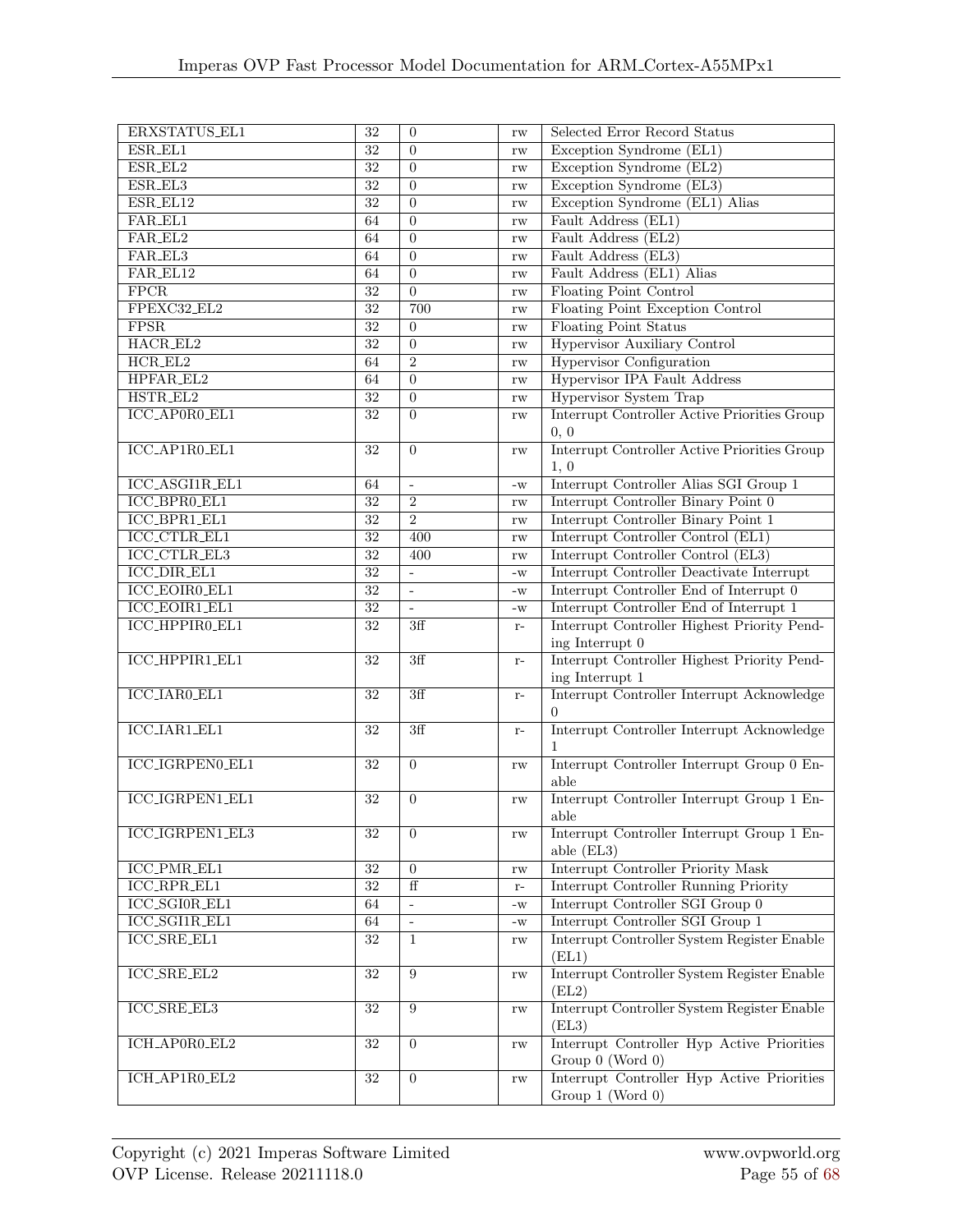| ICH_EISR_EL2           | $\overline{32}$ | $\boldsymbol{0}$ | $\mathbf{r}$ – | Interrupt Controller End of Interrupt Status |
|------------------------|-----------------|------------------|----------------|----------------------------------------------|
| <b>ICH_ELRSR_EL2</b>   | $\overline{32}$ | $\overline{f}$   | $r-$           | Interrupt Controller Empty List Register     |
|                        |                 |                  |                | <b>Status</b>                                |
| ICH_HCR_EL2            | $\overline{32}$ | $\overline{0}$   | rw             | Interrupt Controller Hypervisor Control      |
| ICH_LR0_EL2            | 64              | $\overline{0}$   | rw             | Interrupt Controller List 0                  |
| ICH_LR1_EL2            | 64              | $\overline{0}$   | rw             | Interrupt Controller List 1                  |
| $ICH_LR2_EL2$          | 64              | $\overline{0}$   | rw             | Interrupt Controller List 2                  |
| $ICH_LR3_EL2$          | 64              | $\overline{0}$   | rw             | Interrupt Controller List 3                  |
| <b>ICH_MISR_EL2</b>    | $\overline{32}$ | $\overline{0}$   |                | Interrupt Controller Maintenance Interrupt   |
|                        |                 |                  | $\mathbf{r}$ – | State                                        |
| ICH_VMCR_EL2           | $32\,$          | 4c0000           |                | Interrupt Controller Virtual Machine Con-    |
|                        |                 |                  | rw             | trol                                         |
| <b>ICH_VTR_EL2</b>     | 32              | 90100003         |                | Interrupt Controller VGIC Type               |
| ID_AA64AFR0_EL1        | 64              | $\Omega$         | $r-$           | AArch64 Auxiliary Feature 0                  |
| ID_AA64AFR1_EL1        | 64              | $\overline{0}$   | $r-$           | AArch64 Auxiliary Feature 1                  |
|                        |                 |                  | $r-$           |                                              |
| ID_AA64DFR0_EL1        | 64              | 10305408         | $\mathbf{r}$ – | AArch64 Debug Feature 0                      |
| ID_AA64DFR1_EL1        | 64              | $\overline{0}$   | $r-$           | AArch64 Debug Feature 1                      |
| ID_AA64ISAR0_EL1       | 64              | 1000             | $\mathbf{r}$ – | AArch64 Instruction Set Attribute 0          |
|                        |                 | 10210000         |                |                                              |
| ID_AA64ISAR1_EL1       | 64              | 100001           | $r-$           | AArch64 Instruction Set Attribute 1          |
| ID_AA64MMFR0_EL1       | 64              | 101122           | $\mathbf{r}$ – | AArch64 Memory Model Feature 0               |
| ID_AA64MMFR1_EL1       | 64              | 10212122         | $r-$           | AArch64 Memory Model Feature 1               |
| ID_AA64MMFR2_EL1       | 64              | 1011             | $r-$           | AArch64 Memory Model Feature 2               |
| ID_AA64PFR0_EL1        | 64              | 11112222         | $r-$           | AArch64 Processor Feature 0                  |
| ID_AA64PFR1_EL1        | 64              | $\overline{0}$   | $r-$           | AArch64 Processor Feature 1                  |
| ID_AFR0_EL1            | $\overline{32}$ | $\overline{0}$   | $r-$           | Auxiliary Feature 0                          |
| <b>ID_DFR0_EL1</b>     | $\overline{32}$ | 4010088          | $r-$           | Debug Feature 0                              |
| <b>ID_ISAR0_EL1</b>    | $\overline{32}$ | 2101110          | $r-$           | Instruction Set Attribute 0                  |
| ID_ISAR1_EL1           | $\overline{32}$ | 13112111         | $r-$           | Instruction Set Attribute 1                  |
| ID_ISAR2_EL1           | $\overline{32}$ | 21232042         | $r-$           | Instruction Set Attribute 2                  |
| <b>ID_ISAR3_EL1</b>    | $\overline{32}$ | 1112131          | $r-$           | Instruction Set Attribute 3                  |
| ID_ISAR4_EL1           | $32\,$          | 11142            | $r-$           | Instruction Set Attribute 4                  |
| ID_ISAR5_EL1           | $\overline{32}$ | 10001            | $r-$           | Instruction Set Attribute 5                  |
| ID_ISAR6_EL1           | $\overline{32}$ | $\overline{10}$  | $r-$           | Instruction Set Attribute 6                  |
| ID_MMFR0_EL1           | $\overline{32}$ | 10201105         | $r-$           | Memory Model Feature 0                       |
| ID_MMFR1_EL1           | $\overline{32}$ | 40000000         | $\mathbf{r}$ – | Memory Model Feature 1                       |
| ID_MMFR2_EL1           | $\overline{32}$ | 1260000          | $r-$           | Memory Model Feature 2                       |
| ID_MMFR3_EL1           | $\overline{32}$ | 2122211          | $r-$           | Memory Model Feature 3                       |
| ID_MMFR4_EL1           | $\overline{32}$ | 21110            | $r-$           | Memory Model Feature 4                       |
| ID_PFR0_EL1            | $32\,$          | 10000131         | $r-$           | Processor Feature $0$                        |
| ID_PFR1_EL1            | $\overline{32}$ | 10011011         | $\mathbf{r}$ – | Processor Feature 1                          |
| IFSR32_EL2             | $32\,$          | $\overline{0}$   | rw             | Instruction Fault Status (EL2)               |
| $ISR$ <sub>-EL1</sub>  | $\overline{32}$ | $\overline{0}$   | $\mathbf{r}$ – | Interrupt Status                             |
| $LORC$ $ELI$           | 32              | $\overline{0}$   | rw             | <b>LORegion Control</b>                      |
| LOREA_EL1              | 64              | $\overline{0}$   | rw             | <b>LORegion End Address</b>                  |
| LORID_EL1              | $\overline{32}$ | 40004            | $\mathbf{r}$ – | LORegion ID                                  |
| $LORN$ <sub>-EL1</sub> | $32\,$          | $\overline{0}$   | rw             | <b>LORegion Number</b>                       |
| LORSA_EL1              | 64              | $\overline{0}$   | $\mathbf{rw}$  | <b>LORegion Start Address</b>                |
| MAIR_EL1               | 64              | 44e048e0         | $\mathbf{rw}$  | Memory Attribute Indirection (EL1)           |
|                        |                 | 00098aa4         |                |                                              |
| MAIR_EL2               | 64              | $\overline{0}$   | rw             | Memory Attribute Indirection (EL2)           |
| MAIR_EL3               | 64              | 44e048e0         | $\mathbf{rw}$  | Memory Attribute Indirection (EL3)           |
|                        |                 | 00098aa4         |                |                                              |
| MAIR_EL12              | 64              | $\overline{0}$   | rw             | Memory Attribute Indirection (EL1) Alias     |
| MDCCINT_EL1            | $\overline{32}$ | $\boldsymbol{0}$ | $\mathbf{rw}$  | Monitor DCC Interrupt Enable                 |
| MDCCSR_EL0             | $\overline{32}$ | $\overline{0}$   | $\mathbf{r}$ – | Monitor DCC Status                           |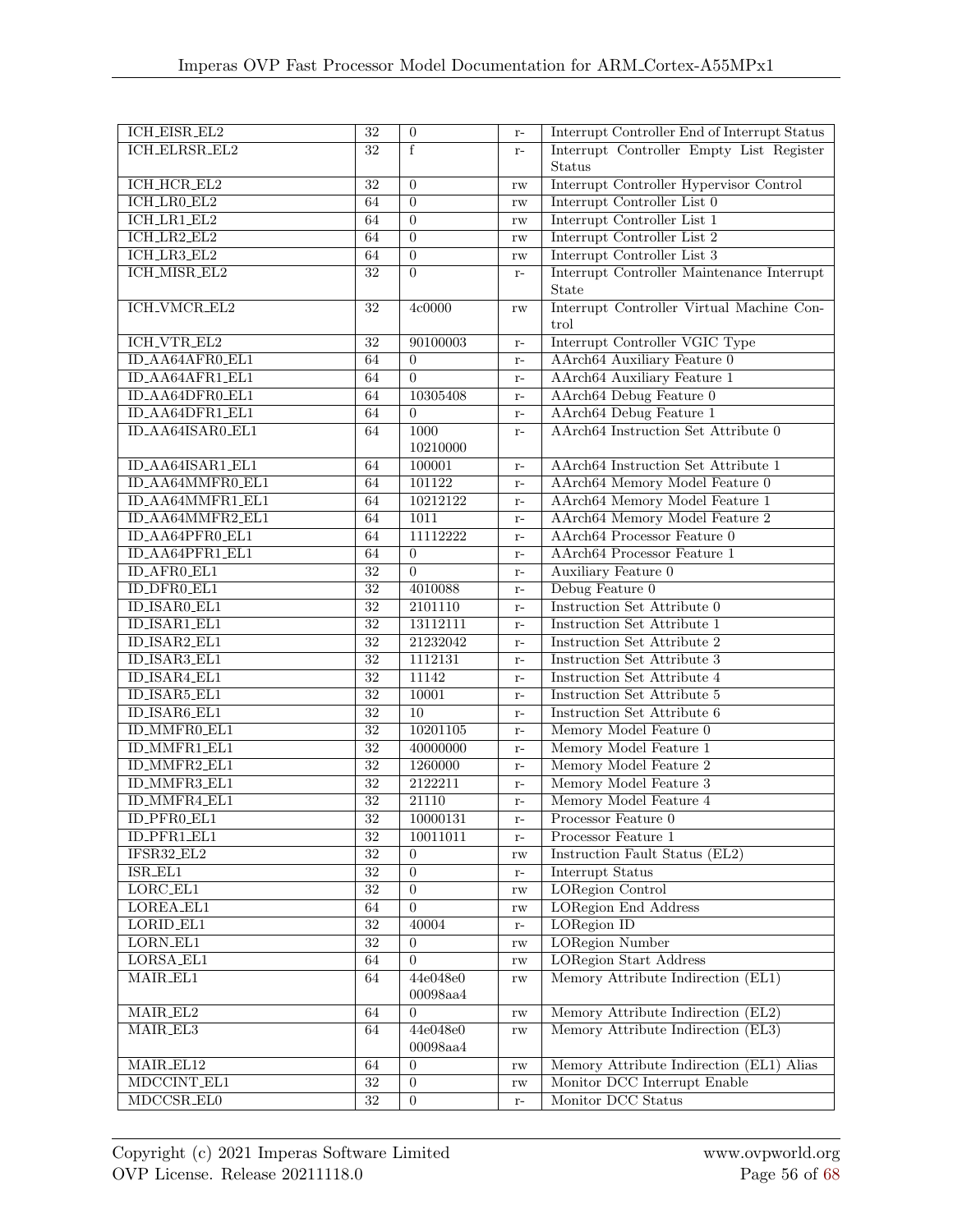| $MDCR$ <sub>-EL2</sub> | $\overline{32}$                    | $\,6\,$                            | rw                  | Monitor Debug Configuration (EL2)                |  |
|------------------------|------------------------------------|------------------------------------|---------------------|--------------------------------------------------|--|
| MDCR_EL3               | $\overline{32}$                    | $\overline{0}$                     | rw                  | Monitor Debug Configuration (EL3)                |  |
| MDRAR_EL1              | 64                                 | $\overline{0}$                     | $r-$                | Monitor Debug ROM Address                        |  |
| MDSCR_EL1              | $\overline{32}$                    | $\overline{0}$                     | rw                  | Monitor Debug System Control                     |  |
| MIDR_EL1               | $\overline{32}$                    | 411fd050                           | $r-$                | Main ID                                          |  |
| MPIDR_EL1              | 64                                 | 81000000                           | $r-$                | Multiprocessor Affinity                          |  |
| MVFR0_EL1              | $\overline{32}$                    | 10110222                           | $r-$                | Media and VFP Feature 0                          |  |
| MVFR1_EL1              | $\overline{32}$                    | 13211111                           | $r-$                | Media and VFP Feature 1                          |  |
| MVFR2_EL1              | $\overline{32}$                    | $\overline{43}$                    | $r-$                | Media and VFP Feature 2                          |  |
| <b>NZCV</b>            | $\overline{32}$                    | $\boldsymbol{0}$                   | rw                  | <b>Condition Flags</b>                           |  |
| OSDLR_EL1              | 32                                 | $\boldsymbol{0}$                   | rw                  | <b>OS</b> Double Lock                            |  |
| OSDTRRX_EL1            | $\overline{32}$                    | $\overline{0}$                     | rw                  | OS Lock Data Transfer, Receive                   |  |
| <b>OSDTRTX_EL1</b>     | $\overline{32}$                    | $\boldsymbol{0}$                   | rw                  | OS Lock Data Transfer, Transmit                  |  |
| OSECCR_EL1             | 32                                 | $\boldsymbol{0}$                   | rw                  | OS Lock Exception Catch Control                  |  |
| OSLAR_EL1              | 32                                 | $\omega$                           | $-W$                | <b>OS</b> Lock Access                            |  |
| OSLSR_EL1              | $\overline{32}$                    | $\mathbf{a}$                       | $r-$                | <b>OS</b> Lock Status                            |  |
| $\overline{PAN}$       | $\overline{32}$                    | $\overline{0}$                     | rw                  | Privileged Access Never                          |  |
| PAR_EL1                | 64                                 | $\overline{0}$                     | rw                  | Physical Address                                 |  |
| PMCCFILTR_EL0          | $\overline{32}$                    | $\boldsymbol{0}$                   | rw                  | Performance Monitors Cycle Count Filter          |  |
| PMCCNTR_EL0            | 64                                 | $\boldsymbol{0}$                   | rw                  | Performance Monitors Cycle Count                 |  |
| PMCEID0_EL0            | 64                                 | fbff7f3f                           | $r-$                | Performance Monitors Common Event ID 0           |  |
| PMCEID1_EL0            | 64                                 | 1f1ae7b                            | $r-$                | Performance Monitors Common Event ID 1           |  |
| PMCNTENCLR_EL0         | $\overline{32}$                    | $\overline{0}$                     | rw                  | Performance Monitors Count Enable Clear          |  |
| PMCNTENSET_EL0         | $\overline{32}$                    | $\overline{0}$                     | rw                  | Performance Monitors Count Enable Set            |  |
| PMCR_EL0               | 32                                 | 41453000                           | rw                  | Performance Monitors Control                     |  |
| PMEVCNTR0_EL0          | $\overline{32}$                    | $\overline{0}$                     | rw                  | Performance Monitors Event Count 0               |  |
| PMEVCNTR1_EL0          | $\overline{32}$                    | $\overline{0}$                     |                     | Performance Monitors Event Count 1               |  |
| PMEVCNTR2_EL0          | $\overline{32}$                    | $\overline{0}$                     | rw                  | Performance Monitors Event Count 2               |  |
| PMEVCNTR3_EL0          | $\overline{32}$                    | $\boldsymbol{0}$                   | rw                  | Performance Monitors Event Count 3               |  |
| PMEVCNTR4_EL0          | $\overline{32}$                    | $\boldsymbol{0}$                   | rw                  | Performance Monitors Event Count 4               |  |
| PMEVCNTR5_EL0          | $\overline{32}$                    | $\overline{0}$                     | rw                  | Performance Monitors Event Count 5               |  |
| PMEVTYPER0_EL0         | 32                                 | $\overline{0}$                     | rw                  | Performance Monitors Event Type 0                |  |
| PMEVTYPER1_EL0         | $\overline{32}$                    | $\overline{0}$                     | rw                  | Performance Monitors Event Type 1                |  |
| PMEVTYPER2_EL0         | $\overline{32}$                    | $\boldsymbol{0}$                   | rw                  | Performance Monitors Event Type 2                |  |
| PMEVTYPER3_EL0         | $\overline{32}$                    | $\overline{0}$                     | rw                  | Performance Monitors Event Type 3                |  |
| PMEVTYPER4_EL0         | $\overline{32}$                    | $\overline{0}$                     | rw                  | Performance Monitors Event Type 4                |  |
|                        |                                    |                                    | rw                  |                                                  |  |
| PMEVTYPER5_EL0         | $\overline{32}$<br>$\overline{32}$ | $\boldsymbol{0}$<br>$\overline{0}$ | rw                  | Performance Monitors Event Type 5                |  |
| PMINTENCLR_EL1         |                                    |                                    | rw                  | Performance Monitors Interrupt Enable            |  |
|                        |                                    |                                    |                     | Clear                                            |  |
| PMINTENSET_EL1         | $\overline{32}$                    | $\overline{0}$                     | $\operatorname{rw}$ | Performance Monitors Interrupt Enable Set        |  |
| PMOVSCLR_EL0           | 32                                 | 0                                  | rw                  | Performance Monitors Overflow Flag Status        |  |
|                        |                                    |                                    |                     | Clear                                            |  |
| PMOVSSET_EL0           | $32\,$                             | $\overline{0}$                     | rw                  | Performance Monitors Overflow Flag Status        |  |
|                        |                                    |                                    |                     | Set<br>Performance Monitors Event Counter Selec- |  |
| PMSELR_EL0             | $32\,$                             | $\overline{0}$                     | $\mathbf{rw}$       |                                                  |  |
|                        |                                    |                                    |                     | tion                                             |  |
| PMSWINC_EL0            | 32                                 | $\overline{a}$                     | $-W$                | Performance Monitors Software Increment          |  |
| PMUSERENR_EL0          | 32                                 | $\overline{0}$                     | rw                  | Performance Monitors User Enable                 |  |
| PMXEVCNTR_EL0          | $32\,$                             | $\overline{0}$                     | rw                  | Performance Monitors Selected Event Count        |  |
| PMXEVTYPER_EL0         | $32\,$                             | $\overline{0}$                     | rw                  | Performance Monitors Selected Event Type         |  |
| REVIDR_EL1             | $32\,$                             | $\overline{0}$                     | $r-$                | Revision ID                                      |  |
| RMR_EL3                | 32                                 | 1                                  | rw                  | Reset Management (EL3)                           |  |
| RVBAR_EL3              | 64                                 | $\boldsymbol{0}$                   | $r-$                | Reset Vector Base Address (EL3)                  |  |
| $\rm{SCR\_EL3}$        | $32\,$                             | $\overline{0}$                     | rw                  | Secure Configuration                             |  |
| <b>SCTLR_EL1</b>       | $\overline{32}$                    | c50838                             | $\mathbf{rw}$       | System Control Register (EL1)                    |  |
| SCTLR_EL2              | $\overline{32}$                    | 30c50838                           | $\mathbf{rw}$       | System Control Register (EL2)                    |  |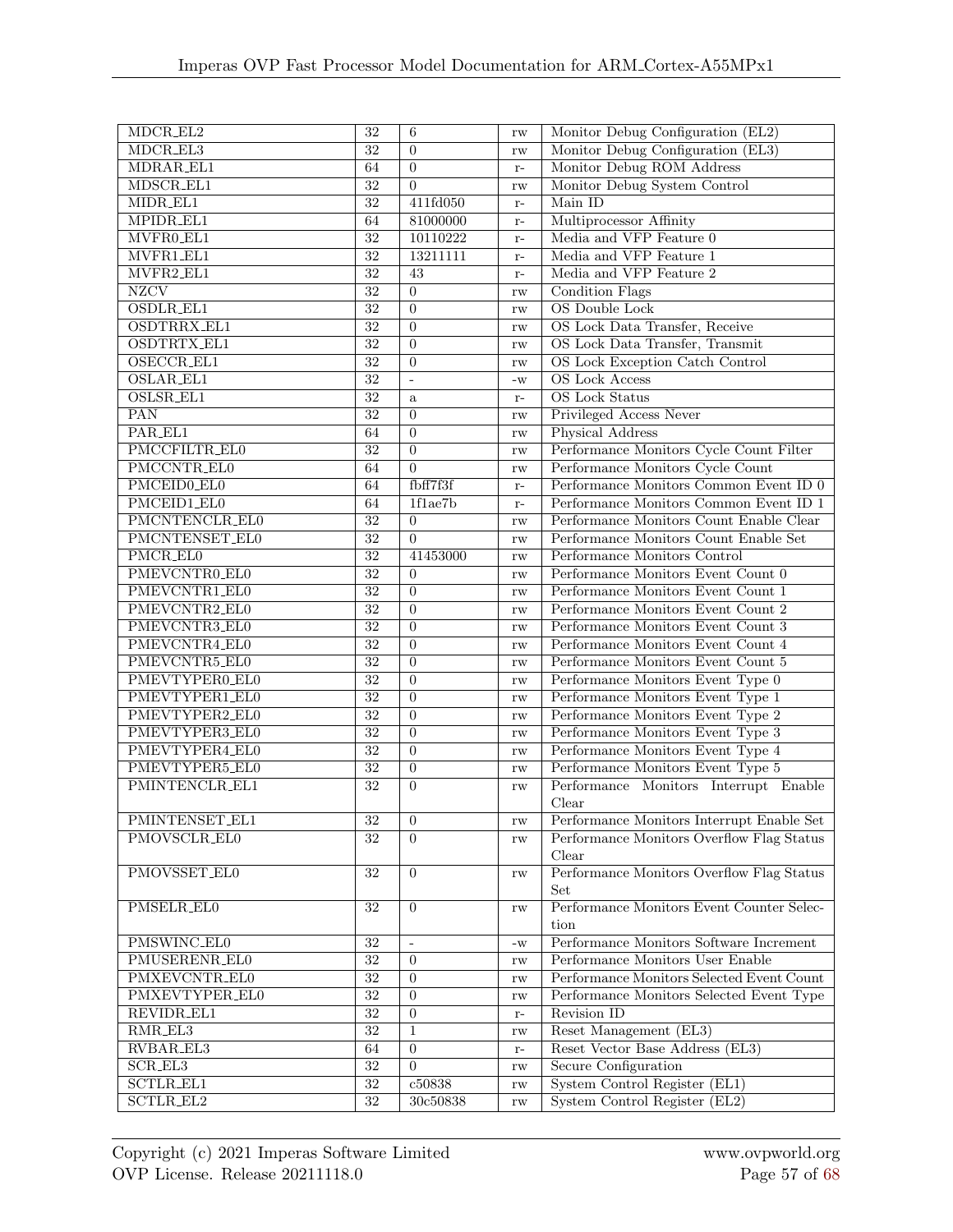| <b>SCTLR_EL3</b>      | $\overline{32}$ | c50838         | rw | System Control (EL3)                  |
|-----------------------|-----------------|----------------|----|---------------------------------------|
| <b>SCTLR_EL12</b>     | $\overline{32}$ | $\Omega$       | rw | System Control Register (EL1) Alias   |
| SDER32_EL3            | $\overline{32}$ | $\overline{0}$ | rw | <b>AArch32 Secure Debug Enable</b>    |
| SPSR_EL1              | $\overline{32}$ | $\overline{0}$ | rw | Saved Program Status (EL1)            |
| SPSR_EL2              | $\overline{32}$ | $\theta$       | rw | Saved Program Status (EL2)            |
| SPSR_EL3              | $\overline{32}$ | $\overline{0}$ | rw | Saved Program Status (EL3)            |
| SPSR_EL12             | $\overline{32}$ | $\theta$       | rw | Saved Program Status (EL1) Alias      |
| SPSR_abt              | $\overline{32}$ | $\overline{0}$ | rw | Saved Program Status (Abort Mode)     |
| $SPSR$ _fiq           | $\overline{32}$ | $\overline{0}$ | rw | Saved Program Status (FIQ Mode)       |
| $SPSR$ <sub>irq</sub> | $\overline{32}$ | $\overline{0}$ | rw | Saved Program Status (IRQ Mode)       |
| SPSR_und              | $\overline{32}$ | $\overline{0}$ | rw | Saved Program Status (Undefined Mode) |
| <b>SPSel</b>          | $\overline{32}$ | $\mathbf{1}$   | rw | <b>Stack Pointer Select</b>           |
| SP_EL0                | 64              | $\overline{0}$ | rw | Stack Pointer (EL0)                   |
| $SP_EL1$              | 64              | $\theta$       | rw | Stack Pointer (EL1)                   |
| $SP_EL2$              | 64              | $\overline{0}$ | rw | Stack Pointer (EL2)                   |
| SP <sub>EL3</sub>     | 64              | $\overline{0}$ | rw | Stack Pointer (EL3)                   |
| TCR_EL1               | 64              | $\theta$       | rw | Translation Control (EL1)             |
| TCR_EL2               | 64              | 80000000       | rw | Translation Control (EL2)             |
| TCR_EL3               | $\overline{32}$ | $\overline{0}$ | rw | Translation Control (EL3)             |
| TCR_EL12              | $\overline{64}$ | $\overline{0}$ | rw | Translation Control (EL1) Alias       |
| TPIDRRO_EL0           | 64              | $\Omega$       | rw | Thread Pointer/ID, Read-Only (EL0)    |
| TPIDR_EL0             | 64              | $\overline{0}$ | rw | Thread Pointer/ID (EL0)               |
| TPIDR_EL1             | 64              | $\Omega$       | rw | Thread Pointer/ID (EL1)               |
| TPIDR_EL2             | 64              | $\overline{0}$ | rw | Thread Pointer/ID (EL2)               |
| TPIDR_EL3             | 64              | $\Omega$       | rw | Thread Pointer/ID (EL3)               |
| TTBR0_EL1             | 64              | $\overline{0}$ | rw | Translation Table Base $0$ (EL1)      |
| TTBR0_EL2             | 64              | $\overline{0}$ | rw | Translation Table Base 0 (EL2)        |
| TTBR0_EL3             | 64              | $\overline{0}$ | rw | Translation Table Base 0 (EL3)        |
| TTBR0_EL12            | 64              | $\overline{0}$ | rw | Translation Table Base 0 (EL1) Alias  |
| TTBR1_EL1             | 64              | $\overline{0}$ | rw | Translation Table Base 1 (EL1)        |
| TTBR1_EL2             | 64              | $\overline{0}$ | rw | Translation Table Base 1 (EL2)        |
| TTBR1_EL12            | 64              | $\overline{0}$ | rw | Translation Table Base 1 (EL1) Alias  |
| <b>UAO</b>            | $\overline{32}$ | $\overline{0}$ | rw | <b>Unprivileged Access Override</b>   |
| VBAR_EL1              | 64              | $\Omega$       | rw | Vector Base Address (EL1)             |
| VBAR_EL2              | 64              | $\overline{0}$ | rw | Vector Base Address (EL2)             |
| VBAR_EL3              | 64              | $\overline{0}$ | rw | Vector Base Address (EL3)             |
| VBAR_EL12             | 64              | $\Omega$       | rw | Vector Base Address (EL1) Alias       |
| VDISR_EL2             | $\overline{32}$ | $\theta$       | rw | Virtual Deferred Interrupt Status     |
| VMPIDR_EL2            | 64              | 81000000       | rw | Virtualization Multiprocessor ID      |
| VPIDR_EL2             | $\overline{32}$ | 411fd050       | rw | Virtualization Processor ID           |
| VSESR_EL2             | $\overline{32}$ | $\Omega$       | rw | Virtual SError Exception Syndrome     |
| VTCR_EL2              | $\overline{32}$ | 80000000       | rw | Virtualization Translation Control    |
| VTTBR_EL2             | 64              | $\overline{0}$ | rw | Virtualization Translation Table Base |

Table 13.21: Registers at level 3, type:THREAD group:AArch64 system

## 13.3.22 AArch64 secure system

Registers at level:3, type:THREAD group:AArch64 secure system

| Name             | <b>Bits</b> | Initial-Hex | <b>RW</b> | Description                                       |
|------------------|-------------|-------------|-----------|---------------------------------------------------|
| ICC_AP1R0_EL1_S  | 32          |             | rw        | Interrupt Controller Active Priorities Group 1, 0 |
| ICC_ASGI1R_EL1_S | 64          |             | $-W$      | Interrupt Controller Alias SGI Group 1            |
| ICC_BPR1_EL1_S   | 32          |             | rw        | Interrupt Controller Binary Point 1               |
| ICC_CTLR_EL1_S   | 32          | 400         | rw        | Interrupt Controller Control (EL1)                |
| ICC_DIR_EL1_S    | 32          |             | $-W$      | Interrupt Controller Deactivate Interrupt         |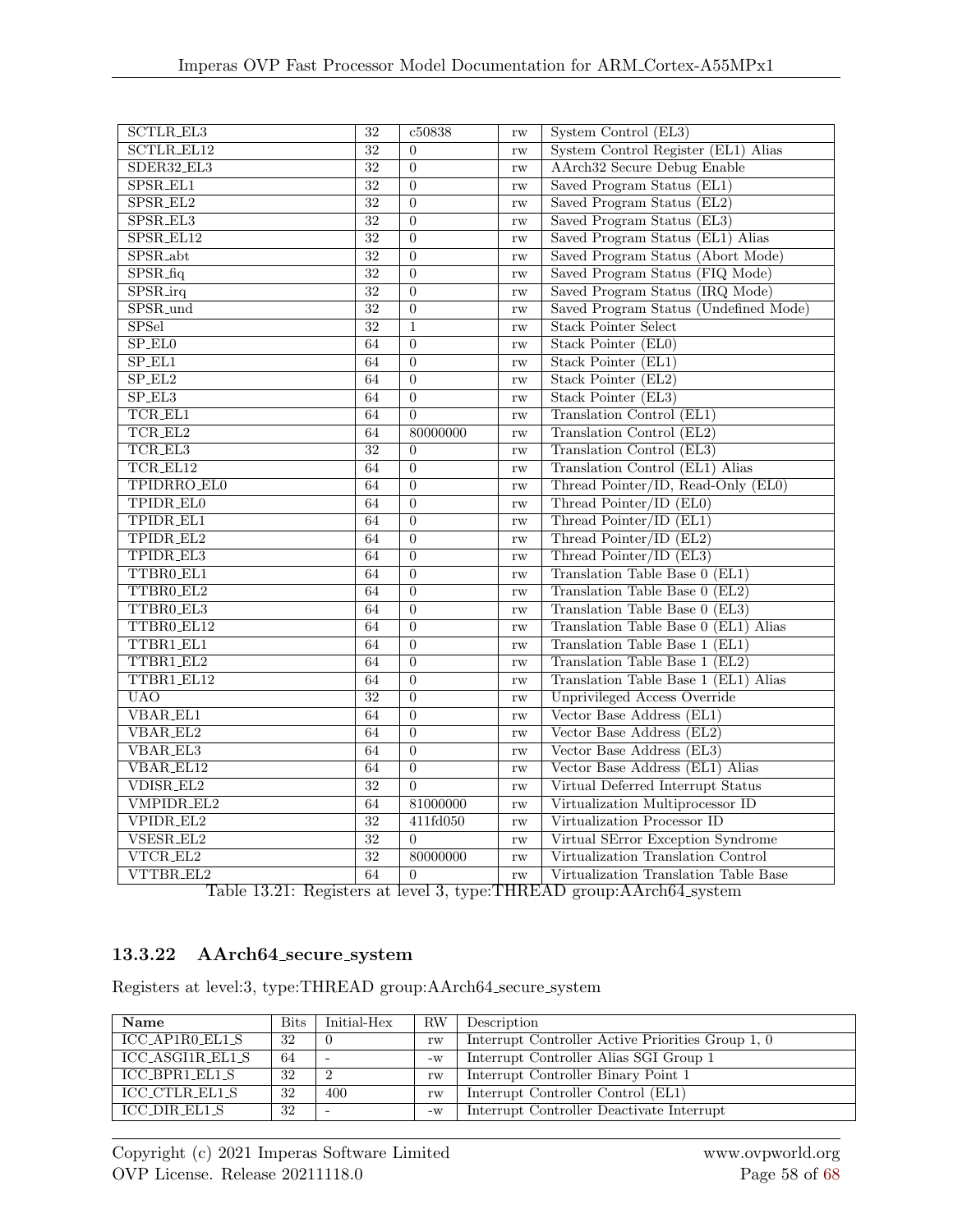| ICC_EOIR0_EL1_S      | 32 |                              | $-W$ | Interrupt Controller End of Interrupt 0                   |
|----------------------|----|------------------------------|------|-----------------------------------------------------------|
| ICC_EOIR1_EL1_S      | 32 | -                            | $-W$ | Interrupt Controller End of Interrupt 1                   |
| ICC_HPPIR0_EL1_S     | 32 | 3ff                          | $r-$ | Interrupt Controller Highest Priority Pending Interrupt 0 |
| ICC_HPPIR1_EL1_S     | 32 | 3ff                          | $r-$ | Interrupt Controller Highest Priority Pending Interrupt 1 |
| ICC_IAR0_EL1_S       | 32 | 3ff                          | $r-$ | Interrupt Controller Interrupt Acknowledge 0              |
| ICC_IAR1_EL1_S       | 32 | 3ff                          | $r-$ | Interrupt Controller Interrupt Acknowledge 1              |
| ICC_IGRPEN0_EL1_S    | 32 | $\Omega$                     | rw   | Interrupt Controller Interrupt Group 0 Enable             |
| ICC_IGRPEN1_EL1_S    | 32 | $\Omega$                     | rw   | Interrupt Controller Interrupt Group 1 Enable             |
| ICC_IGRPEN1_EL3_S    | 32 | $\Omega$                     | rw   | Interrupt Controller Interrupt Group 1 Enable (EL3)       |
| ICC_PMR_EL1_S        | 32 | $\Omega$                     | rw   | Interrupt Controller Priority Mask                        |
| <b>ICC_RPR_EL1_S</b> | 32 | ff                           | $r-$ | Interrupt Controller Running Priority                     |
| ICC_SGI0R_EL1_S      | 64 | $\qquad \qquad \blacksquare$ | $-W$ | Interrupt Controller SGI Group 0                          |
| ICC_SGI1R_EL1_S      | 64 | $\qquad \qquad \blacksquare$ | $-W$ | Interrupt Controller SGI Group 1                          |
| <b>ICC_SRE_EL1_S</b> | 32 |                              | rw   | Interrupt Controller System Register Enable (EL1)         |

Table 13.22: Registers at level 3, type:THREAD group:AArch64 secure system

#### 13.3.23 AArch64 non secure system

Registers at level:3, type:THREAD group:AArch64 non secure system

| Name                     | <b>Bits</b> | Initial-Hex              | RW   | Description                                               |
|--------------------------|-------------|--------------------------|------|-----------------------------------------------------------|
| ICC_AP1R0_EL1_NS         | 32          | $\Omega$                 | rw   | Interrupt Controller Active Priorities Group 1, 0         |
| ICC_ASGI1R_EL1_NS        | 64          | $\overline{\phantom{a}}$ | $-W$ | Interrupt Controller Alias SGI Group 1                    |
| <b>ICC_BPR1_EL1_NS</b>   | 32          | 3                        | rw   | Interrupt Controller Binary Point 1                       |
| <b>ICC_CTLR_EL1_NS</b>   | 32          | 400                      | rw   | Interrupt Controller Control (EL1)                        |
| <b>ICC_DIR_EL1_NS</b>    | 32          |                          | $-W$ | Interrupt Controller Deactivate Interrupt                 |
| <b>ICC_EOIR0_EL1_NS</b>  | 32          | $\sim$                   | $-W$ | Interrupt Controller End of Interrupt 0                   |
| <b>ICC_EOIR1_EL1_NS</b>  | 32          | $\sim$                   | $-W$ | Interrupt Controller End of Interrupt 1                   |
| ICC_HPPIR0_EL1_NS        | 32          | 3ff                      | $r-$ | Interrupt Controller Highest Priority Pending Interrupt 0 |
| <b>ICC_HPPIR1_EL1_NS</b> | 32          | 3ff                      | $r-$ | Interrupt Controller Highest Priority Pending Interrupt 1 |
| <b>ICC_IAR0_EL1_NS</b>   | 32          | 3ff                      | $r-$ | Interrupt Controller Interrupt Acknowledge 0              |
| <b>ICC_IAR1_EL1_NS</b>   | 32          | 3ff                      | $r-$ | Interrupt Controller Interrupt Acknowledge 1              |
| ICC_IGRPEN0_EL1_NS       | 32          | $\Omega$                 | rw   | Interrupt Controller Interrupt Group 0 Enable             |
| ICC_IGRPEN1_EL1_NS       | 32          | $\Omega$                 | rw   | Interrupt Controller Interrupt Group 1 Enable             |
| ICC_IGRPEN1_EL3_NS       | 32          | $\Omega$                 | rw   | Interrupt Controller Interrupt Group 1 Enable (EL3)       |
| ICC_PMR_EL1_NS           | 32          | $\Omega$                 | rw   | Interrupt Controller Priority Mask                        |
| <b>ICC_RPR_EL1_NS</b>    | 32          | ff                       | $r-$ | Interrupt Controller Running Priority                     |
| <b>ICC_SGI0R_EL1_NS</b>  | 64          | ÷.                       | $-W$ | Interrupt Controller SGI Group 0                          |
| <b>ICC_SGI1R_EL1_NS</b>  | 64          | $\overline{\phantom{a}}$ | $-W$ | Interrupt Controller SGI Group 1                          |
| <b>ICC_SRE_EL1_NS</b>    | 32          |                          | rw   | Interrupt Controller System Register Enable (EL1)         |

Table 13.23: Registers at level 3, type:THREAD group:AArch64 non secure system

#### 13.3.24 AArch64 SYS instruction registers

Registers at level:3, type:THREAD group:AArch64 SYS instruction registers

| Name     | <b>Bits</b> | Initial-Hex              | RW   | Description |
|----------|-------------|--------------------------|------|-------------|
| ATS1E0R  | 64          | $\overline{\phantom{0}}$ | $-W$ |             |
| ATS1E0W  | 64          | $\overline{\phantom{0}}$ | $-W$ |             |
| ATS1E1R  | 64          | $\overline{\phantom{0}}$ | $-W$ |             |
| ATS1E1RP | 64          | -                        | $-W$ |             |
| ATS1E1W  | 64          | $\overline{\phantom{0}}$ | $-W$ |             |
| ATS1E1WP | 64          |                          | $-W$ |             |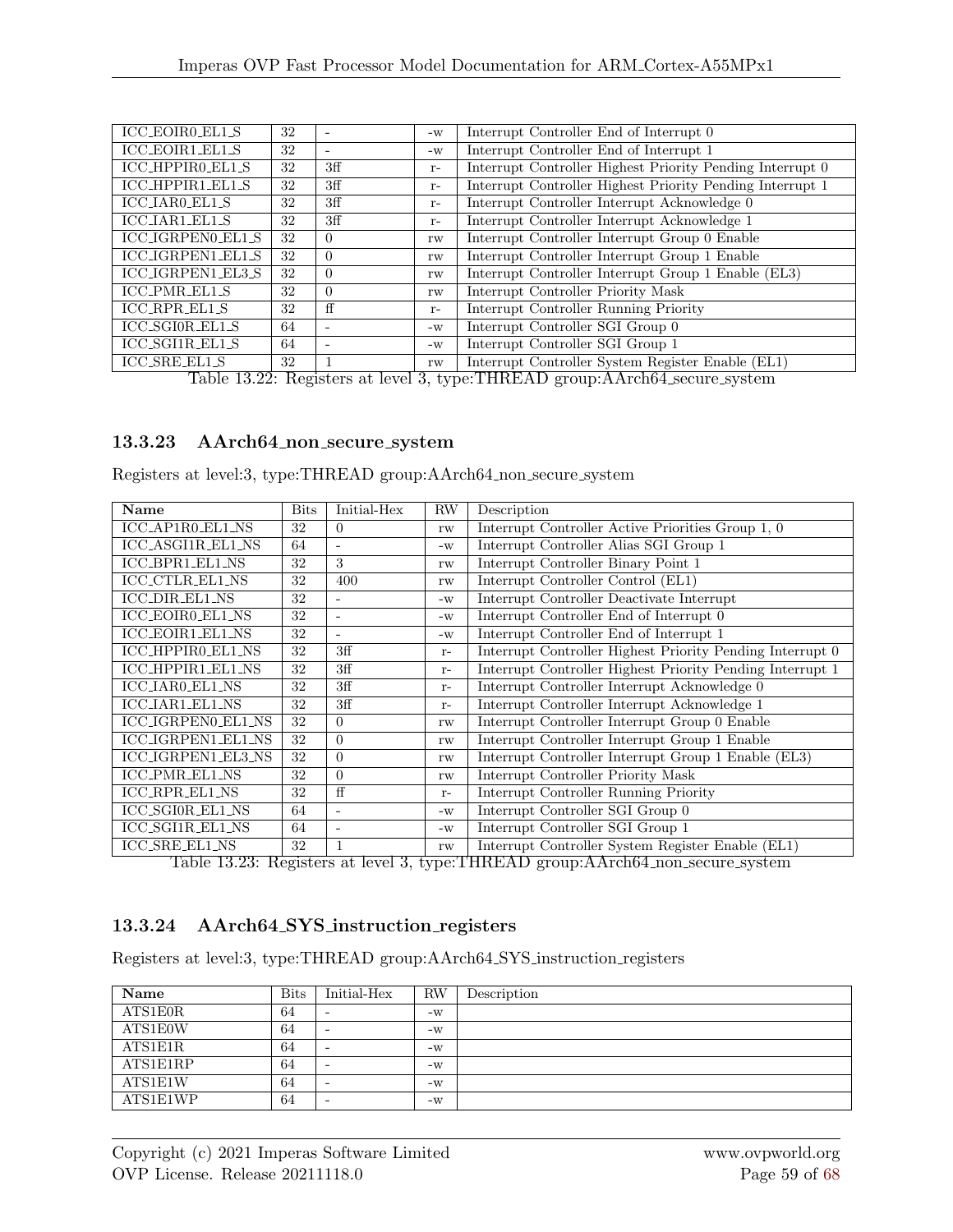| ATS1E2W<br>64<br>$\blacksquare$<br>$-W$<br>ATS1E3R<br>64<br>$\overline{\phantom{a}}$<br>$-W$<br>ATS1E3W<br>64<br>$\sim$<br>$-W$<br>64<br>$\blacksquare$ | ATS1E2R  | 64 | $\blacksquare$ | $-W$ |  |
|---------------------------------------------------------------------------------------------------------------------------------------------------------|----------|----|----------------|------|--|
|                                                                                                                                                         |          |    |                |      |  |
|                                                                                                                                                         |          |    |                |      |  |
|                                                                                                                                                         |          |    |                |      |  |
|                                                                                                                                                         | ATS12E0R |    |                | $-W$ |  |
| ATS12E0W<br>64<br>$\overline{\phantom{a}}$<br>$\mathbf{-}\mathbf{W}$                                                                                    |          |    |                |      |  |
| ATS12E1R<br>64<br>$\overline{\phantom{a}}$<br>$-W$                                                                                                      |          |    |                |      |  |
| ATS12E1W<br>64<br>$\overline{\phantom{a}}$<br>$-W$                                                                                                      |          |    |                |      |  |
| <b>DCCISW</b><br>32<br>$\sim$<br>$-W$                                                                                                                   |          |    |                |      |  |
| <b>DCCIVAC</b><br>64<br>$\overline{\phantom{a}}$<br>$-W$                                                                                                |          |    |                |      |  |
| DCCSW<br>$\overline{32}$<br>$\overline{\phantom{a}}$<br>$-W$                                                                                            |          |    |                |      |  |
| <b>DCCVAC</b><br>64<br>$\overline{\phantom{a}}$<br>$-W$                                                                                                 |          |    |                |      |  |
| DCCVAP<br>64<br>$\blacksquare$<br>$-W$                                                                                                                  |          |    |                |      |  |
| <b>DCCVAU</b><br>64<br>$\omega$<br>$-W$                                                                                                                 |          |    |                |      |  |
| <b>DCISW</b><br>$\overline{32}$<br>$\overline{\phantom{a}}$<br>$\mathbf{-}\mathbf{W}$                                                                   |          |    |                |      |  |
| <b>DCIVAC</b><br>64<br>$\overline{\phantom{a}}$<br>$\mathbf{-}\mathbf{W}$                                                                               |          |    |                |      |  |
| <b>DCZVA</b><br>32<br>$\overline{\phantom{a}}$<br>$-W$                                                                                                  |          |    |                |      |  |
| <b>ICIALLU</b><br>32<br>$\overline{\phantom{a}}$<br>$-W$                                                                                                |          |    |                |      |  |
| <b>ICIALLUIS</b><br>32<br>$\blacksquare$<br>$-W$                                                                                                        |          |    |                |      |  |
| <b>ICIVAU</b><br>64<br>$\overline{\phantom{a}}$<br>$\mathbf{-}\mathbf{W}$                                                                               |          |    |                |      |  |
| <b>TLBIALLE1</b><br>64<br>$\overline{\phantom{a}}$<br>$-W$                                                                                              |          |    |                |      |  |
| <b>TLBIALLE1IS</b><br>64<br>$\overline{\phantom{a}}$<br>$-W$                                                                                            |          |    |                |      |  |
| TLBIALLE2<br>64<br>$\sim$<br>$-W$                                                                                                                       |          |    |                |      |  |
| <b>TLBIALLE2IS</b><br>64<br>$\overline{\phantom{a}}$<br>$\mathbf{-}\mathbf{W}$                                                                          |          |    |                |      |  |
| <b>TLBIALLE3</b><br>64<br>$\overline{\phantom{a}}$<br>$\mathbf{-}\mathbf{W}$                                                                            |          |    |                |      |  |
| <b>TLBIALLE3IS</b><br>64<br>$-W$<br>$\overline{\phantom{a}}$                                                                                            |          |    |                |      |  |
| TLBIASIDE1<br>64<br>$\overline{\phantom{a}}$<br>$-W$                                                                                                    |          |    |                |      |  |
| <b>TLBIASIDE1IS</b><br>64<br>$\blacksquare$<br>$-W$                                                                                                     |          |    |                |      |  |
| TLBIIPAS2E1<br>64<br>$\overline{\phantom{a}}$<br>$-W$                                                                                                   |          |    |                |      |  |
| TLBIIPAS2E1IS<br>64<br>$\overline{\phantom{a}}$<br>$\mathbf{-}\mathbf{W}$                                                                               |          |    |                |      |  |
| TLBIIPAS2LE1<br>64<br>$\overline{\phantom{a}}$<br>$-W$                                                                                                  |          |    |                |      |  |
| TLBIIPAS2LE1IS<br>64<br>$\sim$<br>$-W$                                                                                                                  |          |    |                |      |  |
| <b>TLBIVAAE1</b><br>64<br>$\blacksquare$<br>$-W$                                                                                                        |          |    |                |      |  |
| <b>TLBIVAAE1IS</b><br>64<br>$\overline{\phantom{a}}$<br>$\mathbf{-}\mathbf{W}$                                                                          |          |    |                |      |  |
| <b>TLBIVAALE1</b><br>64<br>$\overline{\phantom{a}}$<br>$-W$                                                                                             |          |    |                |      |  |
| TLBIVAALE1IS<br>64<br>$\overline{\phantom{a}}$<br>$-W$                                                                                                  |          |    |                |      |  |
| TLBIVAE1<br>64<br>$\sim$<br>$-W$                                                                                                                        |          |    |                |      |  |
| <b>TLBIVAE1IS</b><br>64<br>$\bar{a}$<br>$-W$                                                                                                            |          |    |                |      |  |
| TLBIVAE2<br>64<br>$\overline{\phantom{a}}$<br>$-W$                                                                                                      |          |    |                |      |  |
| TLBIVAE2IS<br>$\overline{64}$<br>$\mathbf{-}\mathbf{W}$                                                                                                 |          |    |                |      |  |
| TLBIVAE3<br>64<br>$\blacksquare$<br>$-W$                                                                                                                |          |    |                |      |  |
| <b>TLBIVAE3IS</b><br>64<br>$\omega$<br>$-W$                                                                                                             |          |    |                |      |  |
| TLBIVALE1<br>64<br>$\omega$<br>$-W$                                                                                                                     |          |    |                |      |  |
| <b>TLBIVALE1IS</b><br>64<br>$\blacksquare$<br>$\mathbf{-}\mathbf{W}$                                                                                    |          |    |                |      |  |
| TLBIVALE2<br>64<br>$\mathbf{-}\mathbf{W}$<br>$\overline{\phantom{a}}$                                                                                   |          |    |                |      |  |
| TLBIVALE2IS<br>64<br>$\blacksquare$<br>$-W$                                                                                                             |          |    |                |      |  |
| TLBIVALE3<br>64<br>$\omega$<br>$-W$                                                                                                                     |          |    |                |      |  |
| <b>TLBIVALE3IS</b><br>64<br>$\overline{\phantom{a}}$<br>$\mathbf{-}\mathbf{W}$                                                                          |          |    |                |      |  |
| TLBIVMALLE1<br>64<br>$\overline{\phantom{a}}$<br>$-W$                                                                                                   |          |    |                |      |  |
| TLBIVMALLE1IS<br>64<br>$\overline{\phantom{a}}$<br>$-W$                                                                                                 |          |    |                |      |  |
| TLBIVMALLS12E1<br>64<br>$\omega$<br>$-W$                                                                                                                |          |    |                |      |  |
| TLBIVMALLS12E1IS<br>64<br>$\blacksquare$<br>$\mathbf{-}\mathbf{W}$                                                                                      |          |    |                |      |  |

Table 13.24: Registers at level 3, type:THREAD group:AArch64 SYS instruction registers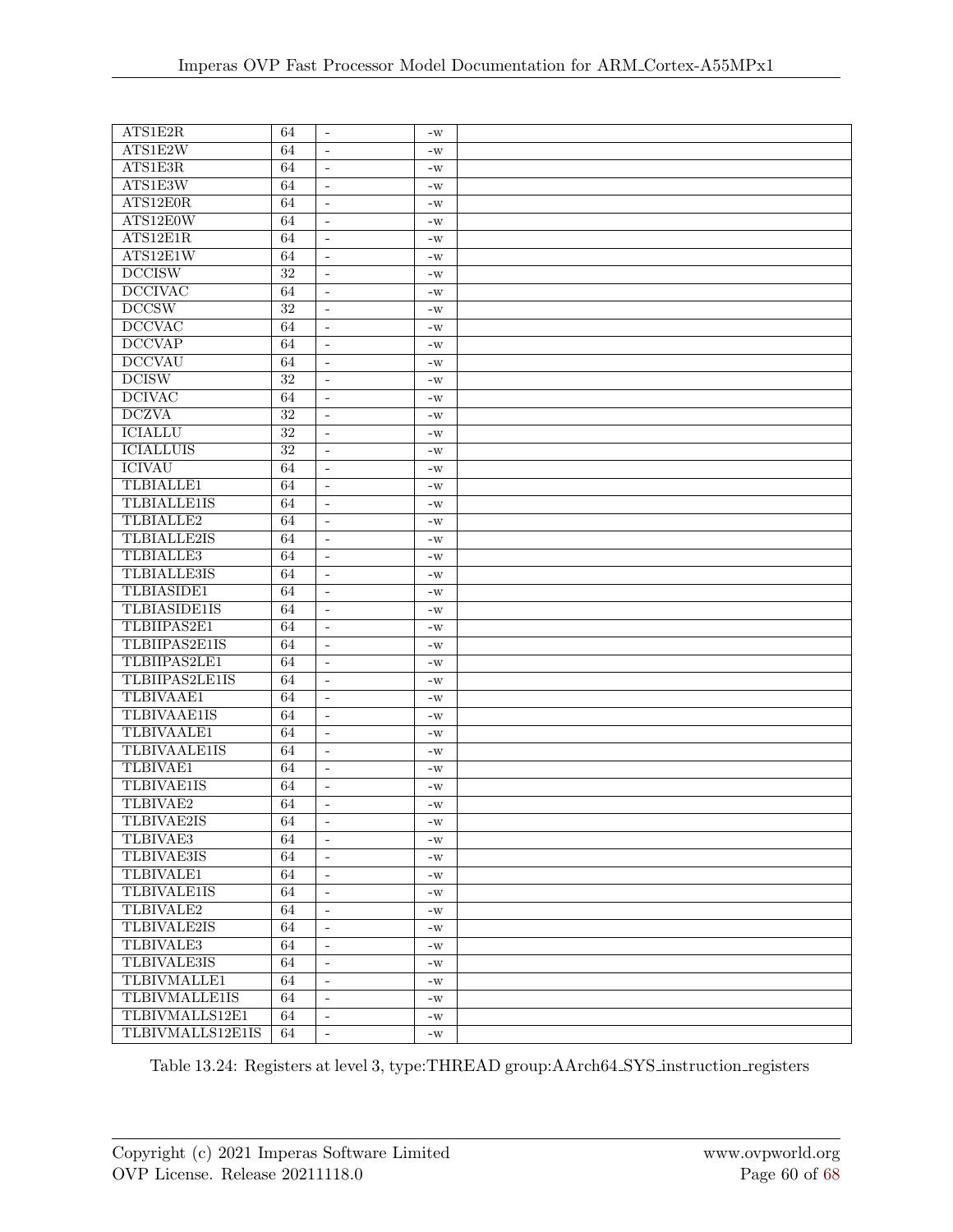## 13.3.25 Integration support

Registers at level:3, type:THREAD group:Integration support

| Name                  | <b>Bits</b> | Initial-Hex              | <b>RW</b>              | Description                                                                                  |
|-----------------------|-------------|--------------------------|------------------------|----------------------------------------------------------------------------------------------|
| transactPL            | 32          | 3                        | $r-$                   | privilege level of current memory transaction                                                |
| transactAT            | 32          | $\overline{0}$           | $r-$                   | current memory transaction type: $PA=1$ , $VA=0$                                             |
| artifactPAR           | 64          | $\overline{0}$           | $\mathbf{r}$ –         | result of address translation for artifact write to ATS1CPR etc                              |
| PTWBankSelect         | 8           | $\Omega$                 | rw                     | select PTW bank (0 is stage 1, 1 is stage 2, 2-5 are stage 2 walks                           |
|                       |             |                          |                        | initiated by stage 1 level 0-3 entry lookups, respectively)                                  |
| PTWBankValid          | 8           | $\overline{0}$           | $\mathbf{r}$ –         | bitmask of valid banks $(0x01$ is stage 1, $0x02$ is stage 2, $0x04$ -                       |
|                       |             |                          |                        | 0x20 are stage 2 walks initiated by stage 1 level 0-3 entry lookups,                         |
|                       |             |                          |                        | respectively)                                                                                |
| PTWAddressValid       | 8           | $\Omega$                 | $r-$                   | bitmask<br>bits<br>for<br>$\overline{\text{each}}$<br>PTWAd-<br><sub>of</sub><br>valid<br>of |
|                       |             |                          |                        | dressL0PTWAddressL3, PTWBase, PTWInput<br>and PT-                                            |
|                       |             |                          |                        | WOutput in current bank                                                                      |
| <b>PTWAddressNS</b>   | 8           | $\overline{0}$           | $r-$                   | bitmask<br>of Non-Secure<br>bits<br>for<br>$\overline{\text{each}}$<br>PTWAd-<br>οf          |
|                       |             |                          |                        | dressL0PTWAddressL3, PTWBase and PTWOutput in                                                |
|                       |             |                          |                        | current bank (PTWInput bit is always 0)                                                      |
| PTWValueValid         | 8           | $\Omega$                 | $r-$                   | bitmask of valid bits for each of PTWValueL0PTWValueL3 in                                    |
|                       |             |                          |                        | current bank                                                                                 |
| PTWAddressL0          | 64          | $\Omega$                 |                        | current bank PTW address, level 0                                                            |
| PTWAddressL1          |             |                          | $r-$                   |                                                                                              |
|                       | 64          | $\Omega$                 | $\mathbf{r}$ –         | current bank PTW address, level 1                                                            |
| PTWAddressL2          | 64          | $\overline{0}$           | $r-$                   | current bank PTW address, level 2                                                            |
| PTWAddressL3          | 64          | $\Omega$                 | $\mathbf{r}$ –         | current bank PTW address, level 3                                                            |
| PTWValueL0            | 64          | $\theta$                 | $\mathbf{r}$ –         | current bank PTW value, level 0                                                              |
| PTWValueL1            | 64          | $\overline{0}$           | $r-$                   | current bank PTW value, level $1$                                                            |
| PTWValueL2            | 64          | $\overline{0}$           | $r-$                   | current bank PTW value, level 2                                                              |
| PTWValueL3            | 64          | $\overline{0}$           | $r-$                   | current bank PTW value, level 3                                                              |
| <b>PTWBase</b>        | 64          | $\theta$                 | $r-$                   | current bank PTW table base address                                                          |
| PTWInput              | 64          | $\overline{0}$           | $r-$                   | current bank PTW input address                                                               |
| PTWOutput             | 64          | $\overline{0}$           | $\mathbf{r}$ –         | current bank PTW output address                                                              |
| PTWPgSize             | 64          | $\overline{0}$           | $r-$                   | current bank PTW page size (Valid only when PTWOutput is                                     |
|                       |             |                          |                        | valid)                                                                                       |
| PTWLEL1S              | 64          | $\overline{\phantom{a}}$ | $\mathbf{-}\mathbf{W}$ | perform $EL1(S)$ stage 1 page table walk for fetch, filling PTW                              |
|                       |             |                          |                        | query registers                                                                              |
| PTWD <sub>-EL1S</sub> | 64          | ÷,                       | $\mathbf{-}\mathbf{W}$ | perform EL1(S) stage 1 page table walk for load/store, filling                               |
|                       |             |                          |                        | PTW query registers                                                                          |
| PTWLEL1NS             | 64          | $\sim$                   | $\mathbf{-}\mathbf{W}$ | perform EL1(NS) stage 1 page table walk for fetch, filling PTW                               |
|                       |             |                          |                        | query registers                                                                              |
| PTWD_EL1NS            | 64          | $\overline{\phantom{a}}$ | $\mathbf{-}\mathbf{W}$ | perform EL1(NS) stage 1 page table walk for load/store, filling                              |
|                       |             |                          |                        | PTW query registers                                                                          |
| PTWLEL2               | 64          | $\mathbb{Z}^2$           | $\mathbf{-}\mathbf{W}$ | perform EL2 page table walk for fetch, filling PTW query registers                           |
| PTWD_EL2              | 64          | $\Box$                   | $\mathbf{-}\mathbf{W}$ | perform EL2 page table walk for load/store, filling PTW query                                |
|                       |             |                          |                        | registers                                                                                    |
| PTWLS2                | 64          | L.                       | $\mathbf{-}\mathbf{W}$ | perform stage 2 page table walk for fetch, filling PTW query                                 |
|                       |             |                          |                        | registers                                                                                    |
| PTWD <sub>-S2</sub>   | 64          | $\bar{\phantom{a}}$      | $\mathbf{-}\mathbf{W}$ | perform stage 2 page table walk for load/store, filling PTW query                            |
|                       |             |                          |                        | registers                                                                                    |
| PTWLEL3               | 64          | $\sim$                   | $-W$                   | perform EL3 page table walk for fetch, filling PTW query registers                           |
| PTWD_EL3              | 64          | $\overline{\phantom{a}}$ |                        | perform EL3 page table walk for load/store, filling PTW query                                |
|                       |             |                          | $\mathbf{-}\mathbf{W}$ | registers                                                                                    |
| <b>PTWL</b> current   | 64          |                          |                        | perform current mode page table walk for fetch, filling PTW query                            |
|                       |             | $\overline{\phantom{a}}$ | $\mathbf{-}\mathbf{W}$ |                                                                                              |
| PTWD_current          |             |                          |                        | registers                                                                                    |
|                       | 64          | ÷,                       | $\mathbf{-}\mathbf{W}$ | perform current mode page table walk for load/store, filling PTW                             |
|                       |             |                          |                        | query registers                                                                              |
| ResetTLBs             | 8           | $\overline{\phantom{a}}$ | $\mathbf{-}\mathbf{W}$ | reset all implemented TLBs to initial state                                                  |
| HaltReason            | 8           | $\overline{0}$           | $\mathbf{r}$ –         | bit field indicating halt reason                                                             |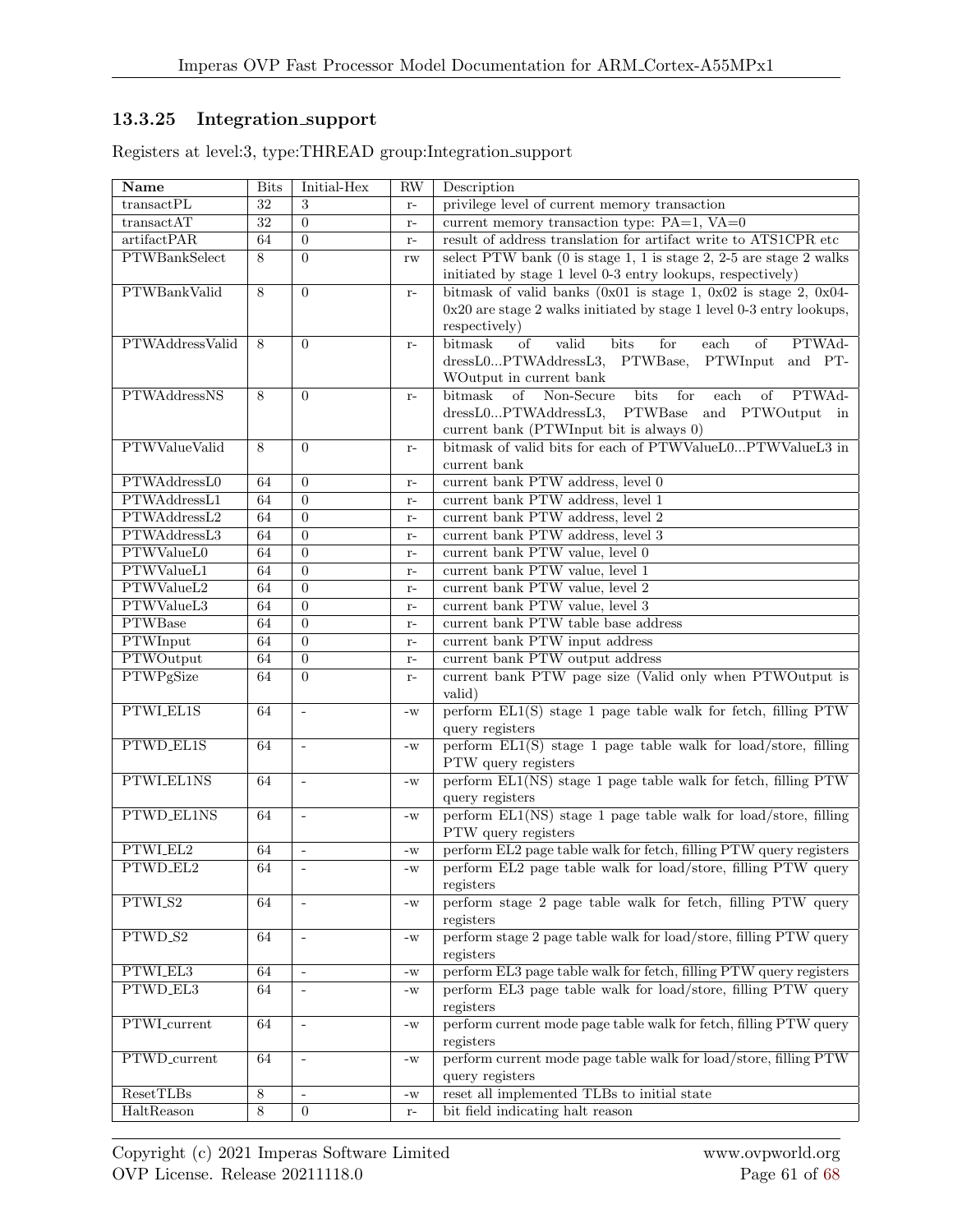Table 13.25: Registers at level 3, type:THREAD group:Integration support

## 13.3.26 MPCore distributor

Registers at level:3, type:THREAD group:MPCore distributor

| Name                    | <b>Bits</b>     | Initial-Hex      | <b>RW</b>              | Description                |
|-------------------------|-----------------|------------------|------------------------|----------------------------|
| GICD_CIDR0              | $\overline{32}$ | d                | $r-$                   | Component ID $0$           |
| GICD_CIDR1              | $\overline{32}$ | $f_{0}$          | $r-$                   | Component ID $1$           |
| GICD_CIDR2              | $\overline{32}$ | $\bf 5$          | $r-$                   | Component ID $2$           |
| GICD_CIDR3              | $\overline{32}$ | b1               | $\mathbf{r}$ –         | Component ID 3             |
| GICD_CLRSPLNSR          | $\overline{32}$ | $\theta$         | $\mathbf{-}\mathbf{W}$ | Clear SPI                  |
| GICD_CLRSPLSR           | $\overline{32}$ | $\overline{0}$   | $\mathbf{-}\mathbf{W}$ | Clear SPI, Secure          |
| GICD_CPENDSGIR0         | $\overline{32}$ | $\overline{0}$   | rw                     | SGI Clear-Pending 0        |
| GICD_CPENDSGIR1         | 32              | $\overline{0}$   | rw                     | <b>SGI</b> Clear-Pending 1 |
| GICD_CPENDSGIR2         | $\overline{32}$ | $\boldsymbol{0}$ | rw                     | <b>SGI</b> Clear-Pending 2 |
| GICD_CPENDSGIR3         | $\overline{32}$ | $\overline{0}$   | rw                     | <b>SGI</b> Clear-Pending 3 |
| <b>GICD_CTLR</b>        | $\overline{32}$ | $\overline{0}$   | rw                     | Distributor Control        |
| GICD_ICACTIVER0         | $\overline{32}$ | $\overline{0}$   | rw                     | Interrupt Clear-Active 0   |
| <b>GICD_ICACTIVER1</b>  | $\overline{32}$ | $\overline{0}$   | $\mathbf{rw}$          | Interrupt Clear-Active 1   |
| GICD_ICACTIVER2         | $\overline{32}$ | $\overline{0}$   | $\mathbf{rw}$          | Interrupt Clear-Active 2   |
| GICD_ICENABLER0         | $\overline{32}$ | ffff             | $\mathbf{rw}$          | Interrupt Clear-Enable 0   |
| <b>GICD_ICENABLER1</b>  | $\overline{32}$ | $\boldsymbol{0}$ | rw                     | Interrupt Clear-Enable 1   |
| GICD_ICENABLER2         | $\overline{32}$ | $\overline{0}$   | rw                     | Interrupt Clear-Enable 2   |
| GICD_ICFGR0             | $\overline{32}$ | aaaaaaaa         | rw                     | Interrupt Configuration 0  |
| GICD_ICFGR1             | 32              | 55540000         | $\mathbf{rw}$          | Interrupt Configuration 1  |
| GICD_ICFGR2             | $\overline{32}$ | $\overline{0}$   | $\mathbf{rw}$          | Interrupt Configuration 2  |
| GICD_ICFGR3             | $\overline{32}$ | $\overline{0}$   | $\mathbf{rw}$          | Interrupt Configuration 3  |
| GICD_ICFGR4             | $\overline{32}$ | $\overline{0}$   | rw                     | Interrupt Configuration 4  |
| GICD_ICFGR5             | $32\,$          | $\overline{0}$   | rw                     | Interrupt Configuration 5  |
| <b>GICD_ICPENDR0</b>    | 32              | $\overline{0}$   | rw                     | Interrupt Clear-Pending 0  |
| GICD_ICPENDR1           | $\overline{32}$ | $\overline{0}$   | rw                     | Interrupt Clear-Pending 1  |
| GICD_ICPENDR2           | $\overline{32}$ | $\overline{0}$   | rw                     | Interrupt Clear-Pending 2  |
| GICD_IGROUPR0           | $\overline{32}$ | $\overline{0}$   | rw                     | Interrupt Group 0          |
| GICD_IGROUPR1           | $\overline{32}$ | $\overline{0}$   | $\mathbf{rw}$          | Interrupt Group 1          |
| GICD_IGROUPR2           | 32              | $\overline{0}$   | $\mathbf{rw}$          | Interrupt Group 2          |
| GICD_IGRPMODR0          | $\overline{32}$ | $\overline{0}$   | $\mathbf{rw}$          | Interrupt Group Modifier 0 |
| GICD_IGRPMODR1          | $\overline{32}$ | $\boldsymbol{0}$ | rw                     | Interrupt Group Modifier 1 |
| GICD_IGRPMODR2          | $32\,$          | $\overline{0}$   | rw                     | Interrupt Group Modifier 2 |
| <b>GICD_IIDR</b>        | $\overline{32}$ | 102043b          | $\mathbf{r}$ –         | Distributor Implementor ID |
| GICD_IPRIORITYR0        | $\overline{32}$ | $\overline{0}$   | $\mathbf{rw}$          | Interrupt Priority 0       |
| <b>GICD_IPRIORITYR1</b> | $\overline{32}$ | $\theta$         | $\mathbf{rw}$          | Interrupt Priority 1       |
| GICD_IPRIORITYR2        | $\overline{32}$ | $\boldsymbol{0}$ | rw                     | Interrupt Priority 2       |
| GICD_IPRIORITYR3        | $\overline{32}$ | $\boldsymbol{0}$ | $\mathbf{rw}$          | Interrupt Priority 3       |
| GICD_IPRIORITYR4        | $\overline{32}$ | $\boldsymbol{0}$ | $\mathbf{rw}$          | Interrupt Priority 4       |
| GICD_IPRIORITYR5        | $\overline{32}$ | $\boldsymbol{0}$ | $\mathbf{rw}$          | Interrupt Priority 5       |
| GICD_IPRIORITYR6        | 32              | $\overline{0}$   | $\mathbf{rw}$          | Interrupt Priority 6       |
| GICD_IPRIORITYR7        | $32\,$          | $\overline{0}$   | $\mathbf{rw}$          | Interrupt Priority 7       |
| GICD_IPRIORITYR8        | $\overline{32}$ | $\overline{0}$   | $\mathbf{rw}$          | Interrupt Priority 8       |
| GICD_IPRIORITYR9        | $32\,$          | $\boldsymbol{0}$ | $\mathbf{rw}$          | Interrupt Priority 9       |
| GICD_IPRIORITYR10       | $\overline{32}$ | $\boldsymbol{0}$ | $\mathbf{rw}$          | Interrupt Priority 10      |
| GICD_IPRIORITYR11       | $\overline{32}$ | $\overline{0}$   | $\mathbf{rw}$          | Interrupt Priority 11      |
| GICD_IPRIORITYR12       | $\overline{32}$ | $\boldsymbol{0}$ | $\mathbf{rw}$          | Interrupt Priority 12      |
| GICD_IPRIORITYR13       | $\overline{32}$ | $\overline{0}$   | $\mathbf{rw}$          | Interrupt Priority 13      |
| GICD_IPRIORITYR14       | $\overline{32}$ | $\overline{0}$   | $\mathbf{rw}$          | Interrupt Priority 14      |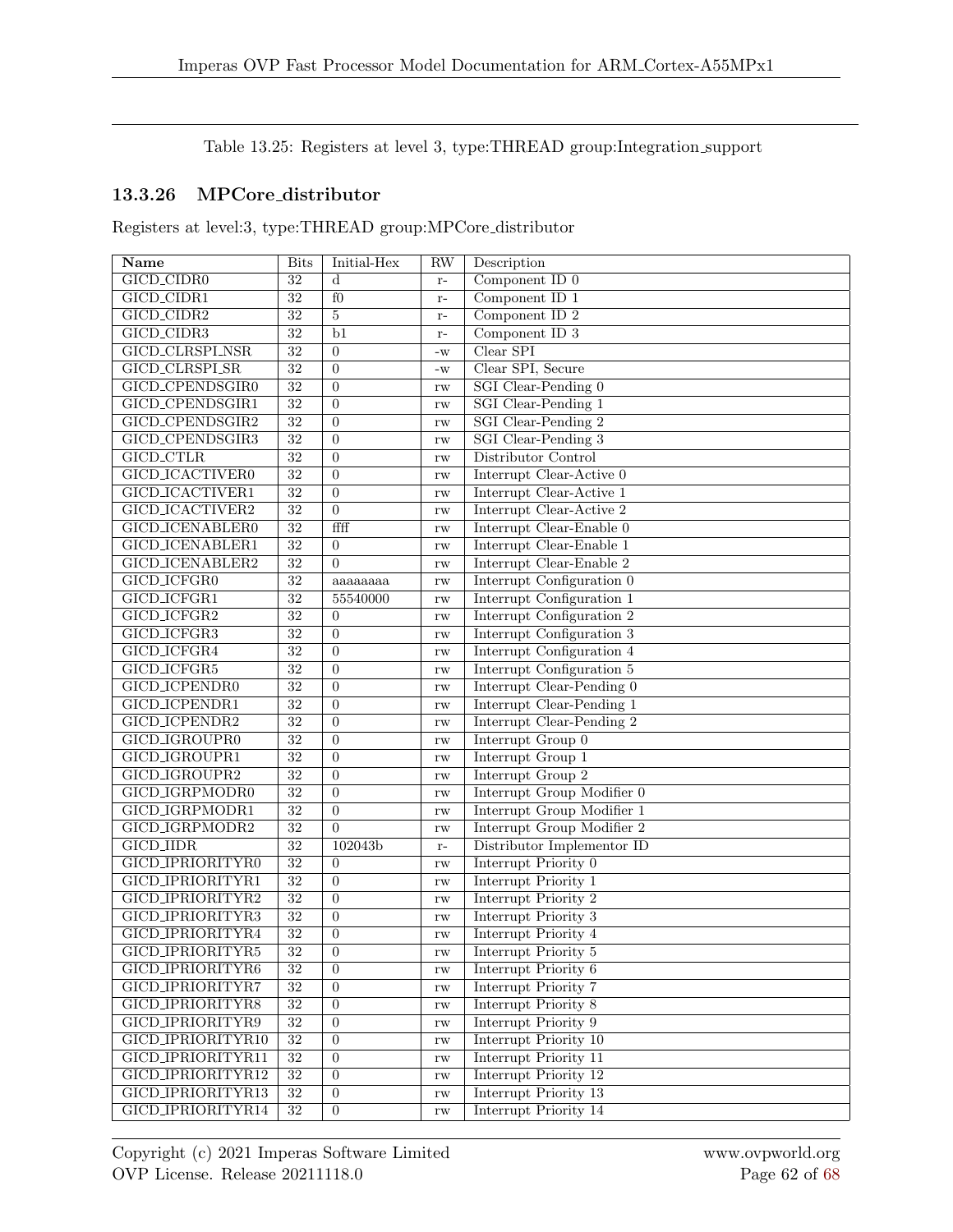| GICD_IPRIORITYR15     | 32              | $\overline{0}$   | rw            | Interrupt Priority 15        |
|-----------------------|-----------------|------------------|---------------|------------------------------|
| GICD_IPRIORITYR16     | $32\,$          | $\Omega$         | rw            | Interrupt Priority 16        |
| GICD_IPRIORITYR17     | $\overline{32}$ | $\overline{0}$   | rw            | Interrupt Priority 17        |
| GICD_IPRIORITYR18     | $\overline{32}$ | $\Omega$         | rw            | <b>Interrupt Priority 18</b> |
| GICD_IPRIORITYR19     | $\overline{32}$ | $\overline{0}$   | rw            | Interrupt Priority 19        |
| GICD_IPRIORITYR20     | $\overline{32}$ | $\overline{0}$   | rw            | Interrupt Priority 20        |
| GICD_IPRIORITYR21     | $\overline{32}$ | $\Omega$         | rw            | Interrupt Priority 21        |
| GICD_IPRIORITYR22     | $\overline{32}$ | $\overline{0}$   | rw            | Interrupt Priority 22        |
| GICD_IPRIORITYR23     | $\overline{32}$ | $\Omega$         | rw            | Interrupt Priority 23        |
| GICD_IROUTER32        | 64              | $\overline{0}$   | rw            | Interrupt Routing 32         |
| GICD_IROUTER33        | 64              | $\overline{0}$   | rw            | Interrupt Routing 33         |
| GICD_IROUTER34        | 64              | $\theta$         | rw            | Interrupt Routing 34         |
| <b>GICD_IROUTER35</b> | 64              | $\overline{0}$   | $\rm rw$      | <b>Interrupt Routing 35</b>  |
| GICD_IROUTER36        | 64              | $\overline{0}$   | rw            | Interrupt Routing 36         |
| GICD_IROUTER37        | 64              | $\overline{0}$   | rw            | Interrupt Routing 37         |
| <b>GICD_IROUTER38</b> | 64              | $\overline{0}$   | rw            | Interrupt Routing 38         |
| GICD_IROUTER39        | 64              | $\overline{0}$   | rw            | Interrupt Routing 39         |
| GICD_IROUTER40        | 64              | $\Omega$         | rw            | Interrupt Routing 40         |
| GICD_IROUTER41        | 64              | $\overline{0}$   | rw            | Interrupt Routing 41         |
| GICD_IROUTER42        | 64              | $\overline{0}$   | rw            | Interrupt Routing 42         |
| GICD_IROUTER43        | 64              | $\overline{0}$   | rw            | Interrupt Routing 43         |
| GICD_IROUTER44        | 64              | $\theta$         |               | Interrupt Routing 44         |
| GICD_IROUTER45        | 64              | $\overline{0}$   | rw            | Interrupt Routing 45         |
|                       |                 |                  | rw            |                              |
| GICD_IROUTER46        | 64              | $\overline{0}$   | rw            | Interrupt Routing 46         |
| GICD_IROUTER47        | 64              | $\overline{0}$   | rw            | Interrupt Routing 47         |
| GICD_IROUTER48        | 64              | $\overline{0}$   | rw            | Interrupt Routing 48         |
| GICD_IROUTER49        | 64              | $\Omega$         | rw            | Interrupt Routing 49         |
| GICD_IROUTER50        | 64              | $\overline{0}$   | rw            | Interrupt Routing 50         |
| GICD_IROUTER51        | 64              | $\overline{0}$   | rw            | Interrupt Routing 51         |
| GICD_IROUTER52        | 64              | $\overline{0}$   | rw            | Interrupt Routing 52         |
| <b>GICD_IROUTER53</b> | 64              | $\theta$         | rw            | Interrupt Routing 53         |
| GICD_IROUTER54        | 64              | $\Omega$         | rw            | Interrupt Routing 54         |
| GICD_IROUTER55        | 64              | $\overline{0}$   | rw            | Interrupt Routing 55         |
| GICD_IROUTER56        | 64              | $\overline{0}$   | rw            | Interrupt Routing 56         |
| GICD_IROUTER57        | 64              | $\overline{0}$   | rw            | Interrupt Routing 57         |
| GICD_IROUTER58        | 64              | $\overline{0}$   | rw            | Interrupt Routing 58         |
| GICD_IROUTER59        | 64              | $\overline{0}$   | rw            | Interrupt Routing 59         |
| GICD_IROUTER60        | 64              | $\overline{0}$   | rw            | Interrupt Routing 60         |
| GICD_IROUTER61        | 64              | $\theta$         | rw            | Interrupt Routing 61         |
| GICD_IROUTER62        | 64              | 0                | rw            | Interrupt Routing 62         |
| GICD_IROUTER63        | 64              | $\overline{0}$   | $\rm rw$      | Interrupt Routing 63         |
| GICD_IROUTER64        | 64              | $\theta$         | $\rm rw$      | Interrupt Routing 64         |
| GICD_IROUTER65        | 64              | $\overline{0}$   | $\mathbf{rw}$ | Interrupt Routing 65         |
| GICD_IROUTER66        | 64              | $\overline{0}$   | $\mathbf{rw}$ | Interrupt Routing 66         |
| GICD_IROUTER67        | 64              | $\boldsymbol{0}$ | $\rm rw$      | Interrupt Routing 67         |
| GICD_IROUTER68        | 64              | $\overline{0}$   |               | Interrupt Routing 68         |
|                       |                 |                  | $\rm rw$      |                              |
| GICD_IROUTER69        | 64              | $\overline{0}$   | $\rm rw$      | Interrupt Routing 69         |
| GICD_IROUTER70        | 64              | $\overline{0}$   | $\rm rw$      | Interrupt Routing 70         |
| GICD_IROUTER71        | 64              | $\theta$         | rw            | Interrupt Routing 71         |
| GICD_IROUTER72        | 64              | $\overline{0}$   | $\rm rw$      | Interrupt Routing 72         |
| GICD_IROUTER73        | 64              | $\theta$         | $\rm rw$      | Interrupt Routing 73         |
| GICD_IROUTER74        | 64              | $\boldsymbol{0}$ | $\mathbf{rw}$ | Interrupt Routing 74         |
| GICD_IROUTER75        | 64              | $\boldsymbol{0}$ | $\mathbf{rw}$ | Interrupt Routing 75         |
| GICD_IROUTER76        | 64              | $\overline{0}$   | $\mathbf{rw}$ | Interrupt Routing 76         |
| GICD_IROUTER77        | 64              | $\theta$         | $\rm rw$      | <b>Interrupt Routing 77</b>  |
| GICD_IROUTER78        | 64              | $\boldsymbol{0}$ | $\mathbf{rw}$ | Interrupt Routing 78         |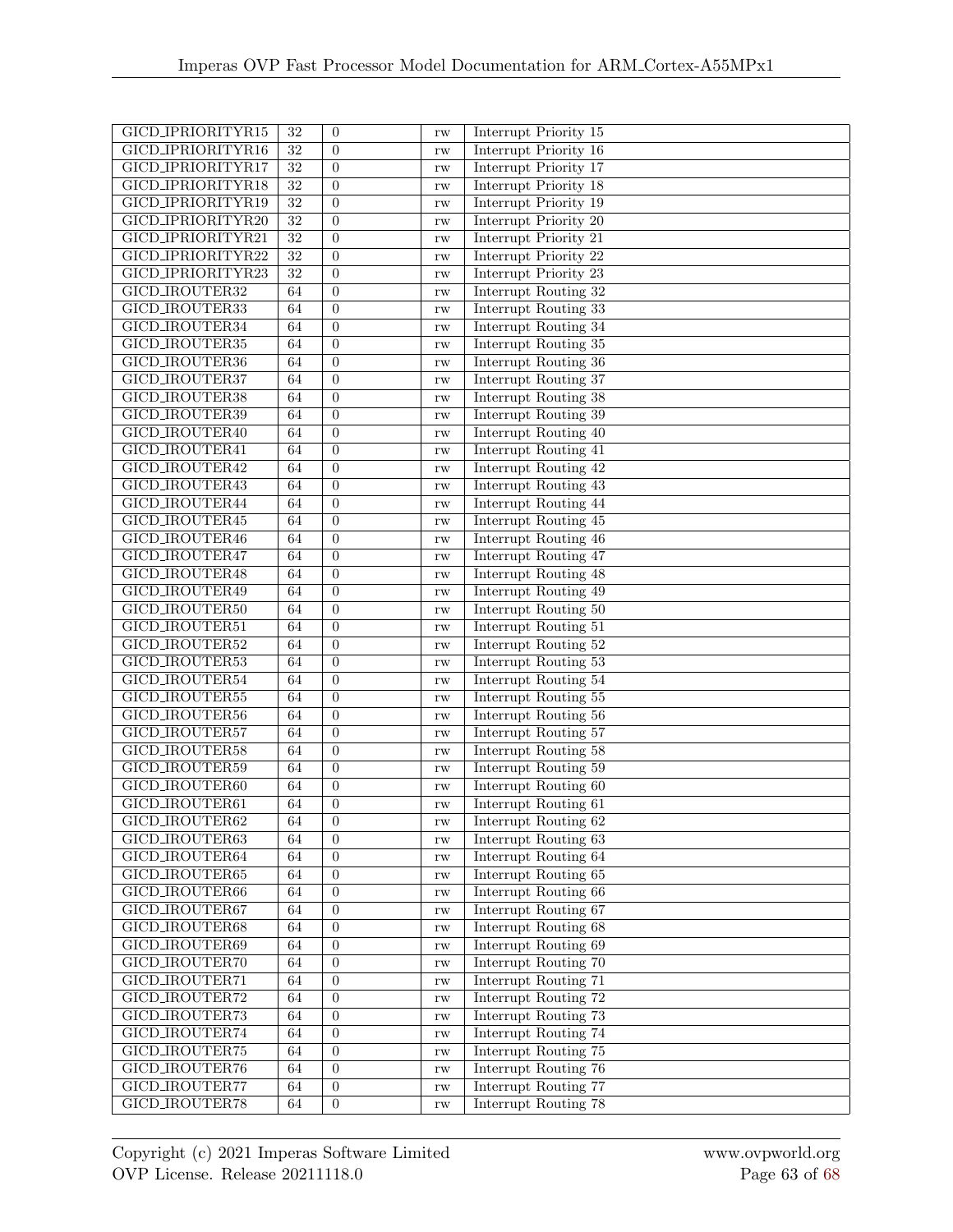| GICD_IROUTER79         | 64              | $\overline{0}$   | rw            | Interrupt Routing 79                    |
|------------------------|-----------------|------------------|---------------|-----------------------------------------|
| GICD_IROUTER80         | 64              | $\theta$         | rw            | Interrupt Routing 80                    |
| GICD_IROUTER81         | 64              | $\theta$         | rw            | Interrupt Routing 81                    |
| GICD_IROUTER82         | 64              | $\overline{0}$   | rw            | Interrupt Routing 82                    |
| GICD_IROUTER83         | 64              | $\overline{0}$   | rw            | Interrupt Routing 83                    |
| GICD_IROUTER84         | 64              | $\Omega$         | rw            | Interrupt Routing 84                    |
| GICD_IROUTER85         | 64              | $\overline{0}$   |               | Interrupt Routing 85                    |
| GICD_IROUTER86         | 64              | $\Omega$         | rw            | Interrupt Routing 86                    |
| GICD_IROUTER87         | 64              | $\theta$         | rw            | Interrupt Routing 87                    |
| GICD_IROUTER88         | 64              | $\overline{0}$   | rw            | Interrupt Routing 88                    |
| GICD_IROUTER89         |                 |                  | rw            | Interrupt Routing 89                    |
|                        | 64              | $\theta$         | rw            |                                         |
| GICD_IROUTER90         | 64              | $\overline{0}$   | rw            | Interrupt Routing 90                    |
| GICD_IROUTER91         | 64              | $\overline{0}$   | rw            | Interrupt Routing 91                    |
| GICD_IROUTER92         | 64              | $\boldsymbol{0}$ | rw            | Interrupt Routing 92                    |
| GICD_IROUTER93         | 64              | $\overline{0}$   | rw            | Interrupt Routing 93                    |
| GICD_IROUTER94         | 64              | $\overline{0}$   | rw            | Interrupt Routing 94                    |
| GICD_IROUTER95         | 64              | $\overline{0}$   | rw            | Interrupt Routing 95                    |
| GICD_ISACTIVER0        | 32              | $\overline{0}$   | rw            | Interrupt Set-Active 0                  |
| GICD_ISACTIVER1        | $\overline{32}$ | $\overline{0}$   | rw            | Interrupt Set-Active 1                  |
| <b>GICD_ISACTIVER2</b> | $\overline{32}$ | $\overline{0}$   | rw            | Interrupt Set-Active 2                  |
| <b>GICD_ISENABLER0</b> | $\overline{32}$ | ffff             | $\mathbf{rw}$ | Interrupt Set-Enable 0                  |
| <b>GICD_ISENABLER1</b> | $\overline{32}$ | $\theta$         | rw            | Interrupt Set-Enable 1                  |
| <b>GICD_ISENABLER2</b> | $\overline{32}$ | $\boldsymbol{0}$ | rw            | Interrupt Set-Enable 2                  |
| GICD_ISPENDR0          | $\overline{32}$ | $\overline{0}$   | rw            | Interrupt Set-Pending 0                 |
| <b>GICD_ISPENDR1</b>   | 32              | $\overline{0}$   | rw            | Interrupt Set-Pending 1                 |
| <b>GICD_ISPENDR2</b>   | $\overline{32}$ | $\Omega$         | rw            | Interrupt Set-Pending 2                 |
| GICD_ITARGETSR0        | $\overline{32}$ | $\overline{0}$   | rw            | Interrupt Processor Targets 0           |
| GICD_ITARGETSR1        | $\overline{32}$ | $\overline{0}$   | rw            | Interrupt Processor Targets 1           |
| GICD_ITARGETSR2        | $\overline{32}$ | $\overline{0}$   | rw            | Interrupt Processor Targets 2           |
| GICD_ITARGETSR3        | $\overline{32}$ | $\theta$         | rw            | Interrupt Processor Targets 3           |
| GICD_ITARGETSR4        | $\overline{32}$ | $\overline{0}$   | rw            | Interrupt Processor Targets 4           |
| GICD_ITARGETSR5        | $\overline{32}$ | $\overline{0}$   | rw            | Interrupt Processor Targets 5           |
| GICD_ITARGETSR6        | $\overline{32}$ | $\boldsymbol{0}$ | rw            | Interrupt Processor Targets 6           |
| GICD_ITARGETSR7        | $\overline{32}$ | $\overline{0}$   | rw            | Interrupt Processor Targets 7           |
| GICD_ITARGETSR8        | $\overline{32}$ | $\overline{0}$   | rw            | Interrupt Processor Targets 8           |
| GICD_ITARGETSR9        | $\overline{32}$ | $\overline{0}$   | rw            | Interrupt Processor Targets 9           |
| GICD_ITARGETSR10       | $\overline{32}$ | $\boldsymbol{0}$ | rw            | Interrupt Processor Targets 10          |
| GICD_ITARGETSR11       | $\overline{32}$ | $\overline{0}$   | rw            | Interrupt Processor Targets 11          |
| GICD_ITARGETSR12       | 32              | $\overline{0}$   | rw            | Interrupt Processor Targets 12          |
| GICD_ITARGETSR13       | $\overline{32}$ | $\cup$           | $\rm rw$      | Interrupt Processor Targets 13          |
| GICD_ITARGETSR14       | $\overline{32}$ | $\theta$         | $\mathbf{rw}$ | Interrupt Processor Targets 14          |
| GICD_ITARGETSR15       | $\overline{32}$ | $\overline{0}$   | $\rm rw$      | Interrupt Processor Targets 15          |
| GICD_ITARGETSR16       | $\overline{32}$ | $\boldsymbol{0}$ | $\mathbf{rw}$ | Interrupt Processor Targets 16          |
| GICD_ITARGETSR17       | $\overline{32}$ | $\boldsymbol{0}$ | rw            | Interrupt Processor Targets 17          |
| GICD_ITARGETSR18       | $\overline{32}$ | $\overline{0}$   | rw            | Interrupt Processor Targets 18          |
| GICD_ITARGETSR19       | 32              | $\overline{0}$   |               | Interrupt Processor Targets 19          |
| GICD_ITARGETSR20       | $\overline{32}$ | $\overline{0}$   | rw            | Interrupt Processor Targets 20          |
| GICD_ITARGETSR21       | $\overline{32}$ |                  | $\rm rw$      | Interrupt Processor Targets 21          |
|                        | $\overline{32}$ | $\mathbf{0}$     | $\mathbf{rw}$ | Interrupt Processor Targets 22          |
| GICD_ITARGETSR22       |                 | $\overline{0}$   | $\rm rw$      |                                         |
| GICD_ITARGETSR23       | $\overline{32}$ | $\overline{0}$   | $\rm rw$      | Interrupt Processor Targets 23          |
| GICD_NSACR0            | $\overline{32}$ | $\overline{0}$   | $\mathbf{rw}$ | Interrupt Non-secure Access Control 0   |
| GICD_NSACR1            | $\overline{32}$ | $\boldsymbol{0}$ | $\mathbf{rw}$ | Interrupt Non-secure Access Control 1   |
| GICD_NSACR2            | $\overline{32}$ | $\boldsymbol{0}$ | $\mathbf{rw}$ | Interrupt Non-secure Access Control $2$ |
| GICD_NSACR3            | $32\,$          | $\overline{0}$   | $\rm rw$      | Interrupt Non-secure Access Control 3   |
| <b>GICD_NSACR4</b>     | $32\,$          | $\boldsymbol{0}$ | rw            | Interrupt Non-secure Access Control 4   |
| GICD_NSACR5            | $\overline{32}$ | $\overline{0}$   | $\rm rw$      | Interrupt Non-secure Access Control 5   |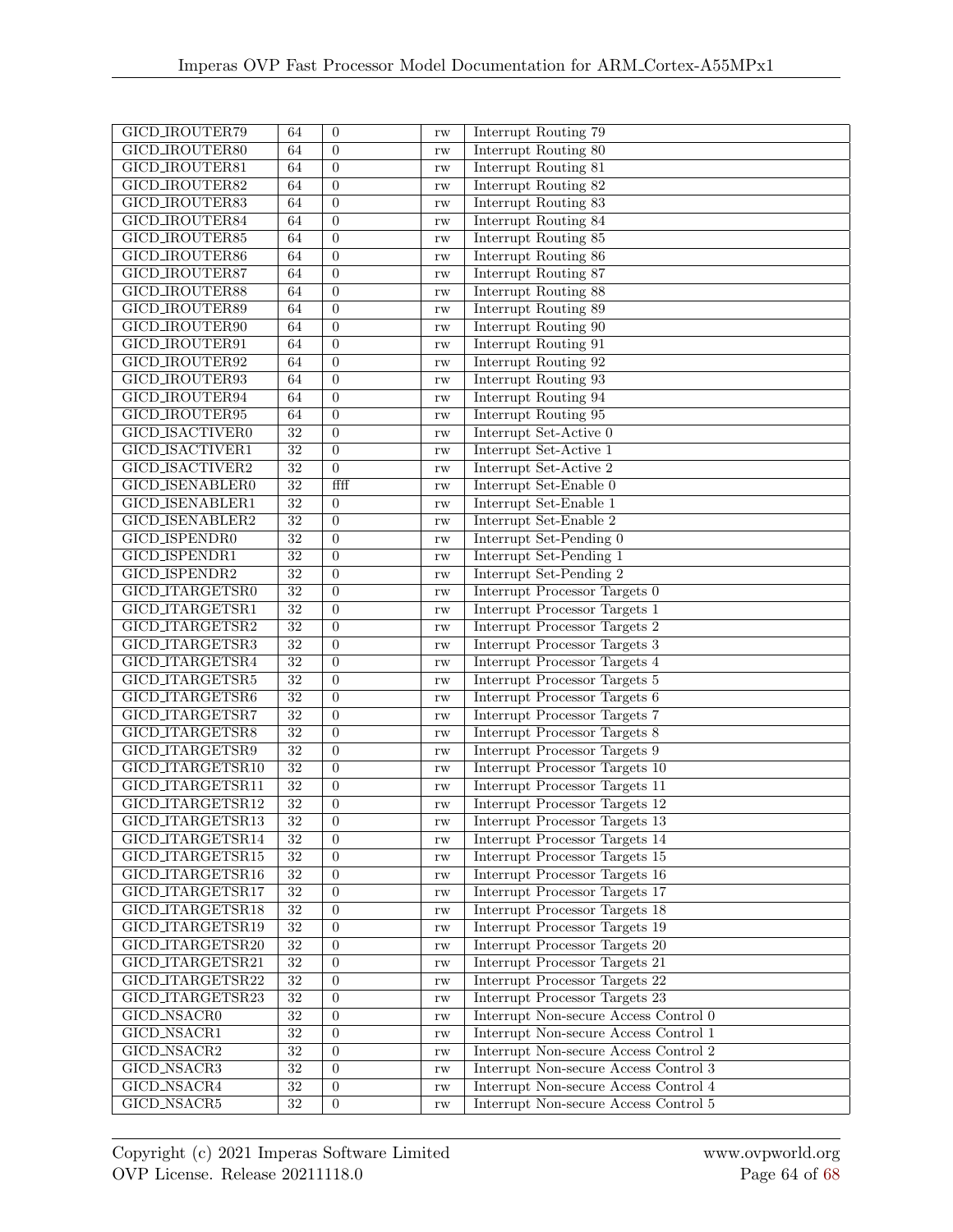| GICD_PIDR0        | 32 | 92             | $r-$ | Peripheral ID <sub>0</sub>   |
|-------------------|----|----------------|------|------------------------------|
| GICD_PIDR1        | 32 | b4             | $r-$ | Peripheral ID <sub>1</sub>   |
| GICD_PIDR2        | 32 | 3 <sub>b</sub> | $r-$ | Peripheral ID <sub>2</sub>   |
| GICD_PIDR3        | 32 | $\Omega$       | $r-$ | Peripheral ID <sub>3</sub>   |
| GICD_PIDR4        | 32 | 44             | $r-$ | Peripheral ID <sub>4</sub>   |
| GICD_PIDR5        | 32 | $\Omega$       | $r-$ | Peripheral ID 5              |
| GICD_PIDR6        | 32 | $\Omega$       | $r-$ | Peripheral ID 6              |
| GICD_PIDR7        | 32 | $\Omega$       | $r-$ | Peripheral ID <sub>7</sub>   |
| GICD_SETSPLNSR    | 32 | $\Omega$       | $-W$ | Set SPI                      |
| GICD_SETSPL_SR    | 32 | $\Omega$       | $-W$ | Set SPI, Secure              |
| GICD_SGIR         | 32 | $\Omega$       | $-W$ | Software-Generated Interrupt |
| GICD_SPENDSGIR0   | 32 | $\Omega$       | rw   | SGI Set-Pending 0            |
| GICD_SPENDSGIR1   | 32 | $\Omega$       | rw   | SGI Set-Pending 1            |
| GICD_SPENDSGIR2   | 32 | $\Omega$       | rw   | SGI Set-Pending 2            |
| GICD_SPENDSGIR3   | 32 | $\Omega$       | rw   | SGI Set-Pending 3            |
| GICD_SPISR0       | 32 | $\Omega$       | $r-$ | SPI Status 0                 |
| GICD_SPISR1       | 32 | $\Omega$       | $r-$ | SPI Status 1                 |
| GICD_STATUSR      | 32 | $\Omega$       | rw   | Distributor Status           |
| <b>GICD_TYPER</b> | 32 | 7b0402         | $r-$ | Interrupt Controller Type    |

Table 13.26: Registers at level 3, type:THREAD group:MPCore distributor

## 13.3.27 MPCore physical redistributor

Registers at level:3, type:THREAD group:MPCore physical redistributor

| Name                   | <b>Bits</b>     | Initial-Hex      | <b>RW</b> | Description                                  |
|------------------------|-----------------|------------------|-----------|----------------------------------------------|
| GICR_CIDR0             | 32              | $\mathbf d$      | $r-$      | Redistributor Component ID 0                 |
| GICR_CIDR1             | 32              | $f_{0}$          | $r-$      | Redistributor Component ID 1                 |
| GICR_CIDR2             | 32              | $\overline{5}$   | $r-$      | Redistributor Component ID 2                 |
| GICR_CIDR3             | 32              | $\overline{b1}$  | $r-$      | Redistributor Component ID 3                 |
| <b>GICR_CLRLPIR</b>    | 64              | $\overline{0}$   | $-W$      | Clear LPI Pending                            |
| <b>GICR_CTLR</b>       | 32              | $\overline{0}$   | rw        | Redistributor Control                        |
| GICR_ICACTIVER0        | $\overline{32}$ | $\overline{0}$   | rw        | Interrupt Clear-Active 0                     |
| GICR_ICENABLER0        | 32              | ffff             | rw        | Interrupt Clear-Enable 0                     |
| GICR_ICFGR0            | 32              | aaaaaaaa         | rw        | Interrupt Configuration 0                    |
| GICR_ICFGR1            | 32              | 55540000         | rw        | Interrupt Configuration 1                    |
| GICR_ICPENDR0          | $\overline{32}$ | $\overline{0}$   | rw        | Interrupt Clear-Pending 0                    |
| GICR_IGROUPR0          | 32              | $\Omega$         | rw        | Interrupt Group 0                            |
| GICR_IGRPMODR0         | 32              | $\Omega$         | rw        | Interrupt Group Modifier 0                   |
| <b>GICR_IIDR</b>       | 32              | 43 <sub>b</sub>  | $r-$      | Redistributor Implementer Identification     |
| <b>GICR_INVALLR</b>    | 64              | $\Omega$         | $-W$      | Redistributor Invalidate All                 |
| <b>GICR_INVLPIR</b>    | 64              | $\Omega$         | $-W$      | Redistributor Invalidate LPI                 |
| GICR_IPRIORITYR0       | 32              | $\overline{0}$   | rw        | Interrupt Priority 0                         |
| GICR_IPRIORITYR1       | 32              | $\Omega$         | rw        | Interrupt Priority 1                         |
| GICR_IPRIORITYR2       | 32              | $\overline{0}$   | rw        | Interrupt Priority 2                         |
| GICR_IPRIORITYR3       | 32              | $\overline{0}$   | rw        | Interrupt Priority 3                         |
| GICR_IPRIORITYR4       | $\overline{32}$ | $\overline{0}$   | rw        | Interrupt Priority 4                         |
| GICR_IPRIORITYR5       | $\overline{32}$ | $\overline{0}$   | rw        | Interrupt Priority 5                         |
| GICR_IPRIORITYR6       | 32              | $\overline{0}$   | rw        | Interrupt Priority 6                         |
| GICR_IPRIORITYR7       | 32              | $\overline{0}$   | rw        | Interrupt Priority 7                         |
| GICR_ISACTIVER0        | 32              | $\Omega$         | rw        | Interrupt Set-Active 0                       |
| <b>GICR_ISENABLER0</b> | $\overline{32}$ | ffff             | rw        | Interrupt Set-Enable 0                       |
| <b>GICR_ISPENDR0</b>   | 32              | $\overline{0}$   | rw        | Interrupt Set-Pending 0                      |
| <b>GICR_NSACR</b>      | $\overline{32}$ | $\overline{0}$   | rw        | Interrupt Non-secure Access Control          |
| <b>GICR_PENDBASER</b>  | 64              | $\boldsymbol{0}$ | rw        | Redistributor LPI Pending Table Base Address |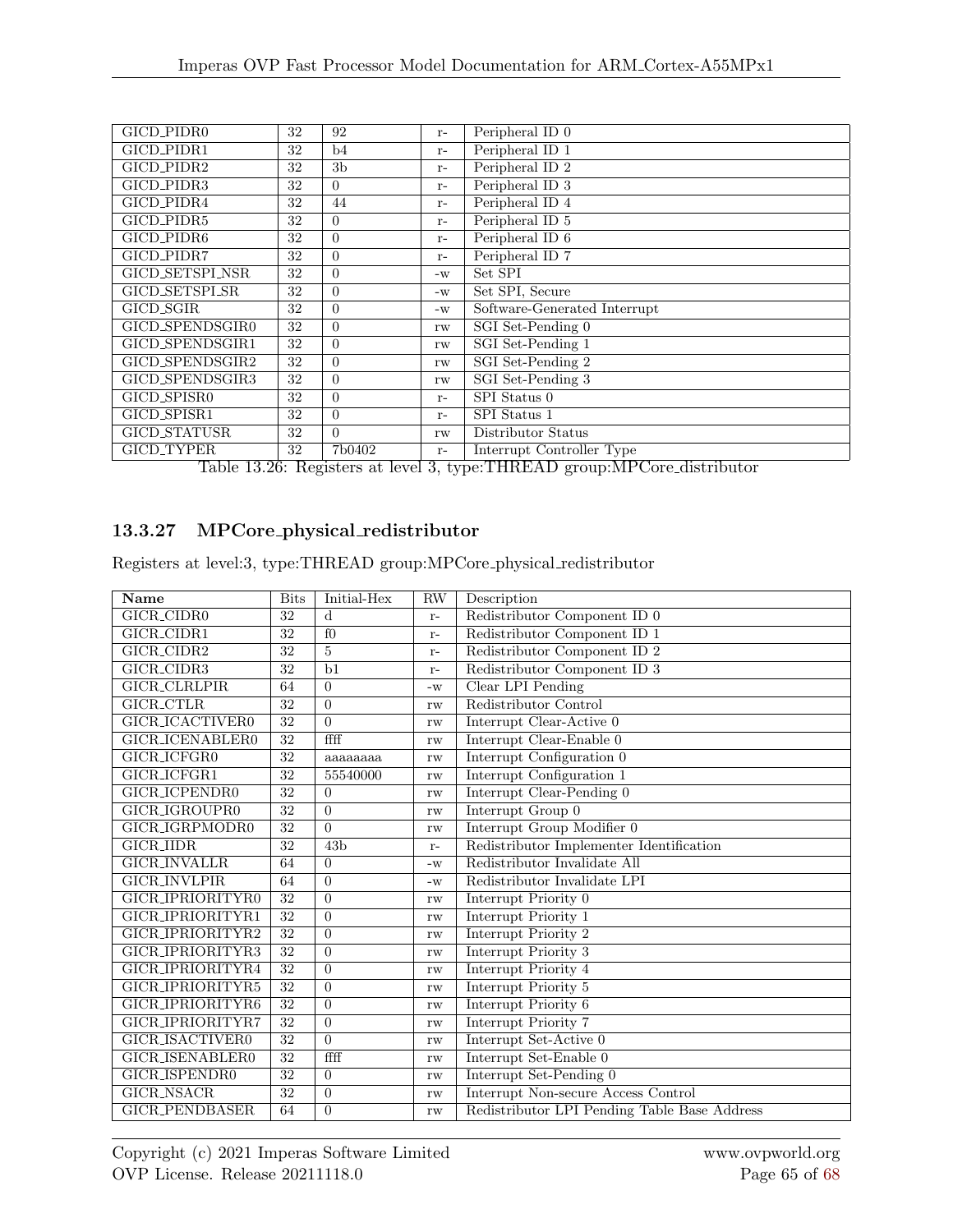| GICR_PIDR0          | 32 | 93             | $r-$ | Redistributor Peripheral ID 0         |
|---------------------|----|----------------|------|---------------------------------------|
| GICR_PIDR1          | 32 | b4             | $r-$ | Redistributor Peripheral ID 1         |
| GICR_PIDR2          | 32 | 3 <sub>b</sub> | $r-$ | Redistributor Peripheral ID 2         |
| GICR_PIDR3          | 32 | $\Omega$       | $r-$ | Redistributor Peripheral ID 3         |
| GICR_PIDR4          | 32 | 44             | $r-$ | Redistributor Peripheral ID 4         |
| GICR_PIDR5          | 32 | $\Omega$       | $r-$ | Redistributor Peripheral ID 5         |
| GICR_PIDR6          | 32 | $\Omega$       | $r-$ | Redistributor Peripheral ID 6         |
| GICR_PIDR7          | 32 | $\Omega$       | $r-$ | Redistributor Peripheral ID 7         |
| GICR_PROPBASER      | 64 | $\Omega$       | rw   | Redistributor Properties Base Address |
| <b>GICR_SETLPIR</b> | 64 | $\Omega$       | $-W$ | Set LPI Pending                       |
| GICR_STATUSR        | 32 | $\Omega$       | rw   | Redistributor Status                  |
| GICR_SYNCR          | 32 | $\Omega$       | $r-$ | Redistributor Synchronize             |
| GICR_TYPER          | 64 | 19             | $r-$ | Redistributor Type                    |
| <b>GICR_WAKER</b>   | 32 | 6              | rw   | Redistributor Wake                    |

Table 13.27: Registers at level 3, type:THREAD group:MPCore physical redistributor

#### 13.3.28 MPCore processor interface

Registers at level:3, type:THREAD group:MPCore processor interface

| Name               | <b>Bits</b> | Initial-Hex       | <b>RW</b> | Description                                |
|--------------------|-------------|-------------------|-----------|--------------------------------------------|
| GICC_ABPR          | 32          | 3                 | rw        | Aliased Binary Point                       |
| GICC_AEOIR         | 32          | $\Omega$          | $-W$      | Aliased End of Interrupt                   |
| <b>GICC_AHPPIR</b> | 32          | 3ff               | $r-$      | Aliased Highest Priority Pending Interrupt |
| GICC_AIAR          | 32          | 3ff               | $r-$      | Aliased Interrupt Acknowledge              |
| GICC_APR0          | 32          | $\Omega$          | rw        | Active Priorities 0                        |
| GICC_BPR           | 32          | $\overline{2}$    | rw        | Binary Point                               |
| GICC_CTLR          | 32          | $\Omega$          | rw        | CPU Interface Control                      |
| GICC_DIR           | 32          | $\Omega$          | $-W$      | Deactivate Interrupt                       |
| GICC_EOIR          | 32          | $\Omega$          | $-W$      | End of Interrupt                           |
| <b>GICC_HPPIR</b>  | 32          | 3ff               | $r-$      | <b>Highest Priority Pending Interrupt</b>  |
| <b>GICC_IAR</b>    | 32          | 3ff               | $r-$      | Interrupt Acknowledge                      |
| <b>GICC_IIDR</b>   | 32          | 4043 <sub>b</sub> | $r-$      | CPU Interface ID                           |
| GICC_NSAPR0        | 32          | $\Omega$          | rw        | Non-secure Active Priorities 0             |
| GICC_PMR           | 32          | $\Omega$          | rw        | Interrupt Priority Mask                    |
| GICC_RPR           | 32          | ff                | $r-$      | Running Priority                           |
| GICC_STATUSR       | 32          | $\Omega$          | rw        | CPU Interface Status                       |

Table 13.28: Registers at level 3, type:THREAD group:MPCore processor interface

### 13.3.29 MPCore virtual interface control

Registers at level:3, type:THREAD group:MPCore virtual interface control

| Name        | <b>Bits</b> | Initial-Hex | <b>RW</b> | Description                  |
|-------------|-------------|-------------|-----------|------------------------------|
| GICH_APR0   | 32          |             | rw        | Active Priorities 0          |
| GICH_EISR0  | 32          |             | $r-$      | End of Interrupt Status 0    |
| GICH_ELRSR0 | 32          |             | $r-$      | Empty List Register Status 0 |
| GICH_HCR    | 32          |             | rw        | Hypervisor Control           |
| GICH_LR0    | 32          |             | rw        | List 0                       |
| GICH_LR1    | 32          |             | rw        | List 1                       |
| GICH_LR2    | 32          |             | rw        | List 2                       |
| GICH_LR3    | 32          |             | rw        | $List\,3$                    |
| GICH_MISR   | 32          |             | $r-$      | Maintenance Interrupt Status |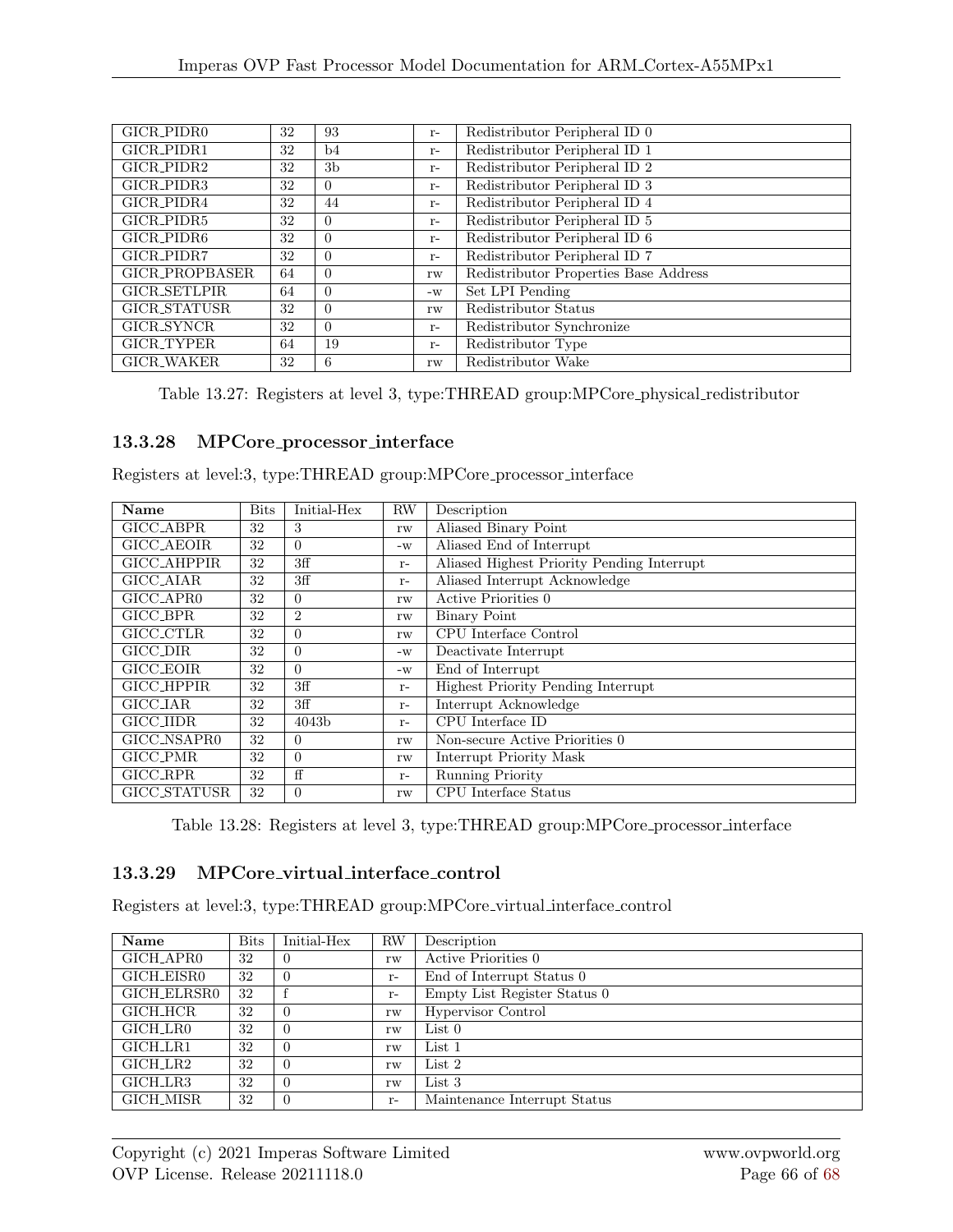| -VMCR<br>JIVII. 1 | ാറ<br>ు∠  | 4c0000   | rw                | T T<br>Control<br>≀irtual<br>Machine                      |
|-------------------|-----------|----------|-------------------|-----------------------------------------------------------|
| (/TE<br>11 J J    | ച<br>- OZ | 90000003 | $\mathbf{v}$<br>- | $T$ $T$ $T$ $T$<br>$\mathbf{r}$<br>vpe<br>UI!<br><b>.</b> |

Table 13.29: Registers at level 3, type:THREAD group:MPCore virtual interface control

#### 13.3.30 MPCore virtual processor interface

Registers at level:3, type:THREAD group:MPCore virtual processor interface

| Name                   | <b>Bits</b>     | Initial-Hex      | <b>RW</b> | Description                                   |
|------------------------|-----------------|------------------|-----------|-----------------------------------------------|
| <b>GICV_ABPR</b>       | 32              | 3                | rw        | VM Aliased Binary Point                       |
| <b>GICV_AEOIR</b>      | 32              | $\Omega$         | $-W$      | VM Aliased End of Interrupt                   |
| <b>GICV_AHPPIR</b>     | 32              | 3ff              | $r-$      | VM Aliased Highest Priority Pending Interrupt |
| <b>GICV_AIAR</b>       | 32              | $\overline{3ff}$ | $r-$      | VM Aliased Interrupt Acknowledge              |
| <b>GICV_APR0</b>       | 32              | $\Omega$         | rw        | VM Active Priorities 0                        |
| <b>GICV_BPR</b>        | 32              | $\overline{2}$   | rw        | <b>VM</b> Binary Point                        |
| <b>GICV_CTLR</b>       | 32              | $\Omega$         | rw        | Virtual Machine Control                       |
| <b>GICV_DIR</b>        | 32              | $\Omega$         | $-W$      | VM Deactivate Interrupt                       |
| <b>GICV_EOIR</b>       | 32              | $\Omega$         | $-W$      | VM End of Interrupt                           |
| <b>GICV_HPPIR</b>      | 32              | 3ff              | $r-$      | VM Highest Priority Pending Interrupt         |
| <b>GICV_IAR</b>        | 32              | 3ff              | $r-$      | VM Interrupt Acknowledge                      |
| <b>GICV_IIDR</b>       | 32              | 4043b            | $r-$      | VM CPU Interface ID                           |
| <b>GICV_PMR</b>        | 32              | $\Omega$         | rw        | <b>VM</b> Priority Mask                       |
| <b>GICV_RPR</b>        | $\overline{32}$ | $\overline{f}$   | $r-$      | <b>VM Running Priority</b>                    |
| <b>GICV_STATUSR</b>    | 32              | $\Omega$         | rw        | VM CPU Interface Status                       |
| ICV_AP0R0_EL1          | 32              | $\Omega$         | rw        | VM Group 0 Active Priorities 0                |
| ICV_AP1R0_EL1          | 32              | $\Omega$         | rw        | VM Group 1 Active Priorities 0                |
| ICV_BPR0_EL1           | $\overline{32}$ | $\overline{2}$   | rw        | VM Group 0 Binary Point                       |
| <b>ICV_BPR1_EL1</b>    | $\overline{32}$ | 3                | rw        | VM Group 1 Binary Point                       |
| ICV_CTLR_EL1           | 32              | 400              | rw        | Virtual Machine Control                       |
| <b>ICV_DIR_EL1</b>     | 32              | $\Omega$         | $-W$      | VM Deactivate Interrupt                       |
| <b>ICV_EOIR0_EL1</b>   | 32              | $\Omega$         | $-W$      | VM Group 0 End of Interrupt                   |
| <b>ICV_EOIR1_EL1</b>   | 32              | $\Omega$         | $-W$      | VM Group 1 End of Interrupt                   |
| ICV_HPPIR0_EL1         | 32              | 3ff              | $r-$      | VM Group 0 Highest Priority Pending Interrupt |
| ICV_HPPIR1_EL1         | 32              | 3ff              | $r-$      | VM Group 1 Highest Priority Pending Interrupt |
| <b>ICV_IAR0_EL1</b>    | 32              | $\overline{3ff}$ | $r-$      | VM Group 0 Interrupt Acknowledge              |
| ICV_IAR1_EL1           | 32              | 3ff              | $r-$      | VM Group 1 Interrupt Acknowledge              |
| ICV_IGRPEN0_EL1        | $\overline{32}$ | $\Omega$         | rw        | VM Group 0 Interrupt Enable                   |
| <b>ICV_IGRPEN1_EL1</b> | 32              | $\Omega$         | rw        | VM Group 1 Interrupt Enable                   |
| ICV_PMR_EL1            | 32              | $\theta$         | rw        | <b>VM</b> Priority Mask                       |
| ICV_RPR_EL1            | 32              | $\overline{f}$   | $r-$      | <b>VM</b> Running Priority                    |

Table 13.30: Registers at level 3, type:THREAD group:MPCore virtual processor interface

#### 13.3.31 MPCore ITS

Registers at level:3, type:THREAD group:MPCore ITS

| Name        | <b>Bits</b> | Initial-Hex | RW | Description                        |
|-------------|-------------|-------------|----|------------------------------------|
| GITS_BASER0 | 64          |             | rw | ITS Translation Table Descriptor 0 |
| GITS_BASER1 | -64         |             | rw | ITS Translation Table Descriptor 1 |
| GITS_BASER2 | 64          |             | rw | ITS Translation Table Descriptor 2 |
| GITS_BASER3 | 64          |             | rw | ITS Translation Table Descriptor 3 |
| GITS_BASER4 | -64         |             | rw | ITS Translation Table Descriptor 4 |